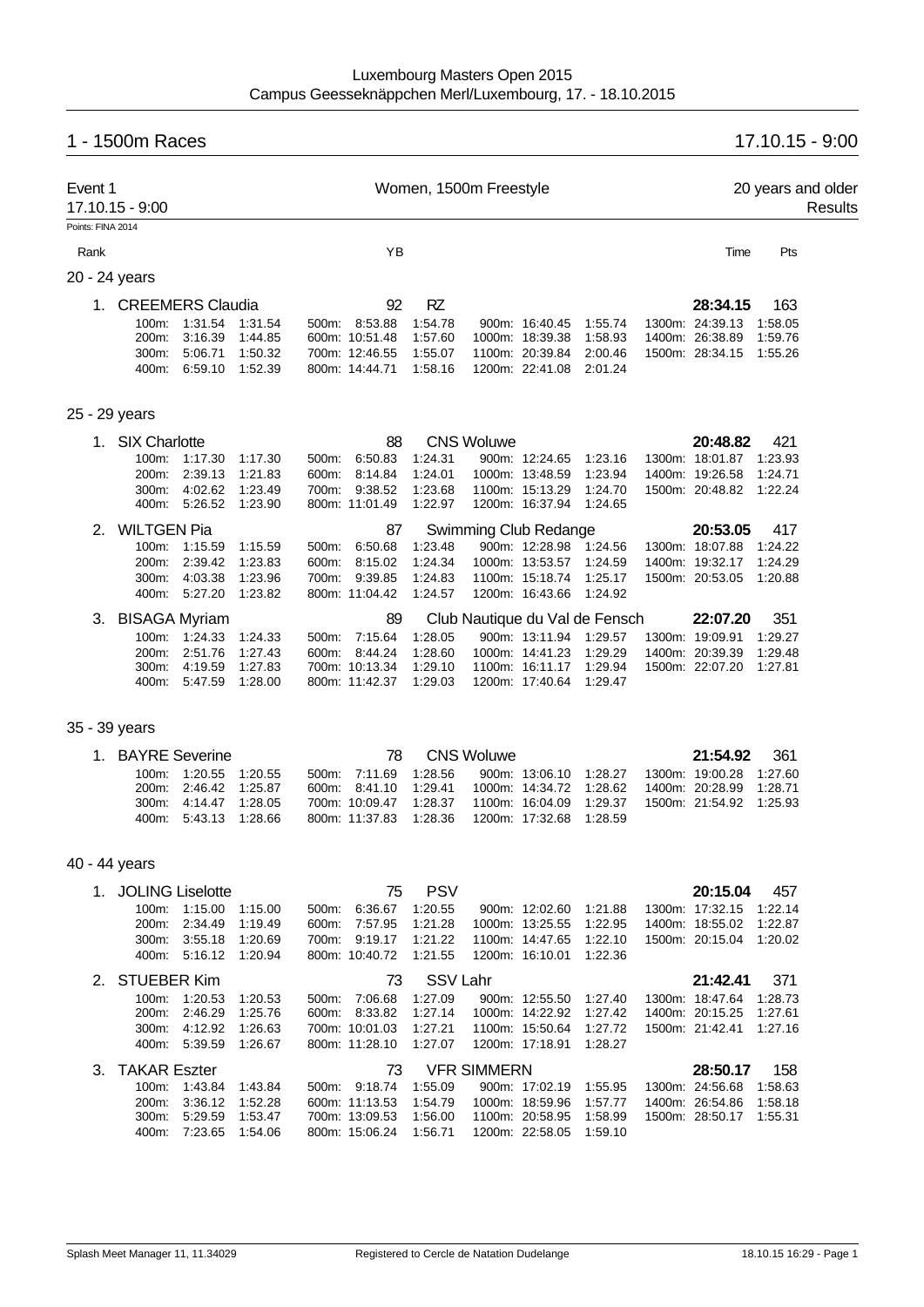#### Event 1, Women, 1500m Freestyle

#### 45 - 49 years

| 1. VAN NASSAU VAN DEN HEUVEL Kari66 Old Dutch |                       |  |                                                   |  |  | 24:40.78                                                                    | 252 |
|-----------------------------------------------|-----------------------|--|---------------------------------------------------|--|--|-----------------------------------------------------------------------------|-----|
|                                               | 100m: 1:31.38 1:31.38 |  | 500m: 8:04.96 1:39.16                             |  |  | 900m: 14:41.70  1:39.77  1300m: 21:22.20  1:40.03                           |     |
|                                               | 200m: 3:08.47 1:37.09 |  |                                                   |  |  | 600m: 9:44.33 1:39.37 1000m: 16:22.30 1:40.60 1400m: 23:02.80 1:40.60       |     |
|                                               | 300m: 4:47.21 1:38.74 |  |                                                   |  |  | 700m: 11:23.44  1:39.11  1100m: 18:02.57  1:40.27  1500m: 24:40.78  1:37.98 |     |
|                                               | 400m: 6:25.80 1:38.59 |  | 800m: 13:01.93  1:38.49  1200m: 19:42.17  1:39.60 |  |  |                                                                             |     |

#### 50 - 54 years

| 1. HEIRENDT Carine <b>Carries COM CON</b> CN Dudelange |                       |  |                                                   |             |  |  | 23:12.65 304                                                                |  |
|--------------------------------------------------------|-----------------------|--|---------------------------------------------------|-------------|--|--|-----------------------------------------------------------------------------|--|
|                                                        | 100m: 1:27.51 1:27.51 |  |                                                   |             |  |  | 500m: 7:41.19  1:33.93  900m: 13:56.73  1:33.97  1300m: 20:09.70  1:33.22   |  |
|                                                        | 200m: 3:00.44 1:32.93 |  | 600m: 9:14.56  1:33.37  1000m: 15:30.24  1:33.51  |             |  |  | 1400m: 21:43.31 1:33.61                                                     |  |
|                                                        | 300m: 4:33.07 1:32.63 |  |                                                   |             |  |  | 700m: 10:48.35  1:33.79  1100m: 17:03.72  1:33.48  1500m: 23:12.65  1:29.34 |  |
|                                                        | 400m: 6:07.26 1:34.19 |  | 800m: 12:22.76  1:34.41  1200m: 18:36.48  1:32.76 |             |  |  |                                                                             |  |
| 2. MACHER Claudia                                      |                       |  |                                                   | 65 SG Essen |  |  | <b>33:02.45</b> 105                                                         |  |
|                                                        | 100m: 1:52.95 1:52.95 |  |                                                   |             |  |  | 500m: 10:37.08  2:11.04  900m: 19:34.16  2:16.15  1300m: 28:32.76  2:14.49  |  |
|                                                        | 200m: 4:03.33 2:10.38 |  |                                                   |             |  |  | 600m: 12:50.35  2:13.27  1000m: 21:47.90  2:13.74  1400m: 30:49.04  2:16.28 |  |

400m: 8:26.04 2:12.33 800m: 17:18.01 2:13.53 1200m: 26:18.27 2:15.40

300m: 6:13.71 2:10.38 700m: 15:04.48 2:14.13 1100m: 24:02.87 2:14.97 1500m: 33:02.45 2:13.41

#### 55 - 59 years

| 1. | <b>VERHAGEN Patty</b>       |         |         |       | 59             | <b>PSV</b> |                     |                                            |         | 22:33.21        | 331     |
|----|-----------------------------|---------|---------|-------|----------------|------------|---------------------|--------------------------------------------|---------|-----------------|---------|
|    | 100m:                       | 1:25.03 | 1.25.03 | 500m: | 7:24.16        | 1:30.39    |                     | 900m: 13:26.92                             | 1:31.15 | 1300m: 19:32.26 | 1:31.76 |
|    | 200m:                       | 2:54.08 | 1:29.05 | 600m: | 8:54.81        | 1:30.65    |                     | 1000m: 14:58.07                            | 1:31.15 | 1400m: 21:03.45 | 1:31.19 |
|    | 300m.                       | 4:23.81 | 1:29.73 |       | 700m: 10:25.38 | 1:30.57    |                     | 1100m: 16:29.04                            | 1:30.97 | 1500m: 22:33.21 | 1:29.76 |
|    | 400m:                       | 5:53.77 | 1:29.96 |       | 800m: 11:55.77 | 1:30.39    |                     | 1200m: 18:00.50                            | 1:31.46 |                 |         |
| 2. | DE MORAES SALLES Ana Maria  |         |         |       | 56             | SL         |                     |                                            |         | 24:58.74        | 243     |
|    | 100m:                       | 1:33.71 | 1:33.71 | 500m: | 8:15.23        | 1:41.16    |                     | 900m: 14:57.88                             | 1:40.37 | 1300m: 21:43.35 | 1:41.19 |
|    | 200m:                       | 3:13.49 | 1:39.78 | 600m: | 9:55.92        | 1:40.69    |                     | 1000m: 16:39.39                            | 1:41.51 | 1400m: 23:23.57 | 1:40.22 |
|    | 300m:                       | 4:53.56 | 1:40.07 |       | 700m: 11:36.50 | 1:40.58    |                     | 1100m: 18:20.51                            | 1:41.12 | 1500m: 24:58.74 | 1:35.17 |
|    | 400m:                       | 6:34.07 | 1:40.51 |       | 800m: 13:17.51 | 1:41.01    |                     | 1200m: 20:02.16                            | 1:41.65 |                 |         |
| 3. | <b>FEITLER Nicole</b>       |         |         |       | 60             |            | <b>CN Dudelange</b> |                                            |         | 26:02.03        | 215     |
|    |                             |         |         |       |                |            |                     |                                            |         |                 |         |
|    | 100m:                       | 1:38.74 | 1:38.74 | 500m: | 8:37.35        | 1:44.35    |                     | 900m: 15:37.02                             | 1:44.48 | 1300m: 22:36.97 | 1:44.88 |
|    | 200m:                       | 3:24.97 | 1:46.23 |       | 600m: 10:21.65 | 1:44.30    |                     | 1000m: 17:22.43                            | 1:45.41 | 1400m: 24:20.93 | 1:43.96 |
|    | 300m:                       | 5:08.81 | 1:43.84 |       | 700m: 12:06.95 | 1:45.30    |                     | 1100m: 19:07.87                            | 1:45.44 | 1500m: 26:02.03 | 1:41.10 |
|    | 400m:                       | 6:53.00 | 1:44.19 |       | 800m: 13:52.54 | 1:45.59    |                     | 1200m: 20:52.09                            | 1:44.22 |                 |         |
| 4. | <b>SEICHEPINE Catherine</b> |         |         |       | 57             |            |                     |                                            |         | 26:52.58        | 195     |
|    | 100m:                       | 1:40.30 | 1:40.30 | 500m: | 8:53.24        | 1:48.87    |                     | Cercle Nautique St Avold<br>900m: 16:10.57 | 1:48.35 | 1300m: 23:24.81 | 1:48.10 |
|    | 200m:                       | 3:28.25 | 1:47.95 |       | 600m: 10:42.77 | 1:49.53    |                     | 1000m: 17:59.81                            | 1:49.24 | 1400m: 25:12.36 | 1:47.55 |
|    | 300m.                       | 5:16.50 | 1:48.25 |       | 700m: 12:33.49 | 1:50.72    |                     | 1100m: 19:48.41                            | 1:48.60 | 1500m: 26:52.58 | 1:40.22 |

| 5. SPOELSTRA Marjan |                       |  |                                                   | 60 Swol 1894 |  |  | <b>27:00.35</b> 193                                                         |  |
|---------------------|-----------------------|--|---------------------------------------------------|--------------|--|--|-----------------------------------------------------------------------------|--|
|                     | 100m: 1:40.89 1:40.89 |  | 500m: 8:52.98 1:49.53                             |              |  |  | 900m: 16.11.46  1.50.61  1300m: 23.28.34  1.49.37                           |  |
|                     | 200m: 3:26.94 1:46.05 |  |                                                   |              |  |  | 600m: 10.42.63 1.49.65 1000m: 17.59.97 1.48.51 1400m: 25.15.86 1.47.52      |  |
|                     | 300m: 5:14.54 1:47.60 |  |                                                   |              |  |  | 700m: 12:31.78  1:49.15  1100m: 19:49.89  1:49.92  1500m: 27:00.35  1:44.49 |  |
|                     | 400m: 7:03.45 1:48.91 |  | 800m: 14:20.85  1:49.07  1200m: 21:38.97  1:49.08 |              |  |  |                                                                             |  |

#### 60 - 64 years

### DNS HENSEN Carla 53 PSV

#### 65 - 69 years

| 1. BOER-BUIJS Conny |                       |  |                       | 50 ZVVS                                           |  |  | <b>23:59.99</b> 275                                                         |  |
|---------------------|-----------------------|--|-----------------------|---------------------------------------------------|--|--|-----------------------------------------------------------------------------|--|
|                     | 100m: 1:25.83 1:25.83 |  | 500m: 7:52.00 1:37.56 |                                                   |  |  | 900m: 14:21.31  1:37.23  1300m: 20:50.77  1:38.77                           |  |
|                     | 200m: 3:01.55 1:35.72 |  |                       |                                                   |  |  | 600m: 9:28.89 1:36.89 1000m: 15:57.96 1:36.65 1400m: 22:28.51 1:37.74       |  |
|                     | 300m: 4:37.72 1:36.17 |  |                       |                                                   |  |  | 700m: 11:06.67  1:37.78  1100m: 17:35.80  1:37.84  1500m: 23:59.99  1:31.48 |  |
|                     | 400m: 6:14.44 1:36.72 |  |                       | 800m: 12:44.08  1:37.41  1200m: 19:12.00  1:36.20 |  |  |                                                                             |  |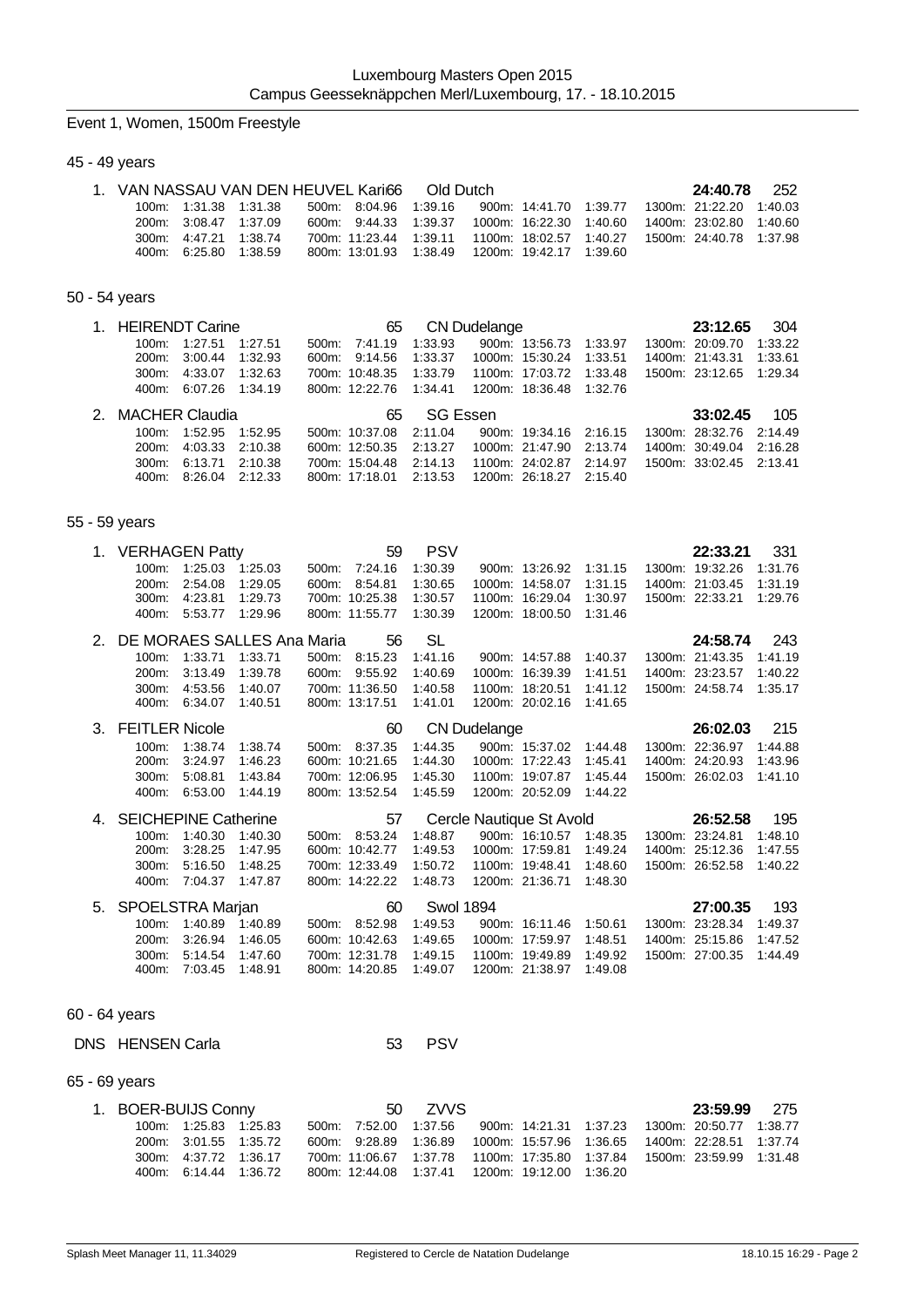# Event 1, Women, 1500m Freestyle

# 70 - 74 years

| 1. VAN DER VEEN Matty |                       |  |                                                | 44 Old Dutch |  |  | 31:14.32 124                                                                |  |
|-----------------------|-----------------------|--|------------------------------------------------|--------------|--|--|-----------------------------------------------------------------------------|--|
|                       | 100m: 1:52.00 1:52.00 |  |                                                |              |  |  | 500m: 10:01.88  2:04.90  900m: 18:28.66  2:07.50  1300m: 26:59.30  2:08.19  |  |
|                       | 200m: 3:51.98 1:59.98 |  |                                                |              |  |  | 600m: 12:08.52  2:06.64  1000m: 20:35.99  2:07.33  1400m: 29:07.70  2:08.40 |  |
|                       | 300m: 5.53.98 2.02.00 |  |                                                |              |  |  | 700m: 14:14.16  2:05.64  1100m: 22:42.74  2:06.75  1500m: 31:14.32  2:06.62 |  |
|                       | 400m: 7:56.98 2:03.00 |  | 800m: 16:21.16 2:07.00 1200m: 24:51.11 2:08.37 |              |  |  |                                                                             |  |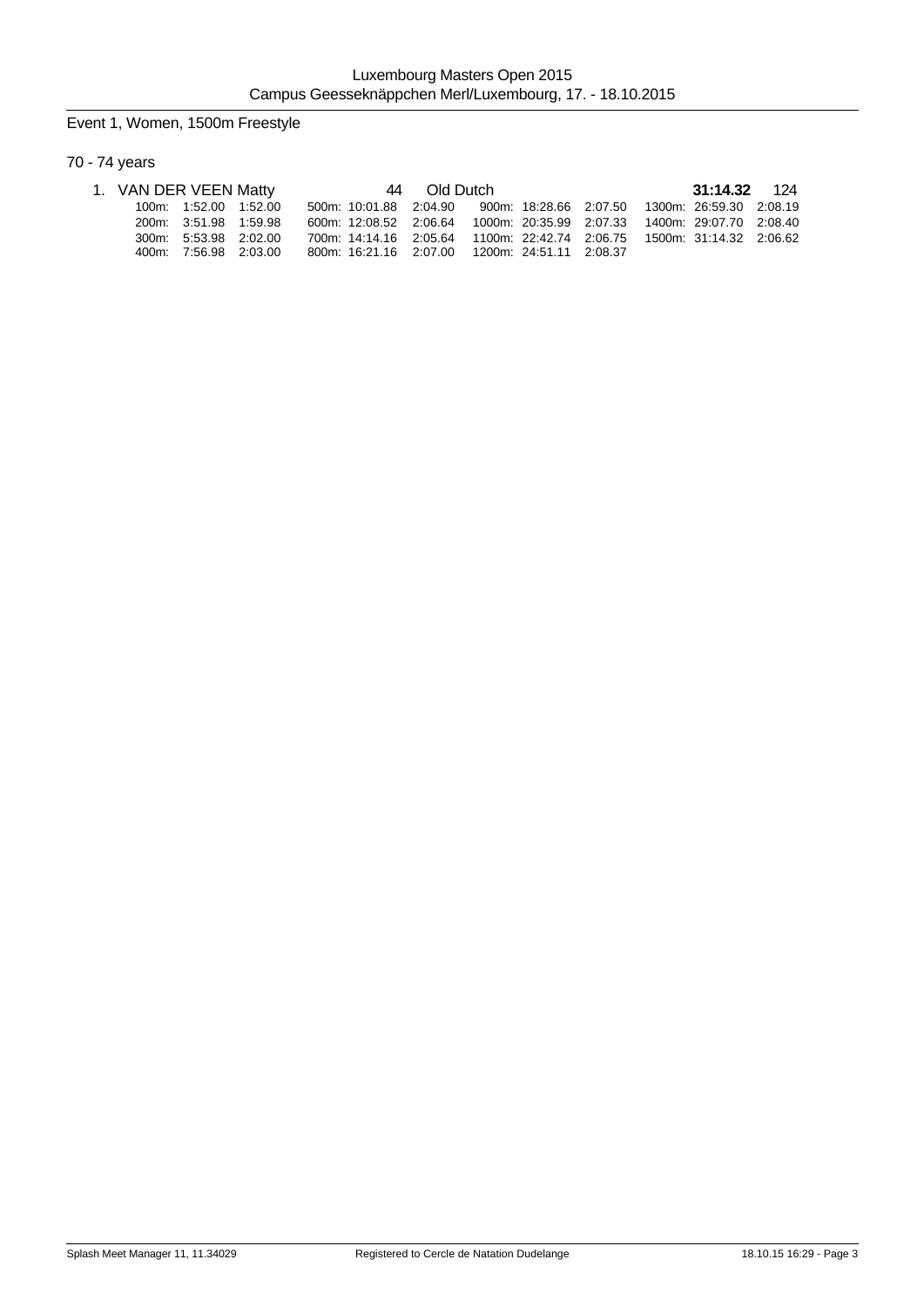| Event 2           | 17.10.15 - 10:00                                       |                                                                            |                                          |                                  |                                                                     | Men, 1500m Freestyle                     |                      |                                                                                         |                                                      |                                                                   |                                      | 20 years and older<br>Results |
|-------------------|--------------------------------------------------------|----------------------------------------------------------------------------|------------------------------------------|----------------------------------|---------------------------------------------------------------------|------------------------------------------|----------------------|-----------------------------------------------------------------------------------------|------------------------------------------------------|-------------------------------------------------------------------|--------------------------------------|-------------------------------|
| Points: FINA 2014 |                                                        |                                                                            |                                          |                                  |                                                                     |                                          |                      |                                                                                         |                                                      |                                                                   |                                      |                               |
| Rank              |                                                        |                                                                            |                                          |                                  | YB                                                                  |                                          |                      |                                                                                         |                                                      | Time                                                              | Pts                                  |                               |
|                   | 25 - 29 years                                          |                                                                            |                                          |                                  |                                                                     |                                          |                      |                                                                                         |                                                      |                                                                   |                                      |                               |
| 1.                | <b>GILLAIN Frederic</b><br>100m:<br>200m:              | 1:15.64<br>2:40.88                                                         | 1.15.64<br>1:25.24                       | 500m:<br>600m:                   | 90<br>7:02.70<br>8:29.73                                            | 1:27.71<br>1:27.03                       |                      | 900m: 12:52.20<br>1000m: 14:20.71                                                       | Club Nautique du Val de Fensch<br>1:26.91<br>1:28.51 | 21:28.89<br>1300m: 18:42.19<br>1400m: 20:08.39                    | 308<br>1:26.25<br>1:26.20            |                               |
|                   | 300m:<br>400m:                                         | 4:08.26<br>5:34.99                                                         | 1:27.38<br>1:26.73                       | 700m:                            | 9:57.68<br>800m: 11:25.29                                           | 1:27.95<br>1:27.61                       |                      | 1100m: 15:47.58<br>1200m: 17:15.94                                                      | 1:26.87<br>1:28.36                                   | 1500m: 21:28.89                                                   | 1:20.50                              |                               |
| 2.                | <b>GEANT Brice</b><br>100m:<br>200m:<br>300m:<br>400m: | 1:32.10<br>3:11.04<br>4.51.45<br>6:31.75                                   | 1:32.10<br>1:38.94<br>1:40.41<br>1:40.30 | 500m.<br>600m:                   | 88<br>8:13.11<br>9:53.84<br>700m: 11:34.53<br>800m: 13:15.59        | 1:41.36<br>1:40.73<br>1:40.69<br>1:41.06 | <b>SC Thionville</b> | 900m: 14:56.90<br>1000m: 16:37.73<br>1100m: 18:18.12<br>1200m: 19:57.67                 | 1:41.31<br>1:40.83<br>1:40.39<br>1:39.55             | 24:50.77<br>1300m: 21:36.90<br>1400m: 23:16.05<br>1500m: 24:50.77 | 199<br>1:39.23<br>1:39.15<br>1:34.72 |                               |
|                   | 30 - 34 years                                          |                                                                            |                                          |                                  |                                                                     |                                          |                      |                                                                                         |                                                      |                                                                   |                                      |                               |
|                   | 1. WOCKE Sven                                          |                                                                            |                                          |                                  | 82                                                                  | <b>SSG Saar</b>                          |                      |                                                                                         |                                                      | 18:53.87                                                          | 453                                  |                               |
|                   | 100m:<br>200m:<br>300m:<br>400m:                       | 1:09.37<br>2:23.62<br>3:38.75<br>4:53.43                                   | 1:09.37<br>1:14.25<br>1:15.13<br>1:14.68 | 500m:<br>600m:<br>700m:<br>800m: | 6:07.84<br>7:22.14<br>8:36.29<br>9.51.24                            | 1:14.41<br>1:14.30<br>1:14.15<br>1:14.95 |                      | 900m: 11:06.22<br>1000m: 12:21.94<br>1100m: 13:39.66<br>1200m: 14:57.23                 | 1:14.98<br>1:15.72<br>1:17.72<br>1:17.57             | 1300m: 16:15.03<br>1400m: 17:34.55<br>1500m: 18:53.87             | 1:17.80<br>1:19.52<br>1:19.32        |                               |
| 2.                | <b>ALTENBURGER Manuel</b>                              |                                                                            |                                          |                                  | 83                                                                  | <b>SL</b>                                |                      |                                                                                         |                                                      | 25:09.06                                                          | 192                                  |                               |
|                   | 100m:<br>200m:<br>300m:<br>400m:                       | 1:33.04<br>3:14.49<br>4:57.89<br>6:41.20                                   | 1:33.04<br>1:41.45<br>1:43.40<br>1:43.31 |                                  | 500m: 8:25.54<br>600m: 10:08.37<br>700m: 11:50.05<br>800m: 13:29.04 | 1:44.34<br>1:42.83<br>1:41.68<br>1:38.99 |                      | 900m: 15:10.23<br>1000m: 16:52.51<br>1100m: 18:34.37<br>1200m: 20:14.94                 | 1:41.19<br>1:42.28<br>1:41.86<br>1:40.57             | 1300m: 21:55.61<br>1400m: 23:34.73<br>1500m: 25:09.06             | 1:40.67<br>1:39.12<br>1:34.33        |                               |
|                   | 35 - 39 years                                          |                                                                            |                                          |                                  |                                                                     |                                          |                      |                                                                                         |                                                      |                                                                   |                                      |                               |
|                   | <b>VAAST Arnaud</b>                                    |                                                                            |                                          |                                  | 76                                                                  |                                          | <b>CNS Woluwe</b>    |                                                                                         |                                                      | 20:38.17                                                          | 348                                  |                               |
|                   | 100m:                                                  | 1:17.27                                                                    | 1:17.27                                  | 500m.                            | 6:49.21                                                             | 1:24.51                                  |                      | 900m: 12:23.51                                                                          | 1:23.90                                              | 1300m: 17:55.94                                                   | 1:22.63                              |                               |
|                   | $200m$ :<br>300m:<br>400m:                             | 2:39.32<br>4:01.83<br>5:24.70                                              | 1:22.05<br>1:22.51<br>1:22.87            | 600m:<br>700m:                   | 8:12.99<br>9:36.28<br>800m: 10:59.61                                | 1:23.78<br>1:23.29<br>1:23.33            |                      | 1000m: 13:47.01<br>1100m: 15:10.34<br>1200m: 16:33.31                                   | 1:23.50<br>1:23.33<br>1:22.97                        | 1400m: 19:18.99<br>1500m: 20:38.17                                | 1:23.05<br>1:19.18                   |                               |
|                   | 2. NOEL Christian                                      |                                                                            |                                          |                                  | 78                                                                  |                                          |                      | Cercle Nautique Petange                                                                 |                                                      | 21:45.63                                                          | 296                                  |                               |
|                   | 100m:                                                  | 1:17.17                                                                    | 1:17.17                                  |                                  | 500m: 7:03.27                                                       | 1:27.28                                  |                      | 900m: 12:54.96                                                                          | 1:28.16                                              | 1300m: 18:53.24 1:29.47                                           |                                      |                               |
|                   | 200m:                                                  | 2:43.25<br>300m: 4:09.38<br>400m: 5:35.99 1:26.61                          | 1:26.08<br>1:26.13                       | 600m:                            | 8:30.88<br>700m: 9:58.78<br>800m: 11:26.80                          | 1:27.61<br>1:27.90<br>1:28.02            |                      | 1000m: 14:24.18<br>1100m: 15:53.81<br>1200m: 17:23.77                                   | 1:29.22<br>1:29.63<br>1:29.96                        | 1400m: 20:22.20 1:28.96<br>1500m: 21:45.63 1:23.43                |                                      |                               |
|                   | 40 - 44 years                                          |                                                                            |                                          |                                  |                                                                     |                                          |                      |                                                                                         |                                                      |                                                                   |                                      |                               |
|                   | 1. O'DUNLAING Ceall                                    |                                                                            |                                          |                                  | 71                                                                  |                                          |                      | <b>DUBLIN SWIMMING CLUB</b>                                                             |                                                      | 19:45.09                                                          | 397                                  |                               |
|                   | 200m:                                                  | 100m: 1:11.39 1:11.39<br>2:27.26<br>300m: 3:43.60 1:16.34<br>400m: 5:00.20 | 1:15.87<br>1:16.60                       | 500m:                            | 6:16.97<br>600m: 7:34.66<br>700m: 8:52.34<br>800m: 10:10.31         | 1:16.77<br>1:17.69<br>1:17.68<br>1:17.97 |                      | 900m: 11:29.48 1:19.17<br>1000m: 12:50.01<br>1100m: 14:12.62 1:22.61<br>1200m: 15:36.69 | 1:20.53<br>1:24.07                                   | 1300m: 17:00.49<br>1400m: 18:24.26<br>1500m: 19:45.09 1:20.83     | 1:23.80<br>1:23.77                   |                               |
|                   | 2. VIDEMONT Olivier                                    |                                                                            |                                          |                                  | 74                                                                  |                                          | <b>SC Thionville</b> |                                                                                         |                                                      | 23:16.54                                                          | 242                                  |                               |
|                   |                                                        | 100m: 1:23.44 1:23.44                                                      |                                          | 500m:                            | 7:32.05                                                             | 1:31.98                                  |                      | 900m: 13:51.40                                                                          | 1:34.97                                              | 1300m: 20:11.19 1:34.35                                           |                                      |                               |
|                   |                                                        | 200m: 2:55.11<br>300m: 4:28.94<br>400m: 6:00.07 1:31.13                    | 1:31.67<br>1:33.83                       |                                  | 600m: 9:06.62<br>700m: 10:41.28<br>800m: 12:16.43                   | 1:34.57<br>1:34.66<br>1:35.15            |                      | 1000m: 15:26.83<br>1100m: 17:01.52<br>1200m: 18:36.84                                   | 1:35.43<br>1:34.69<br>1:35.32                        | 1400m: 21:45.42 1:34.23<br>1500m: 23:16.54 1:31.12                |                                      |                               |
|                   | 3. VAN DEN BERGHE Kasper                               |                                                                            |                                          |                                  | 73                                                                  | <b>Swol 1894</b>                         |                      |                                                                                         |                                                      | 23:19.16                                                          | 241                                  |                               |
|                   |                                                        | 100m: 1:19.03 1:19.03                                                      |                                          |                                  | 500m: 7:14.21 1:30.99                                               |                                          |                      | 900m: 13:36.98 1:38.06                                                                  |                                                      | 1300m: 20:09.54 1:39.10                                           |                                      |                               |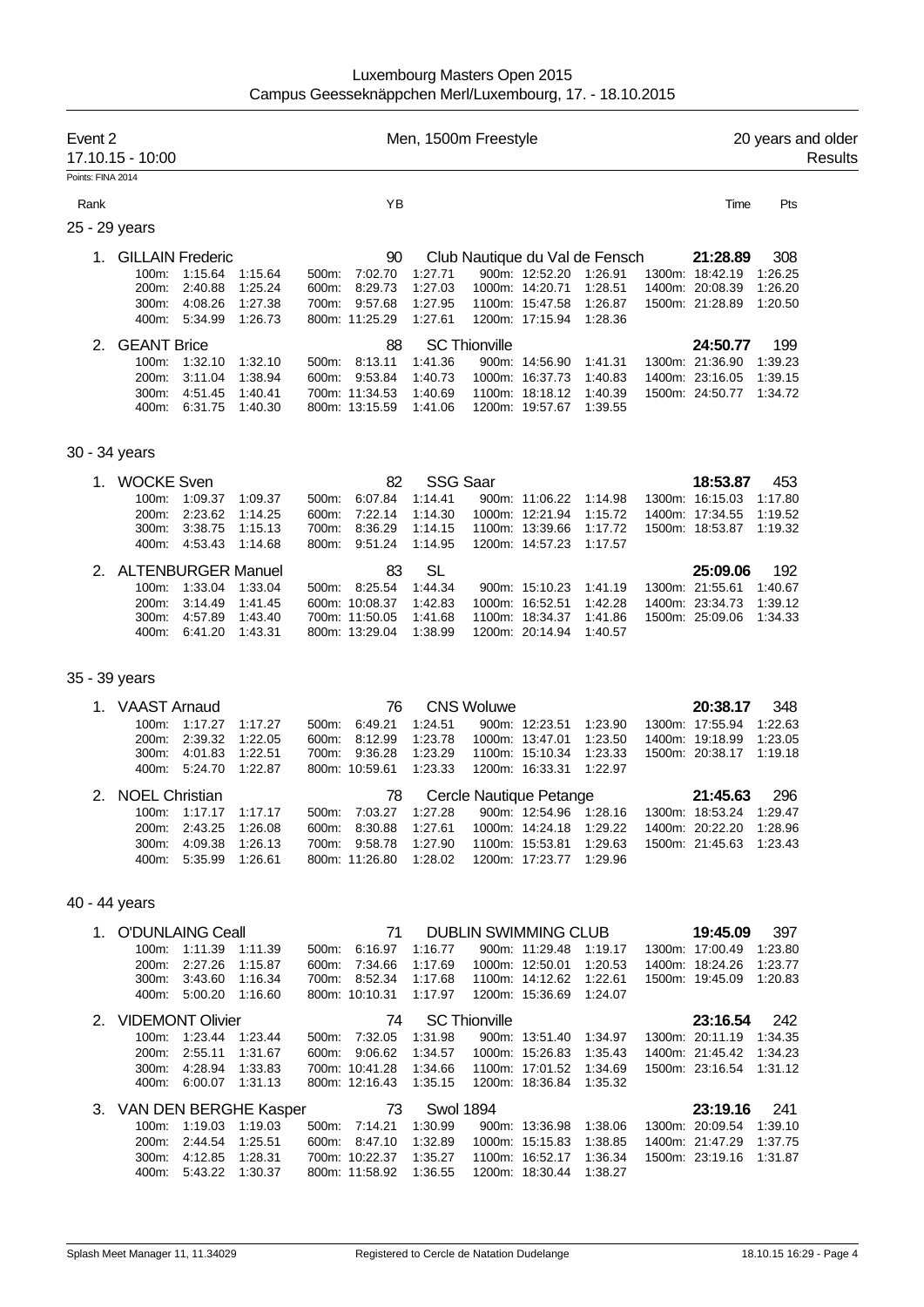|               | Event 2, Men, 1500m Freestyle, 40 - 44 years                                                          |                                                                                                                 |                                     |                                                            |                                                                                                                           |                        |                                          |                                                                           |                                      |     |
|---------------|-------------------------------------------------------------------------------------------------------|-----------------------------------------------------------------------------------------------------------------|-------------------------------------|------------------------------------------------------------|---------------------------------------------------------------------------------------------------------------------------|------------------------|------------------------------------------|---------------------------------------------------------------------------|--------------------------------------|-----|
| Rank          |                                                                                                       |                                                                                                                 | YB                                  |                                                            |                                                                                                                           |                        |                                          | Time                                                                      | Pts                                  |     |
| 4.            | DE BOER Remco<br>100m:<br>1:30.43<br>200m:<br>3:11.88<br>300m: 4:58.28<br>6:45.82<br>400m:            | 500m: 8:31.99<br>1:30.43<br>600m: 10:15.88<br>1:41.45<br>1:46.40<br>700m: 11:59.83<br>800m: 13:41.99<br>1:47.54 | 71                                  | 1:46.17<br>1:43.89<br>1:43.95<br>1:42.16                   | <b>ACTIVE COMPANY</b><br>900m: 15:25.13<br>1000m: 17:06.66<br>1100m: 18:49.39<br>1200m: 20:30.21                          |                        | 1:43.14<br>1:41.53<br>1:42.73<br>1:40.82 | 25:22.16<br>1300m: 22:10.97<br>1400m: 23:51.84<br>1500m: 25:22.16         | 187<br>1:40.76<br>1:40.87<br>1:30.32 |     |
|               | <b>DNS</b> BEGIN Arnaud                                                                               |                                                                                                                 | 71                                  |                                                            | Club Nautique du Val de Fensch                                                                                            |                        |                                          |                                                                           |                                      |     |
| 45 - 49 years |                                                                                                       |                                                                                                                 |                                     |                                                            |                                                                                                                           |                        |                                          |                                                                           |                                      |     |
|               | 1. KREITLEIN Knut<br>100m:<br>1:15.02<br>2:37.27<br>200m:<br>4:01.01<br>300m:<br>400m: 5:24.62        | 1:15.02<br>500m:<br>1:22.25<br>600m:<br>1:23.74<br>700m:<br>1:23.61<br>800m: 11:00.01                           | 69<br>6:49.05<br>8:12.70<br>9:36.41 | 1:24.43<br>1:23.65<br>1:23.71<br>1:23.60                   | TV 1906 Bad Neuenahr<br>900m: 12:23.57<br>1000m: 13:47.46<br>1100m: 15:11.22<br>1200m: 16:34.79                           |                        | 1.23.56<br>1:23.89<br>1:23.76<br>1:23.57 | 20:47.63<br>1300m: 17:59.05<br>1400m: 19:24.79<br>1500m: 20:47.63         | 340<br>1:24.26<br>1.25.74<br>1:22.84 |     |
| $2^{\circ}$   | <b>NAILI Karim</b><br>$100m$ :<br>1:16.39                                                             | 500m: 6:55.28<br>1:16.39                                                                                        | 66                                  | 1:25.61                                                    | <b>CN Bruxelles Atalante</b><br>900m: 12:39.58                                                                            |                        | 1.25.98                                  | 21:14.69<br>1300m: 18:25.83                                               | 319<br>1:26.63                       |     |
|               | 2:39.42<br>200m:<br>300m:<br>4:04.08<br>400m: 5:29.67                                                 | 1:23.03<br>600m:<br>1:24.66<br>700m:<br>1:25.59<br>800m: 11:13.60                                               | 8:21.73<br>9:47.60                  | 1:26.45<br>1:25.87<br>1:26.00                              | 1000m: 14:05.74<br>1100m: 15:32.31<br>1200m: 16:59.20                                                                     |                        | 1:26.16<br>1:26.57<br>1:26.89            | 1400m: 19:51.86<br>1500m: 21:14.69                                        | 1:26.03<br>1:22.83                   |     |
| 3.            | <b>ROCH Jean-Daniel</b><br>1:30.97<br>100m:<br>200m:<br>3:12.45<br>4:55.14<br>300m:<br>400m: 6:39.32  | 500m: 8:24.23<br>1:30.97<br>1:41.48<br>600m: 10:09.32<br>1:42.69<br>700m: 11:54.30<br>800m: 13:39.63<br>1:44.18 | 67                                  | 1:44.91<br>1:45.09<br>1:44.98<br>1:45.33                   | <b>CN Dudelange</b><br>900m: 15:26.44<br>1000m: 17:12.37<br>1100m: 18:58.98<br>1200m: 20:46.18                            |                        | 1:46.81<br>1.45.93<br>1:46.61<br>1:47.20 | 26:06.47<br>1300m: 22:33.56<br>1400m: 24:21.68<br>1500m: 26:06.47         | 171<br>1:47.38<br>1:48.12<br>1:44.79 |     |
|               | 4. FROIDBISE Emmanuel<br>1:50.16<br>100m:<br>3:43.07<br>200m:<br>5:38.93<br>300m:<br>7:33.73<br>400m: | 500m: 9:30.13<br>1:50.16<br>1:52.91<br>600m: 11:27.49<br>1:55.86<br>700m: 13:26.50<br>1:54.80<br>800m: 15:23.18 | 68                                  | 1:56.40<br>1:57.36<br>1:59.01<br>1:56.68                   | <b>CNS Woluwe</b><br>900m: 17:18.87<br>1000m: 19:15.02<br>1100m: 21:09.67<br>1200m: 23:05.38                              |                        | 1:55.69<br>1:56.15<br>1:54.65<br>1:55.71 | 28:44.40<br>1300m: 25:01.24<br>1400m: 26:58.70<br>1500m: 28:44.40         | 128<br>1:55.86<br>1:57.46<br>1:45.70 |     |
| <b>DNF</b>    | DNS VAN DER BEKE Philippe<br><b>FAWKNER Michael</b>                                                   |                                                                                                                 | 68<br>70                            | <b>PSV</b>                                                 | <b>ELSPB Natation</b>                                                                                                     |                        |                                          |                                                                           |                                      | G11 |
|               | G11 - The indicated distance or correct style were not accomplished (Time: 11:03)                     |                                                                                                                 |                                     |                                                            |                                                                                                                           |                        |                                          |                                                                           |                                      |     |
| 50 - 54 years |                                                                                                       |                                                                                                                 |                                     |                                                            |                                                                                                                           |                        |                                          |                                                                           |                                      |     |
|               | 1. LACKO Karol<br>100m: 1:18.82<br>200m:<br>2:40.42<br>300m: 4:01.57<br>400m: 5:22.13                 | 500m: 6:42.56<br>1:18.82<br>1:21.60<br>600m: 8:02.47<br>1:21.15<br>700m: 9:22.76<br>800m: 10:42.51<br>1:20.56   | 64                                  | <b>Skalica</b><br>1:20.43<br>1:19.91<br>1:20.29<br>1:19.75 | 900m: 12:02.42<br>1000m: 13:23.64<br>1100m: 14:46.54<br>1200m: 16:10.56                                                   |                        | 1:19.91<br>1:21.22<br>1:22.90<br>1:24.02 | 20:15.76<br>1300m: 17:32.39<br>1400m: 18:54.70<br>1500m: 20:15.76         | 367<br>1:21.83<br>1:22.31<br>1:21.06 |     |
| 2.            | <b>JANOVSKY Jiri</b><br>100m: 1:22.19<br>200m: 2:48.44<br>300m: 4:15.53<br>400m: 5:44.39              | 1:22.19<br>500m: 7:13.84<br>1:26.25<br>600m: 8:43.28<br>1:27.09<br>700m: 10:13.53<br>800m: 11:44.18<br>1:28.86  | 64                                  | Plavecky<br>1:29.45<br>1:29.44<br>1:30.25<br>1:30.65       | 900m: 13:13.82<br>1000m: 14:44.19<br>1100m: 16:14.72<br>1200m: 17:43.56                                                   |                        | 1.29.64<br>1:30.37<br>1:30.53<br>1:28.84 | 22:11.76<br>1300m: 19:14.17 1:30.61<br>1400m: 20:43.97<br>1500m: 22:11.76 | 279<br>1:29.80<br>1:27.79            |     |
|               | 3. ATZENI Aldo<br>100m: 1:24.68<br>200m: 2:57.68<br>300m:<br>4:32.91<br>400m: 6:09.31                 | 500m: 7:46.30<br>1:24.68<br>1:33.00<br>600m: 9:23.32<br>700m: 11:00.01<br>1:35.23<br>800m: 12:36.68<br>1:36.40  | 64                                  | 1:36.99<br>1:37.02<br>1:36.69<br>1:36.67                   | Club Nautique du Val de Fensch<br>900m: 14:13.90 1:37.22<br>1000m: 15:52.10<br>1100m: 17:31.01<br>1200m: 19:09.44 1:38.43 |                        | 1:38.20<br>1:38.91                       | 24:05.42<br>1300m: 20:48.10<br>1400m: 22:26.84<br>1500m: 24:05.42         | 218<br>1:38.66<br>1:38.74<br>1:38.58 |     |
|               | 4. BISAGA Vincent<br>100m:<br>1:32.00<br>3:11.05<br>200m:<br>4:50.98<br>300m:<br>400m: 6:30.17        | 500m: 8:09.67<br>1:32.00<br>1:39.05<br>600m: 9:50.26<br>1:39.93<br>700m: 11:30.19<br>1:39.19<br>800m: 13:10.00  | 63                                  | 1:39.50<br>1:40.59<br>1:39.93<br>1:39.81                   | Club Nautique du Val de Fensch<br>900m: 14:50.01<br>1000m: 16:30.13<br>1100m: 18:09.84<br>1200m: 19:49.73                 |                        | 1:40.01<br>1:40.12<br>1:39.71<br>1:39.89 | 24:45.11<br>1300m: 21:29.70<br>1400m: 23:09.05<br>1500m: 24:45.11         | 201<br>1:39.97<br>1:39.35<br>1:36.06 |     |
| 5.            | <b>COELEMBIER Luc</b><br>100m: 1:31.46<br>200m: 3:10.31<br>300m: 4:50.15<br>400m: 6:30.97             | 1:31.46<br>500m: 8:12.21<br>1:38.85<br>600m: 9:53.85<br>1:39.84<br>700m: 11:34.78<br>800m: 13:15.63<br>1:40.82  | 61                                  | 1:41.24<br>1:41.64<br>1:40.93<br>1:40.85                   | <b>ELSPB Natation</b><br>1000m: 16:38.83<br>1100m: 18:19.55<br>1200m: 20:00.91                                            | 900m: 14:57.27 1:41.64 | 1:41.56<br>1:40.72<br>1:41.36            | 25:02.87<br>1300m: 21:43.61<br>1400m: 23:24.99<br>1500m: 25:02.87         | 194<br>1:42.70<br>1:41.38<br>1:37.88 |     |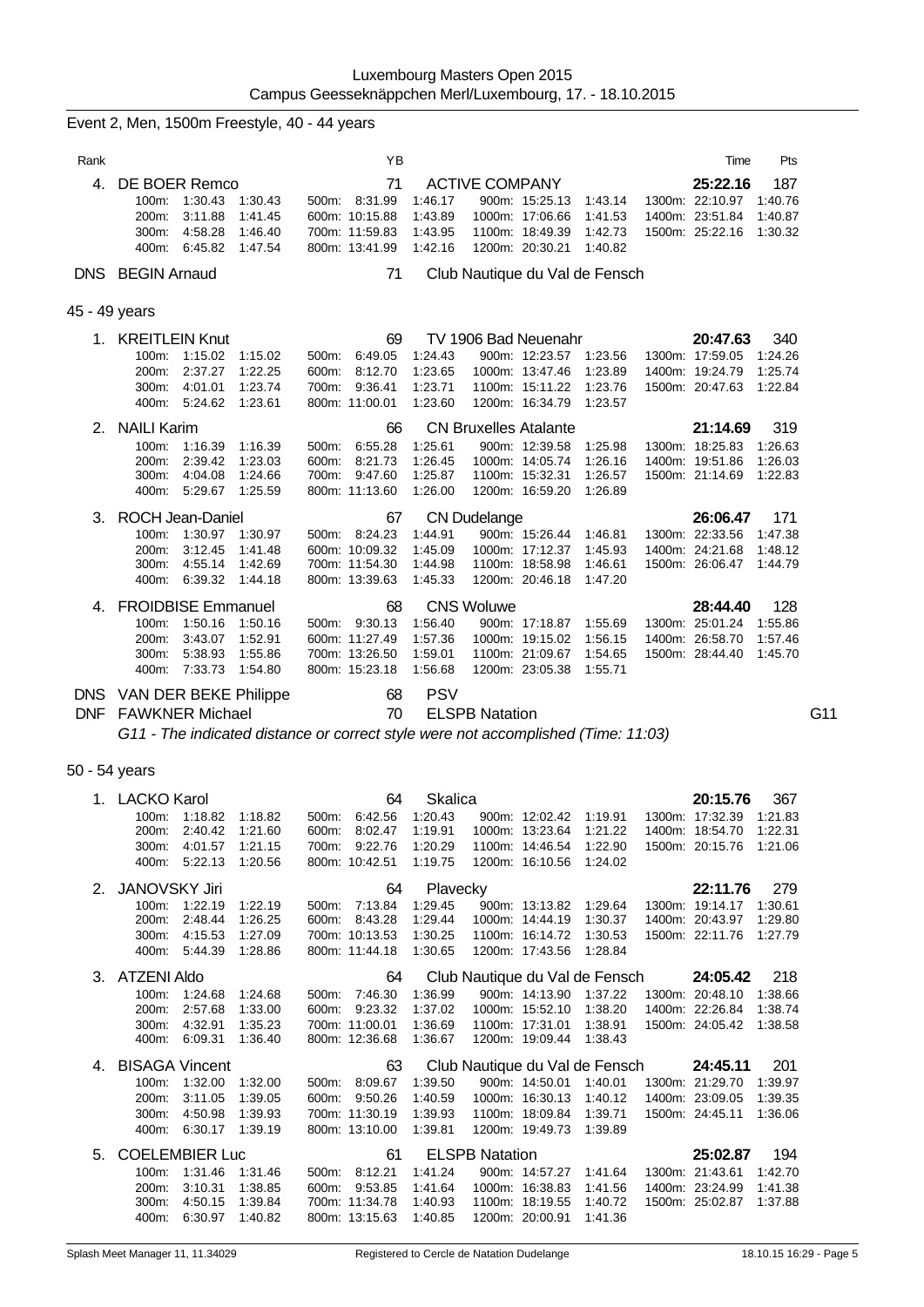# Event 2, Men, 1500m Freestyle, 50 - 54 years Rank **Rank Time Pts Proposed and Proposed Area** Time Pts and Proposed and Proposed and Proposed and Proposed and Proposed and Proposed and Proposed and Proposed and Proposed and Proposed and Proposed and Proposed and Pro 6. LAMBERIGHTS Luc 62 ACTIVE COMPANY **26:58.22** 155 100m: 1:39.35<br>100m: 1:39.35 1:39.35<br>200m: 3:27.68 1:48.33 200m: 3:27.68 1:48.33 600m: 10:40.51 1:49.13 1000m: 17:54.40 1:48.79 1400m: 25:11.61 1:49.36 700m: 12:28.27 1:47.76 1100m: 19:44.71 1:50.31 400m: 7:03.05 1:48.04 800m: 14:16.53 1:48.26 1200m: 21:33.70 1:48.99 55 - 59 years 1. DE GROOT Marten 58 HZ&PC Heerenveen **19:14.66** 429 900m: 11:27.90 1:18.31 1300m: 16:41.21 1:18.38 200m: 2:27.02 1:15.74 600m: 7:34.36 1:17.79 1000m: 12:46.32 1:18.42 1400m: 17:59.09 1:17.88 300m: 3:43.02 1:16.00 700m: 8:51.23 1:16.87 1100m: 14:04.24 1:17.92 1500m: 19:14.66 1:15.57 400m: 4:59.85 1:16.83 800m: 10:09.59 1:18.36 1200m: 15:22.83 1:18.59 2. DOLG MICHAEL 58 Pulheimer SC **22:06.27** 283 500m: 7:12.74 1:28.73 900m: 13:10.69 1:29.57 200m: 2:46.98 1:26.49 600m: 8:41.59 1:28.85 1000m: 14:40.79 1:30.10 1400m: 20:40.52 1:29.11 300m: 4:14.73 1:27.75 700m: 10:11.22 1:29.63 1100m: 16:10.48 1:29.69 1500m: 22:06.27 1:25.75 400m: 5:44.01 1:29.28 800m: 11:41.12 1:29.90 1200m: 17:41.09 1:30.61 3. NOEL Sylvain 58 Asptt Nancy **22:13.22** 278 100m: 1:19.40 1:19.40 500m: 7:12.27 1:28.85 900m: 13:09.83 1:29.71 1300m: 19:12.73 1:31.31 200m: 2:46.86 1:27.46 600m: 8:41.17 1:28.90 1000m: 14:39.99 1:30.16 1400m: 20:44.10 1:31.37 300m: 4:14.69 1:27.83 700m: 10:10.34 1:29.17 1100m: 16:10.68 1:30.69 1500m: 22:13.22 1:29.12 400m: 5:43.42 1:28.73 800m: 11:40.12 1:29.78 1200m: 17:41.42 1:30.74

#### 60 - 64 years

| 1. SCHNEIDER Marc |                       |  | 53                                                |  |  | Leo Lagrange Schiltigheim Bichheim 21:45.48 297                             |  |
|-------------------|-----------------------|--|---------------------------------------------------|--|--|-----------------------------------------------------------------------------|--|
|                   | 100m: 1:19.21 1:19.21 |  | 500m: 7:12.48 1:28.87                             |  |  | 900m: 13:06.74 1:29.06 1300m: 19:01.57 1:28.90                              |  |
|                   | 200m: 2:46.86 1:27.65 |  |                                                   |  |  | 600m: 8.41.42 1.28.94 1000m: 14:35.22 1.28.48 1400m: 20:30.92 1.29.35       |  |
|                   | 300m: 4:15.08 1:28.22 |  |                                                   |  |  | 700m: 10:09.90  1:28.48  1100m: 16:03.35  1:28.13  1500m: 21:45.48  1:14.56 |  |
|                   | 400m: 5:43.61 1:28.53 |  | 800m: 11:37.68  1:27.78  1200m: 17:32.67  1:29.32 |  |  |                                                                             |  |

#### 65 - 69 years

| $1_{-}$ | MITLEWSKI Guenter |         |         |          | 46             |         |             | SV Blau-Weiss Bochum |         | 25:07.41        | 192     |
|---------|-------------------|---------|---------|----------|----------------|---------|-------------|----------------------|---------|-----------------|---------|
|         | $100m$ :          | 1:29.00 | 1:29.00 | $500m$ : | 8:07.83        | 1:39.89 |             | 900m: 14:52.24       | 1:42.37 | 1300m: 21:45.36 | 1:44.27 |
|         | 200m:             | 3:07.98 | 1:38.98 | 600m:    | 9:48.12        | 1:40.29 |             | 1000m: 16:34.59      | 1:42.35 | 1400m: 23:28.59 | 1:43.23 |
|         | $300m$ :          | 4:48.12 | 1:40.14 |          | 700m: 11:28.44 | 1:40.32 |             | 1100m: 18:17.29      | 1:42.70 | 1500m: 25:07.41 | 1:38.82 |
|         | 400m:             | 6:27.94 | 1:39.82 |          | 800m: 13:09.87 | 1:41.43 |             | 1200m: 20:01.09      | 1:43.80 |                 |         |
|         | 2. LORENZ Ludwig  |         |         |          | 48             |         | SV Gladbeck |                      |         | 26:10.09        | 170     |
|         | $100m$ :          | 1:40.81 | 1:40.81 | 500m:    | 8:42.20        | 1:44.37 |             | 900m: 15:42.46       | 1:44.86 | 1300m: 22:45.16 | 1:45.94 |
|         | 200m:             | 3:28.34 | 1:47.53 |          | 600m: 10:27.96 | 1:45.76 |             | 1000m: 17:28.85      | 1:46.39 | 1400m: 24:30.20 | 1:45.04 |
|         | $300m$ :          | 5:12.49 | 1:44.15 |          | 700m: 12:13.04 | 1:45.08 |             | 1100m: 19:13.76      | 1:44.91 | 1500m: 26:10.09 | 1:39.89 |
|         | 400m:             | 6:57.83 | 1:45.34 |          | 800m: 13:57.60 | 1:44.56 |             | 1200m: 20:59.22      | 1:45.46 |                 |         |
|         | 3. CORTI Paul     |         |         |          | 50             | SL      |             |                      |         | 29:44.22        | 116     |
|         | $100m$ :          | 1:47.22 | 1:47.22 | 500m:    | 9:50.11        | 1:58.85 |             | 900m: 17:46.41       | 1:57.87 | 1300m: 25:49.34 | 2:01.37 |
|         | 200m:             | 3:51.04 | 2:03.82 |          | 600m: 11:49.99 | 1:59.88 |             | 1000m: 19:46.27      | 1:59.86 | 1400m: 27:50.06 | 2:00.72 |
|         | 300m:             | 5:51.26 | 2:00.22 |          | 700m: 13:49.08 | 1:59.09 |             | 1100m: 21:46.88      | 2:00.61 | 1500m: 29:44.22 | 1:54.16 |

300m: 5:51.26 2:00.22 700m: 13:49.08 1:59.09 1100m: 21:46.88 2:00.61<br>400m: 7:51.26 2:00.00 800m: 15:48.54 1:59.46 1200m: 23:47.97 2:01.09

#### 70 - 74 years

| 1. BOTTIN Manfred |                       |  |                                                   | 41 SV Langenfeld |  | <b>31:34.62</b> 97                                                          |  |
|-------------------|-----------------------|--|---------------------------------------------------|------------------|--|-----------------------------------------------------------------------------|--|
|                   | 100m: 1:58.00 1:58.00 |  | 500m: 10:28.40 2:08.20                            |                  |  | 900m: 19:01.23 2:09.62 1300m: 27:32.18 2:12.88                              |  |
|                   | 200m: 4:06.66 2:08.66 |  |                                                   |                  |  | 600m: 12:36.35 2:07.95 1000m: 21:06.91 2:05.68 1400m: 29:37.56 2:05.38      |  |
|                   | 300m: 6:14.03 2:07.37 |  |                                                   |                  |  | 700m: 14.46.31  2:09.96  1100m: 23:13.42  2:06.51  1500m: 31:34.62  1:57.06 |  |
|                   | 400m: 8:20.20 2:06.17 |  | 800m: 16:51.61  2:05.30  1200m: 25:19.30  2:05.88 |                  |  |                                                                             |  |

800m: 15:48.54 1:59.46 1200m: 23:47.97 2:01.09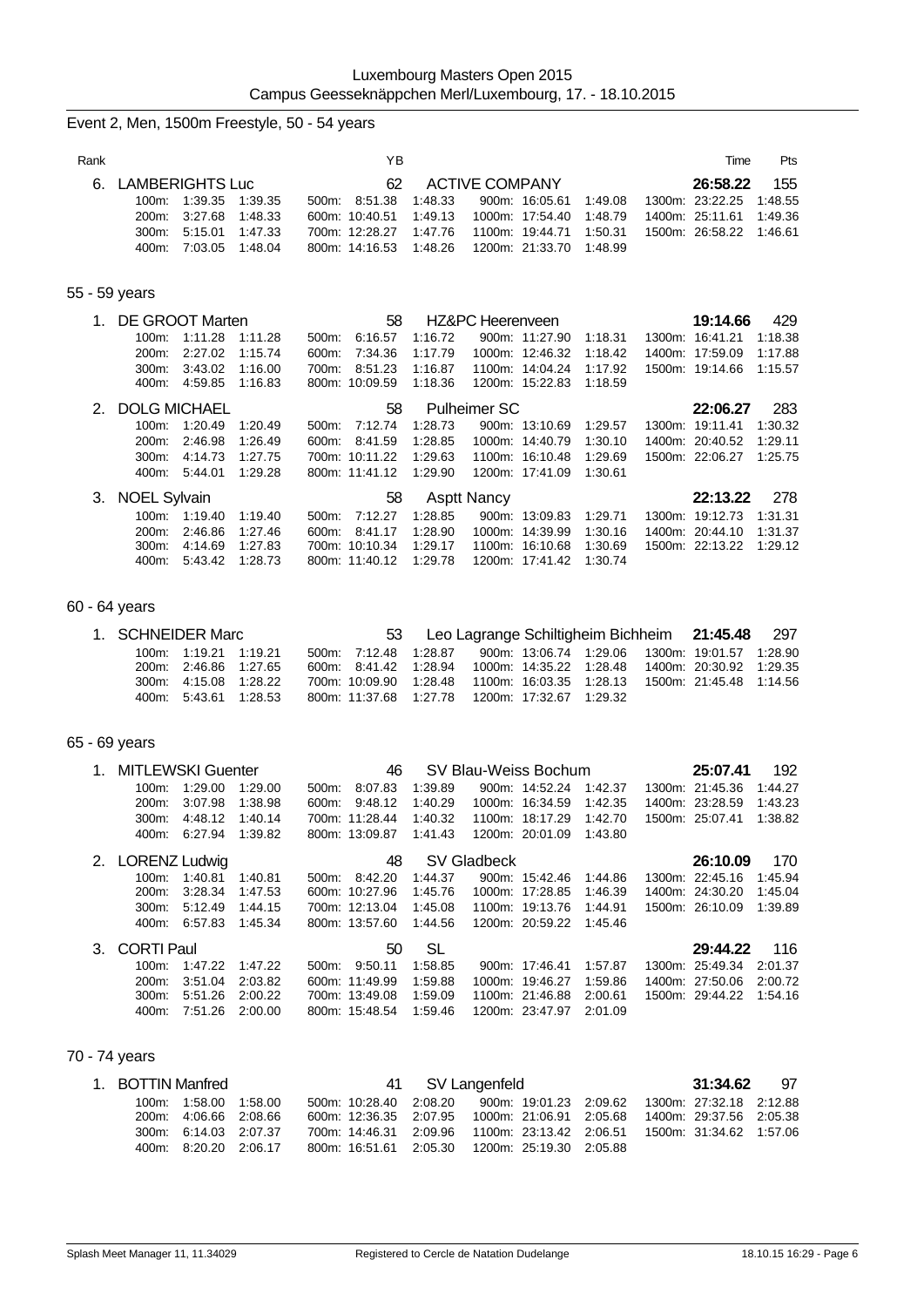# Event 2, Men, 1500m Freestyle

# 75 - 79 years

| <b>GEERS NIC</b>   |               |         |       | 38             |            | Z&PC DE GOUWE |                         |         | 28:41.21                | 129     |
|--------------------|---------------|---------|-------|----------------|------------|---------------|-------------------------|---------|-------------------------|---------|
| 100m:              | 1:42.65       | 1:42.65 | 500m. | 9:16.88        | 1:55.34    |               | 900m: 17:10.75          | 1:58.73 | 1300m: 25:01.69         | 1:57.07 |
| 200m               | 3:34.18       | 1:51.53 |       | 600m: 11:14.30 | 1:57.42    |               | 1000m: 19:08.01         | 1:57.26 | 1400m: 26.57.36         | 1:55.67 |
| 300m               | 5:27.58       | 1:53.40 |       | 700m: 13:13.66 | 1:59.36    |               | 1100m: 21:06.13         | 1:58.12 | 1500m: 28:41.21 1:43.85 |         |
|                    | 400m: 7:21.54 | 1:53.96 |       | 800m: 15:12.02 | 1:58.36    |               | 1200m: 23:04.62 1:58.49 |         |                         |         |
| 2. DEGENAAR Rudolf |               |         |       | 39             | <b>PSV</b> |               |                         |         | 31:24.25                | 98      |
| 100m.              | 2:00.87       | 2:00.87 |       | 500m: 10:18.26 | 2:04.13    |               | 900m: 18:46.36 2:07.16  |         | 1300m: 27:16.21         | 2:07.21 |
| 200m               | 4:06.23       | 2:05.36 |       | 600m: 12.24.81 | 2:06.55    |               | 1000m: 20:53.40         | 2:07.04 | 1400m: 29:22.41         | 2:06.20 |
| $300m$ :           | 6:09.52       | 2:03.29 |       | 700m: 14:31.25 | 2:06.44    |               | 1100m: 23:00.65         | 2:07.25 | 1500m: 31:24.25         | 2:01.84 |
| 400m.              | 8:14.13       | 2:04.61 |       | 800m: 16:39.20 | 2:07.95    |               | 1200m: 25:09.00         | 2:08.35 |                         |         |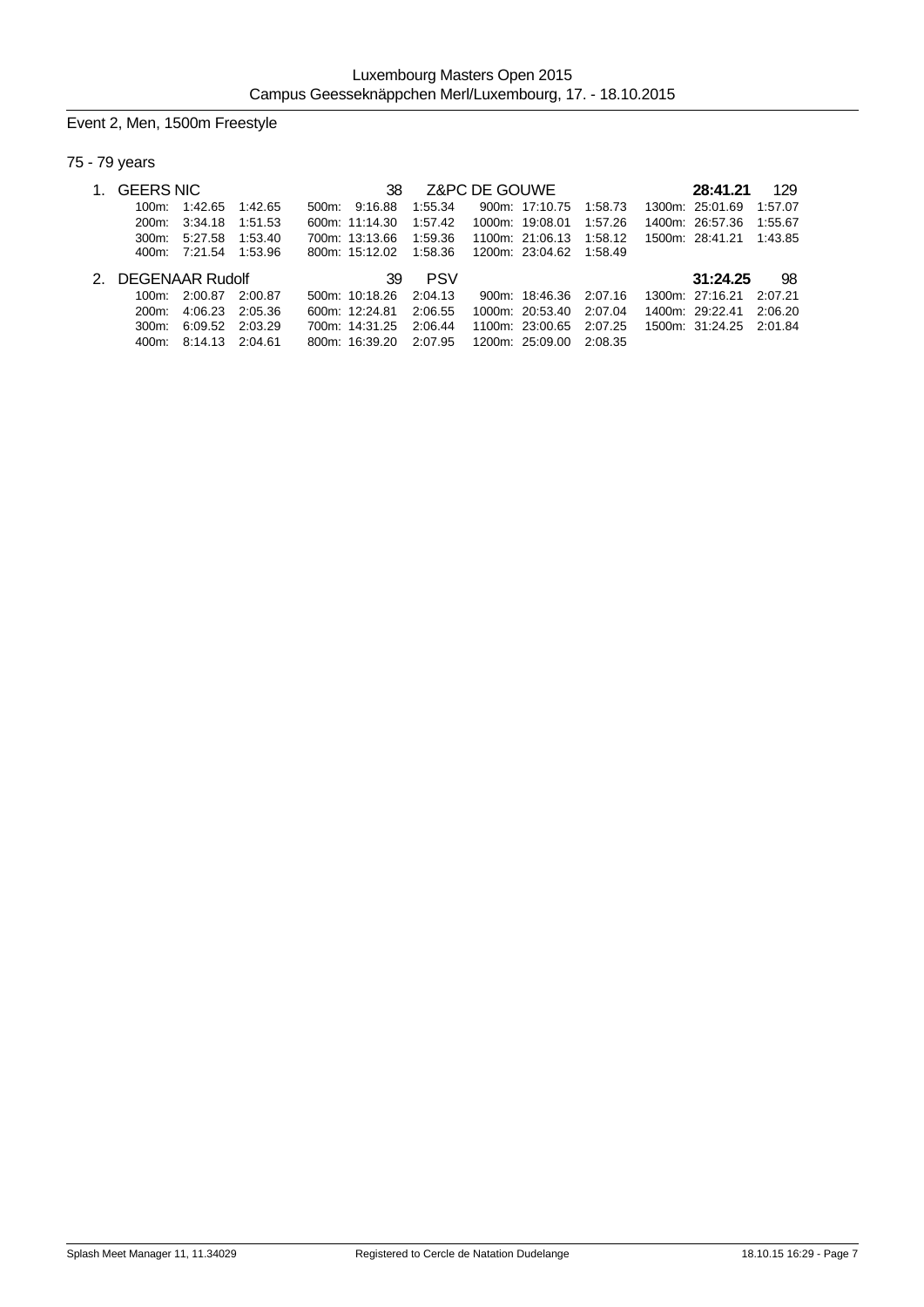# 2 - Saturday Morning 17.10.15 - 11:49

| Event 3<br>17.10.15 - 11:49                                                                | Women, 200m Backstroke |                                                                         |                                                          |  |                                  | 20 years and older<br><b>Results</b>     |                                          |                                          |  |
|--------------------------------------------------------------------------------------------|------------------------|-------------------------------------------------------------------------|----------------------------------------------------------|--|----------------------------------|------------------------------------------|------------------------------------------|------------------------------------------|--|
| Points: FINA 2014                                                                          |                        |                                                                         |                                                          |  |                                  |                                          |                                          |                                          |  |
| Rank                                                                                       | YB                     |                                                                         | Time Pts                                                 |  | 50 <sub>m</sub>                  | 100m                                     | 150m                                     | 200m                                     |  |
| 20 - 24 years                                                                              |                        |                                                                         |                                                          |  |                                  |                                          |                                          |                                          |  |
| 1. POMMIER Lise                                                                            | 92                     | <b>NC Luneville</b>                                                     | 3:12.90 266                                              |  | 44.70                            |                                          | 1:32.98 2:22.76                          | 3:12.90                                  |  |
| 25 - 29 years                                                                              |                        |                                                                         |                                                          |  |                                  |                                          |                                          |                                          |  |
| 1. MAIDENS Kate<br>2. VINAGRE SENDINO Cora 88                                              | 87                     | Club Nageurs de Paris<br><b>CNS Woluwe</b>                              | 2:41.91 449<br>3:03.24 310                               |  | 37.91<br>40.16                   | 1:18.89<br>1:26.61                       | 2:00.54<br>2:15.96                       | 2:41.91<br>3:03.24                       |  |
| 30 - 34 years                                                                              |                        |                                                                         |                                                          |  |                                  |                                          |                                          |                                          |  |
| 1. LOUIS Manon                                                                             | 84                     | <b>AC Amneville</b>                                                     | 3:36.77 187                                              |  | 50.76                            | 1:46.41                                  | 2:42.65                                  | 3:36.77                                  |  |
| 40 - 44 years                                                                              |                        |                                                                         |                                                          |  |                                  |                                          |                                          |                                          |  |
| 1. VAN DER MEER Gudule 72<br>2. JOLING Liselotte<br>3. STUEBER Kim<br>4. KOLODZIEJ Lydia   | 75<br>73<br>75         | <b>PSV</b><br><b>PSV</b><br>SSV Lahr<br><b>CN Plaisir</b>               | 2:41.88 450<br>2:51.63 377<br>3:06.72 293<br>3:29.00 209 |  | 38.19<br>41.16<br>43.91<br>50.01 | 1:19.96<br>1:24.75<br>1:31.72<br>1:43.13 | 2:01.44<br>2:08.82<br>2:19.18<br>2:37.40 | 2:41.88<br>2:51.63<br>3:06.72<br>3:29.00 |  |
| 45 - 49 years                                                                              |                        |                                                                         |                                                          |  |                                  |                                          |                                          |                                          |  |
| 1. V. NORDEN Henriette<br>2. VRIJHOEVEN Nicole                                             | 68<br>69               | A'foort<br><b>PSV</b>                                                   | 2:59.25 331<br>3:22.26 230                               |  | 41.90<br>48.13                   | 1:26.72<br>1:38.40                       | 2:13.42<br>2:30.91                       | 2:59.25<br>3:22.26                       |  |
| 50 - 54 years                                                                              |                        |                                                                         |                                                          |  |                                  |                                          |                                          |                                          |  |
| 1. FUZZATI Marie Therese<br>2. VAN CAUTEREN Ingrid<br>3. TORZUOLI Claude<br>4. VISSER Alie | 65<br>62<br>62<br>64   | Club Nageurs de Paris<br>LZV<br><b>NC Luneville</b><br>HZ&PC Heerenveen | 2:39.56 470<br>3:13.10 265<br>3:23.15 227<br>3:59.26 139 |  | 36.20<br>45.64<br>50.29<br>54.25 | 1:16.14<br>1:34.68<br>1:42.61<br>1:55.35 | 1:57.62<br>2:25.16<br>2:33.69<br>2:57.63 | 2:39.56<br>3:13.10<br>3:23.15<br>3:59.26 |  |
| 55 - 59 years                                                                              |                        |                                                                         |                                                          |  |                                  |                                          |                                          |                                          |  |
| 1. VERHAGEN Patty                                                                          | 59                     | <b>PSV</b>                                                              | 3:13.37 264                                              |  | 47.74                            | 1:37.23                                  | 2:26.33                                  | 3:13.37                                  |  |
| 60 - 64 years                                                                              |                        |                                                                         |                                                          |  |                                  |                                          |                                          |                                          |  |
| 1. BLONDEEL-GOURMET F.52<br>DNS HENSEN Carla                                               | 53                     | <b>CNS Woluwe</b><br><b>PSV</b>                                         | 4:20.92 107                                              |  |                                  |                                          | 1:00.40 2:07.46 3:14.63 4:20.92          |                                          |  |
| 65 - 69 years                                                                              |                        |                                                                         |                                                          |  |                                  |                                          |                                          |                                          |  |
| 1. BOTTIN Hannelore                                                                        | 46                     | SV Langenfeld                                                           | 5:17.66 59                                               |  |                                  | 1:13.55 2:34.92 3:58.81                  |                                          | 5:17.66                                  |  |
| 70 - 74 years                                                                              |                        |                                                                         |                                                          |  |                                  |                                          |                                          |                                          |  |
| 1. V. HUISSTEDEN Loekie 45                                                                 |                        | A'foort                                                                 | 4:39.12 87                                               |  |                                  | 1:03.56 2:16.21 3:29.41                  |                                          | 4:39.12                                  |  |
| 75 - 79 years                                                                              |                        |                                                                         |                                                          |  |                                  |                                          |                                          |                                          |  |
| 1. RUITER Truus                                                                            | 40                     | Old Dutch                                                               | 5:05.42 67                                               |  |                                  | 1:11.72 2:31.05                          |                                          | 5:05.42                                  |  |
| 80 - 84 years                                                                              |                        |                                                                         |                                                          |  |                                  |                                          |                                          |                                          |  |
| 1. GEURTS Lottie                                                                           | 35                     | <b>PSV</b>                                                              | 4:40.98 86                                               |  |                                  | 1:08.05 2:20.06                          |                                          | 4:40.98                                  |  |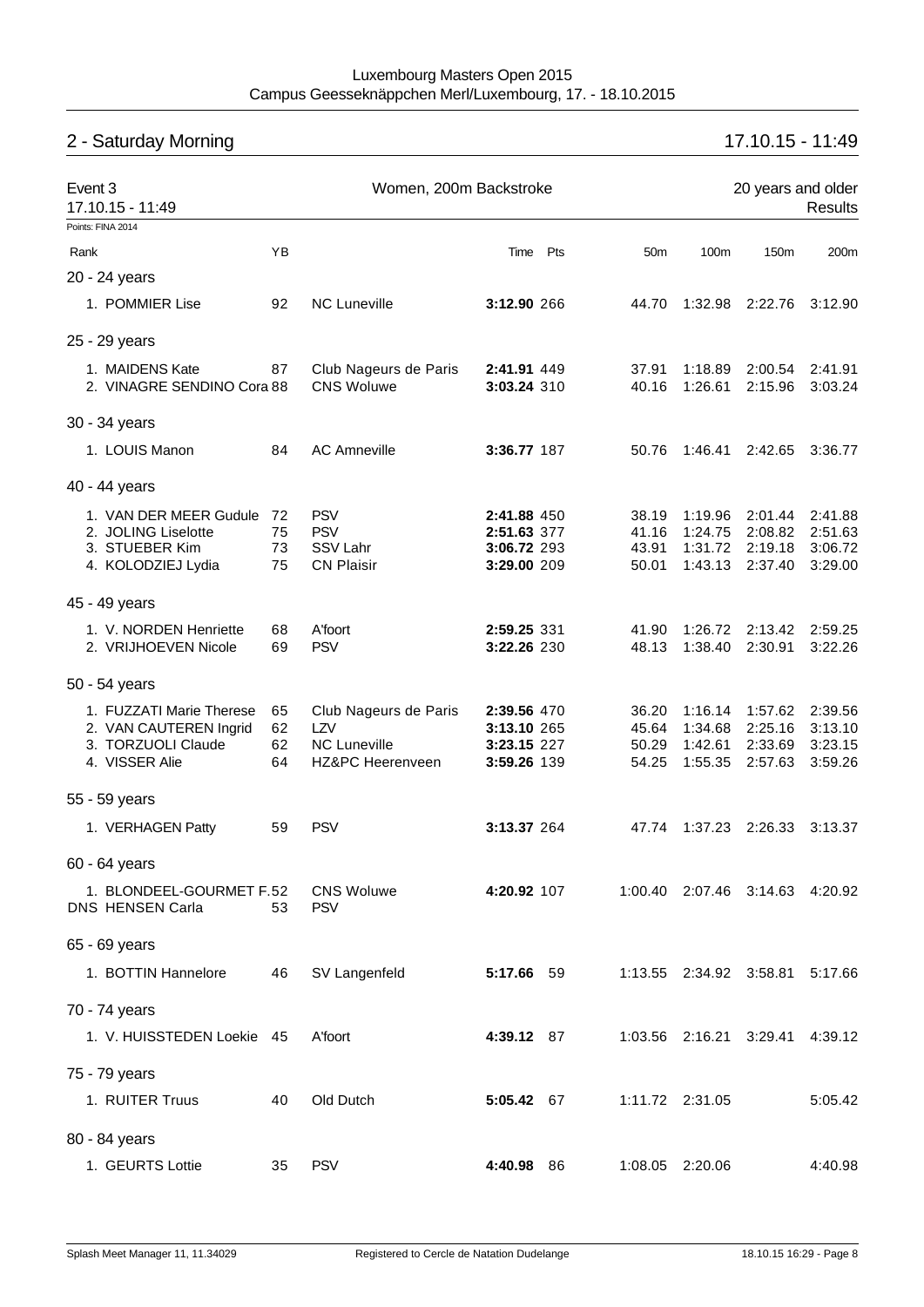| Event 4<br>17.10.15 - 12:04                                                                        |                            | Men, 200m Backstroke                                                                                        |                                                          |          |                                           |                                                     | 20 years and older                                  | <b>Results</b>                                      |
|----------------------------------------------------------------------------------------------------|----------------------------|-------------------------------------------------------------------------------------------------------------|----------------------------------------------------------|----------|-------------------------------------------|-----------------------------------------------------|-----------------------------------------------------|-----------------------------------------------------|
| Points: FINA 2014                                                                                  |                            |                                                                                                             |                                                          |          |                                           |                                                     |                                                     |                                                     |
| Rank                                                                                               | YB                         |                                                                                                             |                                                          | Time Pts | 50 <sub>m</sub>                           | 100m                                                | 150m                                                | 200m                                                |
| 20 - 24 years                                                                                      |                            |                                                                                                             |                                                          |          |                                           |                                                     |                                                     |                                                     |
| 1. MESSAOUDI Hansel<br>2. FRANIATTE Jeremy                                                         | 92<br>94                   | <b>NC Luneville</b><br><b>NC Luneville</b>                                                                  | 2:28.61 427<br>2:48.20 294                               |          | 34.28<br>38.52                            | 1:12.20<br>1:21.58                                  | 1:51.23<br>2:04.52                                  | 2:28.61<br>2:48.20                                  |
| 25 - 29 years                                                                                      |                            |                                                                                                             |                                                          |          |                                           |                                                     |                                                     |                                                     |
| 1. DIDIERLAURENT Maxime89<br>2. COSMA Catalin                                                      | 88                         | <b>NC Luneville</b><br><b>SL</b>                                                                            | 2:35.26 374<br>2:40.82 337                               |          | 36.27<br>37.62                            | 1:14.19<br>1:17.85                                  | 1:53.94<br>2:00.60                                  | 2:35.26<br>2:40.82                                  |
| 30 - 34 years                                                                                      |                            |                                                                                                             |                                                          |          |                                           |                                                     |                                                     |                                                     |
| 1. MATHIEU Julien                                                                                  | 83                         | <b>Villeurbanne Natation</b>                                                                                | 3:42.81 126                                              |          | 51.55                                     | 1:48.90                                             | 2:47.76                                             | 3:42.81                                             |
| 35 - 39 years                                                                                      |                            |                                                                                                             |                                                          |          |                                           |                                                     |                                                     |                                                     |
| 1. RICHELLE Eric<br>2. THIBAUD Benoit<br>3. BERNARDO Florent<br>4. MARTIJN Gino<br>5. PONNE Pieter | 77<br>80<br>80<br>79<br>76 | Plouf Club<br>L'entente Nautique Caenna2:29.54 419<br><b>SC Thionville</b><br><b>RZ</b><br>HZ&PC Heerenveen | 2:22.57 483<br>2:56.47 255<br>2:59.92 240<br>3:13.61 193 |          | 34.18<br>35.36<br>40.93<br>43.86<br>45.19 | 1:09.97<br>1:13.31<br>1:25.84<br>1:28.60<br>1:33.58 | 1:46.38<br>1:51.15<br>2:12.83<br>2:15.15<br>2:24.12 | 2:22.57<br>2:29.54<br>2:56.47<br>2:59.92<br>3:13.61 |
| 40 - 44 years                                                                                      |                            |                                                                                                             |                                                          |          |                                           |                                                     |                                                     |                                                     |
| 1. AALBERS Arjan<br>2. HERTY Andreas<br>3. ENGEL Marc                                              | 75<br>75<br>73             | <b>Swol 1894</b><br>CN Plan-les-Ouates<br><b>SC Thionville</b>                                              | 2:50.76 281<br>2:55.03 261<br>3:00.77 237                |          | 38.79<br>38.89<br>43.30                   | 1:22.13<br>1:22.80<br>1:30.50                       | 2:07.08<br>2:09.51<br>2:15.81                       | 2:50.76<br>2:55.03<br>3:00.77                       |
| 45 - 49 years                                                                                      |                            |                                                                                                             |                                                          |          |                                           |                                                     |                                                     |                                                     |
| 1. MATLA Harold                                                                                    | 68                         | <b>PSV</b>                                                                                                  | 2:54.99 261                                              |          | 40.61                                     | 1:24.60                                             | 2:10.34                                             | 2:54.99                                             |
| 50 - 54 years                                                                                      |                            |                                                                                                             |                                                          |          |                                           |                                                     |                                                     |                                                     |
| 1. V. NORDEN Edwin<br>2. GOOSSENS Jurgen<br>DNS MAASS Prof. Dr. Wolfgang 65                        | 63<br>62                   | A'foort<br><b>KZNA</b><br>SSG Saar                                                                          | 2:33.96 384<br>2:39.13 347                               |          | 35.26<br>36.85                            | 1:13.74<br>1:17.80                                  | 1:54.11<br>1:59.42                                  | 2:33.96<br>2:39.13                                  |
| 55 - 59 years                                                                                      |                            |                                                                                                             |                                                          |          |                                           |                                                     |                                                     |                                                     |
| 1. ALLEN Stephen<br>2. PAAS Harry<br>3. PFLETSCHINGER Jacque57<br>4. SINNER Achille                | 60<br>58<br>57             | <b>HULL MASTERS</b><br>ZVVS<br><b>SC Thionville</b><br>SL                                                   | 2:40.76 337<br>3:21.57 171<br>4:05.40 94<br>4:12.73 86   |          | 37.52<br>45.53<br>57.89<br>56.46          | 1:18.05<br>1:36.07<br>2:01.49<br>2:00.39            | 1:59.49<br>2:29.02<br>3:05.37<br>3:07.41            | 2:40.76<br>3:21.57<br>4:05.40<br>4:12.73            |
| 60 - 64 years                                                                                      |                            |                                                                                                             |                                                          |          |                                           |                                                     |                                                     |                                                     |
| 1. URBAIN Jean Louis                                                                               | 53                         | <b>AC Amneville</b>                                                                                         | 3:40.98 129                                              |          |                                           | 1:48.02                                             |                                                     | 3:40.98                                             |
| 65 - 69 years                                                                                      |                            |                                                                                                             |                                                          |          |                                           |                                                     |                                                     |                                                     |
| DNS LORENZ Ludwig                                                                                  | 48                         | SV Gladbeck                                                                                                 |                                                          |          |                                           |                                                     |                                                     |                                                     |
| 70 - 74 years                                                                                      |                            |                                                                                                             |                                                          |          |                                           |                                                     |                                                     |                                                     |
| 1. AZIZ Nabil<br>2. SCHLOMER FRANZ                                                                 | 43<br>41                   | <b>HSK Hermes masters</b><br>Mainzer Schwimmverein 014:17.26 82                                             | 3:54.94 108                                              |          | 52.98<br>56.59                            | 1:55.69<br>2:02.52                                  | 2:58.27<br>3:11.43                                  | 3:54.94<br>4:17.26                                  |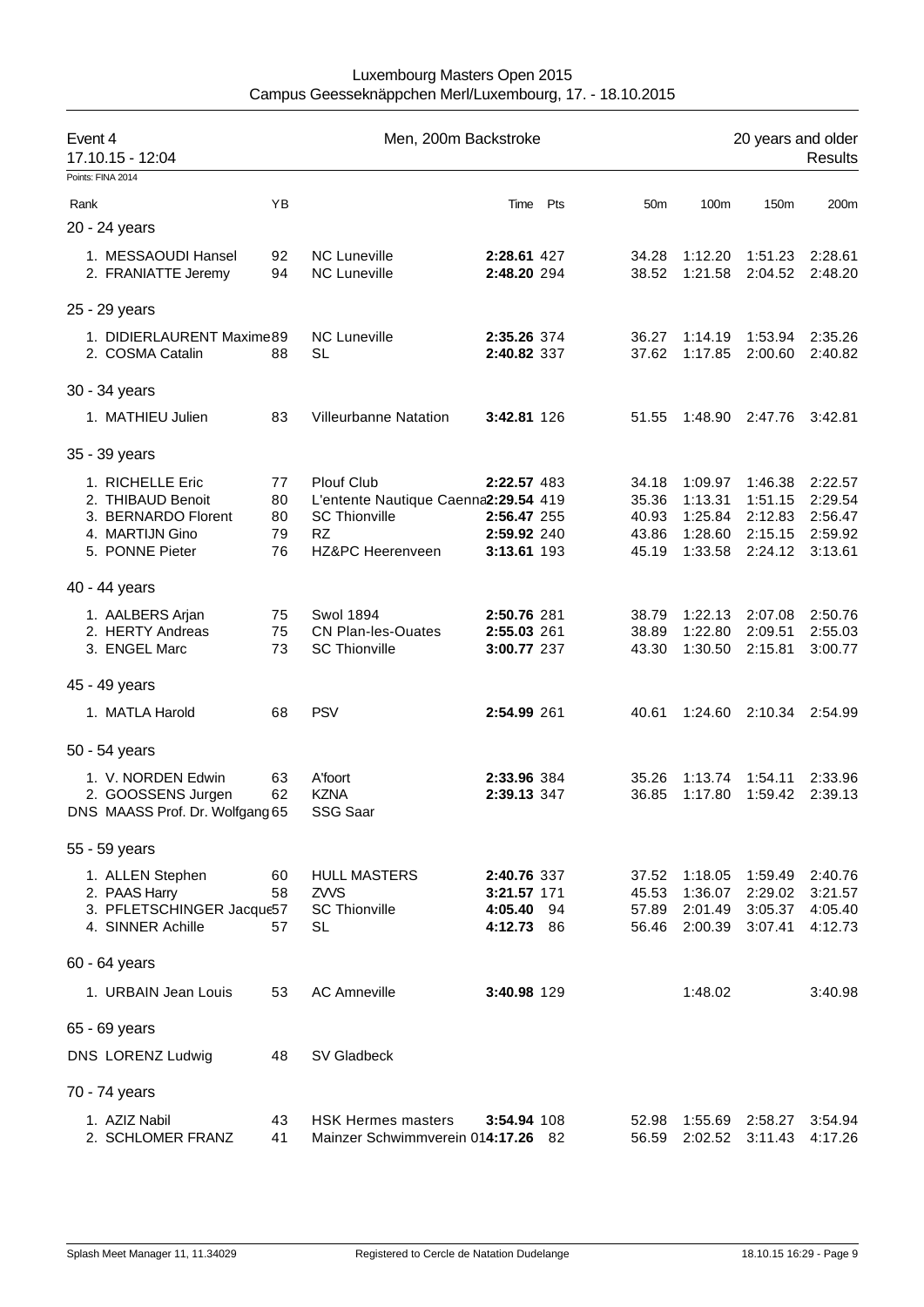| Event 4, Men, 200m Backstroke |    |                  |               |       |                                 |                         |  |
|-------------------------------|----|------------------|---------------|-------|---------------------------------|-------------------------|--|
| 75 - 79 years                 |    |                  |               |       |                                 |                         |  |
| 1. VAN ENST FRANS             | 40 | <b>WS TWENTE</b> | 3:18.47 179   | 47.97 |                                 | 1:37.37 2:29.35 3:18.47 |  |
| 80 - 84 years                 |    |                  |               |       |                                 |                         |  |
| 1. FRICOT Guy                 | 33 | St Hubert        | 6:44.50<br>21 |       | 1:32.10 3:19.14 5:01.85 6:44.50 |                         |  |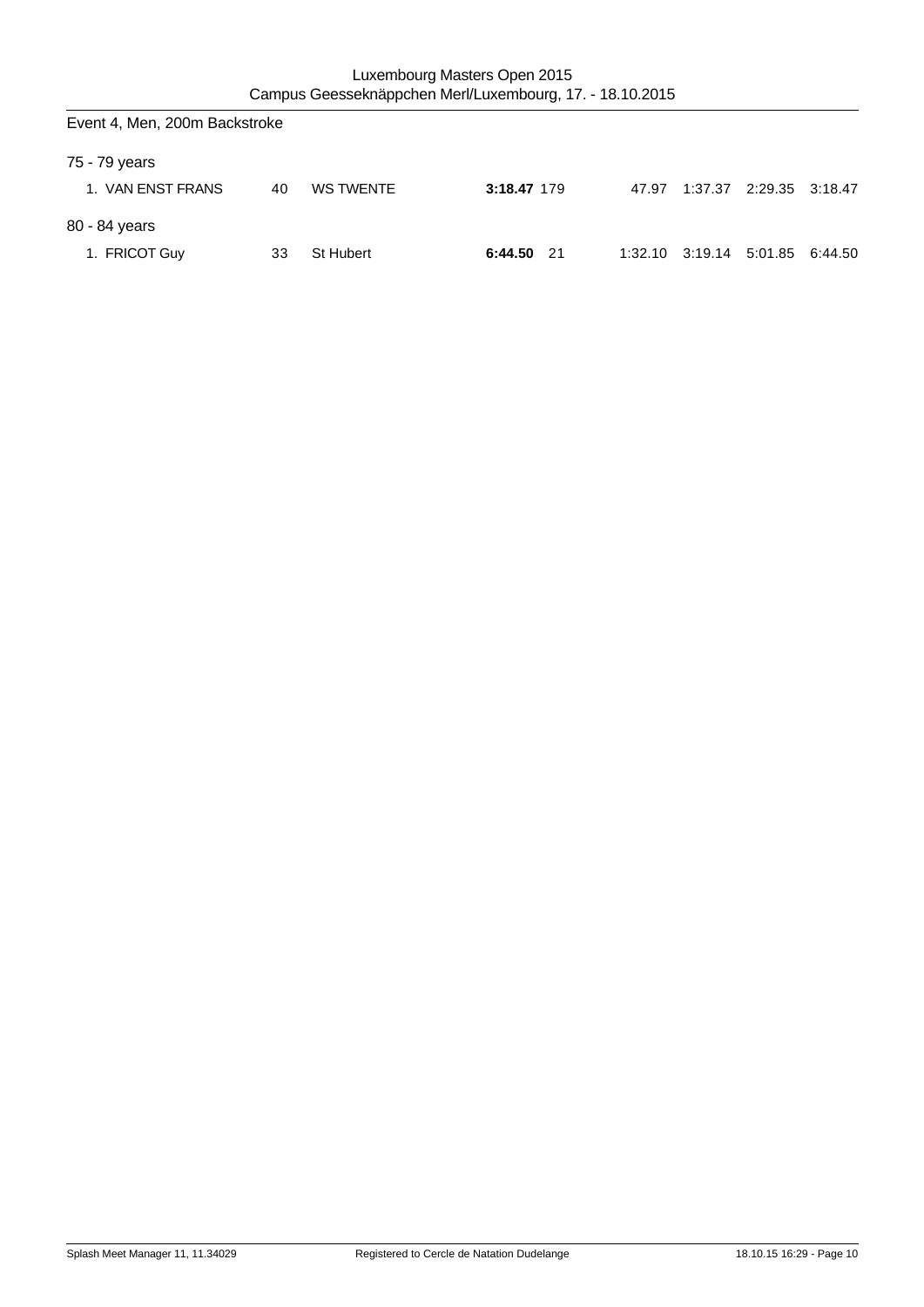| Event 5<br>17.10.15 - 12:23 |                                                                                                                                                |                                  | Women, 50m Breaststroke                                                                                               | 20 years and older<br>Results             |                                 |  |
|-----------------------------|------------------------------------------------------------------------------------------------------------------------------------------------|----------------------------------|-----------------------------------------------------------------------------------------------------------------------|-------------------------------------------|---------------------------------|--|
| Points: FINA 2014           |                                                                                                                                                |                                  |                                                                                                                       |                                           |                                 |  |
| Rank                        |                                                                                                                                                | YB                               |                                                                                                                       | Time                                      | Pts                             |  |
|                             | 20 - 24 years                                                                                                                                  |                                  |                                                                                                                       |                                           |                                 |  |
| 2.                          | 1. FRITZEN Miriam<br><b>GAUNARD Eva</b><br>3. LEICK Anica<br>4. LEGENDRE Apolline<br>DNS SCHMEER Sophia                                        | 92<br>91<br>92<br>93<br>94       | <b>SSG Saar</b><br><b>NC Luneville</b><br><b>SSG Saar</b><br><b>NC Luneville</b><br><b>SSG Saar</b>                   | 40.28<br>43.63<br>45.22<br>51.61          | 392<br>308<br>277<br>186        |  |
|                             | 25 - 29 years                                                                                                                                  |                                  |                                                                                                                       |                                           |                                 |  |
|                             | 1. WANNEMACHER Claudia<br>2. DELGORGUE SOPHIE                                                                                                  | 89<br>88                         | <b>SSG Saar</b><br><b>SC Thionville</b>                                                                               | 47.11<br>47.89                            | 245<br>233                      |  |
|                             | 30 - 34 years                                                                                                                                  |                                  |                                                                                                                       |                                           |                                 |  |
|                             | 1. DUFAY Coralie<br>2. MACHIN Aurore                                                                                                           | 85<br>85                         | <b>SN Francoville</b><br><b>US Toul</b>                                                                               | 44.68<br>47.59                            | 287<br>237                      |  |
|                             | 35 - 39 years                                                                                                                                  |                                  |                                                                                                                       |                                           |                                 |  |
| 2.                          | 1. DUBOIS Laetitia<br>KETTENMEYER-REULAND Carole<br>3. SKOCZKOWSKI Caroline<br>4. GARAMVOLGYI Orsolya                                          | 78<br>78<br>76<br>79             | L'entente Nautique Caennaise<br><b>CN Diekirch</b><br>Piranhas Mussipontains<br><b>SPC Miskolc</b>                    | 35.55<br>42.38<br>55.97<br>58.54          | 570<br>336<br>146<br>127        |  |
|                             | 40 - 44 years                                                                                                                                  |                                  |                                                                                                                       |                                           |                                 |  |
|                             | 1. VAN NIEJENHUIS Trudie<br>2. KOLODZIEJ Lydia                                                                                                 | 71<br>75                         | <b>TZC Vahalis</b><br><b>CN Plaisir</b>                                                                               | 42.37<br>43.33                            | 336<br>314                      |  |
|                             | 45 - 49 years                                                                                                                                  |                                  |                                                                                                                       |                                           |                                 |  |
| 3.                          | 1. WIJNJA-VISSER Annette<br>2. ROCH Catherine<br><b>SCHAEFFER Stephanie</b><br>4. KLEIN Nathalie<br>5. MOREAUX Muriel                          | 67<br>66<br>70<br>66<br>67       | De Biesboschzwemmers<br><b>CN Dudelange</b><br>SL<br>Cercle Nautique St Avold<br><b>SC Thionville</b>                 | 40.75<br>43.21<br>46.04<br>55.97<br>58.47 | 378<br>317<br>262<br>146<br>128 |  |
|                             | 50 - 54 years                                                                                                                                  |                                  |                                                                                                                       |                                           |                                 |  |
|                             | 1. REIBEL-OBERLE Susanne<br>2. TORZUOLI Claude<br>3. PAAS Gonnie<br>4. SCHAFF Sylvie<br>5. FLAMMANG-WAGENER Marie-Paule<br>DNS BLOEMZAAD Marja | 64<br>62<br>62<br>63<br>65<br>61 | <b>SSV Lahr</b><br><b>NC Luneville</b><br><b>ZVVS</b><br><b>USB Longwy Natation</b><br><b>CN Dudelange</b><br>A'foort | 39.09<br>48.60<br>48.75<br>48.92<br>52.35 | 428<br>223<br>221<br>218<br>178 |  |
|                             | 55 - 59 years                                                                                                                                  |                                  |                                                                                                                       |                                           |                                 |  |
|                             | 1. ZAHRADNICKOVA Ivana<br>2. ANTHONY Claire<br>3. SEICHEPINE Catherine<br>4. FILLION Dominique                                                 | 59<br>57<br>57<br>58             | <b>SK SPOL</b><br><b>CNS Woluwe</b><br>Cercle Nautique St Avold<br><b>AC Amneville</b>                                | 45.50<br>47.22<br>54.85<br>54.98          | 271<br>243<br>155<br>154        |  |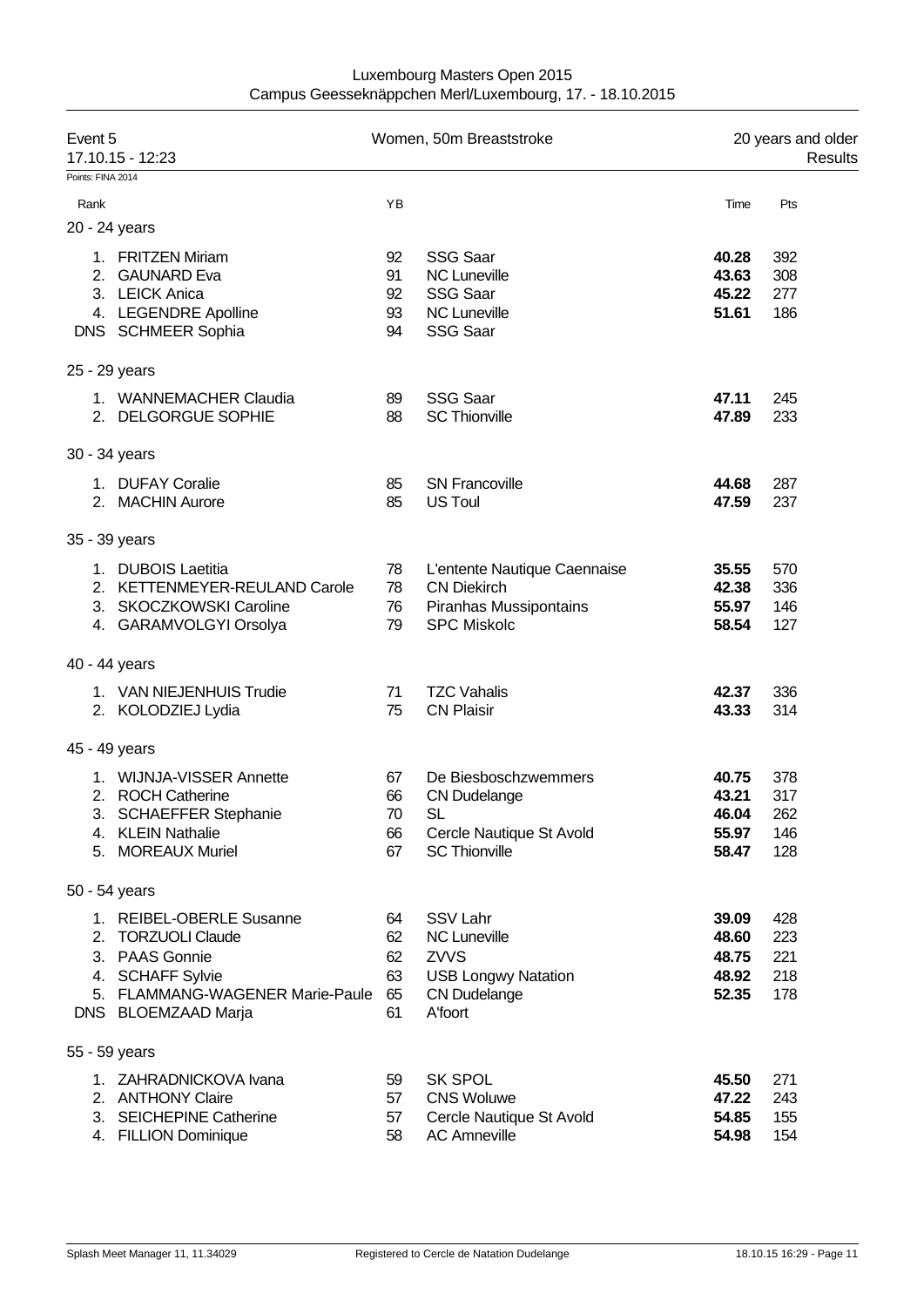# Event 5, Women, 50m Breaststroke

|                | 60 - 64 years                                                                   |                |                                                                                    |                           |                   |
|----------------|---------------------------------------------------------------------------------|----------------|------------------------------------------------------------------------------------|---------------------------|-------------------|
| 1.<br>2.<br>3. | <b>CHAUFFAUT Catherine</b><br><b>GROENBECH Winnie</b><br><b>GRUYERE Martine</b> | 54<br>53<br>54 | <b>UAS Saint-Cloud</b><br><b>HSK Hermes masters</b><br>Piranhas Mussipontains      | 48.70<br>51.54<br>53.24   | 221<br>187<br>169 |
|                | 65 - 69 years                                                                   |                |                                                                                    |                           |                   |
|                | 1. VERHOEVEN Corrie<br>2. BOER-BUIJS Conny                                      | 46<br>50       | <b>PSV</b><br><b>ZVVS</b>                                                          | 48.50<br>51.94            | 224<br>182        |
|                | 70 - 74 years                                                                   |                |                                                                                    |                           |                   |
| 1              | ROSS-ZEIG Marie-Jeanne                                                          | 43             | SL                                                                                 | 59.38                     | 122               |
|                | 80 - 84 years                                                                   |                |                                                                                    |                           |                   |
| 1.             | VAN OBBERGHEN Agnes<br>2. PELLIS Eliane<br>3. HJORTKJAER Elsemarie              | 31<br>33<br>34 | Antwerpse zwemclub scaldis<br>Antwerpse zwemclub scaldis<br>Swimming team Taastrup | 52.51<br>53.56<br>1:18.27 | 176<br>166<br>53  |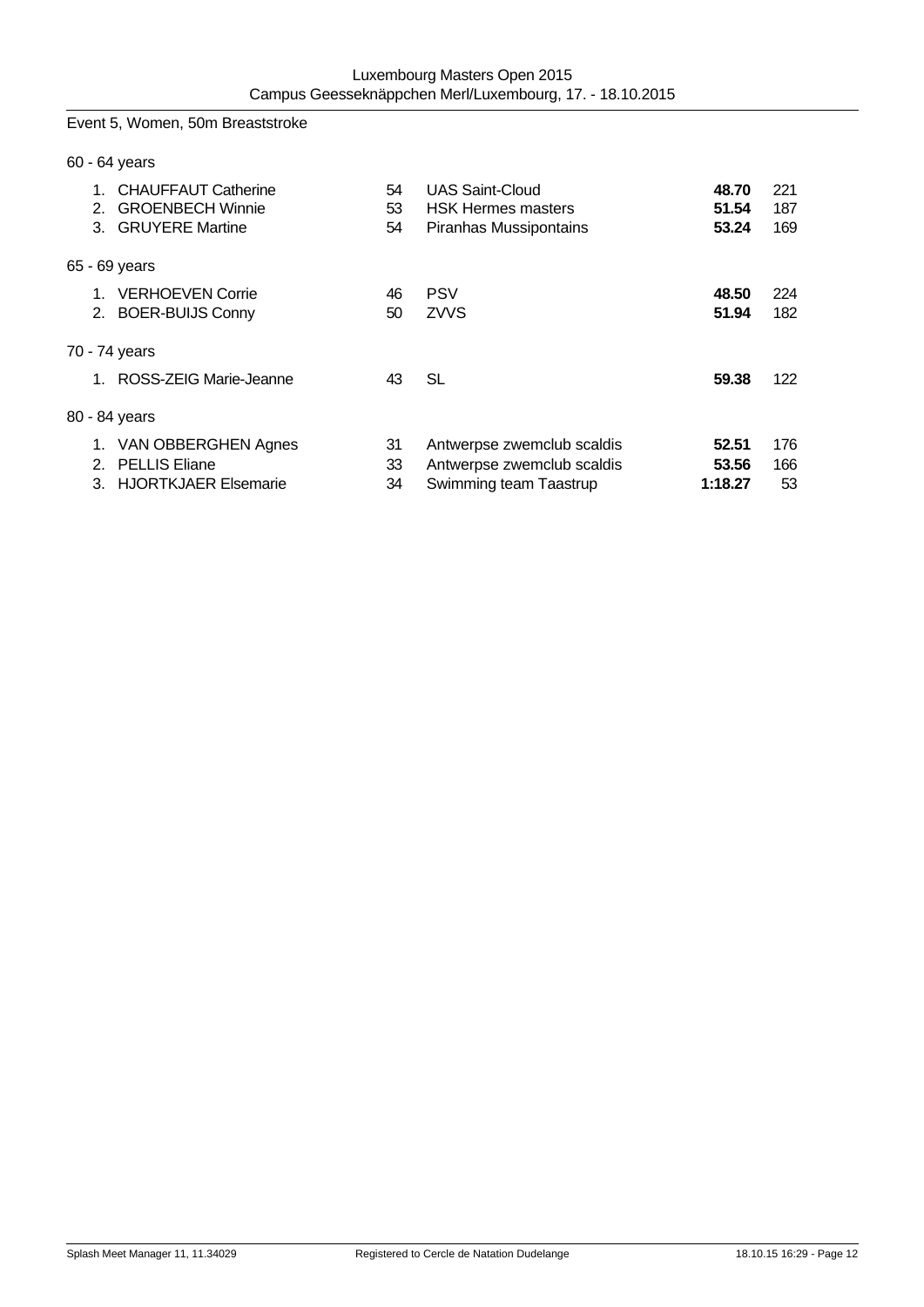| Luxembourg Masters Open 2015                             |
|----------------------------------------------------------|
| Campus Geesseknäppchen Merl/Luxembourg, 17. - 18.10.2015 |

| Event 6<br>Points: FINA 2014 | 17.10.15 - 12:32                         |          | Men, 50m Breaststroke                   |                | 20 years and older<br>Results |  |  |
|------------------------------|------------------------------------------|----------|-----------------------------------------|----------------|-------------------------------|--|--|
|                              |                                          | YB       |                                         |                |                               |  |  |
| Rank                         |                                          |          |                                         | Time           | Pts                           |  |  |
|                              | 20 - 24 years                            |          |                                         |                |                               |  |  |
|                              | 1. MESSAOUDI Hansel                      | 92       | <b>NC Luneville</b>                     | 31.73          | 593                           |  |  |
|                              | 2. KLEE Maximilian                       | 95       | <b>SSG Saar</b>                         | 34.56          | 459                           |  |  |
| 3.                           | <b>MIKHAILOV Arseni</b>                  | 91       | Cercle Nautique Petange                 | 35.73          | 415                           |  |  |
|                              | 4. MARGIES Lennard<br>5. DOAN Dan        | 93<br>95 | <b>SSG Saar</b>                         | 37.54          | 358                           |  |  |
|                              |                                          |          | <b>ZV Hoogland</b>                      | 37.93          | 347                           |  |  |
|                              | 25 - 29 years                            |          |                                         |                |                               |  |  |
| 1.                           | <b>CREEMERS Patrick</b>                  | 90       | RZ                                      | 33.88          | 487                           |  |  |
|                              | 2. VAN 'T KLOOSTER Wouter                | 88       | A'foort                                 | 35.76          | 414                           |  |  |
| 3.                           | <b>THIREAU Pierre</b>                    | 86       | <b>SC Thionville</b>                    | 36.21          | 399                           |  |  |
| 4.                           | <b>KISSEL Axel</b>                       | 87       | <b>CNS Woluwe</b>                       | 37.86          | 349                           |  |  |
| 5.                           | <b>KUNERT David</b>                      | 88       | <b>TG Hochheim</b>                      | 37.87          | 349                           |  |  |
|                              | 6. RENARD David                          | 90       | <b>CNS Woluwe</b>                       | 38.82          | 324                           |  |  |
|                              | 7. DIDIERLAURENT Maxime<br>8. MULLER Luc | 89<br>90 | <b>NC Luneville</b><br><b>SSV Trier</b> | 39.31<br>39.36 | 312<br>311                    |  |  |
|                              | 9. KALEE Eric                            | 90       | <b>ZV Hoogland</b>                      | 41.24          | 270                           |  |  |
|                              | 10. DETERMANN Wesley                     | 88       | <b>ZV Hoogland</b>                      | 41.71          | 261                           |  |  |
|                              | DNS NAGEL MATTHIAS                       | 88       | Mainzer Schwimmverein 01                |                |                               |  |  |
|                              | 30 - 34 years                            |          |                                         |                |                               |  |  |
|                              | 1. KAERSGAARD Jon                        | 84       | <b>AGF</b>                              | 31.02          | 635                           |  |  |
|                              | 2. LUPESCU Razvan                        | 84       | CS 07 Resita Romania                    | 33.97          | 483                           |  |  |
|                              | 3. STAM Rutger                           | 81       | <b>ZV Hoogland</b>                      | 37.40          | 362                           |  |  |
|                              | 4. NAVA Sylvain                          | 82       | <b>SC Thionville</b>                    | 40.18          | 292                           |  |  |
|                              | 5. REUTER Dirk                           | 82       | <b>CN Dudelange</b>                     | 40.46          | 286                           |  |  |
|                              | 6. OUDENOT Remy                          | 84       | <b>SC Thionville</b>                    | 41.57          | 264                           |  |  |
| 7.                           | <b>LAGRENET Richard</b>                  | 83       | <b>CNS Woluwe</b>                       | 43.23          | 234                           |  |  |
| 8.                           | <b>HOESS Stefan</b>                      | 82       | <b>SL</b>                               | 43.64          | 228                           |  |  |
| 9.                           | N'GUYEN Benjamin                         | 82       | <b>SN Francoville</b>                   | 44.35          | 217                           |  |  |
|                              | 10. ALTENBURGER Manuel                   | 83       | <b>SL</b>                               | 46.06          | 194                           |  |  |
|                              | 11. LUSTRAT Frederic                     | 81       | <b>USB Longwy Natation</b>              | 54.48          | 117                           |  |  |
|                              | 35 - 39 years                            |          |                                         |                |                               |  |  |
|                              | 1. LAUB Soeren                           | 80       | SV Mannheim                             | 32.72          | 541                           |  |  |
|                              | 2. SCHUSTER Silvere                      | 79       | Club Nageurs de Paris                   | 34.16          | 475                           |  |  |
|                              | 3. LE FLOCH Yann                         | 76       | <b>CN Plaisir</b>                       | 35.11          | 438                           |  |  |
|                              | 4. SANTOS Patrick                        | 79       | Club Nageurs de Paris                   | 36.51          | 389                           |  |  |
|                              | 5. MARTIJN Gino                          | 79       | RZ                                      | 39.54          | 306                           |  |  |
|                              | DNS LANGE Nicky                          | 80       | <b>SK Konstanz</b>                      |                |                               |  |  |
|                              | 40 - 44 years                            |          |                                         |                |                               |  |  |
|                              | 1. HARTMEIER Henrik                      | 71       | <b>AGF</b>                              | 35.38          | 428                           |  |  |
|                              | 2. CAZMIRCIUC Maxim                      | 71       | Republic Of Moldova                     | 35.42          | 426                           |  |  |
|                              | 3. ENGEL Marc                            | 73       | <b>SC Thionville</b>                    | 37.72          | 353                           |  |  |
|                              | 4. SAYS MARTIAL                          | 71       | <b>SC Thionville</b>                    | 42.19          | 252                           |  |  |
|                              | 5. VAUTRIN Christophe                    | 73       | Piranhas Mussipontains                  | 42.44          | 248                           |  |  |
|                              | 6. PITARD Eric                           | 71       | <b>CNS Woluwe</b>                       | 46.79          | 185                           |  |  |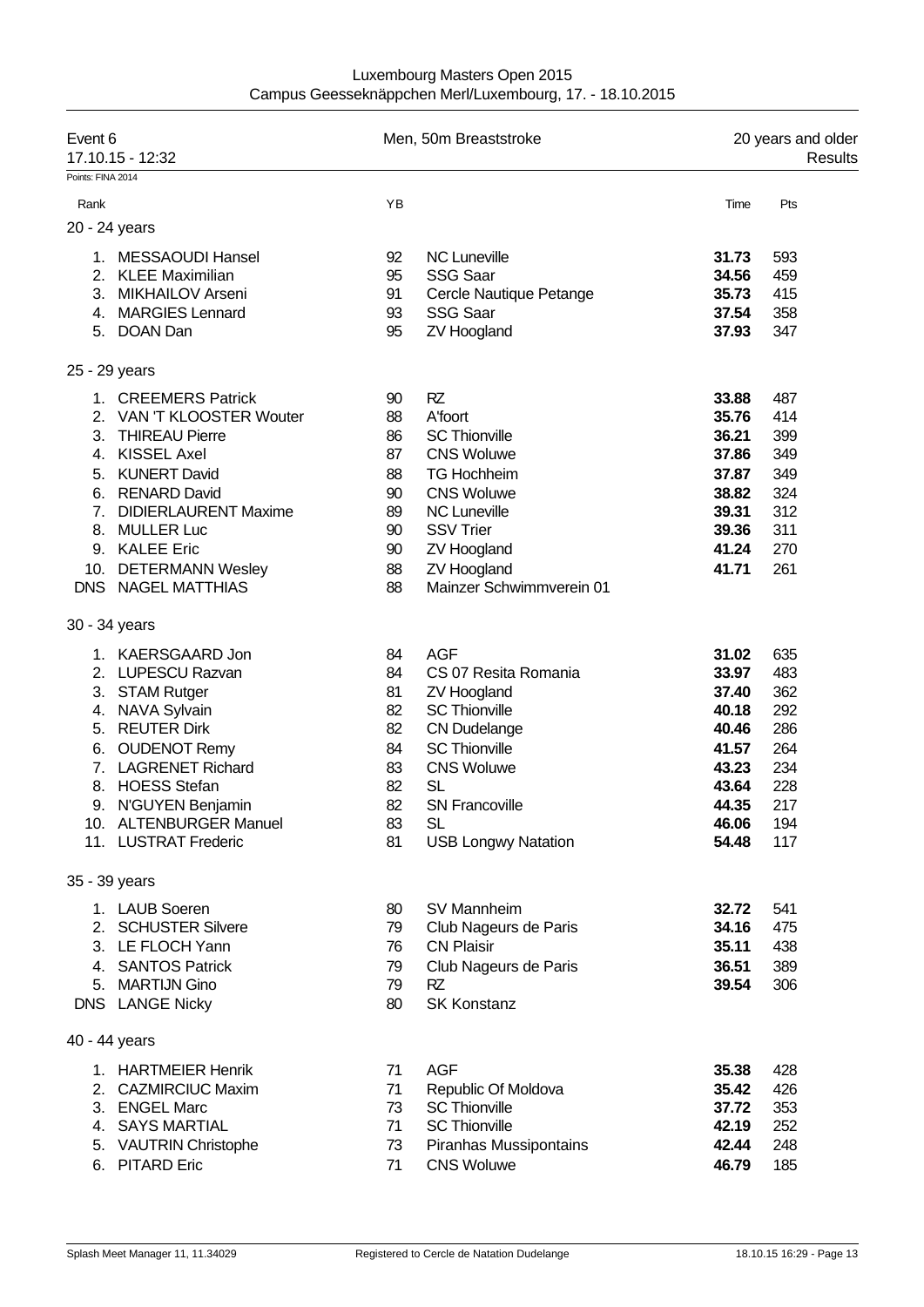#### Event 6, Men, 50m Breaststroke

| 45 - 49 years                                                                                                                                                         |                                              |                                                                                                                                                                          |                                                             |                                               |
|-----------------------------------------------------------------------------------------------------------------------------------------------------------------------|----------------------------------------------|--------------------------------------------------------------------------------------------------------------------------------------------------------------------------|-------------------------------------------------------------|-----------------------------------------------|
| 1. JUNCKER Patrick<br>2. FAWKNER Michael<br>3. DE BOER Paul<br>4. GROENE Alexis<br>5. PETERS Bob<br>6. MANCIOT Lionel<br>7. TE PASKE Jeroen<br>DNS LAGOCKI Christophe | 67<br>70<br>68<br>67<br>69<br>67<br>69<br>68 | <b>SL</b><br><b>ELSPB Natation</b><br><b>ZV Hoogland</b><br><b>CSMP Puteaux</b><br><b>CN Dudelange</b><br><b>US Toul</b><br><b>PSV</b><br><b>AC Amneville</b>            | 34.24<br>35.02<br>37.27<br>40.66<br>40.92<br>41.94<br>48.26 | 472<br>441<br>366<br>282<br>276<br>257<br>168 |
| 50 - 54 years                                                                                                                                                         |                                              |                                                                                                                                                                          |                                                             |                                               |
| 1. CRESSOT Didier<br>2. KOLONKO Roger<br>3. BARETH Eric<br>4. GUEY Laurent<br>5. BISAGA Vincent<br>6. LAN Patrick<br>7. GIROT Alain                                   | 64<br>61<br>63<br>65<br>63<br>62<br>61       | <b>CSMP Puteaux</b><br>SV Leipzig<br><b>NC Luneville</b><br><b>CSMP Puteaux</b><br>Club Nautique du Val de Fensch<br><b>USB Longwy Natation</b><br><b>ELSPB Natation</b> | 40.48<br>41.02<br>41.55<br>41.65<br>42.43<br>46.88<br>47.08 | 285<br>274<br>264<br>262<br>248<br>184<br>181 |
| 55 - 59 years                                                                                                                                                         |                                              |                                                                                                                                                                          |                                                             |                                               |
| 1. GODBILLE Philippe<br>2. DOLECEK Petr<br>3. OGITA Kozo<br>4. MAETZ Didier<br>5. NOVAK Antonin<br>6. SUIJKERBUIJK Frans                                              | 57<br>59<br>60<br>57<br>60<br>56             | <b>CNS Woluwe</b><br><b>SK SPOL</b><br>Geneve<br><b>SC Thionville</b><br><b>SK SPOL</b><br><b>PSV</b>                                                                    | 39.61<br>40.50<br>42.70<br>45.65<br>50.07<br>53.39          | 305<br>285<br>243<br>199<br>151<br>124        |
| 60 - 64 years                                                                                                                                                         |                                              |                                                                                                                                                                          |                                                             |                                               |
| 1. ZAHRADNICEK LUBOMIR<br>DNS SCHALLON Ralph                                                                                                                          | 54<br>54                                     | <b>SK SPOL</b><br><b>CN Plan-les-Ouates</b>                                                                                                                              | 44.16                                                       | 220                                           |
| 65 - 69 years                                                                                                                                                         |                                              |                                                                                                                                                                          |                                                             |                                               |
| 1. KIRCH DANIEL<br>2. SCHUCK Michel<br>3. LANGUILLIER Etienne                                                                                                         | 46<br>46<br>50                               | <b>FECAMP ATHLETIC CAMP</b><br><b>AC Amneville</b><br><b>CNS Woluwe</b>                                                                                                  | 55.54<br>1:02.45<br>1:17.04                                 | 110<br>77<br>41                               |
| 70 - 74 years                                                                                                                                                         |                                              |                                                                                                                                                                          |                                                             |                                               |
| 1. SCHLOMER FRANZ<br>2. BOYRAZIAN Kevork                                                                                                                              | 41<br>44                                     | Mainzer Schwimmverein 01<br><b>CNS Woluwe</b>                                                                                                                            | 52.13<br>52.54                                              | 133<br>130                                    |
| 75 - 79 years                                                                                                                                                         |                                              |                                                                                                                                                                          |                                                             |                                               |
| 1. JOHANSEN Jan<br>2. POMPEN Gregor                                                                                                                                   | 40<br>37                                     | <b>HSK Hermes masters</b><br>Aqua-Novio '94                                                                                                                              | 53.44<br>55.76                                              | 124<br>109                                    |
| 80 - 84 years                                                                                                                                                         |                                              |                                                                                                                                                                          |                                                             |                                               |
| 1. FRICOT Guy                                                                                                                                                         | 33                                           | St Hubert                                                                                                                                                                | 1:44.93                                                     | 16                                            |
| 90 years and older                                                                                                                                                    |                                              |                                                                                                                                                                          |                                                             |                                               |
| 1. OZBOLT Franck                                                                                                                                                      | 23                                           | <b>USB Longwy Natation</b>                                                                                                                                               | 1:49.27                                                     | 14                                            |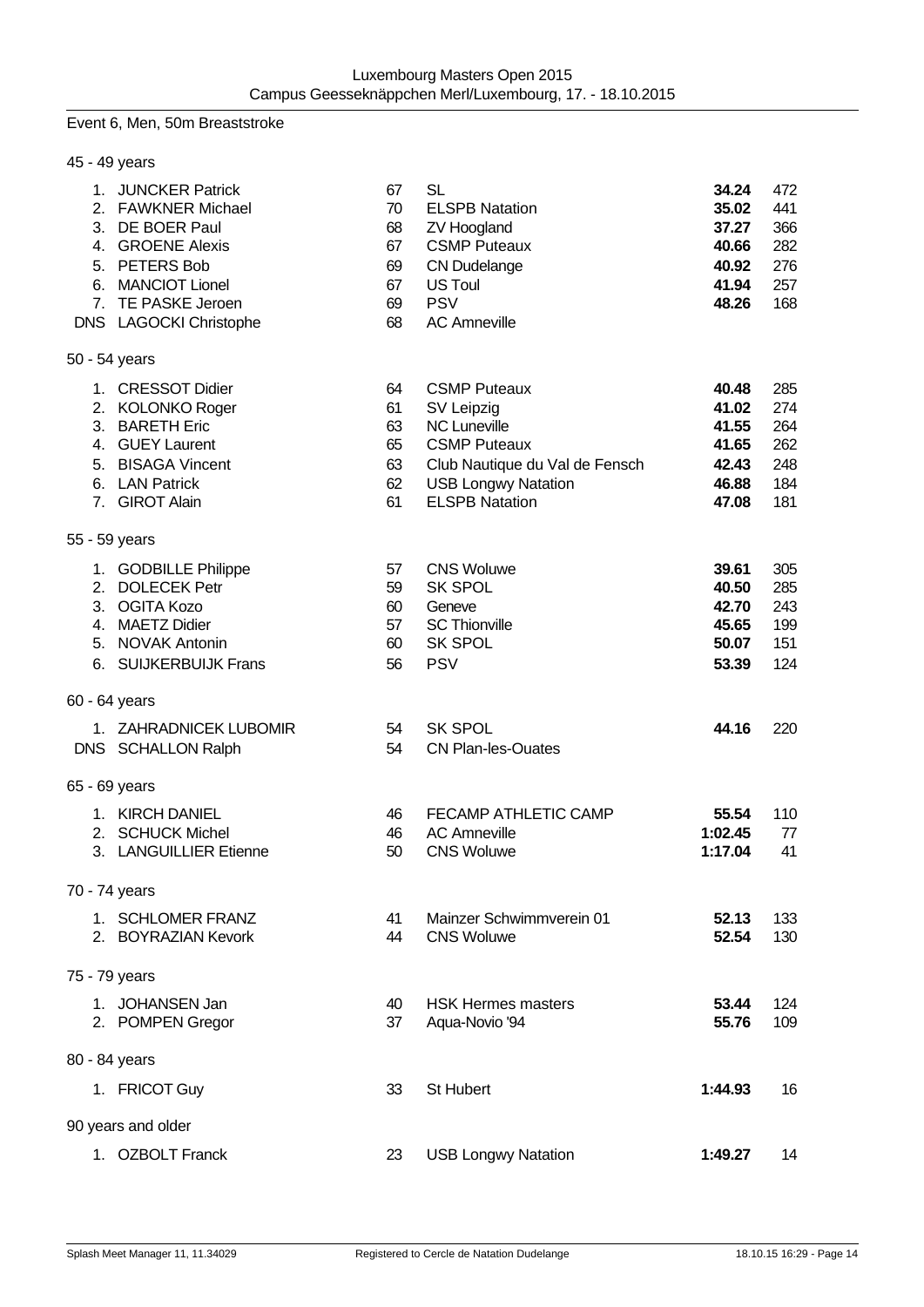# 3 - Saturday Afternoon 17.10.15 - 14:30

| Event 7<br>17.10.15 - 14:30                                                                                                                                                           |                                              | Women, 50m Backstroke                                                                                                                                                              |                                                                        | 20 years and older<br><b>Results</b>                |  |  |
|---------------------------------------------------------------------------------------------------------------------------------------------------------------------------------------|----------------------------------------------|------------------------------------------------------------------------------------------------------------------------------------------------------------------------------------|------------------------------------------------------------------------|-----------------------------------------------------|--|--|
| Points: FINA 2014                                                                                                                                                                     |                                              |                                                                                                                                                                                    |                                                                        |                                                     |  |  |
| Rank                                                                                                                                                                                  | YB                                           |                                                                                                                                                                                    | Time                                                                   | Pts                                                 |  |  |
| 20 - 24 years                                                                                                                                                                         |                                              |                                                                                                                                                                                    |                                                                        |                                                     |  |  |
| 1. BAADE Fanny<br><b>GAUNARD Eva</b><br>2.<br>3. WIJNJA Kim<br>4. POMMIER Lise<br>DNS SCHMEER Sophia                                                                                  | 92<br>91<br>91<br>92<br>94                   | Embourg<br><b>NC Luneville</b><br>De Biesboschzwemmers<br><b>NC Luneville</b><br><b>SSG Saar</b>                                                                                   | 34.18<br>36.99<br>37.58<br>41.79                                       | 496<br>391<br>373<br>271                            |  |  |
| 25 - 29 years                                                                                                                                                                         |                                              |                                                                                                                                                                                    |                                                                        |                                                     |  |  |
| 1. MAIDENS Kate<br>2. VAN MANEN Marije<br>3. LUPESCU Roxana-Lucia<br>4. WANNEMACHER Claudia<br>5. GODBILLE Laurence<br>6. SIGRAND Emanuelle<br>7. THIEREAU Aurelie                    | 87<br>86<br>86<br>89<br>88<br>88<br>87       | Club Nageurs de Paris<br>A'foort<br>CS 07 Resita Romania<br><b>SSG Saar</b><br><b>CNS Woluwe</b><br><b>USB Longwy Natation</b><br><b>SC Thionville</b>                             | 35.05<br>36.42<br>38.06<br>45.16<br>45.35<br>51.99<br>53.05            | 460<br>410<br>359<br>215<br>212<br>141<br>132       |  |  |
| 35 - 39 years                                                                                                                                                                         |                                              |                                                                                                                                                                                    |                                                                        |                                                     |  |  |
| 1. KETTENMEYER-REULAND Carole<br>2. JACOB Christelle<br>3. SKOCZKOWSKI Caroline<br>4. GARAMVOLGYI Orsolya                                                                             | 78<br>80<br>76<br>79                         | <b>CN Diekirch</b><br><b>SC Thionville</b><br>Piranhas Mussipontains<br><b>SPC Miskolc</b>                                                                                         | 37.98<br>42.40<br>53.01<br>54.16                                       | 361<br>259<br>133<br>124                            |  |  |
| 40 - 44 years                                                                                                                                                                         |                                              |                                                                                                                                                                                    |                                                                        |                                                     |  |  |
| 1. VAN DER MEER Gudule<br>2. ROLLAND Valerie<br>3. SEVRIN Viviane                                                                                                                     | 72<br>71<br>75                               | <b>PSV</b><br><b>CNS Woluwe</b><br><b>CNS Woluwe</b>                                                                                                                               | 34.63<br>38.07<br>41.52                                                | 477<br>359<br>276                                   |  |  |
| 45 - 49 years                                                                                                                                                                         |                                              |                                                                                                                                                                                    |                                                                        |                                                     |  |  |
| <b>WIJNJA-VISSER Annette</b><br>2. REIBEL Doris<br>3. ROMMELFANGEN Christine<br>4. ANCEL Nathalie<br>5. PILLOT Laurence<br>6. WALRAVENS Paule<br>7. JACQUES Cathie<br>8. DELON Sophie | 67<br>69<br>69<br>66<br>69<br>67<br>70<br>66 | De Biesboschzwemmers<br><b>SSV Lahr</b><br><b>SC Thionville</b><br><b>Asptt Nancy</b><br><b>SC Thionville</b><br><b>CNS Woluwe</b><br><b>SC Thionville</b><br><b>SC Thionville</b> | 38.72<br>42.87<br>45.28<br>45.86<br>47.03<br>50.89<br>52.37<br>1:01.99 | 341<br>251<br>213<br>205<br>190<br>150<br>137<br>83 |  |  |
| 50 - 54 years                                                                                                                                                                         |                                              |                                                                                                                                                                                    |                                                                        |                                                     |  |  |
| 1. FUZZATI Marie Therese<br>2. REIBEL-OBERLE Susanne<br>3. PAAS Gonnie<br>4. TORZUOLI Claude<br>DNS BLOEMZAAD Marja                                                                   | 65<br>64<br>62<br>62<br>61                   | Club Nageurs de Paris<br>SSV Lahr<br><b>ZVVS</b><br><b>NC Luneville</b><br>A'foort                                                                                                 | 33.57<br>35.86<br>45.01<br>45.65                                       | 523<br>429<br>217<br>208                            |  |  |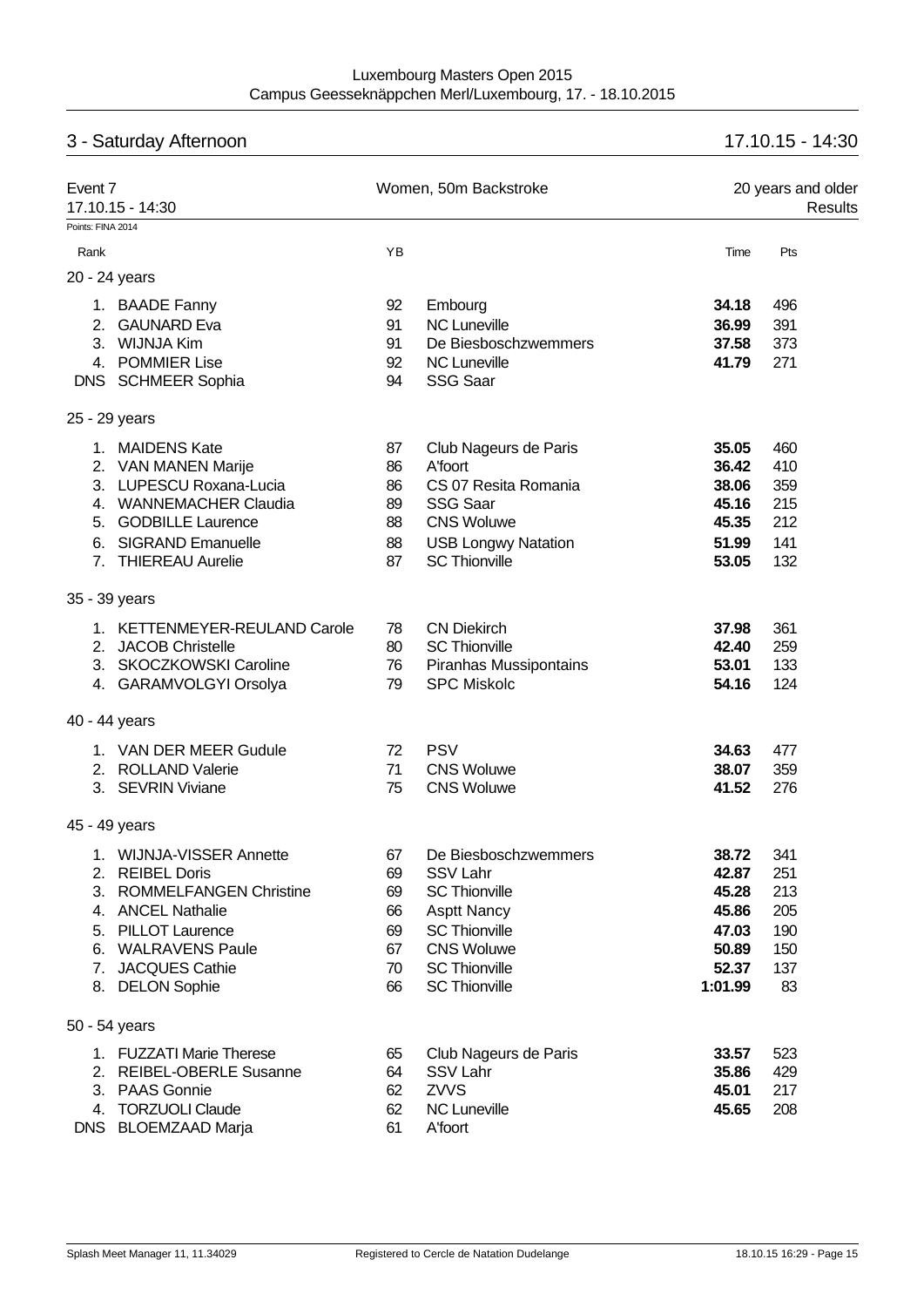Event 7, Women, 50m Backstroke

|                | 55 - 59 years                                                    |          |                                                        |                  |            |
|----------------|------------------------------------------------------------------|----------|--------------------------------------------------------|------------------|------------|
|                | 1. HATTLE Judith<br>2. BESSIN Marie Madeleine                    | 60<br>60 | <b>Carlisle Aquatics</b><br><b>USB Longwy Natation</b> | 38.18<br>56.18   | 356<br>111 |
|                | 60 - 64 years                                                    |          |                                                        |                  |            |
| $\mathbf 1$ .  | <b>GRUYERE Martine</b>                                           | 54       | Piranhas Mussipontains                                 | 50.19            | 156        |
|                | 65 - 69 years                                                    |          |                                                        |                  |            |
|                | 1. BOER-BUIJS Conny<br><b>BOTTIN Hannelore</b><br>2 <sup>1</sup> | 50<br>46 | <b>ZVVS</b><br>SV Langenfeld                           | 43.44<br>1:10.91 | 241<br>55  |
|                | 75 - 79 years                                                    |          |                                                        |                  |            |
| 1 <sub>1</sub> | <b>RUITER Truus</b>                                              | 40       | Old Dutch                                              | 1:05.57          | 70         |
|                | 80 - 84 years                                                    |          |                                                        |                  |            |
|                | 1. HJORTKJAER Elsemarie                                          | 34       | Swimming team Taastrup                                 | 1:18.09          | 41         |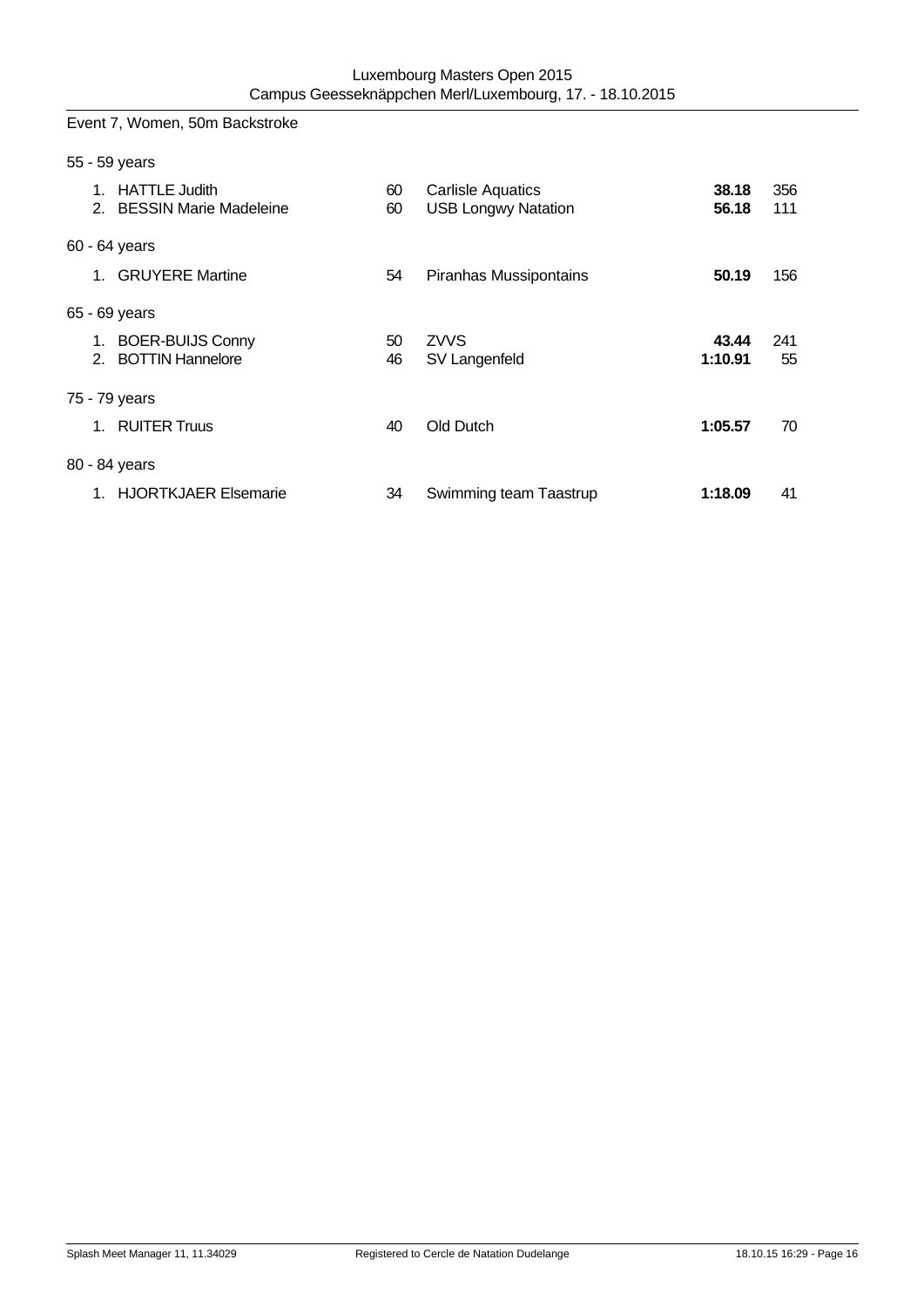| Luxembourg Masters Open 2015                             |
|----------------------------------------------------------|
| Campus Geesseknäppchen Merl/Luxembourg, 17. - 18.10.2015 |

| Event 8<br>17.10.15 - 14:38                                                                                                                                               |                                              | Men, 50m Backstroke                                                                                                                                | 20 years and older<br>Results                                        |                                                      |  |
|---------------------------------------------------------------------------------------------------------------------------------------------------------------------------|----------------------------------------------|----------------------------------------------------------------------------------------------------------------------------------------------------|----------------------------------------------------------------------|------------------------------------------------------|--|
| Points: FINA 2014                                                                                                                                                         |                                              |                                                                                                                                                    |                                                                      |                                                      |  |
| Rank                                                                                                                                                                      | ΥB                                           |                                                                                                                                                    | Time                                                                 | Pts                                                  |  |
| 20 - 24 years                                                                                                                                                             |                                              |                                                                                                                                                    |                                                                      |                                                      |  |
| 1. MESSAOUDI Hansel<br>2. BEGUIN Lucas                                                                                                                                    | 92<br>91                                     | <b>NC Luneville</b><br>Embourg                                                                                                                     | 29.52<br>32.59                                                       | 540<br>401                                           |  |
| 25 - 29 years                                                                                                                                                             |                                              |                                                                                                                                                    |                                                                      |                                                      |  |
| 1. LEJEUNE Martin<br>2.<br><b>DIDIERLAURENT Maxime</b><br>3. THIREAU Pierre<br>4. KISSEL Axel                                                                             | 90<br>89<br>86<br>87                         | Embourg<br><b>NC Luneville</b><br><b>SC Thionville</b><br><b>CNS Woluwe</b>                                                                        | 31.46<br>33.79<br>36.01<br>39.66                                     | 446<br>360<br>297<br>222                             |  |
| 30 - 34 years                                                                                                                                                             |                                              |                                                                                                                                                    |                                                                      |                                                      |  |
| 1. VANDEVELD Julien<br>2. HERMAN Quentin<br>3. LESAGE Mathieu<br>4. GUYON Jeremy<br>5. OUDENOT Remy<br>6. N'GUYEN Benjamin                                                | 83<br>83<br>83<br>83<br>84<br>82             | <b>Plouf Club</b><br><b>CNS Woluwe</b><br>Embourg<br><b>SC Thionville</b><br><b>SC Thionville</b><br><b>SN Francoville</b>                         | 32.01<br>32.09<br>33.22<br>41.11<br>42.34<br>45.99                   | 423<br>420<br>378<br>199<br>183<br>142               |  |
| 35 - 39 years                                                                                                                                                             |                                              |                                                                                                                                                    |                                                                      |                                                      |  |
| 1. MOULIN Jonathan<br>2. PLATA Marc<br><b>MARTIJN Gino</b><br>3.<br>4. BERNARDO Florent<br>5. PONNE Pieter<br>6. PAULUS Erik                                              | 80<br>80<br>79<br>80<br>76<br>79             | Club Nageurs de Paris<br><b>SC Thionville</b><br><b>RZ</b><br><b>SC Thionville</b><br>HZ&PC Heerenveen<br>SL                                       | 31.77<br>32.30<br>35.02<br>35.48<br>38.29<br>54.81                   | 433<br>412<br>323<br>311<br>247<br>84                |  |
| 40 - 44 years                                                                                                                                                             |                                              |                                                                                                                                                    |                                                                      |                                                      |  |
| 1. VIGUIER Jean-Christophe<br>2. HERTY Andreas<br>3. AALBERS Arjan<br>4. SPACEK Pavel<br>5. BLONDELLE Yann<br>6. VAN MARKESTEIJN Dennis                                   | 73<br>75<br>75<br>73<br>74<br>72             | SL<br><b>CN Plan-les-Ouates</b><br><b>Swol 1894</b><br><b>SK SPOL</b><br><b>SC Thionville</b><br><b>TZC Vahalis</b>                                | 34.16<br>34.98<br>36.00<br>37.71<br>41.40<br>42.23                   | 348<br>324<br>297<br>259<br>195<br>184               |  |
| 45 - 49 years                                                                                                                                                             |                                              |                                                                                                                                                    |                                                                      |                                                      |  |
| 1. FAWKNER Michael<br>2. MANCIOT Lionel<br>3. BRESOUX Olivier<br>4. MATLA Harold<br>5. BONCOUR REGIS<br>6. PUTZ Laurent<br>7. ALSINA MUNOZ Ramon<br>TE PASKE Jeroen<br>8. | 70<br>67<br>69<br>68<br>67<br>69<br>69<br>69 | <b>ELSPB Natation</b><br><b>US Toul</b><br><b>CNS Woluwe</b><br><b>PSV</b><br><b>SC Thionville</b><br><b>SL</b><br><b>CNS Woluwe</b><br><b>PSV</b> | 34.56<br>35.35<br>36.51<br>37.12<br>42.03<br>43.72<br>43.94<br>45.76 | 336<br>314<br>285<br>271<br>187<br>166<br>163<br>144 |  |
| 9. WYMEERSCH Tanguy<br><b>STREPENNE Michel</b><br>10.                                                                                                                     | 69<br>67                                     | <b>CNS Woluwe</b><br><b>CN Bastogne</b>                                                                                                            | 51.37<br>1:03.83                                                     | 102<br>53                                            |  |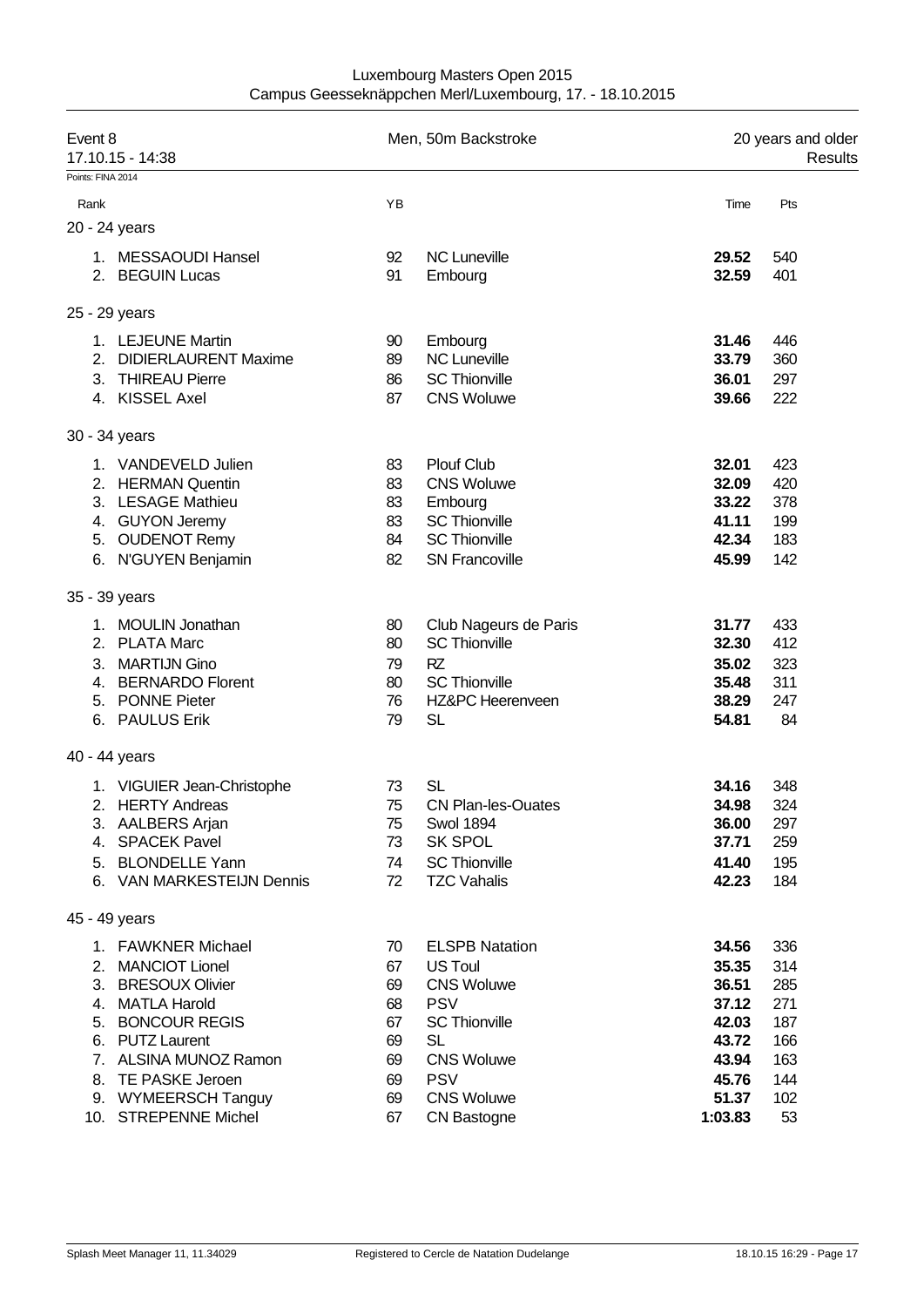#### Event 8, Men, 50m Backstroke

| 50 - 54 years |                                                                                                                                                                                                                                     |                                  |                                                                                                          |                                  |                                    |
|---------------|-------------------------------------------------------------------------------------------------------------------------------------------------------------------------------------------------------------------------------------|----------------------------------|----------------------------------------------------------------------------------------------------------|----------------------------------|------------------------------------|
|               | 1. JANOVSKY Jiri<br>2. MUTTILAINEN Riku<br>3. GILLOT Pascal<br>DSQ GOOSSENS Jurgen<br>D4 - Braking through the water surface later than 15m after start or turn (SW 6.3)<br><b>DNS</b> KLEE Dietmar<br>DNS MAASS Prof. Dr. Wolfgang | 64<br>65<br>62<br>62<br>64<br>65 | Plavecky<br>Cetus<br>Club Nautique du Val de Fensch<br><b>KZNA</b><br><b>SSG Saar</b><br><b>SSG Saar</b> | 37.70<br>42.74<br>1:03.58        | 259<br>177<br>54<br>D <sub>4</sub> |
| 55 - 59 years |                                                                                                                                                                                                                                     |                                  |                                                                                                          |                                  |                                    |
|               | 1. ALLEN Stephen<br>2. BROD Guenther<br>3. SINNER Achille                                                                                                                                                                           | 60<br>59<br>57                   | <b>HULL MASTERS</b><br><b>SSG Saar</b><br><b>SL</b>                                                      | 34.26<br>48.26<br>51.52          | 345<br>123<br>101                  |
| 60 - 64 years |                                                                                                                                                                                                                                     |                                  |                                                                                                          |                                  |                                    |
|               | 1. CADIAT Jean-Marie                                                                                                                                                                                                                | 53                               | <b>CNS Woluwe</b>                                                                                        | 34.63                            | 334                                |
| 70 - 74 years |                                                                                                                                                                                                                                     |                                  |                                                                                                          |                                  |                                    |
|               | 1. AZIZ Nabil<br>2. SCHLOMER FRANZ                                                                                                                                                                                                  | 43<br>41                         | <b>HSK Hermes masters</b><br>Mainzer Schwimmverein 01                                                    | 44.18<br>52.14                   | 161<br>98                          |
| 75 - 79 years |                                                                                                                                                                                                                                     |                                  |                                                                                                          |                                  |                                    |
|               | 1. VAN ENST FRANS<br>2. JOHANSEN Jan<br>3. POMPEN Gregor<br>4. HETTRICH Helmut                                                                                                                                                      | 40<br>40<br>37<br>38             | <b>WS TWENTE</b><br><b>HSK Hermes masters</b><br>Aqua-Novio '94<br><b>SSG Saar</b>                       | 39.64<br>43.27<br>52.67<br>56.51 | 223<br>171<br>95<br>76             |
| 80 - 84 years |                                                                                                                                                                                                                                     |                                  |                                                                                                          |                                  |                                    |
|               | 1. FRICOT Guy                                                                                                                                                                                                                       | 33                               | <b>St Hubert</b>                                                                                         | 1:36.95                          | 15                                 |
|               | 90 years and older                                                                                                                                                                                                                  |                                  |                                                                                                          |                                  |                                    |
|               | 1. OZBOLT Franck                                                                                                                                                                                                                    | 23                               | <b>USB Longwy Natation</b>                                                                               | 1:44.43                          | 12                                 |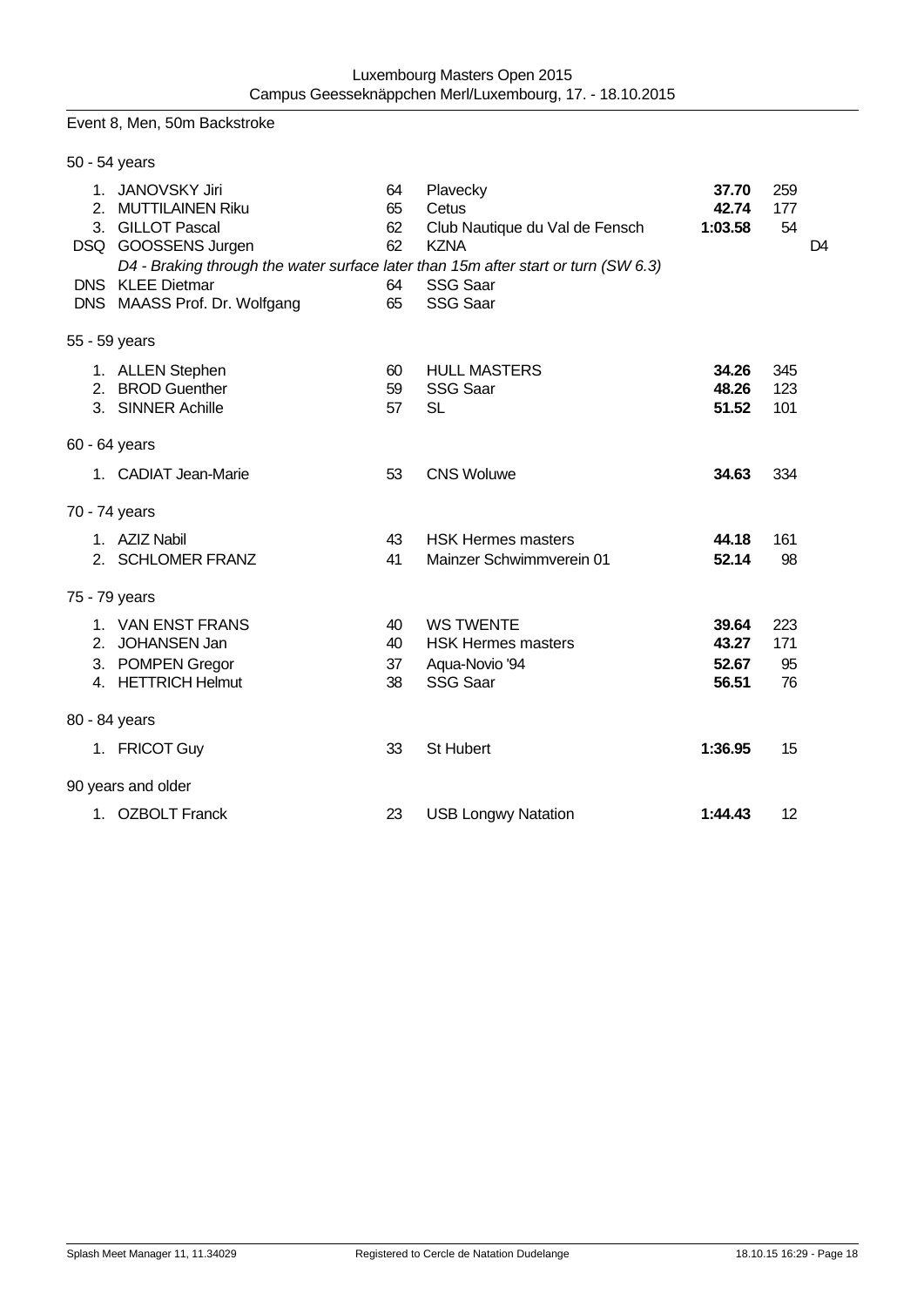| Luxembourg Masters Open 2015                             |  |
|----------------------------------------------------------|--|
| Campus Geesseknäppchen Merl/Luxembourg, 17. - 18.10.2015 |  |

| Event 9           | 17.10.15 - 14:50                                                    |          | Women, 4 x 50m Medley         |                                                                                 |          |         | AG 80 - 239<br>Results |
|-------------------|---------------------------------------------------------------------|----------|-------------------------------|---------------------------------------------------------------------------------|----------|---------|------------------------|
| Points: FINA 2014 |                                                                     |          |                               |                                                                                 |          |         |                        |
| Rank              |                                                                     |          |                               |                                                                                 |          | Time    | Pts                    |
| AG 120 - 159      |                                                                     |          |                               |                                                                                 |          |         |                        |
|                   | CNS Woluwe 1<br><b>VINAGRE SENDINO Cora</b><br><b>SIX Charlotte</b> | 88<br>88 | 38.62<br>40.31                | <b>CNS Woluwe</b><br><b>MIGLIOLI Chiara</b><br><b>BLONDEEL Nathalie</b>         | 82<br>77 | 2:21.63 | 419<br>33.80<br>28.90  |
| 2.                | CNS Woluwe 2<br><b>SEVRIN Viviane</b><br><b>DEJONCKHEERE Melina</b> | 75<br>91 | 44.08<br>43.20                | <b>CNS Woluwe</b><br><b>ANTHONY Claire</b><br><b>MANCHEL Isaline</b>            | 57<br>85 | 2:37.72 | 304<br>35.79<br>34.65  |
| 3.                | SC Thionville 1<br>JACQUES Cathie<br><b>THIEREAU Aurelie</b>        | 70<br>87 | 51.61<br>55.30                | <b>SC Thionville</b><br><b>VICTOR FLORINE</b><br><b>MOREAUX Muriel</b>          | 91<br>67 | 3:04.73 | 189<br>34.75<br>43.07  |
| AG 160 - 199      |                                                                     |          |                               |                                                                                 |          |         |                        |
|                   | CNS Woluwe 3<br><b>GODBILLE Laurence</b><br><b>ULZEGA Chiara</b>    | 88<br>75 | 47.83<br>47.93                | <b>CNS Woluwe</b><br><b>BLONDEEL-GOURMET Fernande</b><br><b>WALRAVENS Paule</b> | 52<br>67 | 3:01.77 | 198<br>48.79<br>37.22  |
| AG 200 - 239      |                                                                     |          |                               |                                                                                 |          |         |                        |
|                   | 1. SL 1<br><b>SCHAEFFER Stephanie</b><br>ROSS-ZEIG Marie-Jeanne     | 70<br>43 | <b>SL</b><br>40.15<br>1:00.56 | <b>LORTON Olivia</b><br><b>BOTZEM Anne</b>                                      | 74<br>67 | 2:55.95 | 219<br>32.76<br>42.48  |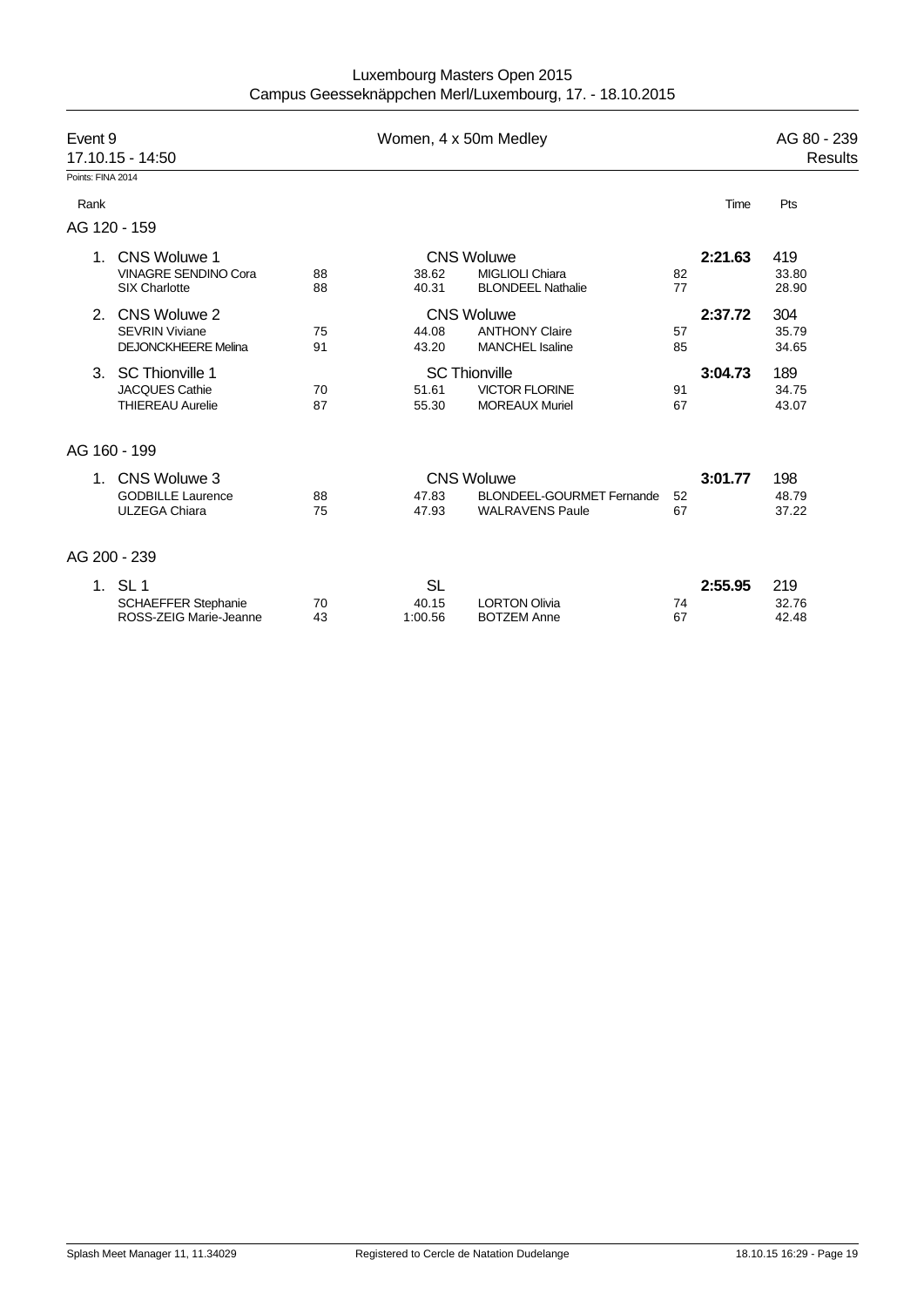| Luxembourg Masters Open 2015                             |  |
|----------------------------------------------------------|--|
| Campus Geesseknäppchen Merl/Luxembourg, 17. - 18.10.2015 |  |

| Event 10          | 17.10.15 - 14:54                                                        |          | Men, 4 x 50m Medley         |                                                                          |          |         | AG 80 - 239<br><b>Results</b> |
|-------------------|-------------------------------------------------------------------------|----------|-----------------------------|--------------------------------------------------------------------------|----------|---------|-------------------------------|
| Points: FINA 2014 |                                                                         |          |                             |                                                                          |          |         |                               |
| Rank              |                                                                         |          |                             |                                                                          |          | Time    | Pts                           |
|                   | AG 100 - 119                                                            |          |                             |                                                                          |          |         |                               |
|                   | 1. SL 1<br><b>COSMA Catalin</b><br>SADOV Yevgeniy                       | 88<br>83 | <b>SL</b><br>34.45<br>38.01 | LE DALLOUR Thibault<br>PISTALO Damjan                                    | 88<br>89 | 2:06.81 | 399<br>28.01<br>26.34         |
| <b>DNS</b>        | Embourg 1                                                               |          | Embourg                     |                                                                          |          |         |                               |
|                   | AG 120 - 159                                                            |          |                             |                                                                          |          |         |                               |
|                   | 1. ZV Hoogland 1<br>DOAN Dan<br>DE BOER Paul                            | 95<br>68 | 32.00<br>37.09              | <b>ZV Hoogland</b><br><b>KALEE</b> Eric<br><b>STAM Rutger</b>            | 90<br>81 | 2:07.39 | 394<br>31.28<br>27.02         |
|                   | 2. SL 2<br><b>D'ESPOSITO Alexis</b><br><b>JUNCKER Patrick</b>           | 81<br>67 | <b>SL</b><br>37.09<br>35.17 | VIGUIER Jean-Christophe<br><b>HOESS Stefan</b>                           | 73<br>82 | 2:13.00 | 346<br>31.29<br>29.45         |
|                   | AG 160 - 199                                                            |          |                             |                                                                          |          |         |                               |
|                   | 1. CNS Woluwe 1<br><b>VINAGRE SENDINO Juan</b><br><b>HERMAN Quentin</b> | 90<br>83 | 31.63<br>33.88              | <b>CNS Woluwe</b><br><b>CADIAT Jean-Marie</b><br>FOLIE Jean-Francois     | 53<br>69 | 2:08.01 | 388<br>30.68<br>31.82         |
|                   | 2. CN Dudelange 1<br>PETERS Bob<br><b>REUTER Dirk</b>                   | 69<br>82 | 40.25<br>40.10              | <b>CN Dudelange</b><br>RASMUSSEN Olaf Chalmer<br><b>ROCH Jean-Daniel</b> | 64<br>67 | 2:33.17 | 226<br>36.06<br>36.76         |
| 3.                | CNS Woluwe 2<br>ALSINA MUNOZ Ramon<br><b>LAGRENET Richard</b>           | 69<br>83 | 46.24<br>41.60              | <b>CNS Woluwe</b><br><b>NAHON Bruno</b><br><b>GODBILLE Philippe</b>      | 70<br>57 | 2:34.09 | 222<br>34.74<br>31.51         |
|                   | 4. SC Thionville 1<br><b>OUDENOT Remy</b><br>FRIZZO Joseph              | 84<br>54 | 42.26<br>39.63              | <b>SC Thionville</b><br>PFLETSCHINGER Jacques<br><b>BLONDELLE Yann</b>   | 57<br>74 | 2:41.68 | 192<br>46.98<br>32.81         |
|                   | AG 200 - 239                                                            |          |                             |                                                                          |          |         |                               |
|                   | 1. CSMP Puteaux 1<br><b>LELIAS Pierre</b><br><b>GROENE Alexis</b>       | 59<br>67 | 42.33<br>43.43              | <b>CSMP Puteaux</b><br><b>GUEY Laurent</b><br><b>CRESSOT Didier</b>      | 65<br>64 | 2:45.71 | 179<br>44.56<br>35.39         |
|                   | 2. CNS Woluwe 3<br><b>FRANTZEN Stephane</b><br><b>WYMEERSCH Tanguy</b>  | 66<br>69 | 1:02.92<br>48.33            | <b>CNS Woluwe</b><br><b>PITARD Eric</b><br><b>LANGUILLIER Etienne</b>    | 71<br>50 | 3:43.13 | 73<br>48.79<br>1:03.09        |
|                   | DSQ SL3                                                                 |          | <b>SL</b>                   |                                                                          |          |         | <b>B13</b>                    |

*B13 - Touching the wall with hands not simultaneously and separated with both hands at turn/finish (SW 7.6)* SINNER Achille, ALTENBURGER Manuel, CORTI Paul, ANDRONICO Salvo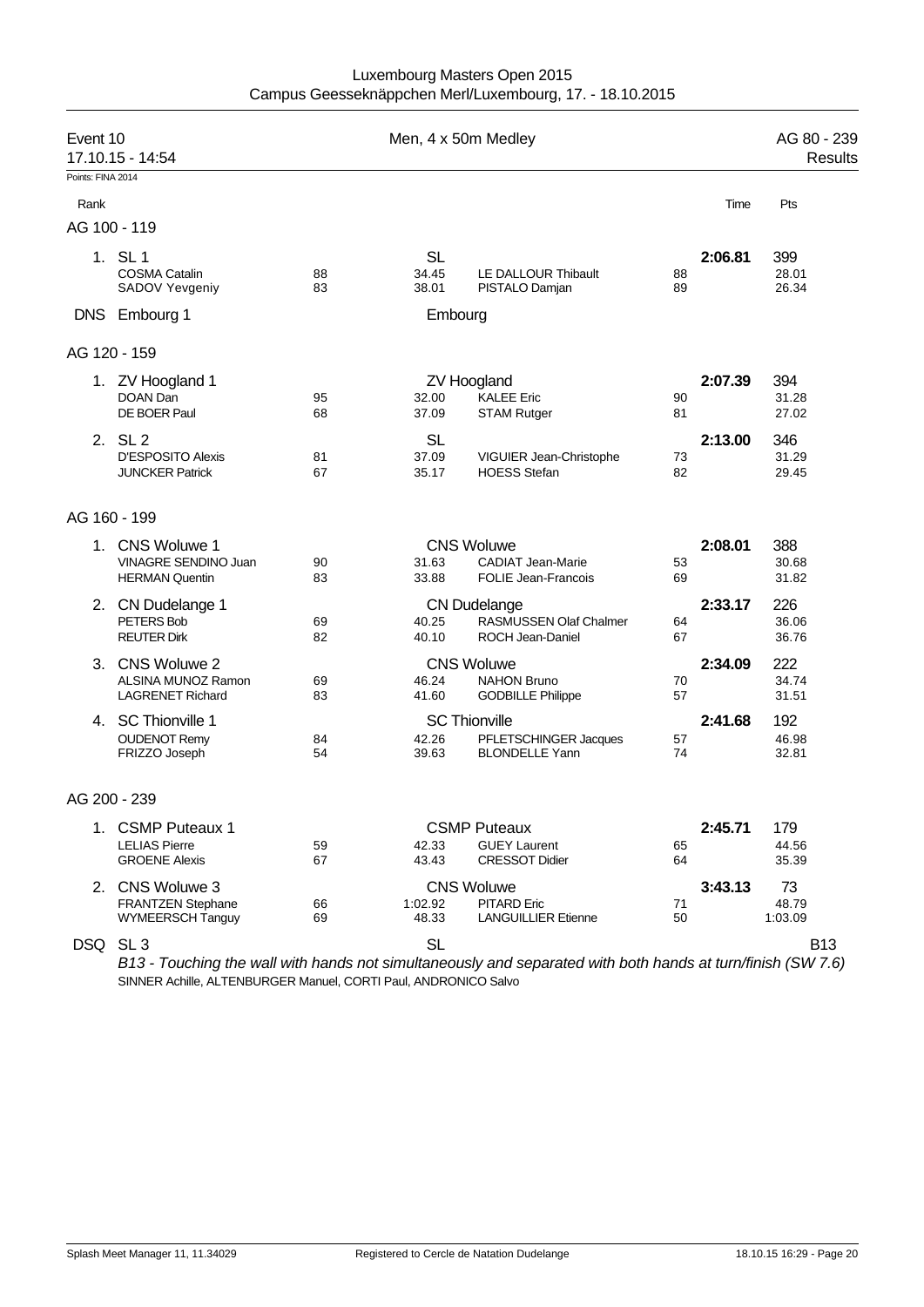| Event 11          | 17.10.15 - 15:02                                                                                                                                                                                              |                                                    | Women, 100m Freestyle                                                                                                                                                            |                                                                                                 |                                                             | 20 years and older                                                            | <b>Results</b>                                                                                  |
|-------------------|---------------------------------------------------------------------------------------------------------------------------------------------------------------------------------------------------------------|----------------------------------------------------|----------------------------------------------------------------------------------------------------------------------------------------------------------------------------------|-------------------------------------------------------------------------------------------------|-------------------------------------------------------------|-------------------------------------------------------------------------------|-------------------------------------------------------------------------------------------------|
| Points: FINA 2014 |                                                                                                                                                                                                               |                                                    |                                                                                                                                                                                  |                                                                                                 |                                                             |                                                                               |                                                                                                 |
| Rank              |                                                                                                                                                                                                               | YB                                                 |                                                                                                                                                                                  | Time                                                                                            | Pts                                                         | 50 <sub>m</sub>                                                               | 100m                                                                                            |
|                   | 20 - 24 years                                                                                                                                                                                                 |                                                    |                                                                                                                                                                                  |                                                                                                 |                                                             |                                                                               |                                                                                                 |
| <b>DNS</b><br>DNS | 1. DREESENS Lisa<br>2. FRITZEN Miriam<br>3. VICTOR FLORINE<br>4. LEGENDRE Apolline<br><b>POMMIER Lise</b><br><b>GAUNARD Eva</b>                                                                               | 91<br>92<br>91<br>93<br>92<br>91                   | <b>PSV</b><br><b>SSG Saar</b><br><b>SC Thionville</b><br><b>NC Luneville</b><br><b>NC Luneville</b><br><b>NC Luneville</b>                                                       | 1:00.82<br>1:03.98<br>1:11.75<br>1:40.07                                                        | 627<br>539<br>382<br>140                                    | 28.88<br>30.74<br>33.49<br>44.51                                              | 1:00.82<br>1:03.98<br>1:11.75<br>1:40.07                                                        |
|                   | 25 - 29 years                                                                                                                                                                                                 |                                                    |                                                                                                                                                                                  |                                                                                                 |                                                             |                                                                               |                                                                                                 |
| 1.<br>3.<br>8.    | <b>SILBEREISEN Caroline</b><br>2. VAN MANEN Marije<br><b>CURCIO EMILIE</b><br>4. WYNEN FAMKE<br>5. KOENIG Sandra<br>6. HEINRICH ISABELLE<br>7. HEINRICH Laura<br><b>SIGRAND Emanuelle</b>                     | 90<br>86<br>89<br>87<br>86<br>86<br>90<br>88       | <b>SL</b><br>A'foort<br><b>SC Thionville</b><br>AZV ARENDONKSE ZWEMVERENIC1:11.72<br><b>CNS Woluwe</b><br><b>TG Hochheim</b><br><b>TG Hochheim</b><br><b>USB Longwy Natation</b> | 1:05.15<br>1:07.77<br>1:11.54<br>1:17.08<br>1:18.87<br>1:25.18<br>1:37.36                       | 510<br>453<br>385<br>382<br>308<br>287<br>228<br>152        | 31.83<br>32.68<br>34.59<br>34.18<br>36.92<br>38.10<br>40.02<br>44.89          | 1:05.15<br>1:07.77<br>1:11.54<br>1:11.72<br>1:17.08<br>1:18.87<br>1:25.18<br>1:37.36            |
|                   | 30 - 34 years                                                                                                                                                                                                 |                                                    |                                                                                                                                                                                  |                                                                                                 |                                                             |                                                                               |                                                                                                 |
|                   | 1. MIGLIOLI Chiara<br>2. MANCHEL Isaline<br>3. DUFAY Coralie<br>4. MACHIN Aurore                                                                                                                              | 82<br>85<br>85<br>85                               | <b>CNS Woluwe</b><br><b>CNS Woluwe</b><br><b>SN Francoville</b><br>US Toul                                                                                                       | 1:12.66<br>1:12.80<br>1:13.77<br>1:30.78                                                        | 368<br>365<br>351<br>188                                    | 35.59<br>35.44<br>36.71<br>43.33                                              | 1:12.66<br>1:12.80<br>1:13.77<br>1:30.78                                                        |
|                   | 35 - 39 years                                                                                                                                                                                                 |                                                    |                                                                                                                                                                                  |                                                                                                 |                                                             |                                                                               |                                                                                                 |
|                   | 1. BLONDEEL Nathalie<br>2. KETTENMEYER-REULAND Ca78e<br>3. BAYRE Severine<br>4. JACOB Christelle                                                                                                              | 77<br>78<br>80                                     | <b>CNS Woluwe</b><br><b>CN Diekirch</b><br><b>CNS Woluwe</b><br><b>SC Thionville</b>                                                                                             | 1:04.74<br>1:11.81<br>1:14.08<br>1:21.94                                                        | 520<br>381<br>347<br>256                                    | 31.25<br>34.96<br>36.37<br>39.18                                              | 1:04.74<br>1:11.81<br>1:14.08<br>1:21.94                                                        |
|                   | 40 - 44 years                                                                                                                                                                                                 |                                                    |                                                                                                                                                                                  |                                                                                                 |                                                             |                                                                               |                                                                                                 |
| 1.                | <b>LORTON Olivia</b><br>2. RATERING Yvette<br>3. ROLLAND Valerie<br>4. STUEBER Kim                                                                                                                            | 74<br>72<br>71<br>73                               | SL<br>De Ward<br><b>CNS Woluwe</b><br>SSV Lahr                                                                                                                                   | 1:04.57<br>1:09.38<br>1:09.52<br>1:14.26                                                        | 524<br>422<br>420<br>344                                    | 31.18<br>32.54<br>33.68<br>35.75                                              | 1:04.57<br>1:09.38<br>1:09.52<br>1:14.26                                                        |
|                   | 45 - 49 years                                                                                                                                                                                                 |                                                    |                                                                                                                                                                                  |                                                                                                 |                                                             |                                                                               |                                                                                                 |
|                   | 1. V. BON-ROSENBRAND Lidia<br>2. BROEKHUIS marion<br>3. ROCH Catherine<br>4. REIBEL Doris<br>5. ANCEL Nathalie<br>6. ROMMELFANGEN Christine<br>7. PILLOT Laurence<br>8. MARTINS Nathalie<br>9. KLEIN Nathalie | 70<br>68<br>66<br>69<br>66<br>69<br>69<br>66<br>66 | A'foort<br><b>WS TWENTE</b><br><b>CN Dudelange</b><br>SSV Lahr<br><b>Asptt Nancy</b><br><b>SC Thionville</b><br><b>SC Thionville</b><br><b>USSA</b><br>Cercle Nautique St Avold  | 1:09.63<br>1:13.24<br>1:19.46<br>1:22.78<br>1:23.51<br>1:23.73<br>1:30.37<br>1:31.93<br>1:35.19 | 418<br>359<br>281<br>248<br>242<br>240<br>191<br>181<br>163 | 33.24<br>34.99<br>37.26<br>40.03<br>39.10<br>39.76<br>42.38<br>44.85<br>46.49 | 1:09.63<br>1:13.24<br>1:19.46<br>1:22.78<br>1:23.51<br>1:23.73<br>1:30.37<br>1:31.93<br>1:35.19 |
| 10.               | <b>MOREAUX Muriel</b><br>11. DELON Sophie                                                                                                                                                                     | 67<br>66                                           | <b>SC Thionville</b><br><b>SC Thionville</b>                                                                                                                                     | 1:42.52<br>1:52.38                                                                              | 131<br>99                                                   | 46.78<br>53.38                                                                | 1:42.52<br>1:52.38                                                                              |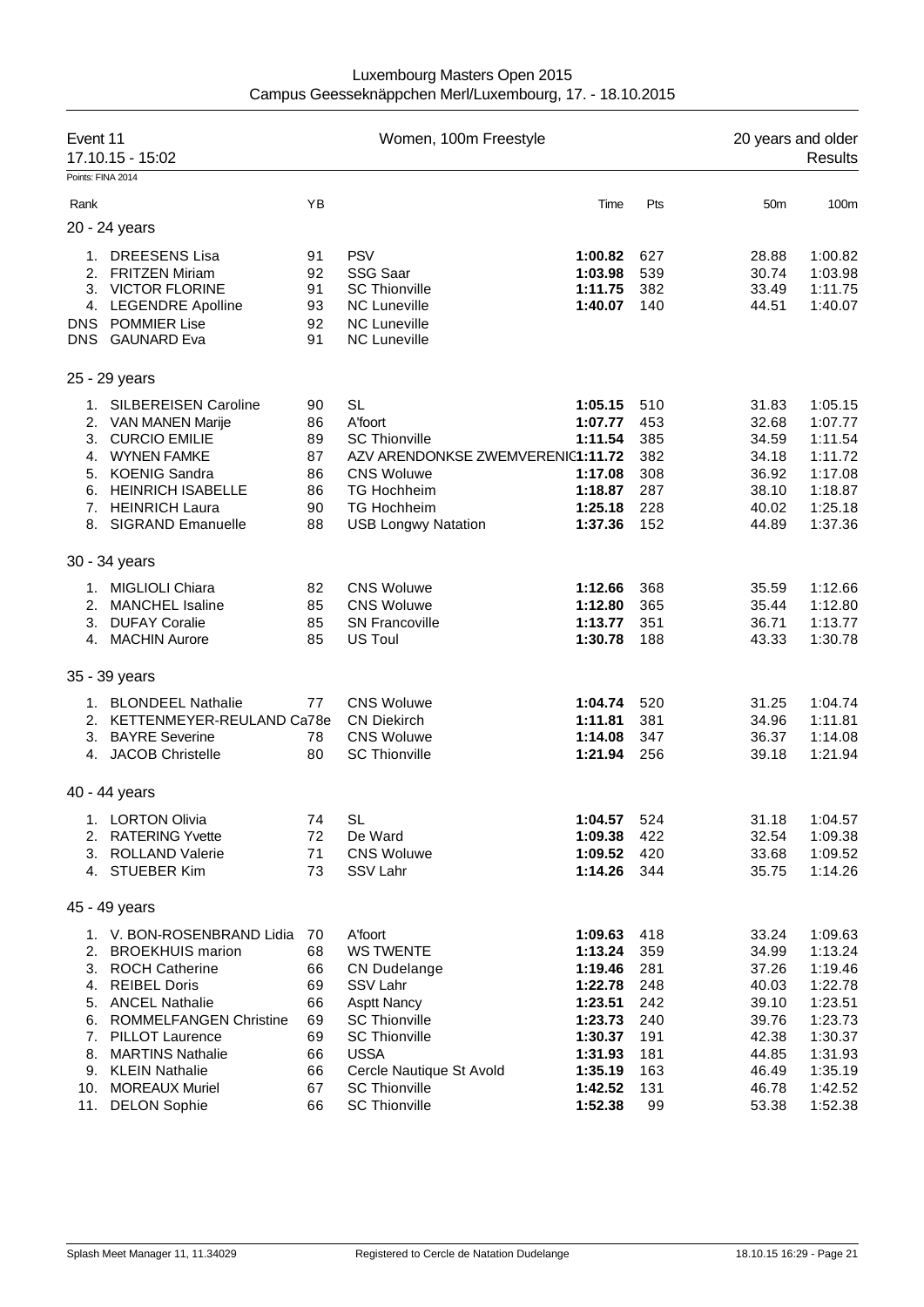# Event 11, Women, 100m Freestyle

| 50 - 54 years                                                                                                                                                                                                                                                                        |                                                                      |                                                                                                                                                                                                                                          |                                                                                                                       |                                                                           |                                                                                                 |                                                                                                                       |
|--------------------------------------------------------------------------------------------------------------------------------------------------------------------------------------------------------------------------------------------------------------------------------------|----------------------------------------------------------------------|------------------------------------------------------------------------------------------------------------------------------------------------------------------------------------------------------------------------------------------|-----------------------------------------------------------------------------------------------------------------------|---------------------------------------------------------------------------|-------------------------------------------------------------------------------------------------|-----------------------------------------------------------------------------------------------------------------------|
| 1. FUZZATI Marie Therese<br>2. REIBEL-OBERLE Susanne<br>3. VAN CAUTEREN Ingrid<br>4. HEIRENDT Carine<br>5. PECKYS Diana<br>6. TORZUOLI Claude<br>7. SCHAFF Sylvie<br>8. BOULLARD Marie-Line<br>9. VANDORMAEL Marie Jeanne<br>10. JOLLY Estelle<br>11. VISSER Alie<br>DNS KRATZ Jutta | 65<br>64<br>62<br>65<br>63<br>62<br>63<br>63<br>63<br>63<br>64<br>62 | Club Nageurs de Paris<br>SSV Lahr<br>LZV<br><b>CN Dudelange</b><br>SSG Saar<br><b>NC Luneville</b><br><b>USB Longwy Natation</b><br><b>ELSPB Natation</b><br><b>GZVN</b><br><b>ELSPB Natation</b><br>HZ&PC Heerenveen<br><b>SSG Saar</b> | 1:01.37<br>1:05.86<br>1:17.57<br>1:20.83<br>1:22.18<br>1:22.65<br>1:29.61<br>1:30.37<br>1:37.66<br>1:39.11<br>1:47.19 | 610<br>494<br>302<br>267<br>254<br>250<br>196<br>191<br>151<br>145<br>114 | 30.08<br>31.59<br>37.48<br>39.06<br>38.75<br>38.66<br>41.55<br>43.53<br>45.88<br>43.78<br>50.57 | 1:01.37<br>1:05.86<br>1:17.57<br>1:20.83<br>1:22.18<br>1:22.65<br>1:29.61<br>1:30.37<br>1:37.66<br>1:39.11<br>1:47.19 |
| 55 - 59 years                                                                                                                                                                                                                                                                        |                                                                      |                                                                                                                                                                                                                                          |                                                                                                                       |                                                                           |                                                                                                 |                                                                                                                       |
| 1. ANTHONY Claire<br>2. DE MORAES SALLES Ana Mari56<br>3. SEICHEPINE Catherine<br>4. BESSIN Marie Madeleine                                                                                                                                                                          | 57<br>57<br>60                                                       | <b>CNS Woluwe</b><br><b>SL</b><br>Cercle Nautique St Avold<br><b>USB Longwy Natation</b>                                                                                                                                                 | 1:22.38<br>1:23.16<br>1:26.71<br>1:45.40                                                                              | 252<br>245<br>216<br>120                                                  | 40.87<br>40.60<br>41.65<br>51.55                                                                | 1:22.38<br>1:23.16<br>1:26.71<br>1:45.40                                                                              |
| 60 - 64 years                                                                                                                                                                                                                                                                        |                                                                      |                                                                                                                                                                                                                                          |                                                                                                                       |                                                                           |                                                                                                 |                                                                                                                       |
| 1. CHAUFFAUT Catherine<br>2. BLONDEEL-GOURMET Fernar52                                                                                                                                                                                                                               | 54                                                                   | <b>UAS Saint-Cloud</b><br><b>CNS Woluwe</b>                                                                                                                                                                                              | 1:37.54<br>1:42.30                                                                                                    | 152<br>131                                                                | 46.31<br>48.86                                                                                  | 1:37.54<br>1:42.30                                                                                                    |
| 65 - 69 years                                                                                                                                                                                                                                                                        |                                                                      |                                                                                                                                                                                                                                          |                                                                                                                       |                                                                           |                                                                                                 |                                                                                                                       |
| 1. VERHOEVEN Corrie                                                                                                                                                                                                                                                                  | 46                                                                   | <b>PSV</b>                                                                                                                                                                                                                               | 1:25.26 227                                                                                                           |                                                                           | 40.53                                                                                           | 1:25.26                                                                                                               |
| 70 - 74 years                                                                                                                                                                                                                                                                        |                                                                      |                                                                                                                                                                                                                                          |                                                                                                                       |                                                                           |                                                                                                 |                                                                                                                       |
| 1. V. HUISSTEDEN Loekie                                                                                                                                                                                                                                                              | 45                                                                   | A'foort                                                                                                                                                                                                                                  | 1:55.84                                                                                                               | 90                                                                        | 52.76                                                                                           | 1:55.84                                                                                                               |
| 75 - 79 years                                                                                                                                                                                                                                                                        |                                                                      |                                                                                                                                                                                                                                          |                                                                                                                       |                                                                           |                                                                                                 |                                                                                                                       |
| 1. RUITER Truus                                                                                                                                                                                                                                                                      | 40                                                                   | Old Dutch                                                                                                                                                                                                                                | 2:10.54                                                                                                               | 63                                                                        | 59.20                                                                                           | 2:10.54                                                                                                               |
| 80 - 84 years                                                                                                                                                                                                                                                                        |                                                                      |                                                                                                                                                                                                                                          |                                                                                                                       |                                                                           |                                                                                                 |                                                                                                                       |
| 1. GEURTS Lottie<br>2. PELLIS Eliane                                                                                                                                                                                                                                                 | 35<br>33                                                             | <b>PSV</b><br>Antwerpse zwemclub scaldis                                                                                                                                                                                                 | 1:36.56<br>1:47.95                                                                                                    | 156<br>112                                                                | 46.45<br>49.22                                                                                  | 1:36.56<br>1:47.95                                                                                                    |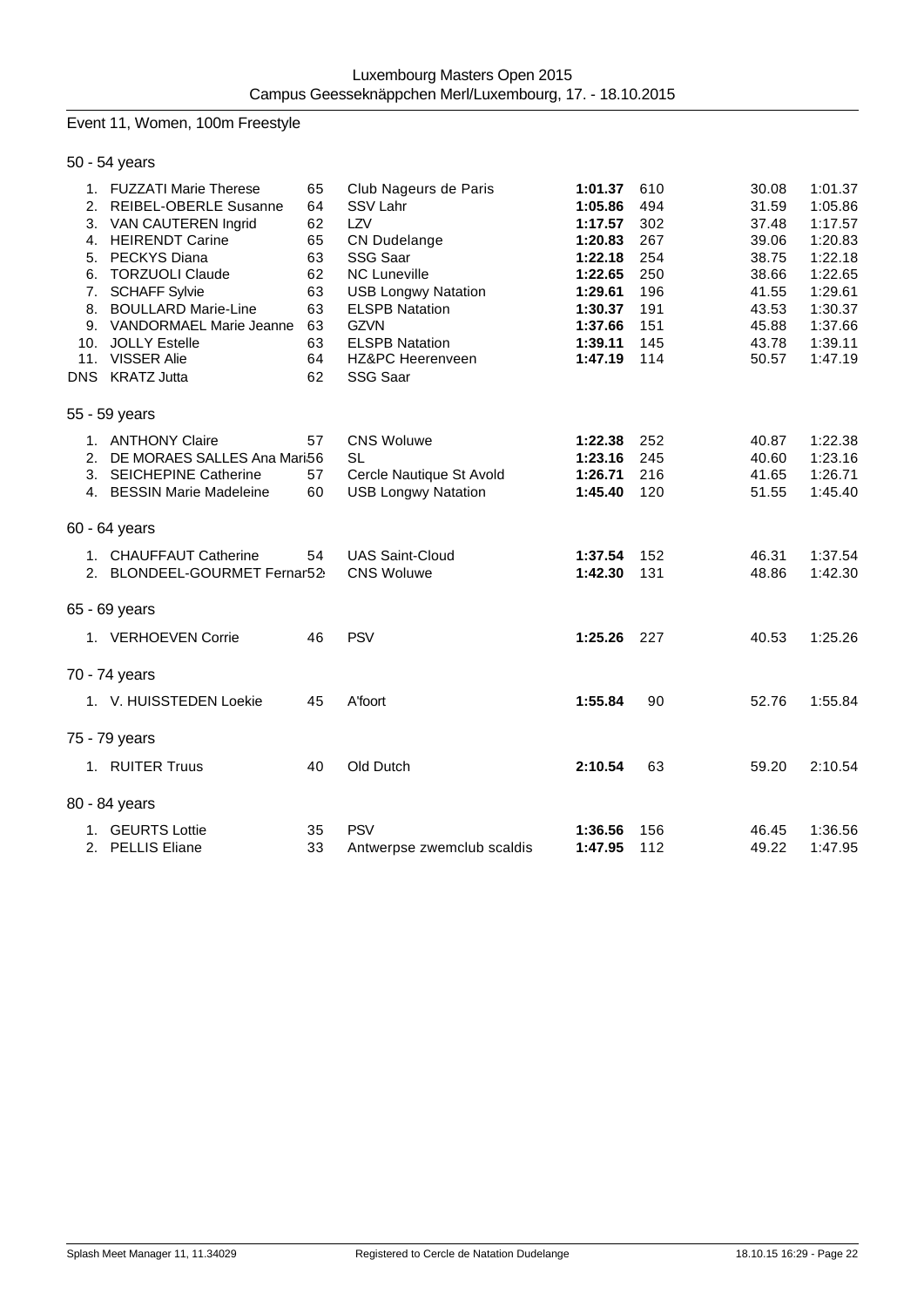| Luxembourg Masters Open 2015                             |
|----------------------------------------------------------|
| Campus Geesseknäppchen Merl/Luxembourg, 17. - 18.10.2015 |

| Event 12          | 17.10.15 - 15:20                               |    | Men, 100m Freestyle               |         |     | 20 years and older | Results |
|-------------------|------------------------------------------------|----|-----------------------------------|---------|-----|--------------------|---------|
| Points: FINA 2014 |                                                |    |                                   |         |     |                    |         |
| Rank              |                                                | YB |                                   | Time    | Pts | 50 <sub>m</sub>    | 100m    |
|                   | 20 - 24 years                                  |    |                                   |         |     |                    |         |
| 1.                | <b>MESSAOUDI Hansel</b>                        | 92 | <b>NC Luneville</b>               | 57.96   | 530 | 28.51              | 57.96   |
| 2.                | <b>MARGIES Lennard</b>                         | 93 | <b>SSG Saar</b>                   | 1:00.91 | 456 | 29.04              | 1:00.91 |
| 3.                | <b>MARENNE Arnaud</b>                          | 91 | SL                                | 1:02.44 | 424 | 29.41              | 1:02.44 |
|                   | 4. FRANIATTE Jeremy                            | 94 | <b>NC Luneville</b>               | 1:03.97 | 394 | 30.36              | 1:03.97 |
| 5.                | <b>MANACH Alexis</b>                           | 95 | <b>NC Luneville</b>               | 1:16.72 | 228 | 33.75              | 1:16.72 |
|                   | 25 - 29 years                                  |    |                                   |         |     |                    |         |
| 1.                | <b>CREEMERS Patrick</b>                        | 90 | <b>RZ</b>                         | 58.77   | 508 | 29.09              | 58.77   |
| 2.                | PISTALO Damjan                                 | 89 | <b>SL</b>                         | 58.92   | 504 | 29.15              | 58.92   |
| 3.                | VINAGRE SENDINO Juan                           | 90 | <b>CNS Woluwe</b>                 | 59.48   | 490 | 28.40              | 59.48   |
| 4.                | <b>LALOUX Bertrand</b>                         | 87 | Liege Natation                    | 1:00.89 | 457 | 29.84              | 1:00.89 |
| 5.                | <b>DIDIERLAURENT Maxime</b>                    | 89 | <b>NC Luneville</b>               | 1:02.19 | 429 | 28.94              | 1:02.19 |
|                   | 6. ROUME Guillaume                             | 87 | <b>CNS Woluwe</b>                 | 1:03.07 | 411 | 29.75              | 1:03.07 |
| 7.                | <b>RENARD David</b>                            | 90 | <b>CNS Woluwe</b>                 | 1:06.36 | 353 | 30.28              | 1:06.36 |
|                   | 8. KALEE Eric                                  | 90 | ZV Hoogland                       | 1:07.22 | 339 | 32.46              | 1:07.22 |
|                   | 9. KUNERT David                                | 88 | <b>TG Hochheim</b>                | 1:09.99 | 301 | 33.40              | 1:09.99 |
|                   | 10. VAN 'T KLOOSTER Wouter                     | 88 | A'foort                           | 1:10.64 | 292 | 33.45              | 1:10.64 |
| 11.               | <b>DETERMANN Wesley</b>                        | 88 | ZV Hoogland                       | 1:11.00 | 288 | 33.83              | 1:11.00 |
| 12.               | <b>KISSEL Axel</b>                             | 87 | <b>CNS Woluwe</b>                 | 1:13.58 | 259 | 35.32              | 1:13.58 |
| 13.               | <b>LINHA Aldrin</b>                            | 89 | <b>TG Hochheim</b>                | 1:19.36 | 206 | 33.70              | 1:19.36 |
| <b>DNS</b>        | NAGEL MATTHIAS                                 | 88 | Mainzer Schwimmverein 01          |         |     |                    |         |
|                   | 30 - 34 years                                  |    |                                   |         |     |                    |         |
|                   | 1. VANDEVELD Julien                            | 83 | <b>Plouf Club</b>                 | 57.85   | 533 | 27.16              | 57.85   |
| 2.                | <b>WOCKE Sven</b>                              | 82 | <b>SSG Saar</b>                   | 58.17   | 524 | 27.39              | 58.17   |
|                   | 3. LESAGE Mathieu                              | 83 | Embourg                           | 59.12   | 499 | 28.09              | 59.12   |
| 4.                | <b>STAM Rutger</b>                             | 81 | ZV Hoogland                       | 1:04.28 | 388 | 30.23              | 1:04.28 |
| 5.                | <b>ROELOFS STEVEN</b>                          | 84 | AZV ARENDONKSE ZWEMVERENIC1:06.86 |         | 345 | 29.96              | 1:06.86 |
| 6.                | <b>HOESS Stefan</b>                            | 82 | <b>SL</b>                         | 1:07.80 | 331 | 32.28              | 1:07.80 |
| 7.                | <b>VERWAEST VINCENT</b>                        | 85 | AZV ARENDONKSE ZWEMVERENIC1:08.09 |         | 326 | 32.47              | 1:08.09 |
| 8.                | SADOV Yevgeniy                                 | 83 | <b>SL</b>                         | 1:15.33 | 241 | 35.26              | 1:15.33 |
| 9.                | <b>ALTENBURGER Manuel</b>                      | 83 | <b>SL</b>                         | 1:15.81 | 236 | 35.61              | 1:15.81 |
|                   | 10. N'GUYEN Benjamin                           | 82 | <b>SN Francoville</b>             | 1:22.65 | 182 | 37.05              | 1:22.65 |
|                   | DSQ MATHIEU Julien                             | 83 | <b>Villeurbanne Natation</b>      |         |     | G <sub>2</sub>     |         |
|                   | G2 - Starting before the start signal (SW 4.4) |    |                                   |         |     |                    |         |
|                   | 35 - 39 years                                  |    |                                   |         |     |                    |         |
|                   | 1. PLATA Marc                                  | 80 | <b>SC Thionville</b>              | 1:01.35 | 447 | 29.00              | 1:01.35 |
| 2.                | <b>MOULIN Jonathan</b>                         | 80 | Club Nageurs de Paris             | 1:01.97 | 433 | 29.54              | 1:01.97 |
| 3.                | <b>BEGLINGER Martijn</b>                       | 78 | Old Dutch                         | 1:01.99 | 433 | 30.13              | 1:01.99 |
| 4.                | <b>BERNARDO Florent</b>                        | 80 | <b>SC Thionville</b>              | 1:04.95 | 376 | 31.52              | 1:04.95 |
| 5.                | <b>MARTIJN Gino</b>                            | 79 | <b>RZ</b>                         | 1:06.47 | 351 | 30.43              | 1:06.47 |
| 6.                | JENKINS Neil                                   | 77 | <b>CNS Woluwe</b>                 | 1:10.16 | 298 | 32.23              | 1:10.16 |
|                   | 7. BONELLI Jonathan                            | 76 | Paris-Aquatique                   | 1:16.67 | 229 | 37.17              | 1:16.67 |
|                   | 8. PONNE Pieter                                | 76 | HZ&PC Heerenveen                  | 1:19.49 | 205 | 37.73              | 1:19.49 |
|                   | 40 - 44 years                                  |    |                                   |         |     |                    |         |
|                   | 1. VAN ENGEN Antwan                            | 71 | De Ward                           | 1:01.45 | 444 | 29.34              | 1:01.45 |
|                   | 2. AALBERS Arjan                               | 75 | <b>Swol 1894</b>                  | 1:07.81 | 331 | 32.31              | 1:07.81 |
| 3.                | <b>CHAFFORT Tristan</b>                        | 72 | <b>CSMP Puteaux</b>               | 1:08.29 | 324 | 31.62              | 1:08.29 |
| 4.                | <b>STEIN Alexander</b>                         | 71 | <b>CNS Woluwe</b>                 | 1:12.76 | 267 | 34.20              | 1:12.76 |
| 5.                | <b>VAUTRIN Christophe</b>                      | 73 | <b>Piranhas Mussipontains</b>     | 1:13.63 | 258 | 34.20              | 1:13.63 |
| 6.                | <b>BLONDELLE Yann</b>                          | 74 | <b>SC Thionville</b>              | 1:14.87 | 245 | 35.00              | 1:14.87 |
|                   | 7. TARCHALA Stephane                           | 71 | <b>USB Longwy Natation</b>        | 1:16.71 | 228 | 35.46              | 1:16.71 |
|                   |                                                |    |                                   |         |     |                    |         |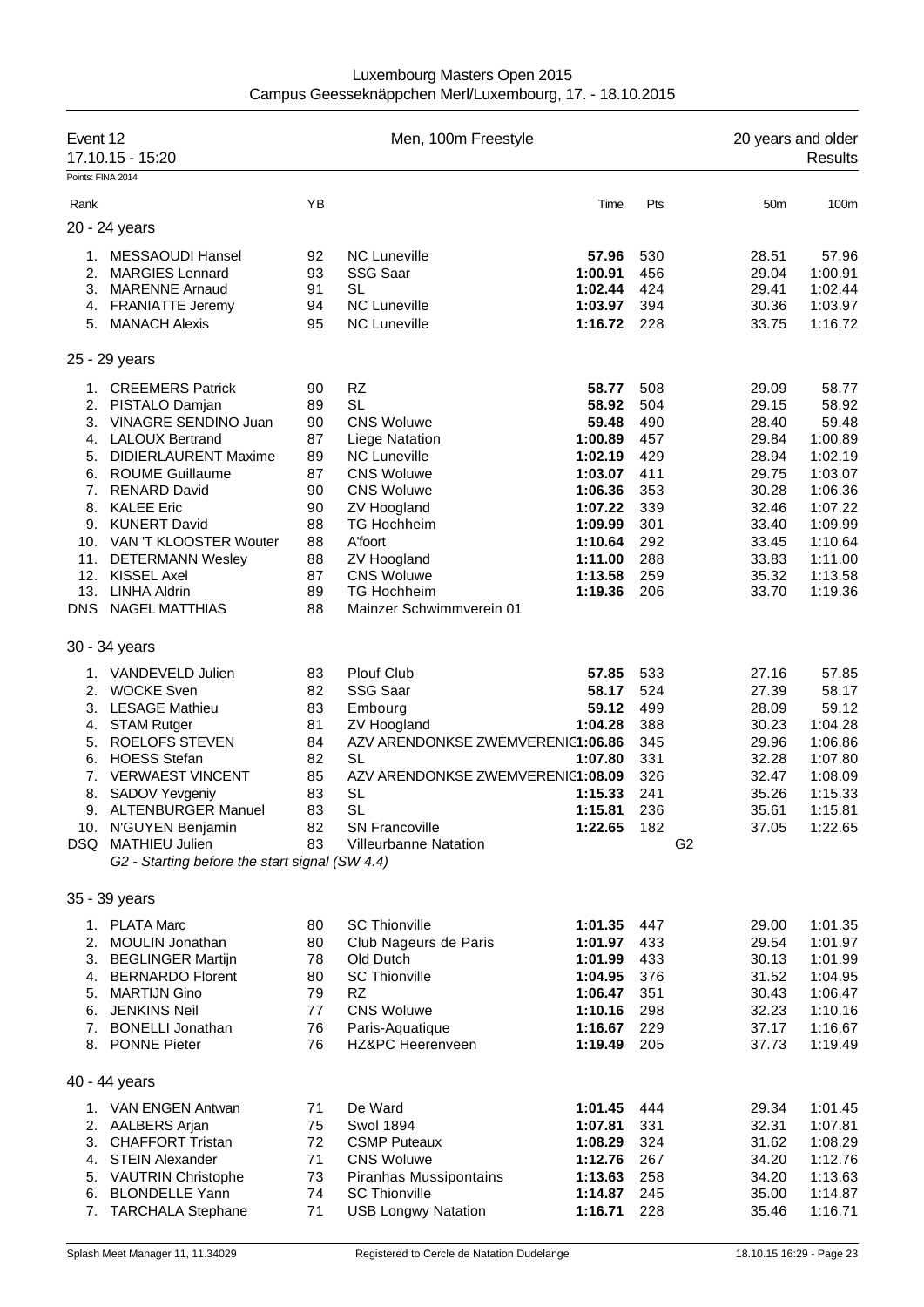|      | Event 12, Men, 100m Freestyle, 40 - 44 years   |          |                                                |                    |            |                 |         |
|------|------------------------------------------------|----------|------------------------------------------------|--------------------|------------|-----------------|---------|
| Rank |                                                | ΥB       |                                                | Time               | Pts        | 50 <sub>m</sub> | 100m    |
| 8.   | ABOU GEBBA Mohamed                             | 75       | <b>CNS Woluwe</b>                              | 1:19.61            | 204        | 38.30           | 1:19.61 |
|      | 45 - 49 years                                  |          |                                                |                    |            |                 |         |
| 1.   | DE BOER Paul                                   | 68       | ZV Hoogland                                    | 1:06.19            | 355        | 31.61           | 1:06.19 |
| 2.   | <b>MANCIOT Lionel</b>                          | 67       | US Toul                                        | 1:06.64            | 348        | 31.00           | 1:06.64 |
|      | 3. FOLIE Jean-Francois                         | 69       | <b>CNS Woluwe</b>                              | 1:07.78            | 331        | 32.02           | 1:07.78 |
|      | 4. PETERS Bob                                  | 69       | <b>CN Dudelange</b>                            | 1:08.09            | 326        | 32.84           | 1:08.09 |
|      | 5. BOUVIER Philippe                            | 70       | <b>SN Francoville</b>                          | 1:10.03            | 300        | 34.40           | 1:10.03 |
| 6.   | <b>BONCOUR REGIS</b>                           | 67       | <b>SC Thionville</b>                           | 1:14.97            | 244        | 35.54           | 1:14.97 |
| 7.   | <b>GROENE Alexis</b>                           | 67       | <b>CSMP Puteaux</b>                            | 1:18.50            | 213        | 37.85           | 1:18.50 |
| 8.   | ALSINA MUNOZ Ramon                             | 69       | <b>CNS Woluwe</b>                              | 1:18.87            | 210        | 37.59           | 1:18.87 |
| 9.   | TE PASKE Jeroen                                | 69       | <b>PSV</b>                                     | 1:23.52            | 177        | 39.17           | 1:23.52 |
|      | 10. ROCH Jean-Daniel                           | 67       | <b>CN Dudelange</b>                            | 1:25.12            | 167        | 38.54           | 1:25.12 |
|      | 11. FRANTZEN Stephane                          | 66       | <b>CNS Woluwe</b>                              | 1:38.95            | 106        | 48.67           | 1:38.95 |
| 12.  | <b>STREPENNE Michel</b>                        | 67       | CN Bastogne                                    | 2:07.43            | 49         | 1:00.29         | 2:07.43 |
|      | DSQ PUTZ Laurent                               | 69       | <b>SL</b>                                      |                    |            | G <sub>2</sub>  |         |
|      | G2 - Starting before the start signal (SW 4.4) |          |                                                |                    |            |                 |         |
|      | 50 - 54 years                                  |          |                                                |                    |            |                 |         |
|      | 1. SARAN Sadettin Steven                       | 64       | Enka                                           | 1:00.32            | 470        | 28.64           | 1:00.32 |
|      | 2. WITTEBOON Dave                              | 63       | MZV-A                                          | 1:01.48            | 444        | 29.57           | 1:01.48 |
| 3.   | <b>HUCK Christian</b>                          | 62       | Schwimmclub Heppenheim e.V.                    | 1:07.06            | 342        | 33.07           | 1:07.06 |
|      | 4. BARETH Eric                                 | 63       | <b>NC Luneville</b>                            | 1:10.55            | 293        | 34.15           | 1:10.55 |
| 5.   | <b>MUTTILAINEN Riku</b>                        | 65       | Cetus                                          | 1:10.56            | 293        | 34.16           | 1:10.56 |
| 6.   | <b>CRESSOT Didier</b>                          | 64       | <b>CSMP Puteaux</b>                            | 1:18.34            | 214        | 38.67           | 1:18.34 |
| 7.   | <b>GIROT Alain</b>                             | 61       | <b>ELSPB Natation</b>                          | 1:26.32            | 160        | 40.81           | 1:26.32 |
| 8.   | <b>HILD Lionel</b>                             | 64       | <b>AC Amneville</b>                            | 1:26.94            | 157        | 40.31           | 1:26.94 |
| 9.   | <b>GILLOT Pascal</b>                           | 62       | Club Nautique du Val de Fensch                 | 1:46.79            | 84         | 48.74           | 1:46.79 |
|      | DNS KLEE Dietmar                               | 64       | SSG Saar                                       |                    |            |                 |         |
|      | 55 - 59 years                                  |          |                                                |                    |            |                 |         |
| 1.   | DE GROOT Marten                                | 58       | HZ&PC Heerenveen                               | 1:03.17            | 409        | 30.37           | 1:03.17 |
| 2.   | <b>MEIJER Rudolf</b>                           | 60       | ZV Hoogland                                    | 1:10.69            | 292        | 34.01           | 1:10.69 |
| 3.   | <b>GODBILLE Philippe</b>                       | 57       | <b>CNS Woluwe</b>                              | 1:11.05            | 287        | 32.60           | 1:11.05 |
| 4.   | DOLG MICHAEL                                   | 58       | <b>Pulheimer SC</b>                            | 1:16.92            | 226        | 36.58           | 1:16.92 |
|      | 5. GOUSSEAU Nicolas                            | 60       | <b>SN Francoville</b>                          | 1:18.06            | 217        | 36.86           | 1:18.06 |
|      | 6. BOUR Jean Michel                            | 59       | <b>SC Thionville</b>                           | 1:20.49            | 197        | 37.80           | 1:20.49 |
|      | 7. PFLETSCHINGER Jacques                       | 57       | <b>SC Thionville</b>                           | 1:28.65            | 148        | 42.45           | 1:28.65 |
|      | 8. SUIJKERBUIJK Frans                          | 56       | <b>PSV</b>                                     | 2:07.25            | 50         | 1:00.62         | 2:07.25 |
|      | <b>DNS</b> DIETRICH Robert                     | 60       | SV09 Voelklingen                               |                    |            |                 |         |
|      | 60 - 64 years                                  |          |                                                |                    |            |                 |         |
|      |                                                |          |                                                |                    |            |                 |         |
|      | 1. CADIAT Jean-Marie                           | 53       | <b>CNS Woluwe</b>                              | 1:06.81            | 346        | 31.72           | 1:06.81 |
|      | 2. FRIZZO Joseph<br>3. SANSON Gilles           | 54<br>51 | <b>SC Thionville</b><br><b>UAS Saint-Cloud</b> | 1:13.18<br>1:34.52 | 263<br>122 | 35.08           | 1:13.18 |
|      |                                                |          |                                                |                    |            | 44.35           | 1:34.52 |
|      | 65 - 69 years                                  |          |                                                |                    |            |                 |         |
|      | 1. KIRCH DANIEL                                | 46       | FECAMP ATHLETIC CAMP                           | 1:36.01            | 116        | 45.94           | 1:36.01 |
|      | 2. PROTSCHKE Vilem                             | 46       | <b>SK SPOL</b>                                 | 1:37.41            | 111        | 45.01           | 1:37.41 |
|      | DNS HALL Robert                                | 49       | SL                                             |                    |            |                 |         |
|      | 70 - 74 years                                  |          |                                                |                    |            |                 |         |
|      | 1. BOTTIN Manfred                              | 41       | SV Langenfeld                                  | 1:41.25            | 99         | 48.04           | 1:41.25 |
|      | 2. SCHLOMER FRANZ                              | 41       | Mainzer Schwimmverein 01                       | 1:44.46            | 90         | 47.34           | 1:44.46 |
|      | 3. BOYRAZIAN Kevork                            | 44       | <b>CNS Woluwe</b>                              | 1:49.03            | 79         | 49.28           | 1:49.03 |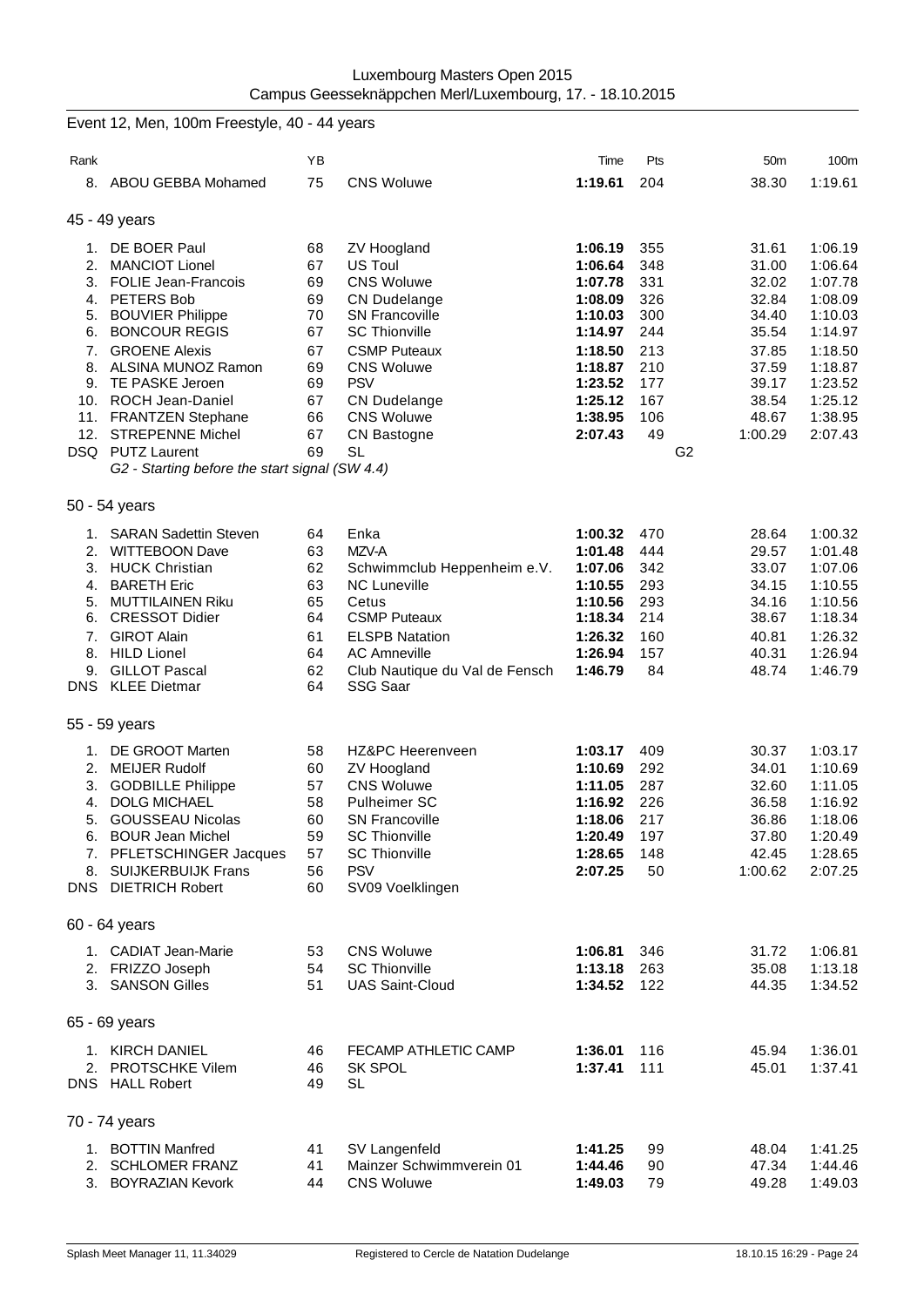# Event 12, Men, 100m Freestyle

# 75 - 79 years

| 3. | <b>VAN ENST FRANS</b><br>JOHANSEN Jan<br><b>GEERS NIC</b><br>4. POMPEN Gregor<br>5. SCHLEICH OTTO<br>6. HETTRICH Helmut | 40<br>40<br>38<br>37<br>40<br>38 | <b>WS TWENTE</b><br><b>HSK Hermes masters</b><br>Z&PC DE GOUWE<br>Agua-Novio '94<br>SV Langenfeld<br>SSG Saar | 1:21.83<br>1:26.16<br>1:30.24<br>1:38.73<br>1:41.86<br>2:16.33 | 188<br>161<br>140<br>107<br>97<br>40 | 39.99<br>40.37<br>45.14<br>48.73<br>48.66<br>1:02.82 | 1:21.83<br>1:26.16<br>1:30.24<br>1:38.73<br>1:41.86<br>2:16.33 |
|----|-------------------------------------------------------------------------------------------------------------------------|----------------------------------|---------------------------------------------------------------------------------------------------------------|----------------------------------------------------------------|--------------------------------------|------------------------------------------------------|----------------------------------------------------------------|
|    | 80 - 84 years                                                                                                           |                                  |                                                                                                               |                                                                |                                      |                                                      |                                                                |
|    | <b>HUCK Karl Friedrich</b>                                                                                              | 34                               | Schwimmclub Heppenheim e.V.                                                                                   | 1:44.84                                                        | 89                                   | 50.43                                                | 1:44.84                                                        |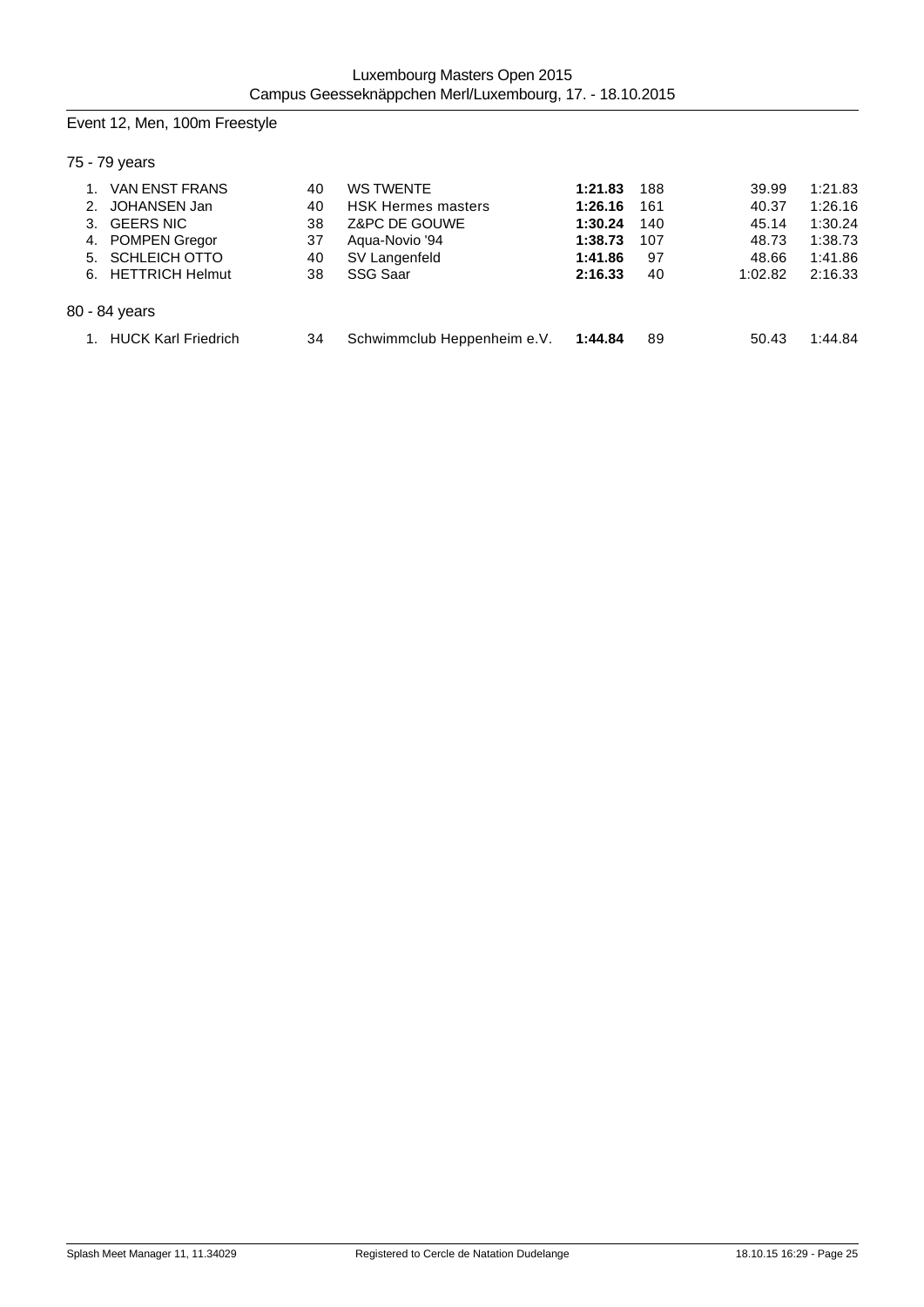| Event 13          | 17.10.15 - 15:45    |                  |                |                |                    | Women, 400m Medley |                          |                           |                    |                | 20 years and older<br>Results |                |  |
|-------------------|---------------------|------------------|----------------|----------------|--------------------|--------------------|--------------------------|---------------------------|--------------------|----------------|-------------------------------|----------------|--|
| Points: FINA 2014 |                     |                  |                |                |                    |                    |                          |                           |                    |                |                               |                |  |
| Rank              |                     |                  |                |                | YB                 |                    |                          |                           |                    |                | Time                          | Pts            |  |
|                   | 20 - 24 years       |                  |                |                |                    |                    |                          |                           |                    |                |                               |                |  |
|                   | 1. CREEMERS Claudia |                  |                |                | 92                 | RZ                 |                          |                           |                    |                | 7:40.14                       | 198            |  |
|                   | 50m:<br>$100m$ :    | 45.13<br>1:42.90 | 45.13<br>57.77 | 150m:<br>200m: | 2:44.14<br>3:45.10 | 1:01.24<br>1:00.96 | 250m:<br>300m:           | 4:48.48<br>5:54.35        | 1:03.38<br>1:05.87 | 350m:<br>400m: | 6:49.08<br>7:40.14            | 54.73<br>51.06 |  |
|                   | 25 - 29 years       |                  |                |                |                    |                    |                          |                           |                    |                |                               |                |  |
|                   | 1. YERNA Muriel     |                  |                |                | 88                 | Embourg            |                          |                           |                    |                | 6:00.94                       | 411            |  |
|                   | 50m:                | 35.69            | 35.69          | 150m:          | 2:01.92            | 45.24              | 250m:                    | 3:40.30                   | 52.91              | 350m:          | 5:17.74                       | 43.04          |  |
|                   | 100m:               | 1:16.68          | 40.99          | 200m:          | 2:47.39            | 45.47              | 300m:                    | 4:34.70                   | 54.40              | 400m:          | 6:00.94                       | 43.20          |  |
|                   | 40 - 44 years       |                  |                |                |                    |                    |                          |                           |                    |                |                               |                |  |
|                   | 1. LATTY Nicola     |                  |                |                | 71                 |                    |                          | Nene Valley Swimming Club |                    |                | 5:41.30                       | 486            |  |
|                   | 50m:                | 35.48            | 35.48          | 150m:          | 2:01.15            | 45.99              | 250m:                    | 3:35.78                   | 49.16              | 350m:          | 5:04.21                       | 38.86          |  |
|                   | 100m:               | 1:15.16          | 39.68          | 200m:          | 2:46.62            | 45.47              | 300m:                    | 4:25.35                   | 49.57              | 400m:          | 5:41.30                       | 37.09          |  |
|                   | 2. KOLODZIEJ Lydia  |                  |                |                | 75                 | <b>CN Plaisir</b>  |                          |                           |                    |                | 6:49.98                       | 280            |  |
|                   | 50m:                | 46.53            | 46.53          | 150m:          | 2:39.33            | 55.80              | 250m:                    | 4:26.16                   | 52.78              | 350m:          | 6:05.60                       | 46.27          |  |
|                   | 100m:               | 1:43.53          | 57.00          | 200m:          | 3:33.38            | 54.05              | 300m:                    | 5:19.33                   | 53.17              | 400m:          | 6.49.98                       | 44.38          |  |
|                   | 55 - 59 years       |                  |                |                |                    |                    |                          |                           |                    |                |                               |                |  |
|                   | 1. HATTLE Judith    |                  |                |                | 60                 |                    | <b>Carlisle Aquatics</b> |                           |                    |                | 6:07.44                       | 389            |  |
|                   | 50m:                | 38.92            | 38.92          | 150m:          | 2:12.07            | 48.46              | 250m:                    | 3:50.02                   | 49.64              | 350m:          | 5:25.23                       | 44.38          |  |
|                   | 100m:               | 1:23.61          | 44.69          | 200m:          | 3:00.38            | 48.31              | 300m:                    | 4:40.85                   | 50.83              | 400m:          | 6:07.44                       | 42.21          |  |
|                   | 2. SPOELSTRA Marjan |                  |                |                | 60                 | <b>Swol 1894</b>   |                          |                           |                    |                | 7:57.24                       | 177            |  |
|                   | 50m:                | 57.79            | 57.79          | 150m:          | 3:04.99            | 1:03.58            | 250m:                    | 5:08.81                   | 1:02.64            | 350m:          | 7:06.04                       | 54.97          |  |
|                   | 100m:               | 2:01.41          | 1:03.62        | 200m:          | 4:06.17            | 1:01.18            | 300m:                    | 6:11.07                   | 1:02.26            | 400m:          | 7:57.24                       | 51.20          |  |
|                   |                     |                  |                |                |                    |                    |                          |                           |                    |                |                               |                |  |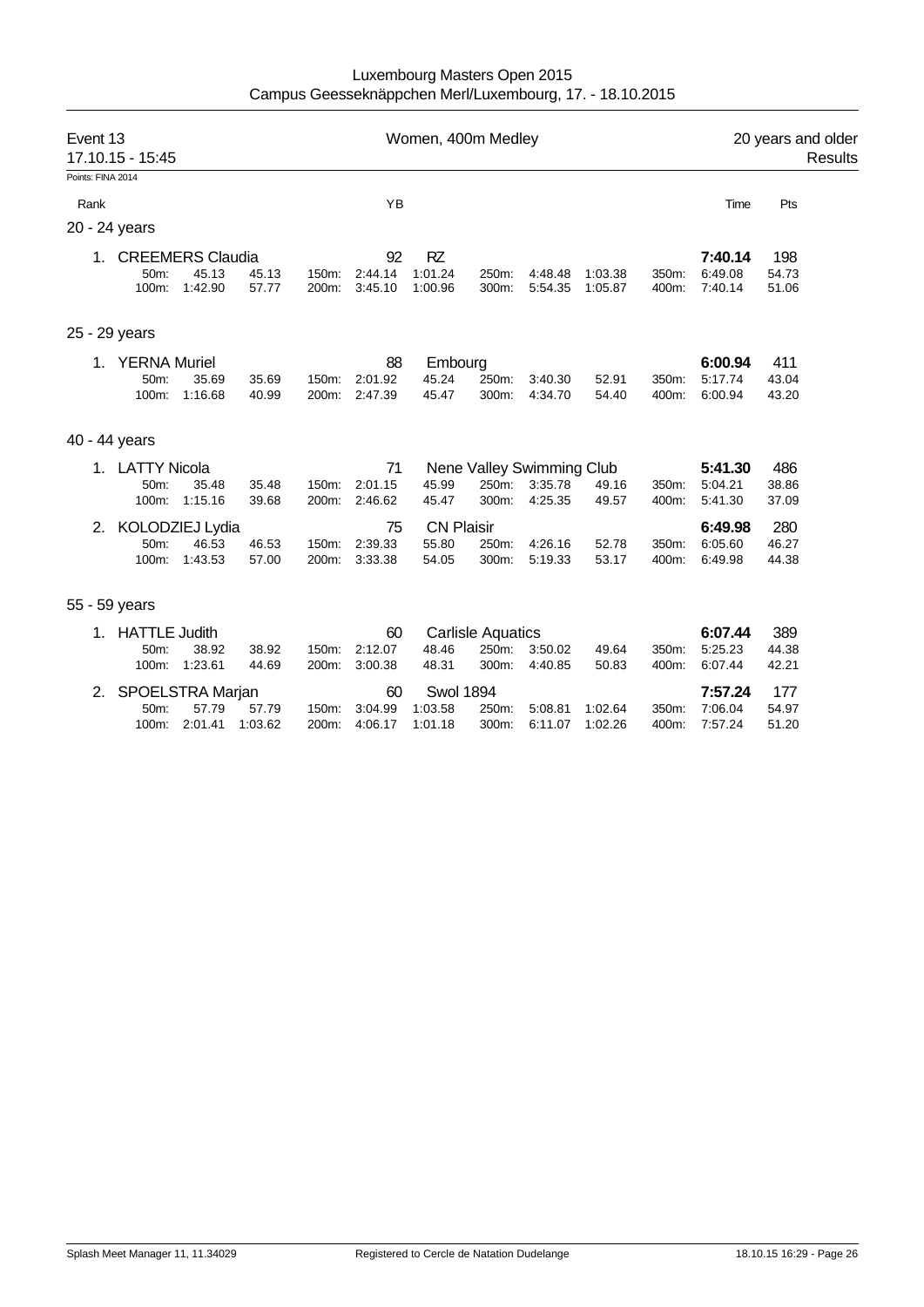| Men, 400m Medley<br>Event 14<br>17.10.15 - 15:54 |                                           |                                                  |                |                |                                      |                                     |                                     | 20 years and older                                             | Results        |                |                                     |                       |  |
|--------------------------------------------------|-------------------------------------------|--------------------------------------------------|----------------|----------------|--------------------------------------|-------------------------------------|-------------------------------------|----------------------------------------------------------------|----------------|----------------|-------------------------------------|-----------------------|--|
| Points: FINA 2014                                |                                           |                                                  |                |                |                                      |                                     |                                     |                                                                |                |                |                                     |                       |  |
| Rank                                             |                                           |                                                  |                |                | YB                                   |                                     |                                     |                                                                |                |                | Time                                | Pts                   |  |
|                                                  | 25 - 29 years                             |                                                  |                |                |                                      |                                     |                                     |                                                                |                |                |                                     |                       |  |
|                                                  | 1. COSMA Catalin<br>50m:<br>100m:         | 37.05<br>1:21.13                                 | 37.05<br>44.08 | 150m:<br>200m: | 88<br>2:06.39<br>2:50.66             | <b>SL</b><br>45.26<br>44.27         | 250m:<br>300m:                      | 3:43.25<br>4:35.99                                             | 52.59<br>52.74 | 350m:<br>400m: | 5:56.31<br>5:17.35<br>5:56.31       | 320<br>41.36<br>38.96 |  |
|                                                  | 35 - 39 years                             |                                                  |                |                |                                      |                                     |                                     |                                                                |                |                |                                     |                       |  |
|                                                  | 1. THIBAUD Benoit<br>50m:<br>100m:        | 32.57<br>1:10.30                                 | 32.57<br>37.73 | 150m:<br>200m: | 80<br>1:52.93<br>2:34.17             | 42.63<br>41.24                      | 250m:<br>300m:                      | L'entente Nautique Caennaise<br>3:18.51<br>4:02.34             | 44.34<br>43.83 | 350m:<br>400m: | 5:12.91<br>4:38.07<br>5:12.91       | 473<br>35.73<br>34.84 |  |
| 2.                                               | 50m:<br>100m:                             | LE FLOCH Yann<br>35.91<br>1:18.05                | 35.91<br>42.14 | 150m:<br>200m: | 76<br>2:00.76<br>2:43.21             | <b>CN Plaisir</b><br>42.71<br>42.45 | 250m:<br>300m:                      | 3:29.83<br>4:16.87                                             | 46.62<br>47.04 | 350m:<br>400m: | 5:30.73<br>4:54.69<br>5:30.73       | 400<br>37.82<br>36.04 |  |
| 3.                                               | 50m:<br>100m:                             | <b>SANTOS Patrick</b><br>35.47<br>1:16.57        | 35.47<br>41.10 | 150m:          | 79<br>2:03.80<br>200m: 2:50.10       | 47.23<br>46.30                      | 250m:<br>300m:                      | Club Nageurs de Paris<br>3:33.88<br>4:19.17                    | 43.78<br>45.29 | 350m:<br>400m: | 5:36.66<br>4:58.61<br>5:36.66       | 379<br>39.44<br>38.05 |  |
|                                                  | 40 - 44 years                             |                                                  |                |                |                                      |                                     |                                     |                                                                |                |                |                                     |                       |  |
|                                                  | 1. VAN DEN BERGHE Kasper<br>50m:<br>100m: | 39.67<br>1:27.87                                 | 39.67<br>48.20 | 150m:<br>200m: | 73<br>2:16.79<br>3:04.78             | <b>Swol 1894</b><br>48.92<br>47.99  | 250m:<br>300m:                      | 4:02.81<br>4:58.95                                             | 58.03<br>56.14 | 350m:<br>400m: | 6:26.40<br>5:43.48<br>6:26.40       | 251<br>44.53<br>42.92 |  |
|                                                  | 45 - 49 years                             |                                                  |                |                |                                      |                                     |                                     |                                                                |                |                |                                     |                       |  |
|                                                  | <b>NAHON Bruno</b><br>50m:<br>100m:       | 38.07<br>1:26.27                                 | 38.07<br>48.20 | 150m:<br>200m: | 70<br>2:11.79<br>2:56.69             | 45.52<br>44.90                      | <b>CNS Woluwe</b><br>250m:<br>300m: | 3:50.70<br>4:44.50                                             | 54.01<br>53.80 | 350m:<br>400m: | 6:06.26<br>5:25.94<br>6:06.26       | 295<br>41.44<br>40.32 |  |
|                                                  | 55 - 59 years                             |                                                  |                |                |                                      |                                     |                                     |                                                                |                |                |                                     |                       |  |
|                                                  | 50m:                                      | <b>DE GROOT Marten</b><br>42.54<br>100m: 1:34.58 | 42.54<br>52.04 | 150m:          | 58<br>2:23.69<br>200m: 3:10.20       | 49.11<br>46.51                      | HZ&PC Heerenveen<br>250m:<br>300m:  | 4:02.52<br>4:54.88                                             | 52.32<br>52.36 | 350m:          | 6:09.51<br>5:32.91<br>400m: 6:09.51 | 287<br>38.03<br>36.60 |  |
|                                                  | 60 - 64 years                             |                                                  |                |                |                                      |                                     |                                     |                                                                |                |                |                                     |                       |  |
|                                                  | 1.<br>$50m$ :<br>100m:                    | <b>SCHNEIDER Marc</b><br>43.62<br>1:39.17        | 43.62<br>55.55 |                | 53<br>150m: 2:35.57<br>200m: 3:27.94 | 56.40<br>52.37                      | 300m:                               | Leo Lagrange Schiltigheim Bichheim<br>250m: 4:25.22<br>5:21.72 | 57.28<br>56.50 | 350m:<br>400m: | 6:45.02<br>6:04.91<br>6:45.02       | 218<br>43.19<br>40.11 |  |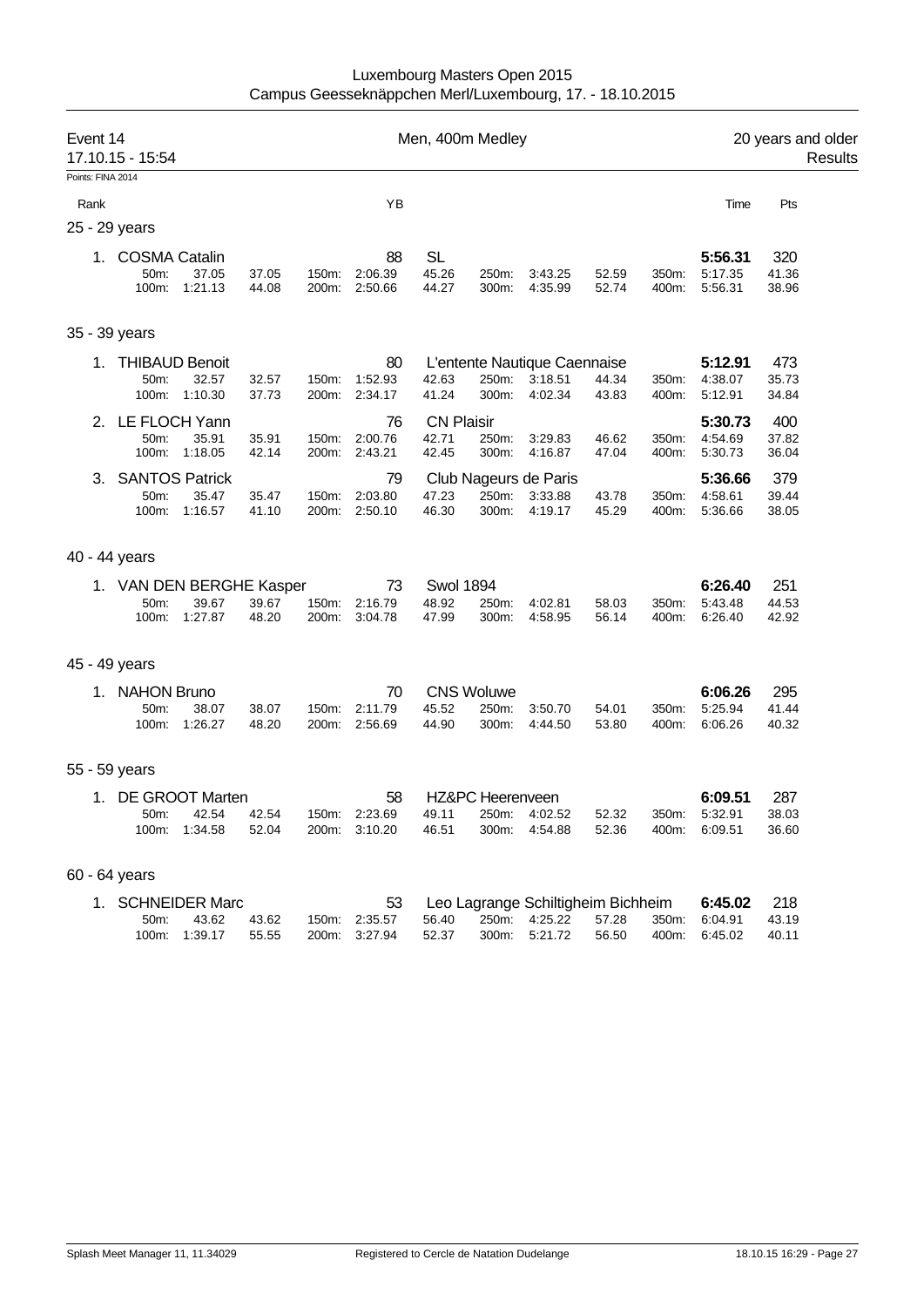| Event 15<br>17.10.15 - 16:02 |                                                                                                                              |                                  | Women, 100m Butterfly                                                                     |                                                                | 20 years and older<br><b>Results</b>   |                                                    |                                                                |
|------------------------------|------------------------------------------------------------------------------------------------------------------------------|----------------------------------|-------------------------------------------------------------------------------------------|----------------------------------------------------------------|----------------------------------------|----------------------------------------------------|----------------------------------------------------------------|
|                              | Points: FINA 2014                                                                                                            |                                  |                                                                                           |                                                                |                                        |                                                    |                                                                |
| Rank                         |                                                                                                                              | YB                               |                                                                                           | Time                                                           | Pts                                    | 50 <sub>m</sub>                                    | 100m                                                           |
|                              | 20 - 24 years                                                                                                                |                                  |                                                                                           |                                                                |                                        |                                                    |                                                                |
|                              | 1. DREESENS Lisa<br>2. FRITZEN Miriam<br>3. WIJNJA Kim                                                                       | 91<br>92<br>91                   | <b>PSV</b><br>SSG Saar<br>De Biesboschzwemmers                                            | 1:04.80<br>1:12.04<br>1:16.38                                  | 644<br>469<br>393                      | 30.28<br>33.54<br>34.90                            | 1:04.80<br>1:12.04<br>1:16.38                                  |
|                              | 25 - 29 years                                                                                                                |                                  |                                                                                           |                                                                |                                        |                                                    |                                                                |
|                              | 1. YERNA Muriel                                                                                                              | 88                               | Embourg                                                                                   | 1:16.28                                                        | - 395                                  | 35.43                                              | 1:16.28                                                        |
|                              | 30 - 34 years                                                                                                                |                                  |                                                                                           |                                                                |                                        |                                                    |                                                                |
|                              | 1. MIGLIOLI Chiara                                                                                                           | 82                               | <b>CNS Woluwe</b>                                                                         | 1:17.00                                                        | 384                                    | 36.13                                              | 1:17.00                                                        |
|                              | 35 - 39 years                                                                                                                |                                  |                                                                                           |                                                                |                                        |                                                    |                                                                |
|                              | 1. DUBOIS Laetitia                                                                                                           | 78                               | L'entente Nautique Caennaise                                                              | 1:11.84 473                                                    |                                        | 34.16                                              | 1:11.84                                                        |
|                              | 40 - 44 years                                                                                                                |                                  |                                                                                           |                                                                |                                        |                                                    |                                                                |
|                              | 1. LATTY Nicola<br>2. VAN DER MEER Gudule<br>3. LORTON Olivia<br>4. JOLING Liselotte<br>5. RATERING Yvette<br>6. STUEBER Kim | 71<br>72<br>74<br>75<br>72<br>73 | Nene Valley Swimming Club<br><b>PSV</b><br><b>SL</b><br><b>PSV</b><br>De Ward<br>SSV Lahr | 1:13.15<br>1:13.21<br>1:14.65<br>1:16.31<br>1:25.08<br>1:28.16 | 448<br>447<br>421<br>394<br>284<br>256 | 35.05<br>34.07<br>34.23<br>35.47<br>37.73<br>40.15 | 1:13.15<br>1:13.21<br>1:14.65<br>1:16.31<br>1:25.08<br>1:28.16 |
|                              | 45 - 49 years                                                                                                                |                                  |                                                                                           |                                                                |                                        |                                                    |                                                                |
|                              | 1. V. BON-ROSENBRAND Lidia 70<br>2. KLEIN Nathalie                                                                           | 66                               | A'foort<br>Cercle Nautique St Avold                                                       | 1:22.16<br>2:11.31                                             | 316<br>77                              | 37.69<br>57.22                                     | 1:22.16<br>2:11.31                                             |
|                              | 50 - 54 years                                                                                                                |                                  |                                                                                           |                                                                |                                        |                                                    |                                                                |
|                              | 1. REIBEL-OBERLE Susanne                                                                                                     | 64                               | SSV Lahr                                                                                  | 1:13.14 448                                                    |                                        | 34.75                                              | 1:13.14                                                        |
|                              | 55 - 59 years                                                                                                                |                                  |                                                                                           |                                                                |                                        |                                                    |                                                                |
|                              | 1. ANTHONY Claire                                                                                                            | 57                               | <b>CNS Woluwe</b>                                                                         | 1:31.64 227                                                    |                                        | 42.27                                              | 1:31.64                                                        |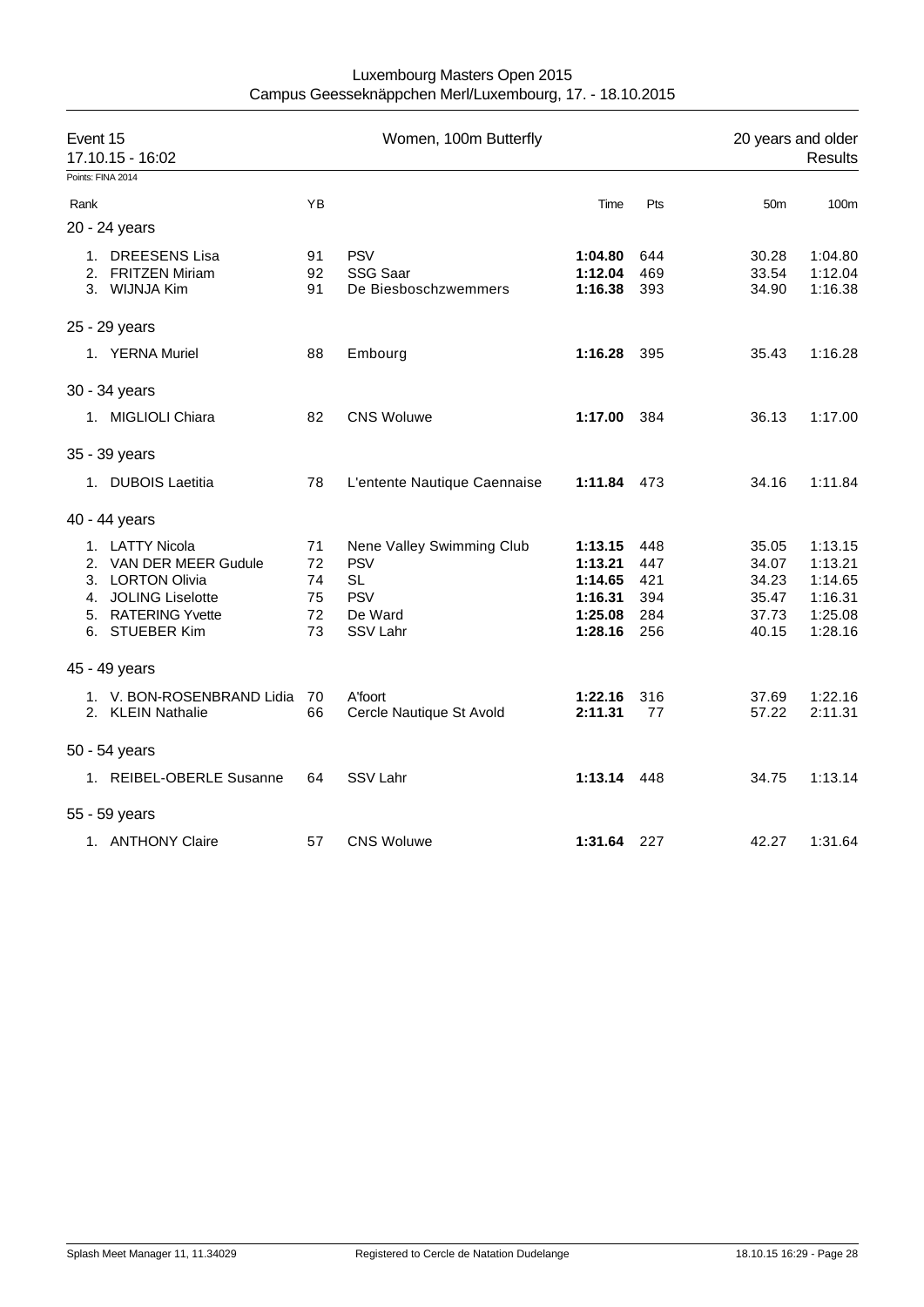| Luxembourg Masters Open 2015                             |
|----------------------------------------------------------|
| Campus Geesseknäppchen Merl/Luxembourg, 17. - 18.10.2015 |

| Event 16 | 17.10.15 - 16:07              |    | Men, 100m Butterfly                                                                                                      |             | 20 years and older<br><b>Results</b> |                 |         |
|----------|-------------------------------|----|--------------------------------------------------------------------------------------------------------------------------|-------------|--------------------------------------|-----------------|---------|
|          | Points: FINA 2014             |    |                                                                                                                          |             |                                      |                 |         |
| Rank     |                               | YB |                                                                                                                          | Time        | Pts                                  | 50 <sub>m</sub> | 100m    |
|          | 20 - 24 years                 |    |                                                                                                                          |             |                                      |                 |         |
|          | 1. MESSAOUDI Hansel           | 92 | <b>NC Luneville</b>                                                                                                      | 1:05.79     | 434                                  | 31.27           | 1:05.79 |
|          | 2. MARGIES Lennard            | 93 | SSG Saar                                                                                                                 | 1:13.94     | 305                                  | 34.80           | 1:13.94 |
|          | 3. MARENNE Arnaud             | 91 | SL                                                                                                                       | 1:16.55     | 275                                  | 36.43           | 1:16.55 |
|          | 25 - 29 years                 |    |                                                                                                                          |             |                                      |                 |         |
|          | 1. GILLAIN Frederic           | 90 | Club Nautique du Val de Fensch                                                                                           | 1:06.68     | 417                                  | 30.72           | 1:06.68 |
|          | 2. PISTALO Damjan             | 89 | <b>SL</b>                                                                                                                | 1:14.75     | 296                                  | 34.04           | 1:14.75 |
|          | 30 - 34 years                 |    |                                                                                                                          |             |                                      |                 |         |
|          | 1. VANDEVELD Julien           | 83 | Plouf Club                                                                                                               | 1:05.80     | 434                                  | 30.90           | 1:05.80 |
|          | 2. VERWAEST VINCENT           | 85 | AZV ARENDONKSE ZWEMVERENIC1:14.50                                                                                        |             | 299                                  | 33.07           | 1:14.50 |
|          | 35 - 39 years                 |    |                                                                                                                          |             |                                      |                 |         |
|          | 1. SCHUSTER Silvere           | 79 | Club Nageurs de Paris                                                                                                    | 1:12.90     | 319                                  | 33.33           | 1:12.90 |
|          | 2. MOULIN Jonathan            | 80 | Club Nageurs de Paris                                                                                                    | 1:13.87     | 306                                  | 34.67           | 1:13.87 |
|          | 3. BONELLI Jonathan           | 76 | Paris-Aquatique                                                                                                          | 1:27.00     | 187                                  | 43.52           | 1:27.00 |
|          | 40 - 44 years                 |    |                                                                                                                          |             |                                      |                 |         |
|          | 1. VAN ENGEN Antwan           | 71 | De Ward                                                                                                                  | 1:07.54     | 401                                  | 31.82           | 1:07.54 |
|          | 2. ABOU GEBBA Mohamed         | 75 | <b>CNS Woluwe</b>                                                                                                        | 1:41.83     | 117                                  | 47.30           | 1:41.83 |
|          | DSQ VIGUIER Jean-Christophe   | 73 | <b>SL</b><br>P2 - Movements of arms forward over or backward under the water wasn't simultaneously, acc. SW 8.5 (SW 8.2) |             |                                      | P <sub>2</sub>  |         |
|          |                               |    |                                                                                                                          |             |                                      |                 |         |
|          | 45 - 49 years                 |    |                                                                                                                          |             |                                      |                 |         |
|          | 1. BRESOUX Olivier            | 69 | <b>CNS Woluwe</b>                                                                                                        | 1:15.50     | 287                                  | 37.20           | 1:15.50 |
|          | 2. FAWKNER Michael            | 70 | <b>ELSPB Natation</b>                                                                                                    | 1:18.94     | 251                                  | 36.01           | 1:18.94 |
|          | 3. BOUVIER Philippe           | 70 | <b>SN Francoville</b>                                                                                                    | 1:24.23     | 206                                  | 38.34           | 1:24.23 |
|          | 50 - 54 years                 |    |                                                                                                                          |             |                                      |                 |         |
|          | 1. BARETH Eric                | 63 | <b>NC Luneville</b>                                                                                                      | 1:22.29 221 |                                      | 39.17           | 1:22.29 |
|          | DNS CHALMER-RASMUSSEN Olaf 64 |    | <b>CN Dudelange</b>                                                                                                      |             |                                      |                 |         |
|          | 70 - 74 years                 |    |                                                                                                                          |             |                                      |                 |         |
|          | 1. BOTTIN Manfred             | 41 | SV Langenfeld                                                                                                            | 2:18.34     | 46                                   | 1:06.70         | 2:18.34 |
|          | 75 - 79 years                 |    |                                                                                                                          |             |                                      |                 |         |
|          | 1. SCHLEICH OTTO              | 40 | SV Langenfeld                                                                                                            | 2:11.10     | 54                                   | 1:01.16         | 2:11.10 |
|          |                               |    |                                                                                                                          |             |                                      |                 |         |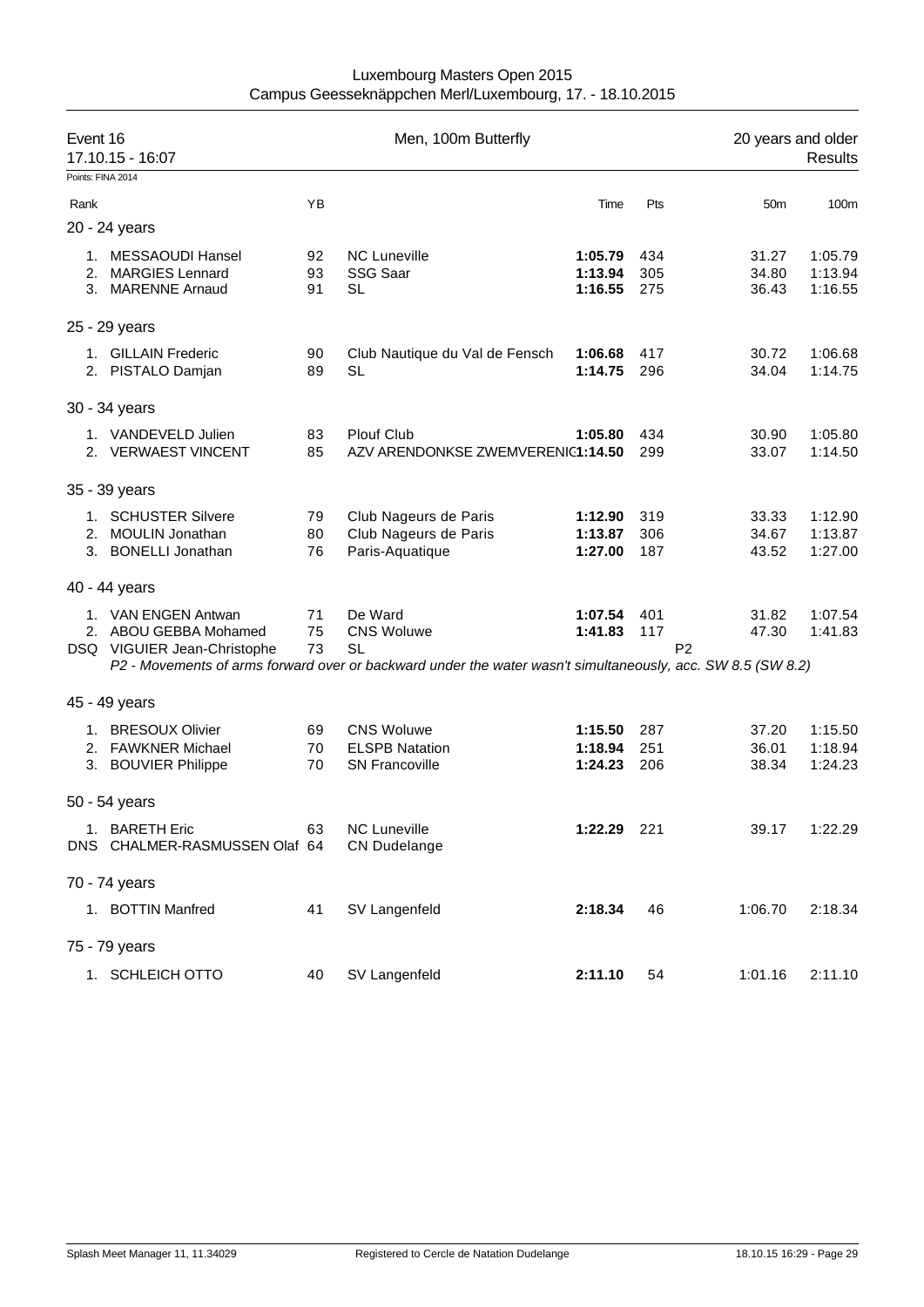| Event 17          | 17.10.15 - 16:34                                                       |          | Mixed, 4 x 50m Medley             |                                                                                |          |         | AG 80 - 279<br><b>Results</b> |
|-------------------|------------------------------------------------------------------------|----------|-----------------------------------|--------------------------------------------------------------------------------|----------|---------|-------------------------------|
| Points: FINA 2014 |                                                                        |          |                                   |                                                                                |          |         |                               |
| Rank              |                                                                        |          |                                   |                                                                                |          | Time    | Pts                           |
| 80 - 99 years     |                                                                        |          |                                   |                                                                                |          |         |                               |
|                   | 1. SSG Saar 1<br><b>FRITZEN Miriam</b><br><b>LEICK Anica</b>           | 92<br>92 | <b>SSG Saar</b><br>35.58<br>45.25 | <b>KLEE Maximilian</b><br><b>WOCKE Sven</b>                                    | 95<br>82 | 2:16.88 | 318<br>30.33<br>25.72         |
|                   | 2. NC Luneville 1<br><b>POMMIER Lise</b><br><b>GAUNARD Eva</b>         | 92<br>91 | 40.88<br>41.78                    | <b>NC Luneville</b><br>MESSAOUDI Hansel<br>FRANIATTE Jeremy                    | 92<br>94 | 2:18.53 | 306<br>27.25<br>28.62         |
|                   | AG 100 - 119                                                           |          |                                   |                                                                                |          |         |                               |
|                   | 1. Embourg 1<br><b>BEGUIN Lucas</b><br><b>LESAGE Mathieu</b>           | 91<br>83 | Embourg<br>32.58<br>42.13         | <b>YERNA Muriel</b><br><b>BAADE Fanny</b>                                      | 88<br>92 | 2:15.80 | 325<br>33.64<br>27.45         |
|                   | 2. TG Hochheim 1<br><b>HEINRICH ISABELLE</b><br><b>KUNERT David</b>    | 86<br>88 | 45.33<br>38.11                    | <b>TG Hochheim</b><br><b>HEINRICH Laura</b><br><b>LINHA Aldrin</b>             | 90<br>89 | 2:39.74 | 200<br>42.20<br>34.10         |
| DNS.              | CNS Woluwe 2                                                           |          |                                   | <b>CNS Woluwe</b>                                                              |          |         |                               |
|                   | AG 120 - 159                                                           |          |                                   |                                                                                |          |         |                               |
|                   | 1. CNS Woluwe 1<br><b>HERMAN Quentin</b><br><b>SIX Charlotte</b>       | 83<br>88 | 31.33<br>39.35                    | <b>CNS Woluwe</b><br><b>CADIAT Jean-Marie</b><br><b>BLONDEEL Nathalie</b>      | 53<br>77 | 2:10.23 | 369<br>30.52<br>29.03         |
|                   | 2. A'foort 1<br>V. NORDEN Edwin<br>VAN 'T KLOOSTER Wouter              | 63<br>88 | A'foort<br>32.76<br>36.32         | VAN MANEN Marije<br>V. NORDEN Henriette                                        | 86<br>68 | 2:15.65 | 326<br>33.57<br>33.00         |
| 3.                | CNS Woluwe 3<br><b>VINAGRE SENDINO Juan</b><br>JENKINS Neil            | 90<br>77 | 31.32<br>40.67                    | <b>CNS Woluwe</b><br><b>ROLLAND Valerie</b><br><b>MANCHEL Isaline</b>          | 71<br>85 | 2:26.82 | 257<br>37.69<br>37.14         |
|                   | 4. SL 2<br><b>LE DALLOUR Thibault</b><br>PIERRARD Aline                | 88<br>68 | <b>SL</b><br>31.95<br>52.01       | <b>BOTZEM Anne</b><br>PISTALO Damjan                                           | 67<br>89 | 2:39.31 | 201<br>47.48<br>27.87         |
|                   | AG 160 - 199                                                           |          |                                   |                                                                                |          |         |                               |
|                   | 1. SL 1<br><b>SCHAEFFER Stephanie</b><br><b>JUNCKER Patrick</b>        | 70<br>67 | <b>SL</b><br>39.73<br>35.91       | <b>LORTON Olivia</b><br>VIGUIER Jean-Christophe                                | 74<br>73 | 2:16.89 | 317<br>32.50<br>28.75         |
|                   | 2. CN Dudelange 1<br><b>ROCH Catherine</b><br><b>REUTER Dirk</b>       | 66<br>82 | 45.65<br>41.08                    | <b>CN Dudelange</b><br><b>RASMUSSEN Olaf Chalmer</b><br><b>HEIRENDT Carine</b> | 64<br>65 | 2:41.25 | 194<br>35.61<br>38.91         |
|                   | 3. CNS Woluwe 4<br><b>GODBILLE Laurence</b><br><b>LAGRENET Richard</b> | 88<br>83 | 46.41<br>42.05                    | <b>CNS Woluwe</b><br><b>BLONDEEL-GOURMET Fernande</b><br>ALSINA MUNOZ Ramon    | 52<br>69 | 2:54.59 | 153<br>51.11<br>35.02         |
|                   | 4. SC Thionville 1<br><b>DELON Sophie</b><br><b>BOUR Jean Michel</b>   | 66<br>59 | 59.35<br>43.24                    | <b>SC Thionville</b><br><b>BONCOUR REGIS</b><br>PILLOT Laurence                | 67<br>69 | 2:58.41 | 143<br>37.91<br>37.91         |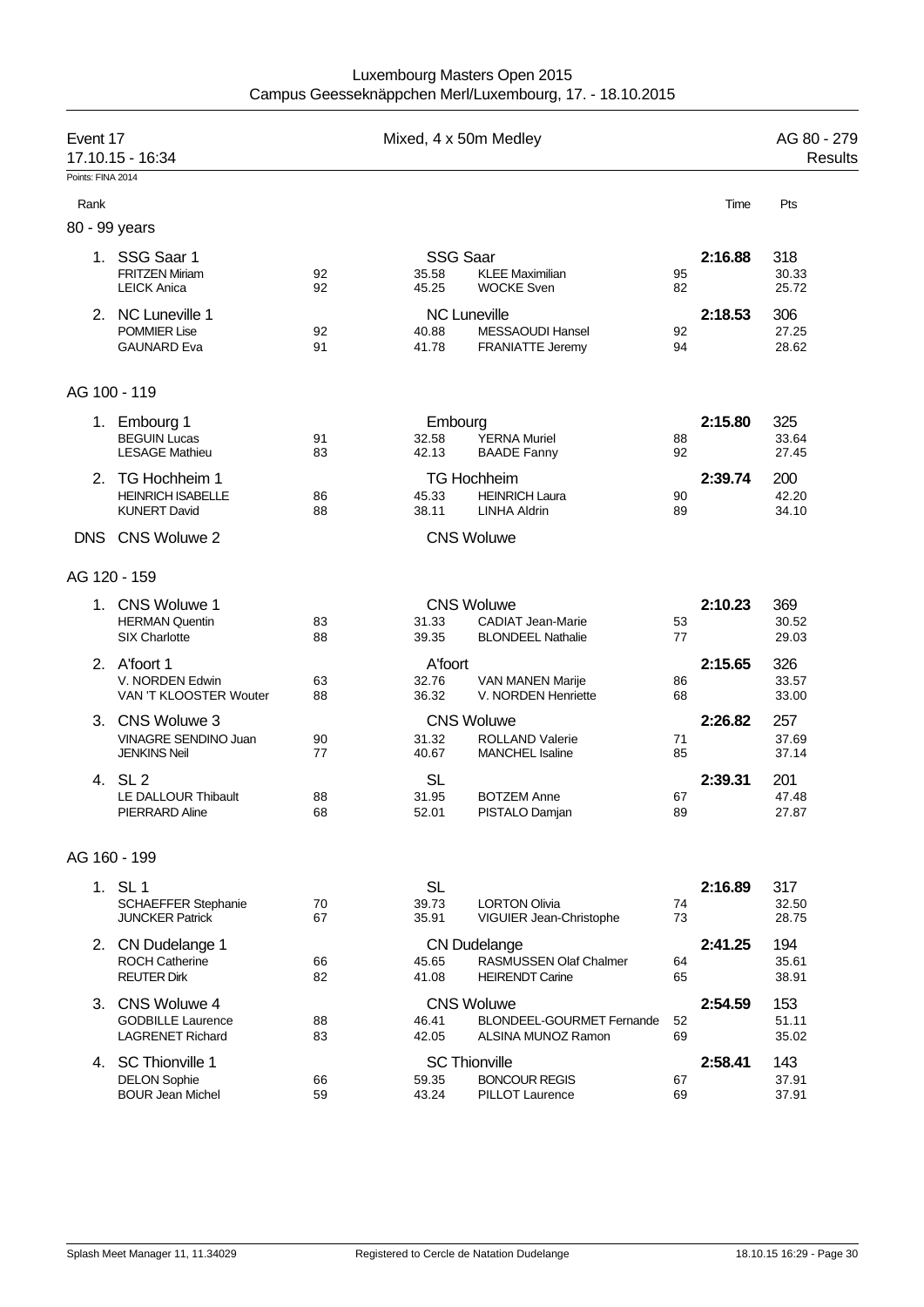# Event 17, Mixed, 4 x 50m Medley

### AG 200 - 239

| PSV <sub>1</sub>           |    | 2:32.23 | 231                        |    |         |       |
|----------------------------|----|---------|----------------------------|----|---------|-------|
| <b>VERHOEVEN Corrie</b>    | 46 | 45.68   | VAN DER MEER Gudule        | 72 |         | 32.31 |
| <b>MATLA Harold</b>        | 68 | 37.30   | TE PASKE Jeroen            | 69 |         | 36.94 |
| 2. CNS Woluwe 5            |    |         | <b>CNS Woluwe</b>          |    | 2:33.99 | 223   |
| <b>SEVRIN Viviane</b>      | 75 | 45.21   | <b>ANTHONY Claire</b>      | 57 |         | 36.13 |
| <b>GODBILLE Philippe</b>   | 57 | 41.38   | <b>FOLIE Jean-Francois</b> | 69 |         | 31.27 |
| 3. ELSPB Natation 1        |    |         | <b>ELSPB Natation</b>      |    | 2:52.29 | 159   |
| <b>BOULLARD Marie-Line</b> | 63 | 50.13   | <b>FAWKNER Michael</b>     | 70 |         | 30.41 |
| <b>GIROT Alain</b>         | 61 | 49.15   | <b>JOLLY Estelle</b>       | 63 |         | 42.60 |
| AG 240 - 279               |    |         |                            |    |         |       |
|                            |    |         |                            |    |         |       |
| 1 $\,$ SI 3                |    | SI.     |                            |    | 3:24.46 | 95    |

| SL 3                   |    | ื่อ∟    |                            | 3:24.46 | 95    |
|------------------------|----|---------|----------------------------|---------|-------|
| <b>SINNER Achille</b>  | 57 | 53.45   | DE MORAES SALLES Ana Maria | 56      | 52.29 |
| ROSS-ZEIG Marie-Jeanne | 43 | 1:01.20 | <b>CORTI Paul</b>          | 50      | 37.52 |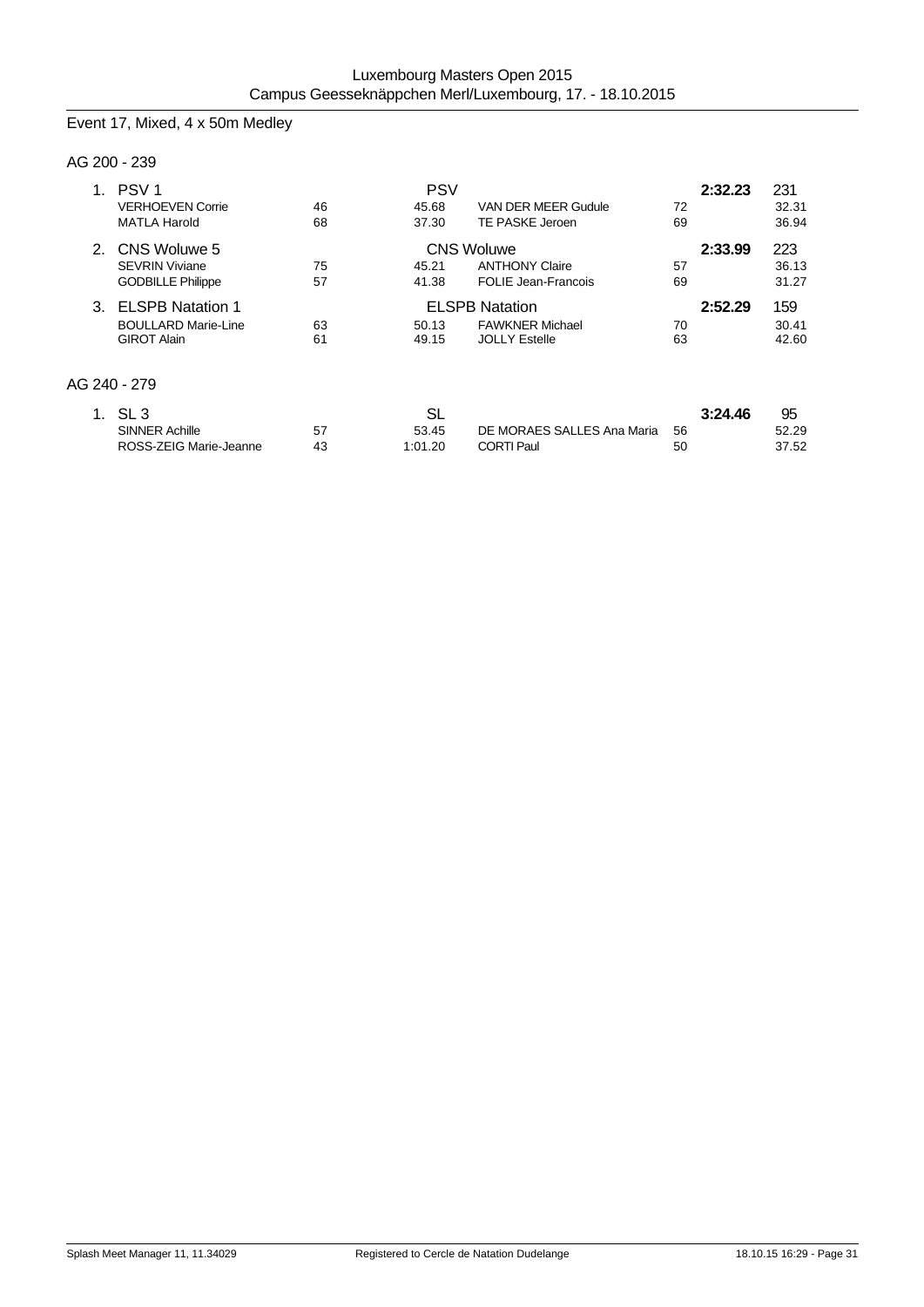| Event 18<br>17.10.15 - 16:45                  |          | Women, 200m Breaststroke                                                                   | 20 years and older<br><b>Results</b> |                 |                    |                    |                    |
|-----------------------------------------------|----------|--------------------------------------------------------------------------------------------|--------------------------------------|-----------------|--------------------|--------------------|--------------------|
| Points: FINA 2014                             |          |                                                                                            |                                      |                 |                    |                    |                    |
| Rank                                          | ΥB       |                                                                                            | Time Pts                             | 50 <sub>m</sub> | 100m               | 150m               | 200m               |
| 20 - 24 years                                 |          |                                                                                            |                                      |                 |                    |                    |                    |
| 1. LEICK Anica                                | 92       | <b>SSG Saar</b>                                                                            | 3:41.35 248                          | 51.23           | 1:48.23            | 2:46.73            | 3:41.35            |
| 25 - 29 years                                 |          |                                                                                            |                                      |                 |                    |                    |                    |
| 1. SIX Charlotte                              | 88       | <b>CNS Woluwe</b>                                                                          | 3:10.09 391                          | 43.04           | 1:31.70            | 2:21.88            | 3:10.09            |
| 2. CURCIO EMILIE                              | 89       | <b>SC Thionville</b>                                                                       | 3:15.73 359                          | 45.27           | 1:35.22            | 2:25.36            | 3:15.73            |
| 30 - 34 years                                 |          |                                                                                            |                                      |                 |                    |                    |                    |
| 1. DUFAY Coralie                              | 85       | <b>SN Francoville</b>                                                                      | 3:32.21 281                          | 47.91           | 1:42.31            | 2:37.57            | 3:32.21            |
| 40 - 44 years                                 |          |                                                                                            |                                      |                 |                    |                    |                    |
| 1. TAKAR Eszter                               | 73       | <b>VFR SIMMERN</b>                                                                         | 3:55.78 205                          | 54.31           |                    | 1:53.18 2:54.35    | 3:55.78            |
| 45 - 49 years                                 |          |                                                                                            |                                      |                 |                    |                    |                    |
| 1. WIJNJA-VISSER Annette<br>2. ANCEL Nathalie | 67<br>66 | De Biesboschzwemmers 3:08.80 400<br><b>Asptt Nancy</b>                                     | 3:29.66 292                          | 43.58<br>48.24  | 1:31.81<br>1:41.21 | 2:20.67<br>2:34.99 | 3:08.80<br>3:29.66 |
| 50 - 54 years                                 |          |                                                                                            |                                      |                 |                    |                    |                    |
| DSQ FLAMMANG-WAGENER M.65                     |          | <b>CN Dudelange</b><br>G11 - The indicated distance or correct style were not accomplished |                                      | G11             |                    |                    |                    |
| 55 - 59 years                                 |          |                                                                                            |                                      |                 |                    |                    |                    |
| 1. HATTLE Judith                              | 60       | <b>Carlisle Aquatics</b>                                                                   | 3:09.28 396                          | 44.56           | 1:32.31            | 2:20.88            | 3:09.28            |
| 2. SPOELSTRA Marjan                           | 60       | <b>Swol 1894</b>                                                                           | 4:07.03 178                          | 57.69           | 2:00.13            | 3:03.38            | 4:07.03            |
| 60 - 64 years                                 |          |                                                                                            |                                      |                 |                    |                    |                    |
| 1. SANSON Brigitte                            | 52       | <b>UAS Saint-Cloud</b>                                                                     | 4:23.55 147                          | 58.52           | 2:05.36            | 3:15.84            | 4:23.55            |
| 70 - 74 years                                 |          |                                                                                            |                                      |                 |                    |                    |                    |
| 1. V. HUISSTEDEN Loekie 45                    |          | A'foort                                                                                    | 4:35.35 128                          | 1:03.67         |                    | 2:14.45 3:25.70    | 4:35.35            |
| 2. VAN DER VEEN Matty                         | 44       | Old Dutch                                                                                  | 4:44.98 116                          | 1:06.76         | 2:19.03            | 3:32.39            | 4:44.98            |
| 80 - 84 years                                 |          |                                                                                            |                                      |                 |                    |                    |                    |
| 1. VAN OBBERGHEN Agnes 31                     |          | Antwerpse zwemclub scald4:23.70 146                                                        |                                      | 1:00.29         | 2:08.17            | 3:17.07            | 4:23.70            |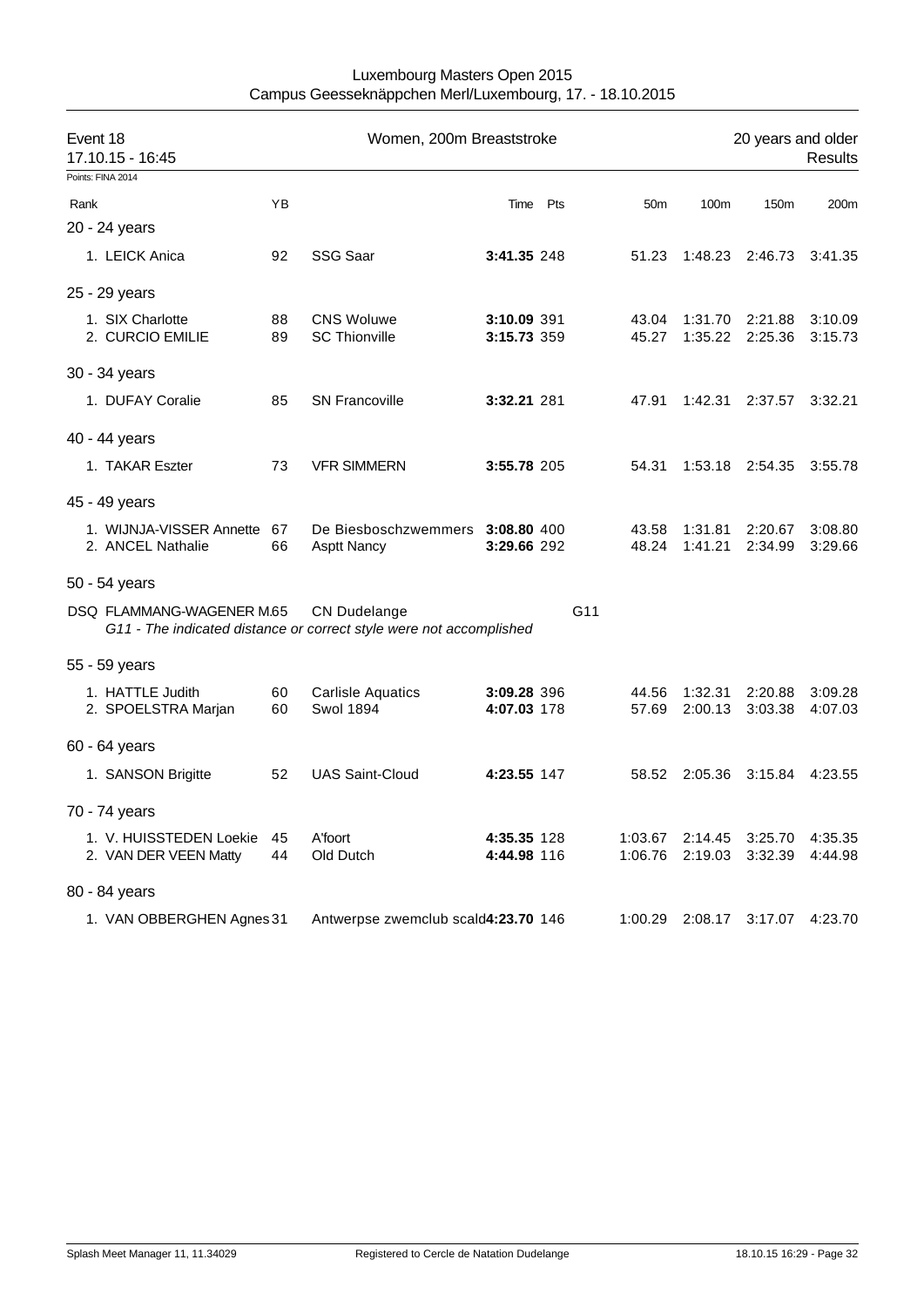| Event 19<br>17.10.15 - 16:56<br>Points: FINA 2014 |                                                                                                                   |                            | Men, 200m Breaststroke                                                                                                              |                                                                         |          | 20 years and older<br><b>Results</b>      |                                                        |                                                     |                                                     |  |
|---------------------------------------------------|-------------------------------------------------------------------------------------------------------------------|----------------------------|-------------------------------------------------------------------------------------------------------------------------------------|-------------------------------------------------------------------------|----------|-------------------------------------------|--------------------------------------------------------|-----------------------------------------------------|-----------------------------------------------------|--|
|                                                   |                                                                                                                   |                            |                                                                                                                                     |                                                                         |          |                                           |                                                        |                                                     |                                                     |  |
| Rank                                              |                                                                                                                   | YB                         |                                                                                                                                     |                                                                         | Time Pts | 50 <sub>m</sub>                           | 100m                                                   | 150m                                                | 200m                                                |  |
|                                                   | 20 - 24 years                                                                                                     |                            |                                                                                                                                     |                                                                         |          |                                           |                                                        |                                                     |                                                     |  |
|                                                   | 1. KLEE Maximilian<br>DNS MESSAOUDI Hansel                                                                        | 95<br>92                   | SSG Saar<br><b>NC Luneville</b>                                                                                                     | 2:52.92 396                                                             |          | 37.72                                     | 1:21.87                                                | 2:07.28                                             | 2:52.92                                             |  |
|                                                   | 25 - 29 years                                                                                                     |                            |                                                                                                                                     |                                                                         |          |                                           |                                                        |                                                     |                                                     |  |
|                                                   | 1. CREEMERS Patrick<br>2. LALOUX Bertrand<br>3. KUNERT David<br>4. VAN 'T KLOOSTER Woute 88<br>DNS NAGEL MATTHIAS | 90<br>87<br>88<br>88       | RZ.<br>Liege Natation<br><b>TG Hochheim</b><br>A'foort<br>Mainzer Schwimmverein 01                                                  | 2:49.01 424<br>2:58.42 360<br>3:12.55 287<br>3:15.00 276                |          | 37.11<br>39.73<br>43.63<br>44.24          | 1:19.98<br>1:24.85<br>1:33.41<br>1:33.08               | 2:04.40<br>2:12.04<br>2:24.22<br>2:24.46            | 2:49.01<br>2:58.42<br>3:12.55<br>3:15.00            |  |
|                                                   | 30 - 34 years                                                                                                     |                            |                                                                                                                                     |                                                                         |          |                                           |                                                        |                                                     |                                                     |  |
|                                                   | 1. KAERSGAARD Jon<br>2. LAGRENET Richard                                                                          | 84<br>83                   | <b>AGF</b><br><b>CNS Woluwe</b>                                                                                                     | 2:46.52 443<br>3:38.19 197                                              |          | 36.37<br>47.01                            | 1:17.80<br>1:41.42                                     | 2:01.32<br>2:39.35                                  | 2:46.52<br>3:38.19                                  |  |
|                                                   | 35 - 39 years                                                                                                     |                            |                                                                                                                                     |                                                                         |          |                                           |                                                        |                                                     |                                                     |  |
|                                                   | 1. RICHELLE Eric<br>2. SANTOS Patrick                                                                             | 77<br>79                   | Plouf Club<br>Club Nageurs de Paris                                                                                                 | 2:37.57 523<br>2:47.10 439                                              |          | 36.16<br>38.33                            | 1:16.44<br>1:20.48                                     | 1:56.64<br>2:03.88                                  | 2:37.57<br>2:47.10                                  |  |
|                                                   | 40 - 44 years                                                                                                     |                            |                                                                                                                                     |                                                                         |          |                                           |                                                        |                                                     |                                                     |  |
|                                                   | 1. HARTMEIER Henrik<br>2. AALBERS Arjan<br>3. TARCHALA Stephane<br>4. VAUTRIN Christophe<br>5. PITARD Eric        | 71<br>75<br>71<br>73<br>71 | <b>AGF</b><br><b>Swol 1894</b><br><b>USB Longwy Natation</b><br><b>Piranhas Mussipontains</b><br><b>CNS Woluwe</b>                  | 2:51.42 406<br>3:20.78 253<br>3:32.16 214<br>3:42.22 186<br>3:59.13 149 |          | 37.97<br>45.52<br>48.13<br>49.02<br>52.04 | 1:21.09<br>1:35.53<br>1:42.85<br>1:46.51<br>1:52.60    | 2:06.29<br>2:28.09<br>2:38.33<br>2:45.40<br>2:57.03 | 2:51.42<br>3:20.78<br>3:32.16<br>3:42.22<br>3:59.13 |  |
|                                                   | 45 - 49 years                                                                                                     |                            |                                                                                                                                     |                                                                         |          |                                           |                                                        |                                                     |                                                     |  |
|                                                   | 1. JUNCKER Patrick<br>2. FAWKNER Michael<br>3. MATLA Harold<br>4. WYMEERSCH Tanguy<br>DNS LAGOCKI Christophe      | 67<br>70<br>68<br>69<br>68 | SL<br><b>ELSPB Natation</b><br><b>PSV</b><br><b>CNS Woluwe</b><br><b>AC Amneville</b>                                               | 2:53.00 395<br>2:57.43 366<br>2:59.93 351<br>3:55.60 156                |          | 41.56<br>42.07<br>41.71                   | 1:26.33<br>1:28.04<br>1:27.58<br>55.17 1:56.18 2:58.01 | 2:10.61<br>2:14.49<br>2:14.02                       | 2:53.00<br>2:57.43<br>2:59.93<br>3:55.60            |  |
|                                                   | 50 - 54 years                                                                                                     |                            |                                                                                                                                     |                                                                         |          |                                           |                                                        |                                                     |                                                     |  |
|                                                   | 1. GUEY Laurent<br>2. BISAGA Vincent<br>3. GIROT Alain<br>4. HILD Lionel<br>DNS CHALMER-RASMUSSEN (64tf           | 65<br>63<br>61<br>64       | <b>CSMP Puteaux</b><br>Club Nautique du Val de Fe3:25.19 237<br><b>ELSPB Natation</b><br><b>AC Amneville</b><br><b>CN Dudelange</b> | 3:17.79 264<br>3:48.16 172<br>3:55.12 157                               |          | 44.82<br>47.56<br>52.49<br>52.54          | 1:35.39<br>1:40.34<br>1:50.73<br>1:53.98               | 2:27.25<br>2:33.20<br>2:50.19<br>2:56.17            | 3:17.79<br>3:25.19<br>3:48.16<br>3:55.12            |  |
|                                                   | 55 - 59 years                                                                                                     |                            |                                                                                                                                     |                                                                         |          |                                           |                                                        |                                                     |                                                     |  |
|                                                   | 1. ALLEN Stephen<br>2. BROD Guenther<br>3. PAAS Harry<br>4. SUIJKERBUIJK Frans                                    | 60<br>59<br>58<br>56       | <b>HULL MASTERS</b><br>SSG Saar<br>ZVVS<br><b>PSV</b>                                                                               | 3:05.46 321<br>3:40.33 191<br>3:51.54 165<br>4:19.98 116                |          | 42.21<br>51.75<br>51.01<br>59.98          | 1:28.91<br>1:47.81<br>1:50.04<br>2:09.07               | 2:17.23<br>2:44.99<br>2:51.40<br>3:15.02            | 3:05.46<br>3:40.33<br>3:51.54<br>4:19.98            |  |
|                                                   | 60 - 64 years                                                                                                     |                            |                                                                                                                                     |                                                                         |          |                                           |                                                        |                                                     |                                                     |  |

DNS SCHALLON Ralph 54 CN Plan-les-Ouates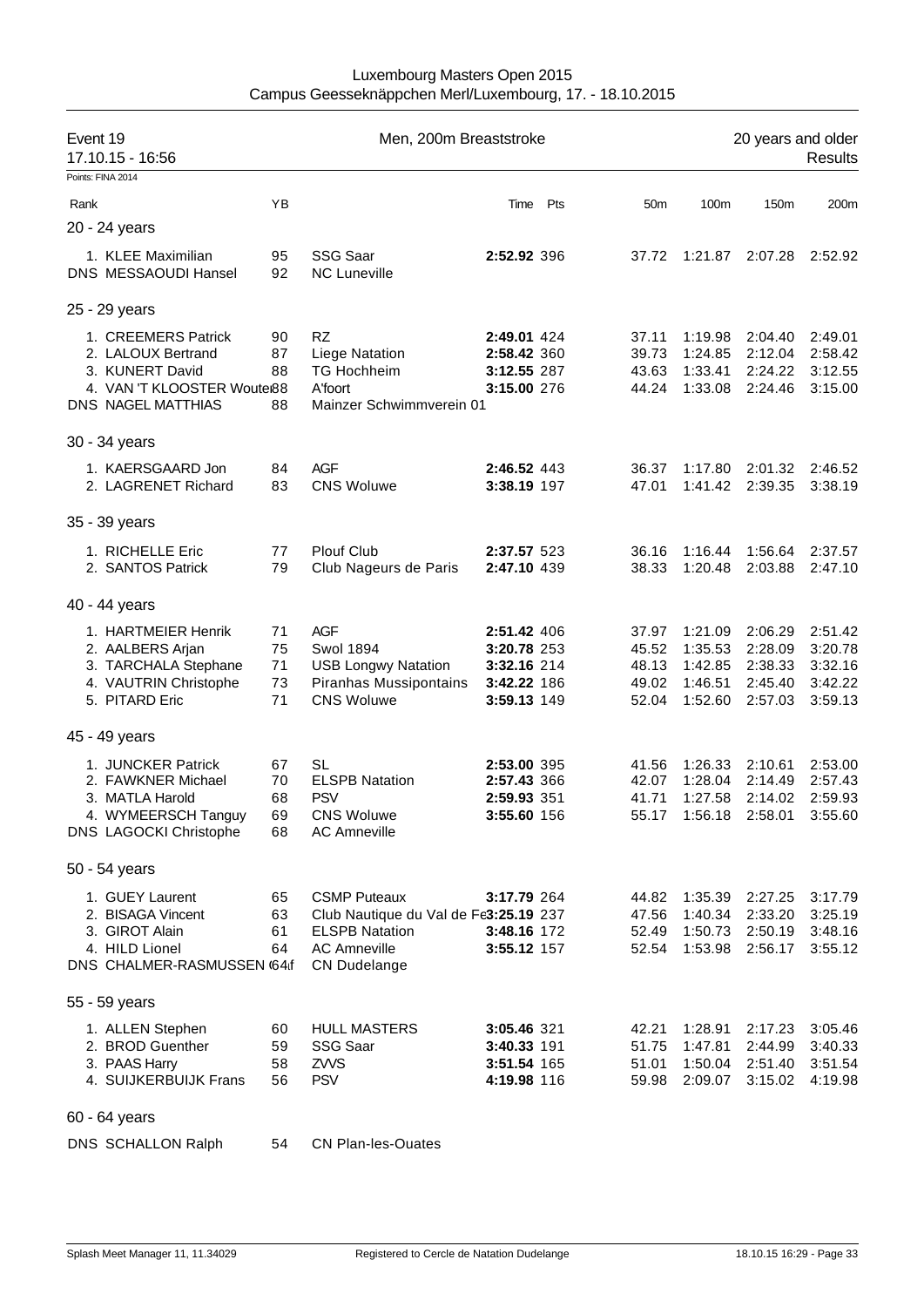| Event 19, Men, 200m Breaststroke |    |                   |         |      |  |                 |                         |         |  |  |
|----------------------------------|----|-------------------|---------|------|--|-----------------|-------------------------|---------|--|--|
| 65 - 69 years                    |    |                   |         |      |  |                 |                         |         |  |  |
| 1. SCHUCK Michel                 | 46 | AC Amneville      | 5:08.30 | -69  |  | 1:09.96 2:28.47 | 3:49.39                 | 5:08.30 |  |  |
| 70 - 74 years                    |    |                   |         |      |  |                 |                         |         |  |  |
| 1. BOYRAZIAN Kevork              | 44 | <b>CNS Woluwe</b> | 4:35.87 | - 97 |  |                 | 1:02.32 2:14.17 3:27.55 | 4:35.87 |  |  |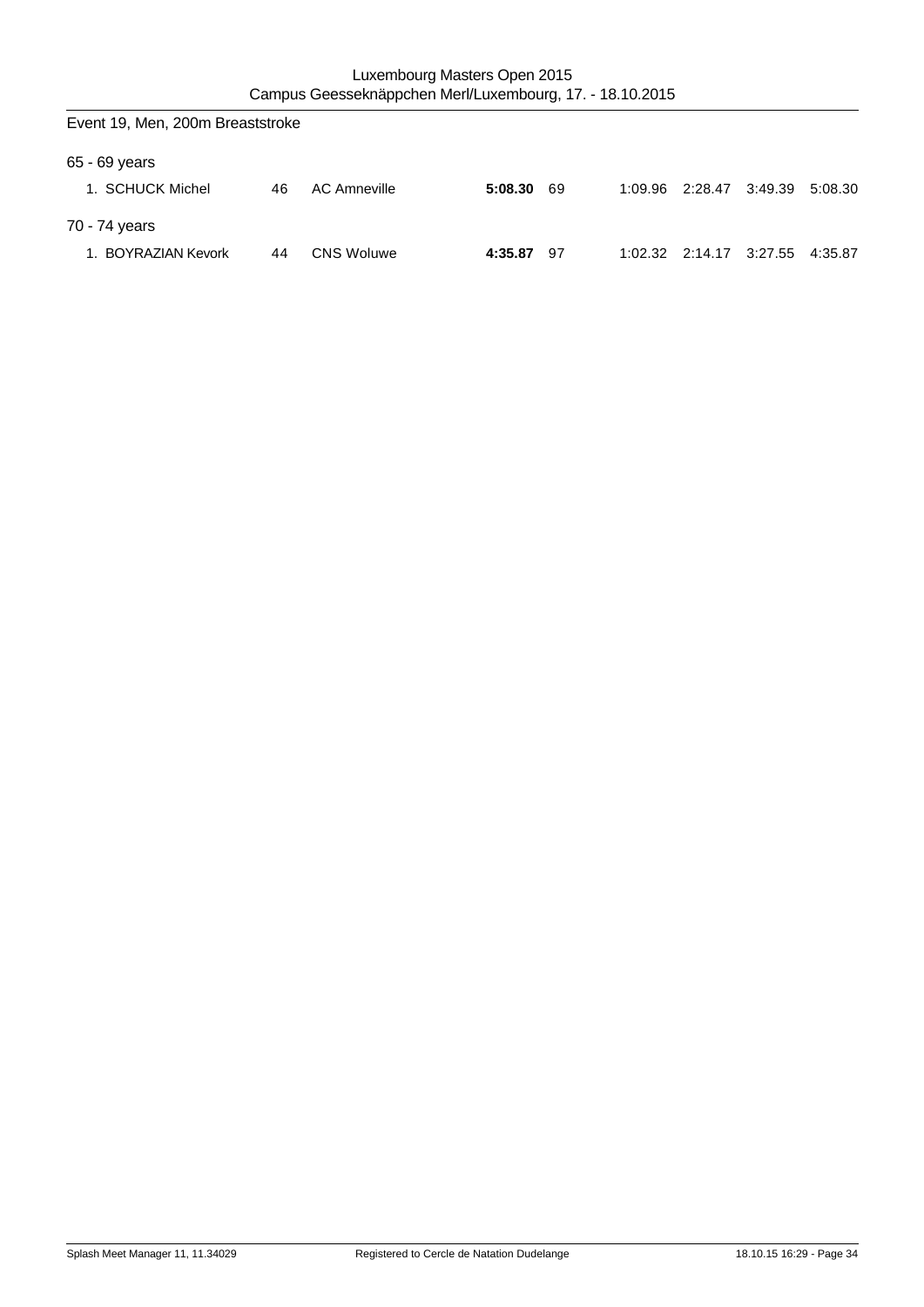| Event 20          | 17.10.15 - 17:15             |                            |                |                |                                | Women, 400m Freestyle |                            |                                     |                |                |                    | 20 years and older<br>Results |
|-------------------|------------------------------|----------------------------|----------------|----------------|--------------------------------|-----------------------|----------------------------|-------------------------------------|----------------|----------------|--------------------|-------------------------------|
| Points: FINA 2014 |                              |                            |                |                |                                |                       |                            |                                     |                |                |                    |                               |
| Rank              |                              |                            |                |                | YB                             |                       |                            |                                     |                |                | Time               | Pts                           |
| 20 - 24 years     |                              |                            |                |                |                                |                       |                            |                                     |                |                |                    |                               |
|                   | 1. DREESENS Lisa             |                            |                |                | 91                             | <b>PSV</b>            |                            |                                     |                |                | 4:40.30            | 621                           |
|                   | 50m:<br>100m:                | 31.26<br>1:06.39           | 31.26<br>35.13 | 150m:<br>200m: | 1:42.40<br>2:18.01             | 36.01<br>35.61        | 250m:<br>300m:             | 2:53.62<br>3:29.49                  | 35.61<br>35.87 | 350m:<br>400m: | 4:05.20<br>4:40.30 | 35.71<br>35.10                |
| 2.                |                              | <b>DEJONCKHEERE Melina</b> |                |                | 91                             |                       | <b>CNS Woluwe</b>          |                                     |                |                | 5:30.48            | 378                           |
|                   | 50m:                         | 37.51                      | 37.51          | 150m:          | 1:59.87                        | 41.94                 | 250m:                      | 3:24.55                             | 42.66          | 350m:          | 4:49.63            | 42.50                         |
|                   | 100m:                        | 1:17.93                    | 40.42          | 200m:          | 2:41.89                        | 42.02                 | 300m:                      | 4:07.13                             | 42.58          | 400m:          | 5:30.48            | 40.85                         |
| З.                | POMMIER Lise                 |                            |                |                | 92                             |                       | <b>NC Luneville</b>        |                                     |                |                | 5:56.42            | 302                           |
|                   | 50m:<br>100m:                | 39.16<br>1:23.11           | 39.16<br>43.95 | 150m:<br>200m: | 2:08.31<br>2:53.95             | 45.20<br>45.64        | 250m:<br>300m:             | 3:39.96<br>4:26.06                  | 46.01<br>46.10 | 350m:<br>400m: | 5:11.33<br>5:56.42 | 45.27<br>45.09                |
| 4.                |                              | <b>CREEMERS Claudia</b>    |                |                | 92                             | <b>RZ</b>             |                            |                                     |                |                | 6:50.64            | 197                           |
|                   | 50m:                         | 41.92                      | 41.92          | 150m:          | 2:23.40                        | 53.37                 | 250m:                      | 4:12.25                             | 54.57          | 350m:          | 5:59.69            | 53.06                         |
|                   | 100m:                        | 1:30.03                    | 48.11          | 200m:          | 3:17.68                        | 54.28                 | 300m:                      | 5:06.63                             | 54.38          | 400m:          | 6:50.64            | 50.95                         |
| 25 - 29 years     |                              |                            |                |                |                                |                       |                            |                                     |                |                |                    |                               |
|                   |                              | 1. SILBEREISEN Caroline    |                |                | 90                             | <b>SL</b>             |                            |                                     |                |                | 5:07.14            | 472                           |
|                   | 50m:                         | 35.92                      | 35.92          | 150m:          | 1:53.41                        | 38.95                 | 250m:                      | 3:11.62                             | 39.10          | 350m:          | 4:29.59            | 38.94                         |
|                   | 100m:                        | 1:14.46                    | 38.54          | 200m:          | 2:32.52                        | 39.11                 | 300m:                      | 3:50.65                             | 39.03          | 400m:          | 5:07.14            | 37.55                         |
|                   | 2. LEYSEN Aurore             |                            |                |                | 89                             |                       | <b>CNS Woluwe</b>          |                                     |                |                | 5:21.69            | 410                           |
|                   | 50m:<br>100m:                | 35.84<br>1:14.47           | 35.84<br>38.63 | 150m:<br>200m: | 1:55.08<br>2:35.28             | 40.61<br>40.20        | 250m:<br>300m:             | 3:16.07<br>3:57.85                  | 40.79<br>41.78 | 350m:<br>400m: | 4:40.01<br>5:21.69 | 42.16<br>41.68                |
|                   |                              |                            |                |                |                                |                       |                            |                                     |                |                |                    |                               |
| 3.                | <b>SIX Charlotte</b><br>50m: | 36.72                      | 36.72          | 150m:          | 88<br>1:56.22                  | 40.39                 | <b>CNS Woluwe</b><br>250m: | 3:19.35                             | 41.83          | 350m:          | 5:23.93<br>4:43.48 | 402<br>42.15                  |
|                   | 100m:                        | 1:15.83                    | 39.11          | 200m:          | 2:37.52                        | 41.30                 | 300m:                      | 4:01.33                             | 41.98          | 400m:          | 5:23.93            | 40.45                         |
| 4.                | <b>BISAGA Myriam</b>         |                            |                |                | 89                             |                       |                            | Club Nautique du Val de Fensch      |                |                | 5:26.49            | 393                           |
|                   | 50m:                         | 36.92                      | 36.92          | 150m:          | 1:57.17                        | 41.05                 | 250m:                      | 3:20.99                             | 42.02          | 350m:          | 4:45.40            | 42.52                         |
|                   | 100m:                        | 1:16.12                    | 39.20          | 200m:          | 2:38.97                        | 41.80                 | 300m:                      | 4:02.88                             | 41.89          | 400m:          | 5:26.49            | 41.09                         |
| 5.                |                              | <b>LEWONCZUK Marion</b>    |                |                | 88                             |                       |                            | Club Nautique du Val de Fensch      |                |                | 5:30.76            | 377                           |
|                   | 50m:<br>100m:                | 36.18<br>1:14.89           | 36.18<br>38.71 | 150m:<br>200m: | 1:55.72<br>2:37.53             | 40.83<br>41.81        | 250m:<br>300m:             | 3:20.69<br>4:04.21                  | 43.16<br>43.52 | 350m:<br>400m: | 4:48.28<br>5:30.76 | 44.07<br>42.48                |
|                   |                              | 6. BIEBER MORGANE          |                |                | 88                             |                       | <b>SC Thionville</b>       |                                     |                |                | 5:35.52            | 362                           |
|                   | 50m:                         | 37.18                      | 37.18          |                | 150m: 2:00.38                  | 42.34                 | 250m:                      | 3:26.81                             | 43.30          | 350m.          | 4:54.64            | 44.12                         |
|                   | 100m:                        | 1:18.04                    | 40.86          |                | 200m: 2:43.51                  | 43.13                 | 300m:                      | 4:10.52                             | 43.71          | 400m:          | 5:35.52            | 40.88                         |
|                   |                              | 7. VINAGRE SENDINO Cora    |                |                | 88                             |                       | <b>CNS Woluwe</b>          |                                     |                |                | 5:40.38            | 346                           |
|                   | 50m:                         | 36.42<br>100m: 1:18.49     | 36.42<br>42.07 |                | 150m: 2:02.38<br>200m: 2:46.67 | 43.89<br>44.29        | 250m:<br>300m:             | 3:30.72<br>4:13.98                  | 44.05<br>43.26 | 350m:<br>400m: | 4:57.97<br>5:40.38 | 43.99<br>42.41                |
|                   |                              |                            |                |                |                                |                       |                            |                                     |                |                |                    |                               |
|                   | 8. KOENIG Sandra<br>50m:     | 39.71                      | 39.71          | 150m:          | 86<br>2:06.11                  | 43.29                 | <b>CNS Woluwe</b><br>250m: | 3:34.91                             | 44.79          | 350m:          | 5:47.15<br>5:04.43 | 326<br>44.86                  |
|                   | 100m:                        | 1:22.82                    | 43.11          |                | 200m: 2:50.12                  | 44.01                 | 300m:                      | 4:19.57                             | 44.66          | 400m:          | 5:47.15            | 42.72                         |
|                   | 9. WYNEN FAMKE               |                            |                |                | 87                             |                       |                            | AZV ARENDONKSE ZWEMVERENIGIN5:48.73 |                |                |                    | 322                           |
|                   | 50m:                         | 39.21                      | 39.21          |                | 150m: 2:06.81                  | 44.49                 | 250m:                      | 3:36.06                             | 44.84          | 350m:          | 5:06.80            | 45.21                         |
|                   | 100m:                        | 1:22.32                    | 43.11          |                | 200m: 2:51.22                  | 44.41                 | 300m:                      | 4:21.59                             | 45.53          | 400m:          | 5:48.73            | 41.93                         |
|                   | 10. HEINRICH Laura           |                            |                |                | 90                             |                       | <b>TG Hochheim</b>         |                                     |                |                | 6:56.53            | 189                           |
|                   | 50m:                         | 42.82<br>100m: 1:31.34     | 42.82<br>48.52 |                | 150m: 2:22.78<br>200m: 3:16.86 | 51.44<br>54.08        | 250m:<br>300m:             | 4:11.64<br>5:07.23                  | 54.78<br>55.59 | 350m:<br>400m: | 6:03.15<br>6:56.53 | 55.92<br>53.38                |
|                   |                              | 11. HEINRICH ISABELLE      |                |                | 86                             |                       | <b>TG Hochheim</b>         |                                     |                |                | 7:04.54            | 178                           |
|                   | 50m:                         | 42.97                      | 42.97          |                | 150m: 2:24.51                  | 52.89                 | 250m:                      | 4:15.75                             | 56.48          | 350m:          | 6:10.73            | 57.49                         |
|                   | 100m:                        | 1:31.62                    | 48.65          | 200m:          | 3:19.27                        | 54.76                 | 300m:                      | 5:13.24                             | 57.49          | 400m:          | 7:04.54            | 53.81                         |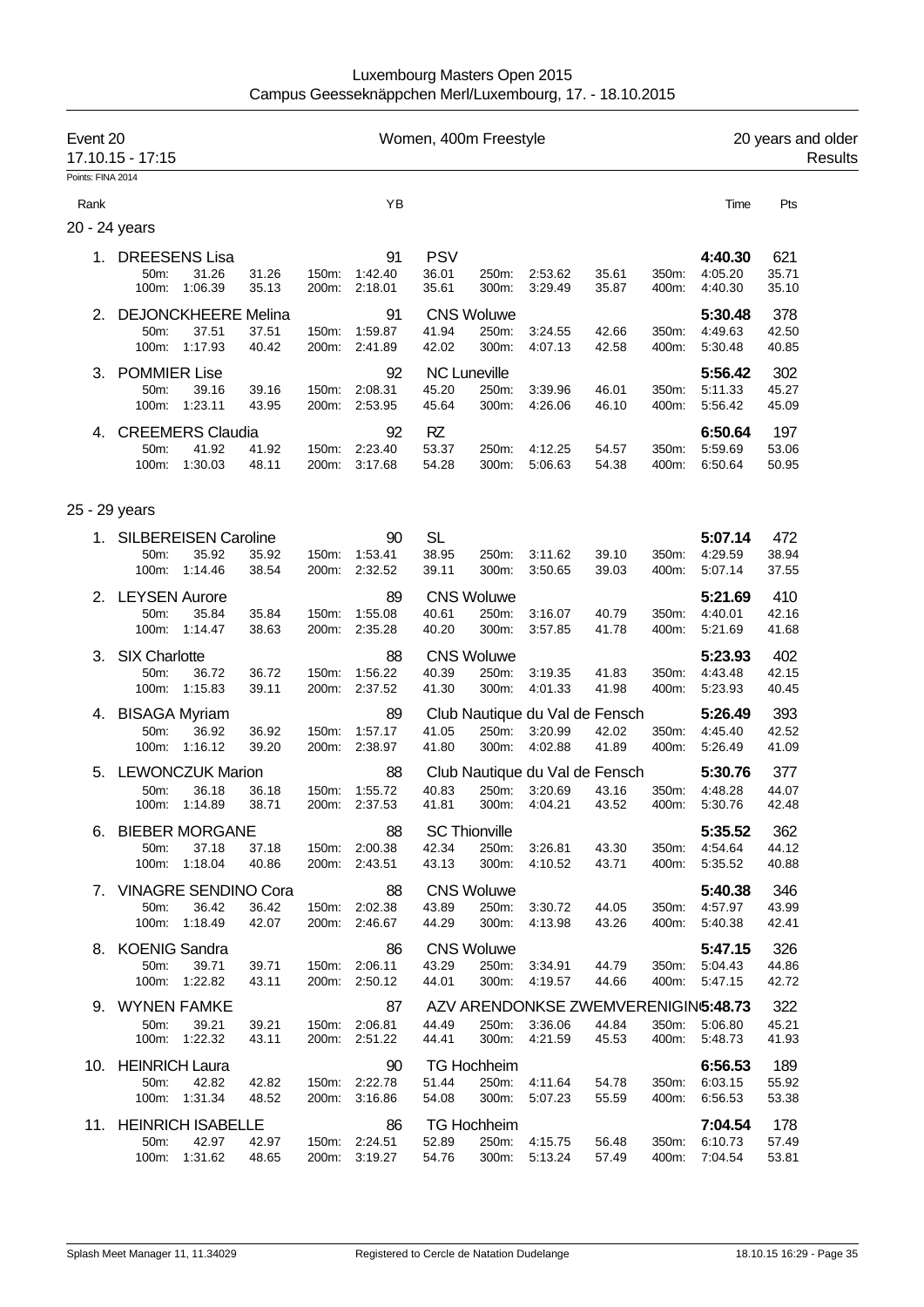# Event 20, Women, 400m Freestyle

30 - 34 years

| <b>MANCHEL Isaline</b><br>$50m$ :<br>100m: | 39.13<br>1:21.86 | 39.13<br>42.73 | 150m:<br>200m: | 85<br>2:05.95<br>2:50.45 | 44.09<br>44.50 | <b>CNS Woluwe</b><br>250m:<br>300m:        | 3:34.69<br>4:18.75 | 44.24<br>44.06 | $350m$ :<br>400m: | 5:46.72<br>5:02.94<br>5:46.72 | 328<br>44.19<br>43.78 |
|--------------------------------------------|------------------|----------------|----------------|--------------------------|----------------|--------------------------------------------|--------------------|----------------|-------------------|-------------------------------|-----------------------|
| 2. DUFAY Coralie<br>$50m$ :<br>100m:       | 42.85<br>1:29.11 | 42.85<br>46.26 | 150m:<br>200m: | 85<br>2:17.14<br>3:05.29 | 48.03<br>48.15 | <b>SN Francoville</b><br>250m:<br>$300m$ : | 3:53.15<br>4:40.09 | 47.86<br>46.94 | $350m$ :<br>400m: | 6:06.08<br>5:24.99<br>6:06.08 | 278<br>44.90<br>41.09 |

# 35 - 39 years

|                |                       | <b>BLONDEEL Nathalie</b>    |       |                    | 77      |         | <b>CNS Woluwe</b> | 5:22.18                | 408     |          |         |       |
|----------------|-----------------------|-----------------------------|-------|--------------------|---------|---------|-------------------|------------------------|---------|----------|---------|-------|
|                | 50m                   | 38.37                       | 38.37 | $150m$ :           | 1:58.22 | 39.72   | 250m:             | 3:19.57                | 41.08   | $350m$ : | 4:42.07 | 41.18 |
|                | $100m$ :              | 1:18.50                     | 40.13 | 200 <sub>m</sub> : | 2:38.49 | 40.27   | 300m:             | 4:00.89                | 41.32   | 400m:    | 5:22.18 | 40.11 |
| 2 <sup>1</sup> |                       | <b>VERHOEFF Chantal</b>     | 79    | Old Dutch          |         |         |                   |                        | 5:36.06 | 360      |         |       |
|                | $50m$ :               | 36.40                       | 36.40 | $150m$ :           | 2:00.88 | 43.08   | 250m:             | 3:26.74                | 43.08   | 350m:    | 4:54.03 | 43.58 |
|                | $100m$ :              | 1:17.80                     | 41.40 | $200m$ :           | 2:43.66 | 42.78   | $300m$ :          | 4:10.45                | 43.71   | 400m:    | 5:36.06 | 42.03 |
| 3.             | <b>BAYRE Severine</b> |                             |       |                    | 78      |         | <b>CNS Woluwe</b> |                        |         |          | 5:38.03 | 354   |
|                |                       |                             |       |                    |         |         |                   |                        |         |          |         |       |
|                | 50m                   | 37.46                       | 37.46 | $150m$ :           | 1:59.76 | 41.95   | 250m:             | 3:26.22                | 43.56   | 350m:    | 4:54.73 | 44.57 |
|                | $100m$ :              | 1:17.81                     | 40.35 | $200m$ :           | 2:42.66 | 42.90   | 300m:             | 4:10.16                | 43.94   | 400m:    | 5:38.03 | 43.30 |
| 4.             |                       | <b>SKOCZKOWSKI Caroline</b> |       |                    | 76      |         |                   | Piranhas Mussipontains |         |          | 7:54.71 | 127   |
|                | $50m$ :               | 50.74                       | 50.74 | $150m$ :           | 2:49.98 | 1:01.02 | 250m:             | 4:54.86                | 1:03.03 | 350m:    | 6:58.90 | 59.49 |

# 40 - 44 years

| 1. |                    | <b>JOLING Liselotte</b> |       |                    | 75                              | <b>PSV</b> |                   |         |       |          | 4:57.33 | 520   |
|----|--------------------|-------------------------|-------|--------------------|---------------------------------|------------|-------------------|---------|-------|----------|---------|-------|
|    | $50m$ :            | 33.75                   | 33.75 | $150m$ :           | 1:49.77                         | 38.25      | 250m:             | 3:04.94 | 37.18 | 350m:    | 4:20.69 | 38.13 |
|    | $100m$ :           | 1:11.52                 | 37.77 | 200m:              | 2:27.76                         | 37.99      | $300m$ :          | 3:42.56 | 37.62 | 400m:    | 4:57.33 | 36.64 |
|    | 2. LATTY Nicola    |                         |       |                    | 71<br>Nene Valley Swimming Club |            |                   |         |       |          |         | 513   |
|    | $50m$ :            | 34.71                   | 34.71 | $150m$ :           | 1:50.57                         | 38.30      | 250m:             | 3:06.73 | 37.85 | $350m$ : | 4:22.26 | 37.57 |
|    | $100m$ :           | 1:12.27                 | 37.56 | 200 <sub>m</sub> : | 2:28.88                         | 38.31      | $300m$ :          | 3:44.69 | 37.96 | 400m:    | 4:58.57 | 36.31 |
| 3. | <b>STUEBER Kim</b> |                         |       |                    | 73                              | SSV Lahr   |                   |         |       |          | 5:34.97 | 363   |
|    | $50m$ :            | 38.72                   | 38.72 | $150m$ :           | 2:02.06                         | 42.01      | 250m:             | 3:27.76 | 42.67 | 350m:    | 4:53.48 | 42.64 |
|    | $100m$ :           | 1:20.05                 | 41.33 | 200 <sub>m</sub> : | 2:45.09                         | 43.03      | 300m:             | 4:10.84 | 43.08 | 400m:    | 5:34.97 | 41.49 |
| 4. | ULZEGA Chiara      |                         |       |                    | 75                              |            | <b>CNS Woluwe</b> |         |       |          | 6:52.67 | 194   |
|    | $50m$ :            | 43.19                   | 43.19 | $150m$ :           | 2:25.39                         | 52.73      | 250m:             | 4:14.30 | 54.85 | 350m:    | 6:02.46 | 53.56 |
|    | 100m:              | 1:32.66                 | 49.47 | 200m:              | 3:19.45                         | 54.06      | 300m:             | 5:08.90 | 54.60 | 400m:    | 6:52.67 | 50.21 |

### 45 - 49 years

|    |                                  | V. BON-ROSENBRAND Lidia  |       |                    | 70      | A'foort          |          |         |         |          | 5:42.63 | 340   |
|----|----------------------------------|--------------------------|-------|--------------------|---------|------------------|----------|---------|---------|----------|---------|-------|
|    | $50m$ :                          | 36.70                    | 36.70 | 150m:              | 2:01.80 | 43.84            | 250m:    | 3.30.72 | 44.39   | 350m:    | 4:59.88 | 44.10 |
|    | 100m:                            | 1:17.96                  | 41.26 | 200m:              | 2:46.33 | 44.53            | 300m:    | 4:15.78 | 45.06   | 400m:    | 5:42.63 | 42.75 |
|    | 2. SCHAEFFER Stephanie           |                          |       |                    | 70      | SL               |          |         |         |          | 5:52.32 | 312   |
|    | 50m:                             | 38.88                    | 38.88 | 150m:              | 2:06.88 | 44.63            | 250m:    | 3:43.83 | 52.24   | 350m:    | 5:09.96 | 43.26 |
|    | 100m:                            | 1:22.25                  | 43.37 | 200m:              | 2:51.59 | 44.71            | 300m:    | 4:26.70 | 42.87   | 400m:    | 5:52.32 | 42.36 |
| 3. | <b>BROEKHUIS marion</b>          |                          |       | 68                 |         | <b>WS TWENTE</b> |          |         |         | 5:56.27  | 302     |       |
|    | $50m$ :                          | 40.64                    | 40.64 | 150m:              | 2:09.18 | 44.95            | 250m:    | 3:40.49 | 45.79   | 350m:    | 5:12.33 | 45.86 |
|    | 100m:                            | 1:24.23                  | 43.59 | 200m:              | 2:54.70 | 45.52            | $300m$ : | 4:26.47 | 45.98   | 400m:    | 5:56.27 | 43.94 |
| 4. |                                  | <b>VRIJHOEVEN Nicole</b> | 69    | <b>PSV</b>         |         |                  |          |         | 6:04.23 | 283      |         |       |
|    | 50m                              | 41.26                    | 41.26 | 150m:              | 2:12.07 | 46.34            | 250m:    | 3:45.00 | 46.53   | 350m:    | 5:19.50 | 47.37 |
|    | $100m$ :                         | 1:25.73                  | 44.47 | 200 <sub>m</sub> : | 2:58.47 | 46.40            | 300m:    | 4:32.13 | 47.13   | 400m:    | 6:04.23 | 44.73 |
| 5. | VAN NASSAU VAN DEN HEUVEL Kari66 |                          |       |                    |         | Old Dutch        |          |         |         |          | 6:21.17 | 246   |
|    | $50m$ :                          | 42.21                    | 42.21 | 150m:              | 2:16.93 | 47.86            | 250m:    | 3:55.09 | 49.12   | $350m$ : | 5:33.45 | 49.13 |
|    | 100m:                            | 1:29.07                  | 46.86 | 200m:              | 3:05.97 | 49.04            | $300m$ : | 4:44.32 | 49.23   | 400m:    | 6:21.17 | 47.72 |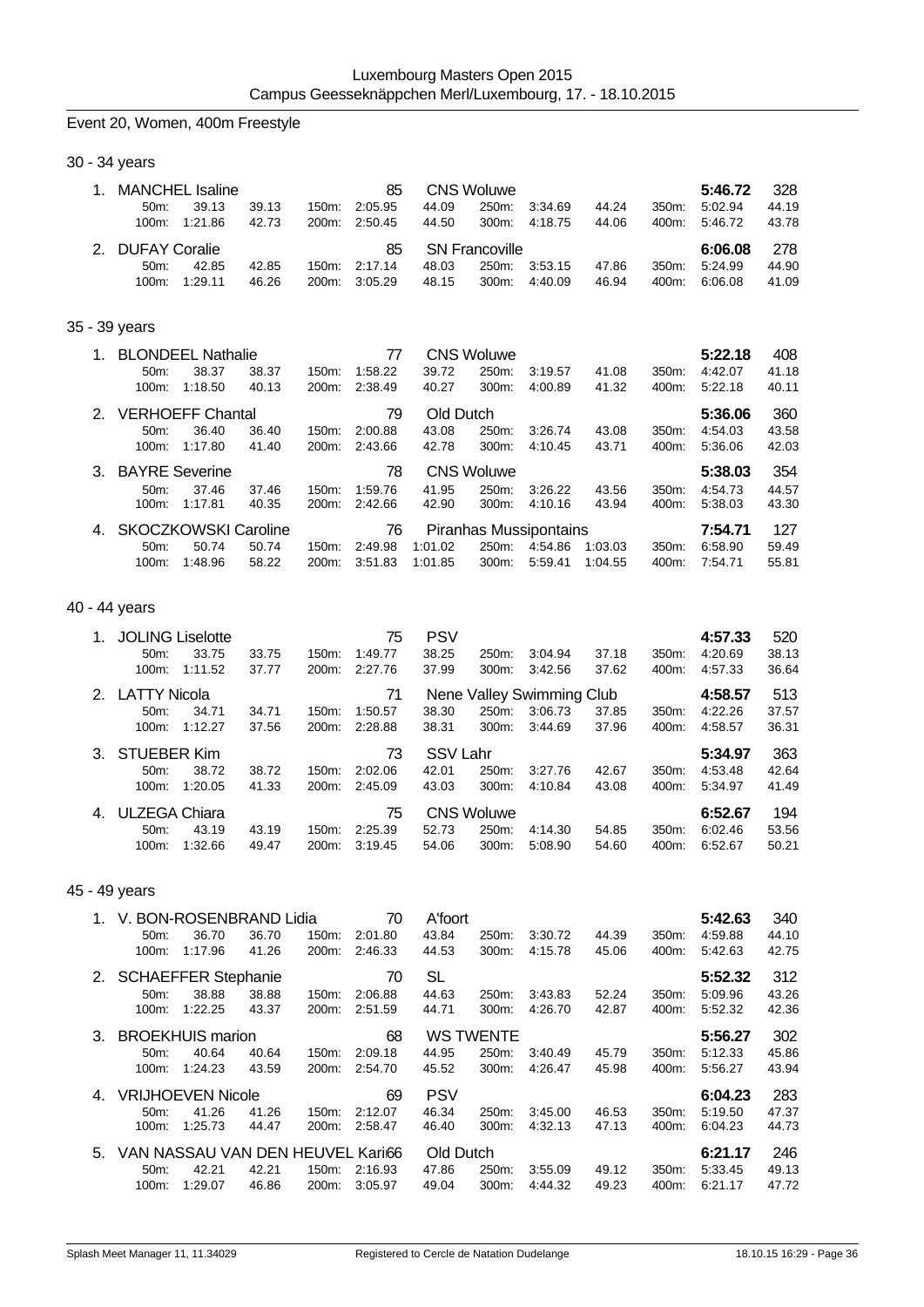|               | Event 20, Women, 400m Freestyle, 45 - 49 years      |                  |                |                |                          |                                         |                |                    |                    |                |                               |                         |
|---------------|-----------------------------------------------------|------------------|----------------|----------------|--------------------------|-----------------------------------------|----------------|--------------------|--------------------|----------------|-------------------------------|-------------------------|
| Rank          |                                                     |                  |                |                | YB                       |                                         |                |                    |                    |                | Time                          | Pts                     |
| 6.            | <b>WALRAVENS Paule</b><br>50m:<br>100m:             | 49.41<br>1:44.62 | 49.41<br>55.21 | 150m:<br>200m: | 67<br>2:41.51<br>3:39.38 | <b>CNS Woluwe</b><br>56.89<br>57.87     | 250m:<br>300m: | 4:36.34<br>5:33.34 | 56.96<br>57.00     | 350m:<br>400m: | 7:15.78<br>6:27.27<br>7:15.78 | 165<br>53.93<br>48.51   |
| 7.            | <b>MARTINS Nathalie</b><br>50m:<br>100m:            | 53.54<br>1:50.58 | 53.54<br>57.04 | 150m:<br>200m: | 66<br>2:48.64<br>3:48.17 | <b>USSA</b><br>58.06<br>59.53           | 250m:<br>300m: | 4:47.86<br>5:47.26 | 59.69<br>59.40     | 350m:<br>400m: | 7:43.89<br>6:46.98<br>7:43.89 | 137<br>59.72<br>56.91   |
| 50 - 54 years |                                                     |                  |                |                |                          |                                         |                |                    |                    |                |                               |                         |
| 1.            | <b>REIBEL-OBERLE Susanne</b><br>50m:<br>100m:       | 34.92<br>1:12.72 | 34.92<br>37.80 | 150m:<br>200m: | 64<br>1:51.59<br>2:30.53 | SSV Lahr<br>38.87<br>38.94              | 250m:<br>300m: | 3:09.87<br>3:49.39 | 39.34<br>39.52     | 350m:<br>400m: | 5:05.26<br>4:28.09<br>5:05.26 | 480<br>38.70<br>37.17   |
| 2.            | <b>HEIRENDT Carine</b><br>50m:<br>100m:             | 40.63<br>1:26.06 | 40.63<br>45.43 | 150m:<br>200m: | 65<br>2:13.28<br>3:00.72 | <b>CN Dudelange</b><br>47.22<br>47.44   | 250m:<br>300m: | 3:47.53<br>4:34.28 | 46.81<br>46.75     | 350m:<br>400m: | 6:04.88<br>5:21.02<br>6:04.88 | 281<br>46.74<br>43.86   |
| 3.            | <b>VAN CAUTEREN Ingrid</b><br>50m:<br>$100m$ :      | 39.86<br>1:24.39 | 39.86<br>44.53 | 150m:<br>200m: | 62<br>2:10.77<br>2:58.44 | LZV<br>46.38<br>47.67                   | 250m:<br>300m: | 3:46.09<br>4:34.57 | 47.65<br>48.48     | 350m:<br>400m: | 6:09.05<br>5:22.85<br>6:09.05 | 272<br>48.28<br>46.20   |
| 4.            | <b>BOULLARD Marie-Line</b><br>50m:<br>100m: 1:39.60 | 48.05            | 48.05<br>51.55 | 150m:<br>200m: | 63<br>2:33.52<br>3:28.84 | <b>ELSPB Natation</b><br>53.92<br>55.32 | 250m:<br>300m: | 4:25.04<br>5:20.81 | 56.20<br>55.77     | 350m:<br>400m: | 7:09.69<br>6:17.55<br>7:09.69 | 172<br>56.74<br>52.14   |
| 5.            | <b>JOLLY Estelle</b><br>50m:<br>100m:               | 47.73<br>1:39.52 | 47.73<br>51.79 | 150m:<br>200m: | 63<br>2:34.38<br>3:30.12 | <b>ELSPB Natation</b><br>54.86<br>55.74 | 250m:<br>300m: | 4:27.12<br>5:23.44 | 57.00<br>56.32     | 350m:<br>400m: | 7:15.14<br>6:20.33<br>7:15.14 | 166<br>56.89<br>54.81   |
| 6.            | <b>VANDORMAEL Marie Jeanne</b><br>50m:<br>100m:     | 49.88<br>1:46.81 | 49.88<br>56.93 | 150m:<br>200m: | 63<br>2:45.46<br>3:44.67 | <b>GZVN</b><br>58.65<br>59.21           | 250m:<br>300m: | 4:43.81<br>5:42.78 | 59.14<br>58.97     | 350m:<br>400m: | 7:47.13<br>6:49.12<br>7:47.13 | 134<br>1:06.34<br>58.01 |
|               | DNS LAURENT SYLVIE                                  |                  |                |                | 63                       | <b>NC Luneville</b>                     |                |                    |                    |                |                               |                         |
| 55 - 59 years |                                                     |                  |                |                |                          |                                         |                |                    |                    |                |                               |                         |
|               | 1. DE MORAES SALLES Ana Maria<br>50m:<br>100m:      | 42.35<br>1:30.36 | 42.35<br>48.01 | 150m:<br>200m: | 56<br>2:20.20<br>3:11.07 | <b>SL</b><br>49.84<br>50.87             | 250m:<br>300m: | 4:01.56<br>4.51.41 | 50.49<br>49.85     | 350m:<br>400m: | 6:29.49<br>5:42.20<br>6:29.49 | 231<br>50.79<br>47.29   |
| 60 - 64 years |                                                     |                  |                |                |                          |                                         |                |                    |                    |                |                               |                         |
| 1.            | <b>BLONDEEL-GOURMET Fernande</b><br>50m:<br>100m:   | 51.69<br>1:50.10 | 51.69<br>58.41 | 150m:<br>200m: | 52<br>2:49.79<br>3:49.20 | <b>CNS Woluwe</b><br>59.69<br>59.41     | 250m:<br>300m: | 4:50.09<br>5:50.92 | 1:00.89<br>1:00.83 | 350m:<br>400m: | 7:48.02<br>6:51.26<br>7:48.02 | 133<br>1:00.34<br>56.76 |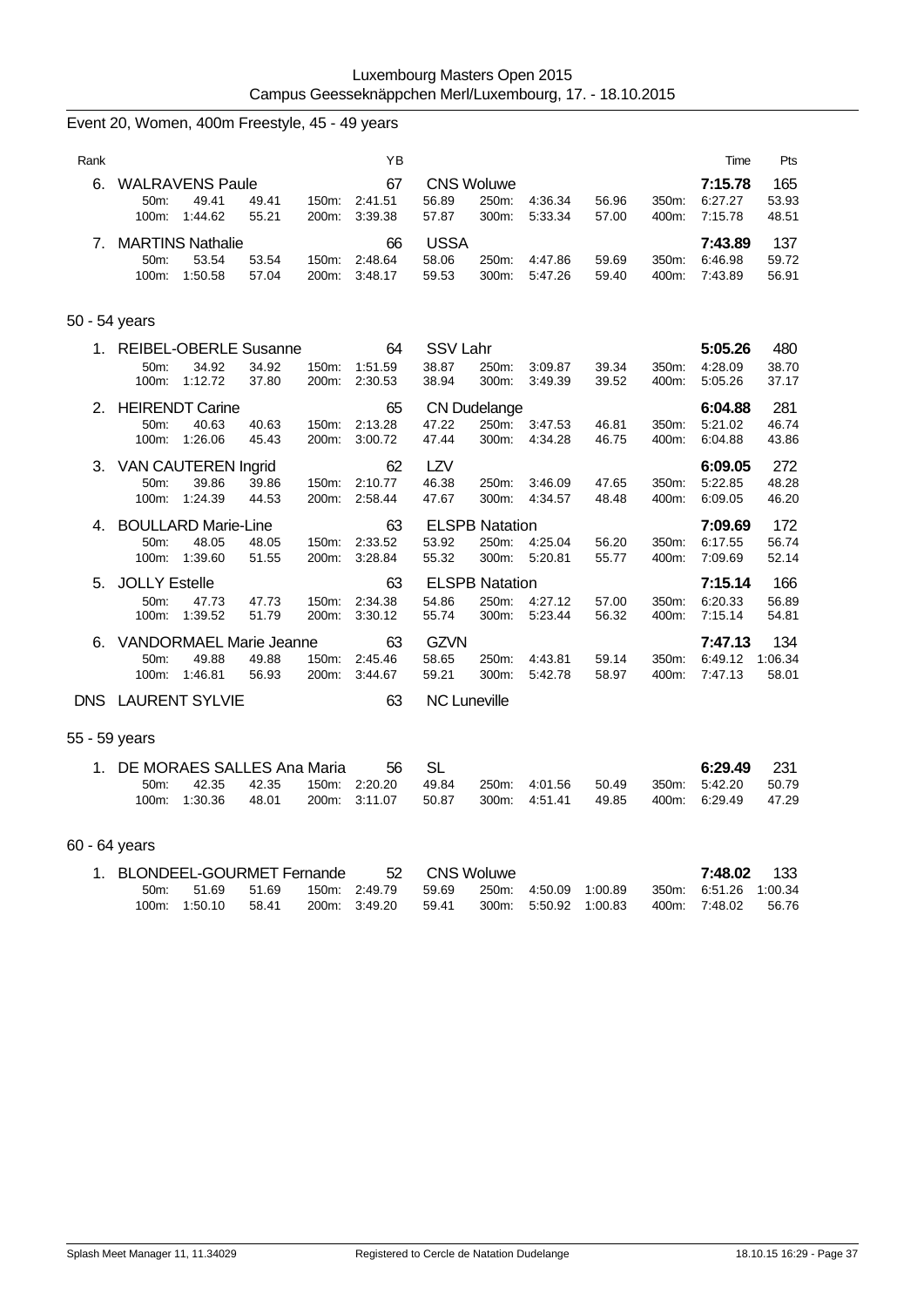| Event 21          | 17.10.15 - 17:59                           |                                             |                         |                |                                                       | Men, 400m Freestyle                |                                                         |                                                           |                         | 20 years and older      |                                          |                                |  |  |
|-------------------|--------------------------------------------|---------------------------------------------|-------------------------|----------------|-------------------------------------------------------|------------------------------------|---------------------------------------------------------|-----------------------------------------------------------|-------------------------|-------------------------|------------------------------------------|--------------------------------|--|--|
| Points: FINA 2014 |                                            |                                             |                         |                |                                                       |                                    |                                                         |                                                           |                         |                         |                                          |                                |  |  |
| Rank              |                                            |                                             |                         |                | YB                                                    |                                    |                                                         |                                                           |                         |                         | Time                                     | Pts                            |  |  |
|                   | 20 - 24 years                              |                                             |                         |                |                                                       |                                    |                                                         |                                                           |                         |                         |                                          |                                |  |  |
| 1.                | <b>MARGIES Lennard</b><br>50m:<br>100m:    | 32.50<br>1:09.03                            | 32.50<br>36.53          | 150m:          | 93<br>1:46.29<br>200m: 2:23.71                        | <b>SSG Saar</b><br>37.26<br>37.42  | 250m:<br>300m:                                          | 3:01.79<br>3:40.65                                        | 38.08<br>38.86          | 350m:<br>400m:          | 4:55.73<br>4:19.33<br>4:55.73            | 412<br>38.68<br>36.40          |  |  |
| 2.                | <b>MANACH Alexis</b><br>50m:<br>100m:      | 38.44<br>1:24.84                            | 38.44<br>46.40          | 150m:<br>200m: | 95<br>2:15.84<br>3:09.25                              | 51.00<br>53.41                     | <b>NC Luneville</b><br>250m:<br>300m:                   | 4:04.04<br>4:58.13                                        | 54.79<br>54.09          | 350m:<br>400m:          | 6:39.38<br>5:52.58<br>6:39.38            | 167<br>54.45<br>46.80          |  |  |
|                   | 25 - 29 years                              |                                             |                         |                |                                                       |                                    |                                                         |                                                           |                         |                         |                                          |                                |  |  |
|                   | 1. LEJEUNE Martin<br>50m:<br>100m:         | 31.84<br>1:07.99                            | 31.84<br>36.15          | 150m:<br>200m: | 90<br>1:44.90<br>2:22.36                              | Embourg<br>36.91<br>37.46          | 250m:<br>300m:                                          | 2:59.18<br>3:37.91                                        | 36.82<br>38.73          | 350m:<br>400m:          | 4:58.99<br>4:17.92<br>4:58.99            | 398<br>40.01<br>41.07          |  |  |
| 2.                | <b>COSMA Catalin</b><br>50m:<br>100m:      | 34.93<br>1:13.06                            | 34.93<br>38.13          | 150m:          | 88<br>1:51.62<br>200m: 2:31.01                        | <b>SL</b><br>38.56<br>39.39        | 250m:<br>300m:                                          | 3:10.52<br>3:50.37                                        | 39.51<br>39.85          | 350m:<br>400m:          | 5:08.11<br>4:30.73<br>5:08.11            | 364<br>40.36<br>37.38          |  |  |
| З.                | 50m:<br>100m:                              | <b>GILLAIN Frederic</b><br>34.62<br>1:13.87 | 34.62<br>39.25          | 150m:          | 90<br>1:54.18<br>200m: 2:35.37                        | 40.31<br>41.19                     | 250m:<br>300m:                                          | Club Nautique du Val de Fensch<br>3:17.45<br>3:59.51      | 42.08<br>42.06          | 350m:<br>400m:          | 5:18.09<br>4:40.85<br>5:18.09            | 331<br>41.34<br>37.24          |  |  |
| 4.                | <b>MULLER Luc</b><br>50m:<br>100m:         | 35.55<br>1:15.03                            | 35.55<br>39.48          | 150m:          | 90<br>1:56.07<br>200m: 2:38.23                        | <b>SSV Trier</b><br>41.04<br>42.16 | 250m:<br>300m:                                          | 3:20.94<br>4:04.05                                        | 42.71<br>43.11          | 350m:<br>400m:          | 5:28.61<br>4:47.35<br>5:28.61            | 300<br>43.30<br>41.26          |  |  |
| 5.                | <b>GEANT Brice</b><br>50m:<br>100m:        | 41.21<br>1:27.49                            | 41.21<br>46.28          | 150m:<br>200m: | 88<br>2:14.47<br>3:01.98                              | 46.98<br>47.51                     | <b>SC Thionville</b><br>250m:<br>300m:                  | 3:49.22<br>4:36.50                                        | 47.24<br>47.28          | 350m:<br>400m:          | 6:07.77<br>5:24.03<br>6:07.77            | 214<br>47.53<br>43.74          |  |  |
|                   | 30 - 34 years                              |                                             |                         |                |                                                       |                                    |                                                         |                                                           |                         |                         |                                          |                                |  |  |
|                   | 1. HERMAN Quentin<br>50m:<br>100m:         | 32.91<br>1:10.67                            | 32.91<br>37.76          | 150m:          | 83<br>1:49.00<br>200m: 2:27.64                        | 38.33<br>38.64                     | <b>CNS Woluwe</b><br>250m:<br>300m:                     | 3:06.16<br>3:46.47                                        | 38.52<br>40.31          | 350m:<br>400m:          | 5:05.54<br>4:26.96<br>5:05.54            | 373<br>40.49<br>38.58          |  |  |
|                   | 2. D'ESPOSITO Alexis<br>50m:<br>100m:      | 37.27<br>1:17.85                            | 37.27<br>40.58          |                | 81<br>150m: 1:59.97<br>200m: 2:40.64                  | <b>SL</b><br>42.12<br>40.67        | 250m:<br>300m:                                          | 3:21.93<br>4:01.73                                        | 41.29<br>39.80          | 400m:                   | 5:18.29<br>350m: 4:40.94<br>5:18.29      | 330<br>39.21<br>37.35          |  |  |
|                   | 3. VERWAEST VINCENT<br>50m:                | 33.45<br>100m: 1:10.90                      | 33.45<br>37.45          |                | 85<br>150m: 1:51.22<br>200m: 2:32.05                  | 40.32<br>40.83                     | 250m:<br>300m:                                          | AZV ARENDONKSE ZWEMVERENIGIN5:22.66<br>3:14.90<br>3:57.94 | 42.85<br>43.04          | 400m:                   | 350m: 4:41.28<br>5:22.66                 | 317<br>43.34<br>41.38          |  |  |
|                   | 4. STAM Rutger<br>50m:                     | 38.52                                       | 38.52                   |                | 81<br>150m: 2:05.83                                   | 44.71                              | <b>ZV Hoogland</b><br>250m:                             | 3:39.07                                                   | 46.70                   | 350m:                   | 6:02.96<br>5:16.10                       | 222<br>48.39                   |  |  |
| 5.                | <b>MATHIEU Julien</b><br>50m:              | 100m: 1:21.12<br>39.34<br>100m: 1:22.83     | 42.60<br>39.34<br>43.49 |                | 200m: 2:52.37<br>83<br>150m: 2:09.10<br>200m: 2:55.47 | 46.54<br>46.27<br>46.37            | 300m:<br><b>Villeurbanne Natation</b><br>250m:<br>300m: | 4:27.71<br>3:41.97<br>4:29.76                             | 48.64<br>46.50<br>47.79 | 400m:<br>350m:<br>400m: | 6:02.96<br>6:03.73<br>5:18.13<br>6:03.73 | 46.86<br>221<br>48.37<br>45.60 |  |  |
| 6.                | <b>ALTENBURGER Manuel</b><br>50m:<br>100m: | 40.34<br>1:26.30                            | 40.34<br>45.96          |                | 83<br>150m: 2:15.91<br>200m: 3:06.80                  | <b>SL</b><br>49.61<br>50.89        | 250m:<br>300m:                                          | 3:58.22<br>4:49.66                                        | 51.42<br>51.44          | 350m:<br>400m:          | 6:26.80<br>5:40.80<br>6:26.80            | 184<br>51.14<br>46.00          |  |  |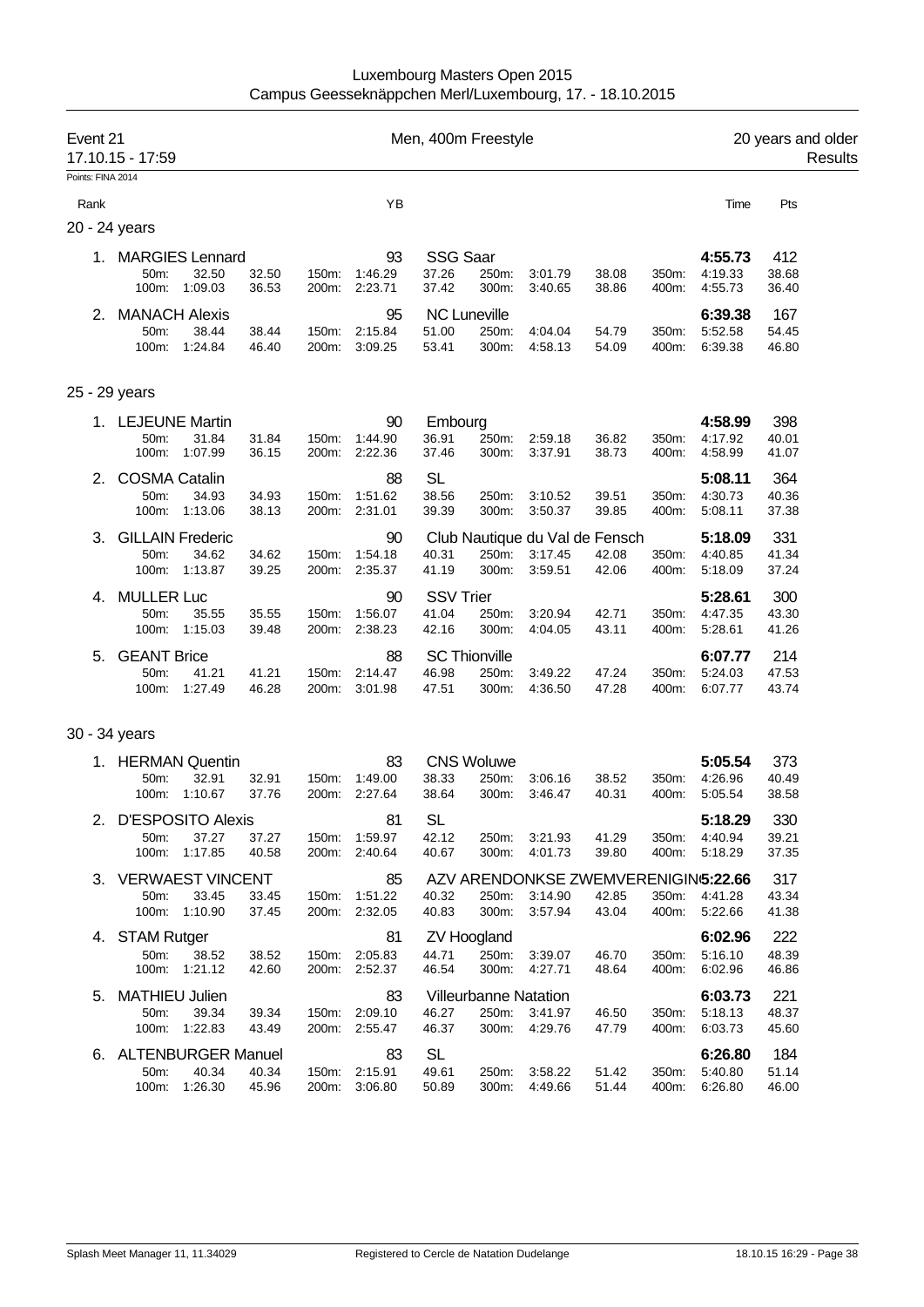### Event 21, Men, 400m Freestyle

| 1.            | <b>THIBAUD Benoit</b><br>50m:<br>33.31<br>100m:<br>1:09.94   | 33.31<br>36.63   | 150m:          | 80<br>1:46.62<br>200m: 2:23.00       | 36.68<br>36.38                      | 300m:                                  | L'entente Nautique Caennaise<br>250m: 2:58.14<br>3:33.41 | 35.14<br>35.27     | 350m:<br>400m: | 4:44.03<br>4:08.66<br>4:44.03 | 465<br>35.25<br>35.37 |
|---------------|--------------------------------------------------------------|------------------|----------------|--------------------------------------|-------------------------------------|----------------------------------------|----------------------------------------------------------|--------------------|----------------|-------------------------------|-----------------------|
|               | 2. LE FLOCH Yann<br>50m:<br>33.20<br>1:09.50<br>100m:        | 33.20<br>36.30   | 150m:<br>200m: | 76<br>1:46.14<br>2:23.31             | <b>CN Plaisir</b><br>36.64<br>37.17 | 250m:<br>300m:                         | 3:00.57<br>3:37.97                                       | 37.26<br>37.40     | 350m:<br>400m: | 4:52.42<br>4:15.63<br>4:52.42 | 426<br>37.66<br>36.79 |
|               | 3. BEGLINGER Martijn<br>50m:<br>38.10<br>100m:<br>1:20.60    | 38.10<br>42.50   | 150m:<br>200m: | 78<br>2:01.80<br>2:44.17             | Old Dutch<br>41.20<br>42.37         | 250m:<br>300m:                         | 3:26.07<br>4:07.45                                       | 41.90<br>41.38     | 350m:<br>400m: | 5:21.79<br>4:47.38<br>5:21.79 | 319<br>39.93<br>34.41 |
| 4.            | <b>MARTIJN Gino</b><br>50m:<br>37.55<br>100m: 1:19.66        | 37.55<br>42.11   | 150m:          | 79<br>2:05.20<br>200m: 2:52.35       | <b>RZ</b><br>45.54<br>47.15         | 250m:<br>300m:                         | 3:43.74<br>4:31.81                                       | 51.39<br>48.07     | 350m:<br>400m: | 6:07.13<br>5:21.53<br>6:07.13 | 215<br>49.72<br>45.60 |
| 5.            | <b>PONNE Pieter</b><br>50m:<br>41.45<br>100m: 1:29.11        | 41.45<br>47.66   | 150m:<br>200m: | 76<br>2:19.06<br>3:12.55             | 49.95<br>53.49                      | HZ&PC Heerenveen<br>250m:<br>300m:     | 4:06.70<br>5:01.79                                       | 54.15<br>55.09     | 350m:<br>400m: | 6:48.15<br>5:56.73<br>6:48.15 | 156<br>54.94<br>51.42 |
| 40 - 44 years |                                                              |                  |                |                                      |                                     |                                        |                                                          |                    |                |                               |                       |
|               | 1. VAN ENGEN Antwan<br>33.62<br>50m:<br>100m:<br>1:09.56     | 33.62<br>35.94   | 150m:<br>200m: | 71<br>1:47.15<br>2:24.71             | De Ward<br>37.59<br>37.56           | 250m:<br>300m:                         | 3:02.66<br>3:40.76                                       | 37.95<br>38.10     | 350m:<br>400m: | 4:55.53<br>4:19.01<br>4:55.53 | 412<br>38.25<br>36.52 |
|               | 2. VAN DEN BERGHE Kasper<br>37.55<br>50m:<br>100m: 1:19.03   | 37.55<br>41.48   | 150m:          | 73<br>2:02.23<br>200m: 2:45.30       | <b>Swol 1894</b><br>43.20<br>43.07  | 250m:<br>300m:                         | 3:28.80<br>4:12.23                                       | 43.50<br>43.43     | 350m:<br>400m: | 5:38.41<br>4:56.04<br>5:38.41 | 275<br>43.81<br>42.37 |
| 3.            | <b>STEIN Alexander</b><br>37.92<br>50m:<br>100m: 1:22.57     | 37.92<br>44.65   | 150m:<br>200m: | 71<br>2:10.15<br>2:59.21             | 47.58<br>49.06                      | <b>CNS Woluwe</b><br>250m:<br>300m:    | 3:48.03<br>4:38.67                                       | 48.82<br>50.64     | 350m:<br>400m: | 6:07.47<br>5:26.28<br>6:07.47 | 214<br>47.61<br>41.19 |
| 45 - 49 years |                                                              |                  |                |                                      |                                     |                                        |                                                          |                    |                |                               |                       |
|               | 1. KREITLEIN Knut<br>33.31<br>50m:<br>100m:<br>1:10.57       | 33.31<br>37.26   | 150m:<br>200m: | 69<br>1:49.30<br>2:28.26             | 38.73<br>38.96                      | 250m:<br>300m:                         | TV 1906 Bad Neuenahr<br>3:08.27<br>3:48.54               | 40.01<br>40.27     | 350m:<br>400m: | 5:07.66<br>4:29.04<br>5:07.66 | 365<br>40.50<br>38.62 |
| 2.            | <b>CHEVALIER Michel</b><br>34.35<br>50m:<br>100m: 1:13.39    | 34.35<br>39.04   | 150m:<br>200m: | 66<br>1:54.04<br>2:35.06             | 40.65<br>41.02                      | <b>SC Thionville</b><br>250m:<br>300m: | 3:15.83<br>3:56.46                                       | 40.77<br>40.63     | 350m:<br>400m: | 5:15.73<br>4:38.06<br>5:15.73 | 338<br>41.60<br>37.67 |
| 3.            | <b>NAHON Bruno</b><br>35.22<br>50m:<br>100m:<br>1:14.33      | 35.22<br>39.11   | 150m:<br>200m: | 70<br>1:54.36<br>2:35.02             | 40.03<br>40.66                      | <b>CNS Woluwe</b><br>250m:<br>300m:    | 3:15.34<br>3:56.03                                       | 40.32<br>40.69     | 350m:<br>400m: | 5:17.00<br>4:36.98<br>5:17.00 | 334<br>40.95<br>40.02 |
| 4.            | <b>NAILI Karim</b><br>50m:<br>36.81<br>1:17.34<br>100m:      | 36.81<br>40.53   | 150m:<br>200m: | 66<br>1:59.05<br>2:40.43             | 41.71<br>41.38                      | 250m:<br>300m:                         | <b>CN Bruxelles Atalante</b><br>3:22.32<br>4:04.36       | 41.89<br>42.04     | 350m:<br>400m: | 5:27.25<br>4:46.66<br>5:27.25 | 304<br>42.30<br>40.59 |
| 5.            | <b>BRESOUX Olivier</b><br>50m:<br>39.75<br>1:22.99<br>100m:  | 39.75<br>43.24   | 150m:<br>200m: | 69<br>2:05.88<br>2:49.86             | 42.89<br>43.98                      | <b>CNS Woluwe</b><br>250m:<br>300m:    | 3:32.37<br>4:14.61                                       | 42.51<br>42.24     | 350m:<br>400m: | 5:35.23<br>4:55.86<br>5:35.23 | 282<br>41.25<br>39.37 |
| 6.            | <b>FOLIE Jean-Francois</b><br>50m:<br>37.64<br>100m: 1:18.87 | 37.64<br>41.23   |                | 69<br>150m: 2:01.82<br>200m: 2:45.12 | 42.95<br>43.30                      | <b>CNS Woluwe</b><br>250m:<br>300m:    | 3:28.27<br>4:11.74                                       | 43.15<br>43.47     | 350m:<br>400m: | 5:37.00<br>4:55.15<br>5:37.00 | 278<br>43.41<br>41.85 |
|               | 7. FRANTZEN Stephane<br>54.82<br>50m:<br>100m: 1:55.71       | 54.82<br>1:00.89 | 150m:<br>200m: | 66<br>2:57.67<br>3:59.47             | 1:01.96<br>1:01.80                  | <b>CNS Woluwe</b><br>250m:<br>300m:    | 5:01.16<br>6:02.06                                       | 1:01.69<br>1:00.90 | 350m:<br>400m: | 7:56.60<br>7:01.23<br>7:56.60 | 98<br>59.17<br>55.37  |
|               | DNS MATLA Harold<br>DNS ALSINA MUNOZ Ramon                   |                  |                | 68<br>69                             | <b>PSV</b>                          | <b>CNS Woluwe</b>                      |                                                          |                    |                |                               |                       |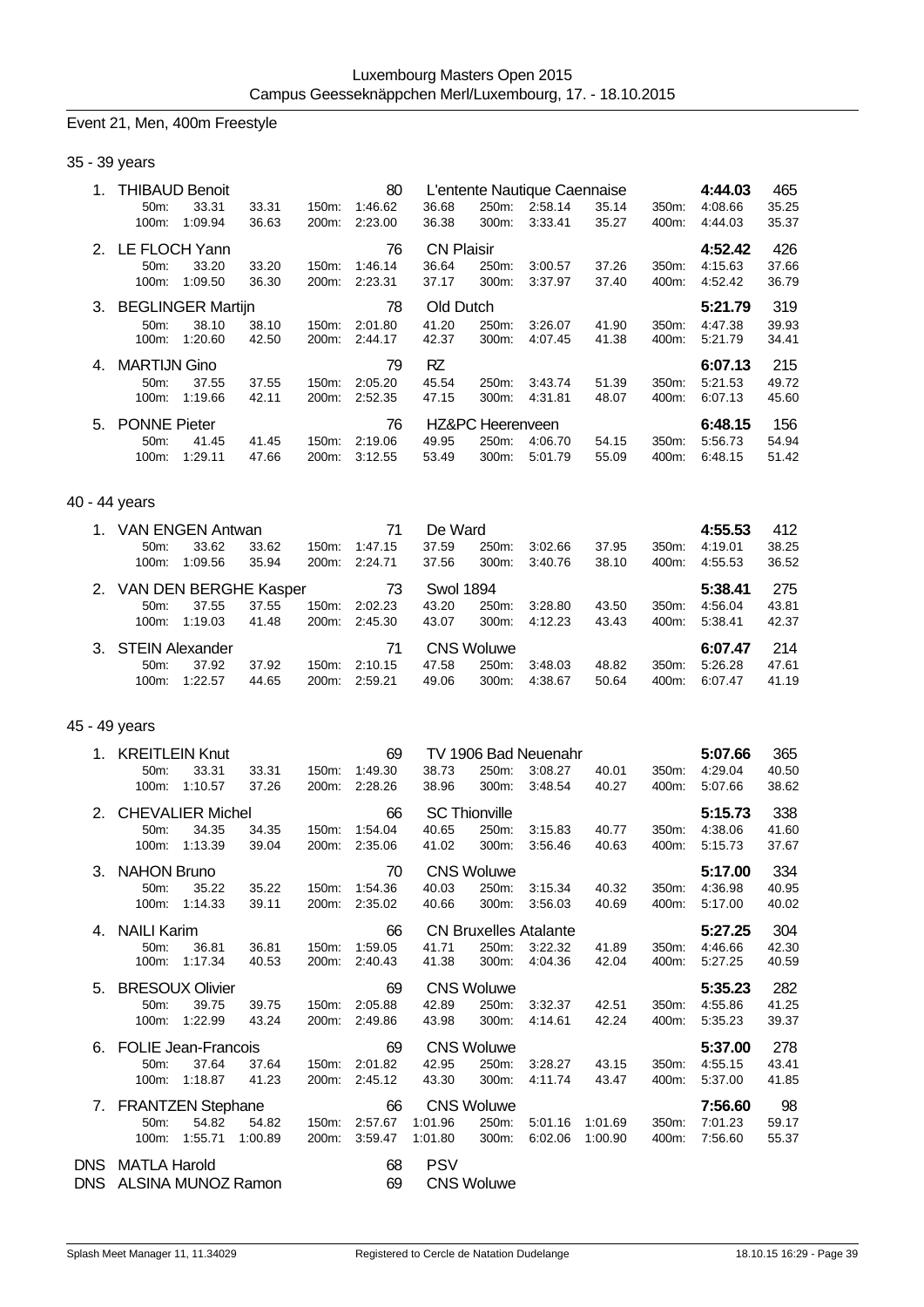## Event 21, Men, 400m Freestyle

| 50 - 54 years |  |
|---------------|--|
|---------------|--|

|            |                         | <b>WITTEBOON Dave</b> |       |       | 63      | MZV-A    |                       |         |                             |       | 4:51.03 | 432   |
|------------|-------------------------|-----------------------|-------|-------|---------|----------|-----------------------|---------|-----------------------------|-------|---------|-------|
|            | 50m:                    | 32.91                 | 32.91 | 150m: | 1:45.61 | 36.88    | 250m:                 | 2:59.77 | 37.04                       | 350m: | 4:14.64 | 37.57 |
|            | 100m:                   | 1:08.73               | 35.82 | 200m: | 2:22.73 | 37.12    | 300m:                 | 3:37.07 | 37.30                       | 400m: | 4:51.03 | 36.39 |
|            | 2. V. NORDEN Edwin      |                       |       |       | 63      | A'foort  |                       |         |                             |       | 4:55.34 | 413   |
|            | 50m:                    | 33.45                 | 33.45 | 150m: | 1:47.71 | 37.76    | 250m:                 | 3:03.33 | 37.77                       | 350m: | 4:18.38 | 37.45 |
|            | 100m:                   | 1:09.95               | 36.50 | 200m: | 2:25.56 | 37.85    | 300m:                 | 3:40.93 | 37.60                       | 400m: | 4:55.34 | 36.96 |
|            | 3. HUCK Christian       |                       |       |       | 62      |          |                       |         | Schwimmclub Heppenheim e.V. |       | 5:30.29 | 295   |
|            | 50m:                    | 37.82                 | 37.82 | 150m: | 2:01.15 | 42.08    | 250m:                 | 3:24.06 | 41.12                       | 350m: | 4:48.94 | 42.79 |
|            | 100m:                   | 1:19.07               | 41.25 | 200m: | 2:42.94 | 41.79    | 300m:                 | 4:06.15 | 42.09                       | 400m: | 5:30.29 | 41.35 |
| $4_{-}$    | <b>JANOVSKY Jiri</b>    |                       |       |       | 64      | Plavecky |                       |         |                             |       | 5:33.29 | 287   |
|            | 50m:                    | 37.88                 | 37.88 | 150m: | 2:01.74 | 42.04    | 250m:                 | 3:26.47 | 42.41                       | 350m: | 4:51.92 | 42.58 |
|            | 100m:                   | 1:19.70               | 41.82 | 200m: | 2:44.06 | 42.32    | 300m:                 | 4:09.34 | 42.87                       | 400m: | 5:33.29 | 41.37 |
| 5.         | <b>MUTTILAINEN Riku</b> |                       |       |       | 65      | Cetus    |                       |         |                             |       | 5:48.09 | 252   |
|            | 50m:                    | 39.63                 | 39.63 | 150m: | 2:07.42 | 44.76    | 250m:                 | 3:37.22 | 44.91                       | 350m: | 5:05.67 | 43.77 |
|            | 100m:                   | 1:22.66               | 43.03 | 200m: | 2:52.31 | 44.89    | 300m:                 | 4:21.90 | 44.68                       | 400m: | 5:48.09 | 42.42 |
| 6.         |                         | <b>COELEMBIER Luc</b> |       |       | 61      |          | <b>ELSPB Natation</b> |         |                             |       | 6:24.98 | 186   |
|            | 50 <sub>m</sub> :       | 41.23                 | 41.23 | 150m: | 2:18.15 | 49.41    | 250m:                 | 3:57.58 | 49.69                       | 350m: | 5:36.74 | 49.46 |
|            | 100m:                   | 1:28.74               | 47.51 | 200m: | 3:07.89 | 49.74    | 300m:                 | 4:47.28 | 49.70                       | 400m: | 6:24.98 | 48.24 |
| <b>DNS</b> | SOUVIRAA LABASTIE Bruno |                       |       |       | 62      |          | <b>CSMP Puteaux</b>   |         |                             |       |         |       |

## 55 - 59 years

|      |                        | DE GROOT Marten       |       |                    | 58      |                      | HZ&PC Heerenveen    |         |       |          | 4:49.83 | 437   |
|------|------------------------|-----------------------|-------|--------------------|---------|----------------------|---------------------|---------|-------|----------|---------|-------|
|      | 50m                    | 33.39                 | 33.39 | $150m$ :           | 1:47.01 | 37.07                | 250m:               | 3:00.37 | 36.56 | $350m$ : | 4:14.46 | 37.07 |
|      | 100m:                  | 1:09.94               | 36.55 | 200m:              | 2:23.81 | 36.80                | 300m:               | 3:37.39 | 37.02 | 400m:    | 4:49.83 | 35.37 |
|      | 2. LELIAS Pierre       |                       |       |                    | 59      |                      | <b>CSMP Puteaux</b> |         |       |          | 5:03.77 | 380   |
|      | $50m$ :                | 34.06                 | 34.06 | $150m$ :           | 1:48.13 | 37.70                | 250m:               | 3:05.58 | 39.05 | 350m:    | 4:25.21 | 39.67 |
|      | 100m:                  | 1:10.43               | 36.37 | 200m:              | 2:26.53 | 38.40                | 300m:               | 3:45.54 | 39.96 | 400m:    | 5:03.77 | 38.56 |
| 3.   | <b>DOLG MICHAEL</b>    |                       |       |                    | 58      |                      | <b>Pulheimer SC</b> |         |       |          | 5:38.00 | 276   |
|      | 50 <sub>m</sub>        | 38.25                 | 38.25 | 150m:              | 2:02.95 | 42.99                | 250m:               | 3:28.99 | 42.99 | 350m:    | 4:56.19 | 43.05 |
|      | 100m:                  | 1:19.96               | 41.71 | 200 <sub>m</sub> : | 2:46.00 | 43.05                | 300m:               | 4:13.14 | 44.15 | 400m:    | 5:38.00 | 41.81 |
| 4.   | <b>MEIJER Rudolf</b>   |                       |       |                    | 60      |                      | <b>ZV Hoogland</b>  |         |       |          | 5:48.29 | 252   |
|      | 50 <sub>m</sub>        | 38.08                 | 38.08 | $150m$ :           | 2:06.58 | 44.70                | 250m:               | 3:36.64 | 45.14 | 350m:    | 5:05.71 | 44.30 |
|      | 100m:                  | 1:21.88               | 43.80 | $200m$ :           | 2:51.50 | 44.92                | 300m:               | 4:21.41 | 44.77 | 400m:    | 5:48.29 | 42.58 |
| DNS. |                        | PFLETSCHINGER Jacques |       |                    | 57      | <b>SC Thionville</b> |                     |         |       |          |         |       |
| DNS. | <b>DIETRICH Robert</b> |                       |       |                    | 60      |                      | SV09 Voelklingen    |         |       |          |         |       |
|      |                        |                       |       |                    |         |                      |                     |         |       |          |         |       |

## 60 - 64 years

| 1. FRIZZO Joseph     |               |       |       | 54            | SC Thionville |              |         |       |       | 6:05.63 | 218   |
|----------------------|---------------|-------|-------|---------------|---------------|--------------|---------|-------|-------|---------|-------|
| $50m$ :              | 39.93         | 39.93 | 150m: | 2:11.25       | 46.81         | 250m:        | 3:45.50 | 46.99 | 350m: | 5:21.00 | 47.12 |
|                      | 100m: 1:24.44 | 44.51 |       | 200m: 2:58.51 | 47.26         | 300m:        | 4:33.88 | 48.38 | 400m: | 6:05.63 | 44.63 |
|                      |               |       |       |               |               |              |         |       |       |         |       |
| 2. URBAIN Jean Louis |               |       |       | -53           |               | AC Amneville |         |       |       | 6:44.35 | - 161 |
| $50m$ :              | 42.46         | 42.46 |       | 150m: 2:19.70 | 49.92         | 250m:        | 4:05.58 | 53.44 | 350m. | 5:53.85 | 54.22 |

## 65 - 69 years

| 1. MITLEWSKI Guenter |         |       |       | 46            |       |             | SV Blau-Weiss Bochum |       |          | 6:16.35 | 199   |
|----------------------|---------|-------|-------|---------------|-------|-------------|----------------------|-------|----------|---------|-------|
| 50 <sub>m</sub> :    | 40.90   | 40.90 | 150m: | 2:15.54       | 48.38 | 250m:       | 3:52.51              | 48.46 | 350m:    | 5:29.95 | 48.75 |
| 100m:                | 1:27.16 | 46.26 |       | 200m: 3:04.05 | 48.51 | 300m:       | 4:41.20              | 48.69 | 400m:    | 6:16.35 | 46.40 |
|                      |         |       |       |               |       |             |                      |       |          |         |       |
| 2. LORENZ Ludwig     |         |       |       | 48            |       | SV Gladbeck |                      |       |          | 6:50.41 | 154   |
| 50m                  | 49.12   | 49.12 | 150m: | 2:34.65       | 52.77 | 250m:       |                      |       | $350m$ : | 6:03.21 | 52.00 |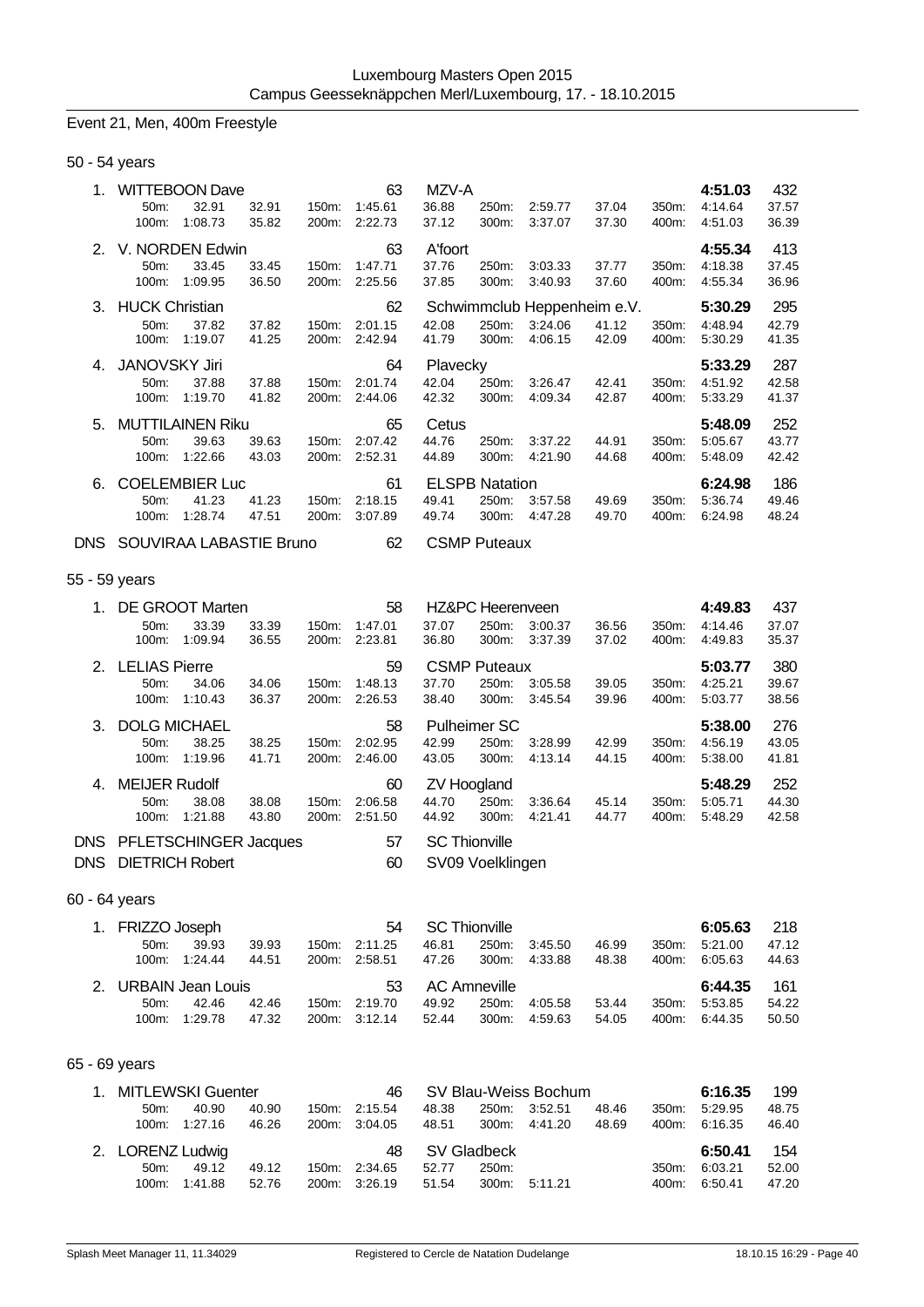|      | Event 21, Men, 400m Freestyle, 65 - 69 years               |                  |                |                          |                    |                                        |                    |                             |                |                               |                        |
|------|------------------------------------------------------------|------------------|----------------|--------------------------|--------------------|----------------------------------------|--------------------|-----------------------------|----------------|-------------------------------|------------------------|
| Rank |                                                            |                  |                | YB                       |                    |                                        |                    |                             |                | Time                          | Pts                    |
| 3.   | <b>KIRCH DANIEL</b><br>51.49<br>50m:<br>1:49.29<br>100m:   | 51.49<br>57.80   | 150m:<br>200m: | 46<br>2:49.78<br>3:51.61 | 1:00.49<br>1:01.83 | FECAMP ATHLETIC CAMP<br>250m:<br>300m: | 4:55.75<br>5:59.82 | 1:04.14<br>1:04.07          | 350m:<br>400m: | 8:01.85<br>7:04.29<br>8:01.85 | 95<br>1:04.47<br>57.56 |
|      | 70 - 74 years                                              |                  |                |                          |                    |                                        |                    |                             |                |                               |                        |
| 1.   | <b>BOTTIN Manfred</b><br>52.21<br>50m:<br>1:53.56<br>100m: | 52.21<br>1:01.35 | 150m:<br>200m: | 41<br>2:55.34<br>3:57.09 | 1:01.78<br>1:01.75 | SV Langenfeld<br>250m:<br>300m:        | 4:56.71<br>5:56.15 | 59.62<br>59.44              | 350m:<br>400m: | 7:51.20<br>6:54.96<br>7:51.20 | 101<br>58.81<br>56.24  |
|      | 75 - 79 years                                              |                  |                |                          |                    |                                        |                    |                             |                |                               |                        |
| 1.   | VAN ENST FRANS<br>50m:<br>44.45<br>1:35.48<br>100m:        | 44.45<br>51.03   | 150m:<br>200m: | 40<br>2:27.68<br>3:20.12 | 52.20<br>52.44     | <b>WS TWENTE</b><br>250m:<br>300m:     | 4:12.22<br>5:03.68 | 52.10<br>51.46              | 350m:<br>400m: | 6:41.60<br>5:56.38<br>6:41.60 | 164<br>52.70<br>45.22  |
| 2.   | <b>GEERS NIC</b><br>50m:<br>49.91<br>1:46.07<br>100m:      | 49.91<br>56.16   | 150m:<br>200m: | 38<br>2:44.12<br>3:41.75 | 58.05<br>57.63     | Z&PC DE GOUWE<br>250m:<br>300m:        | 4:39.82<br>5:37.44 | 58.07<br>57.62              | 350m:<br>400m: | 7:24.77<br>6:34.71<br>7:24.77 | 121<br>57.27<br>50.06  |
| 3.   | <b>SCHLEICH OTTO</b><br>50m:<br>57.37<br>1:57.64<br>100m:  | 57.37<br>1:00.27 | 150m:<br>200m: | 40<br>3:01.20<br>4:03.84 | 1:03.56<br>1:02.64 | SV Langenfeld<br>250m:<br>300m:        | 5:06.32<br>6:08.68 | 1:02.48<br>1:02.36          | 350m:<br>400m: | 8:09.77<br>7:10.91<br>8:09.77 | 90<br>1:02.23<br>58.86 |
|      | 80 - 84 years                                              |                  |                |                          |                    |                                        |                    |                             |                |                               |                        |
| 1.   | <b>HUCK Karl Friedrich</b>                                 |                  |                | 34                       |                    |                                        |                    | Schwimmclub Heppenheim e.V. |                | 8:33.03                       | 78                     |

| 1. HUCK Karl Friedrich |                       |  |                       |                       |                       | Schwimmclub Heppenheim e.V. | 8:33.03               | 78      |
|------------------------|-----------------------|--|-----------------------|-----------------------|-----------------------|-----------------------------|-----------------------|---------|
|                        | 50m: 57.94 57.94      |  | 150m: 3:14.58 1:08.86 | 250m: 5:27.72 1:05.97 |                       |                             | 350m: 7:36.09 1:03.13 |         |
|                        | 100m. 2:05.72 1:07.78 |  | 200m: 4:21.75 1:07.17 |                       | 300m: 6:32.96 1:05.24 |                             | 400m: 8:33.03         | - 56.94 |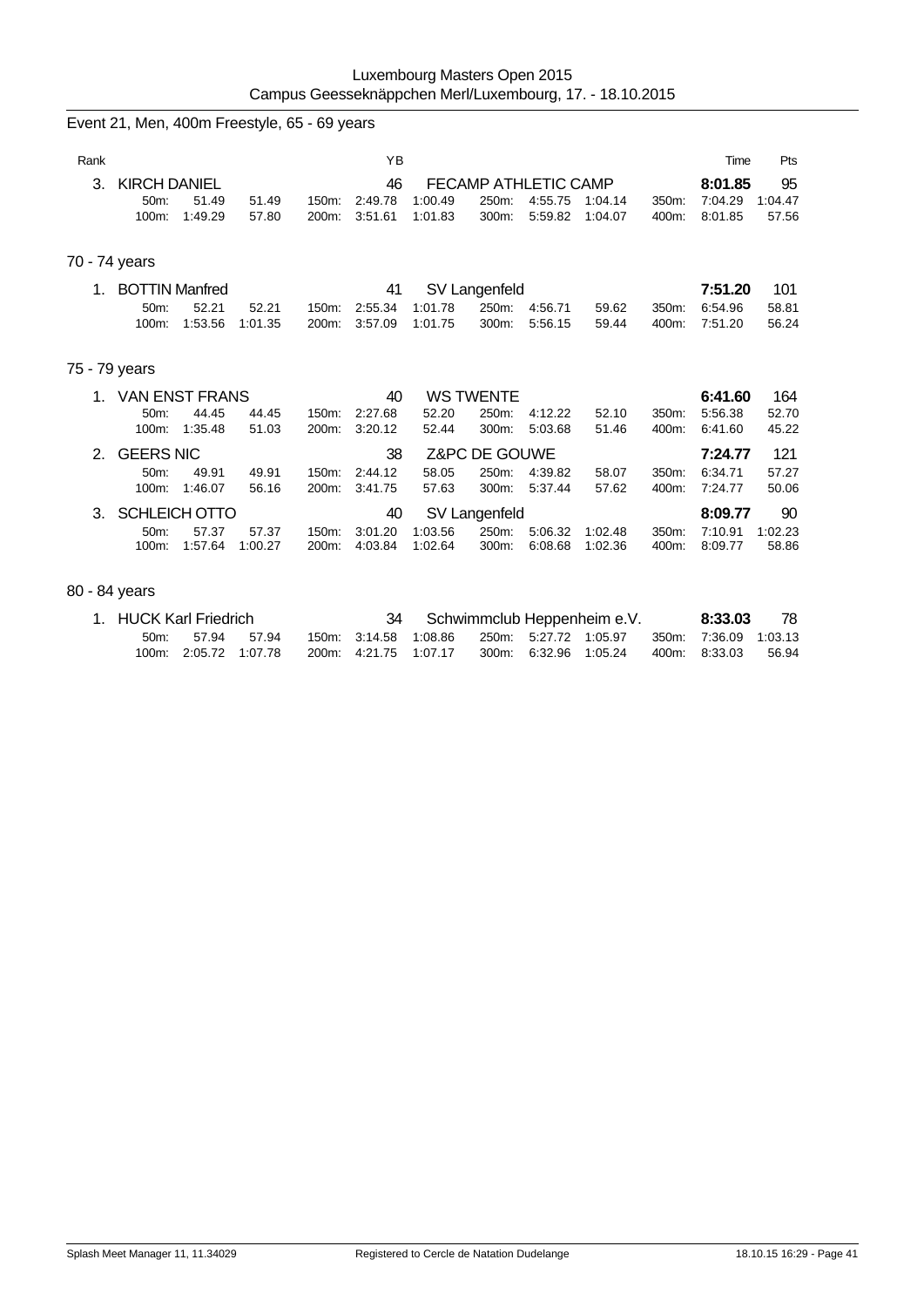# 4 - 800m Races 18.10.15 - 9:00 Event 22 **Event 22** Women, 800m Freestyle 20 years and older 18.10.15 - 9:00 Results Points: FINA 2014 Rank Time Pts 20 - 24 years 1. DREESENS Lisa 91 PSV **9:35.80** 630 100m: 1:07.13 1:07.13 300m: 3:32.49 1:12.89 500m: 5:59.17 1:13.50 700m: 8:25.21 1:12.86 200m: 2:19.60 1:12.47 400m: 4:45.67 1:13.18 600m: 7:12.35 1:13.18 800m: 9:35.80 1:10.59 2. DEJONCKHEERE Melina 91 CNS Woluwe **11:28.81** 368 700m: 10:05.11 1:27.75 200m: 2:47.50 1:27.15 400m: 5:42.71 1:27.56 600m: 8:37.36 1:27.07 800m: 11:28.81 1:23.70 3. CREEMERS Claudia 92 RZ **14:57.19** 166 100m: 1:29.16 1:29.16 300m: 5:08.87 1:52.60 500m: 9:05.69 1:58.59 700m: 13:02.17 1:58.27 200m: 3:16.27 1:47.11 400m: 7:07.10 1:58.23 600m: 11:03.90 1:58.21 800m: 14:57.19 1:55.02 DNS POMMIER Lise 92 NC Luneville 25 - 29 years 1. WILTGEN Pia 87 Swimming Club Redange **11:02.92** 413 100m: 1:14.33 1:14.33 300m: 4:01.56 1:24.31 500m: 6:51.19 1:25.16 700m: 9:41.37 1:23.83 200m: 2:37.25 1:22.92 400m: 5:26.03 1:24.47 600m: 8:17.54 1:26.35 800m: 11:02.92 1:21.55 2. BISAGA Myriam 89 Club Nautique du Val de Fensch **11:28.96** 368 100m: 1:21.10 1:21.10 300m: 4:14.59 1:26.50 500m: 7:07.69 1:26.68<br>200m: 2:48.09 1:26.99 400m: 5:41.01 1:26.42 600m: 8:35.72 1:28.03 200m: 2:48.09 1:26.99 400m: 5:41.01 1:26.42 600m: 8:35.72 1:28.03 800m: 11:28.96 1:26.13 3. VINAGRE SENDINO Cora 88 CNS Woluwe **11:41.74** 348 100m: 1:19.30 1:19.30 300m: 4:16.98 1:28.82 500m: 7:16.52 1:29.72 700m: 10:14.74 1:28.77 200m: 2:48.16 1:28.86 400m: 5:46.80 1:29.82 600m: 8:45.97 1:29.45 800m: 11:41.74 1:27.00 4. WYNEN FAMKE 87 AZV ARENDONKSE ZWEMVERENIGING**12:09.03** 310 100m: 1:26.81 1:26.81 300m: 4:31.56 1:32.43 500m: 7:36.02 1:32.21 700m: 10:41.90 1:32.78 200m: 2:59.13 1:32.32 400m: 6:03.81 1:32.25 600m: 9:09.12 1:33.10 800m: 12:09.03 1:27.13 5. KOENIG Sandra 86 CNS Woluwe **12:11.93** 307 100m: 1:25.37 1:25.37 300m: 4:28.17 1:31.23 500m: 7:34.18 1:32.94 700m: 10:40.05 1:33.23 200m: 2:56.94 1:31.57 400m: 6:01.24 1:33.07 600m: 9:06.82 1:32.64 800m: 12:11.93 1:31.88 30 - 34 years 1. MANCHEL Isaline 85 CNS Woluwe **11:58.24** 325 100m: 1:27.10 1:27.10 300m: 4:30.15 1:31.58 500m: 7:29.88 1:30.14 700m: 10:31.58 1:30.88

|                 | 200m: 2:58.57 1:31.47 |  | 400m. 5:59.74 1:29.59 |  | 600m: 9:00.70 1:30.82             | 800m: 11:58.24 1:26.66 |  |
|-----------------|-----------------------|--|-----------------------|--|-----------------------------------|------------------------|--|
| 2. JOLLER Cindy |                       |  |                       |  | 85 Club Nautique du Val de Fensch | <b>12:08.61</b> 311    |  |
|                 | 100m: 1:24.49 1:24.49 |  | 300m: 4:27.47 1:32.38 |  | 500m: 7:35.66 1:34.10             | 700m: 10:41.42 1:32.24 |  |
|                 | 200m: 2:55.09 1:30.60 |  | 400m: 6:01.56 1:34.09 |  | 600m: 9:09.18 1:33.52             | 800m: 12:08.61 1:27.19 |  |
|                 |                       |  |                       |  |                                   |                        |  |

#### 35 - 39 years

| 1. BAYRE Severine |                       |  |                       | 78 CNS Woluwe         |                       |  | 11:40.41               | - 350 |
|-------------------|-----------------------|--|-----------------------|-----------------------|-----------------------|--|------------------------|-------|
|                   | 100m: 1:23.58 1:23.58 |  | 300m: 4:20.71 1:28.73 | 500m: 7:18.64 1:28.53 |                       |  | 700m: 10:16.27 1:28.59 |       |
|                   | 200m: 2:51.98 1:28.40 |  | 400m: 5:50.11 1:29.40 |                       | 600m: 8:47.68 1:29.04 |  | 800m: 11:40.41 1:24.14 |       |

#### 40 - 44 years

| 1. JOLING Liselotte |                       |  |                       | 75 P.S.V |                       |  | 10:37.68               | 464 |
|---------------------|-----------------------|--|-----------------------|----------|-----------------------|--|------------------------|-----|
|                     | 100m: 1:14.72 1:14.72 |  | 300m: 3:55.94 1:20.72 |          | 500m: 6:37.52 1:20.36 |  | 700m: 9:20.51 1:21.80  |     |
|                     | 200m: 2:35.22 1:20.50 |  | 400m: 5:17.16 1:21.22 |          | 600m: 7:58.71 1:21.19 |  | 800m: 10:37.68 1:17.17 |     |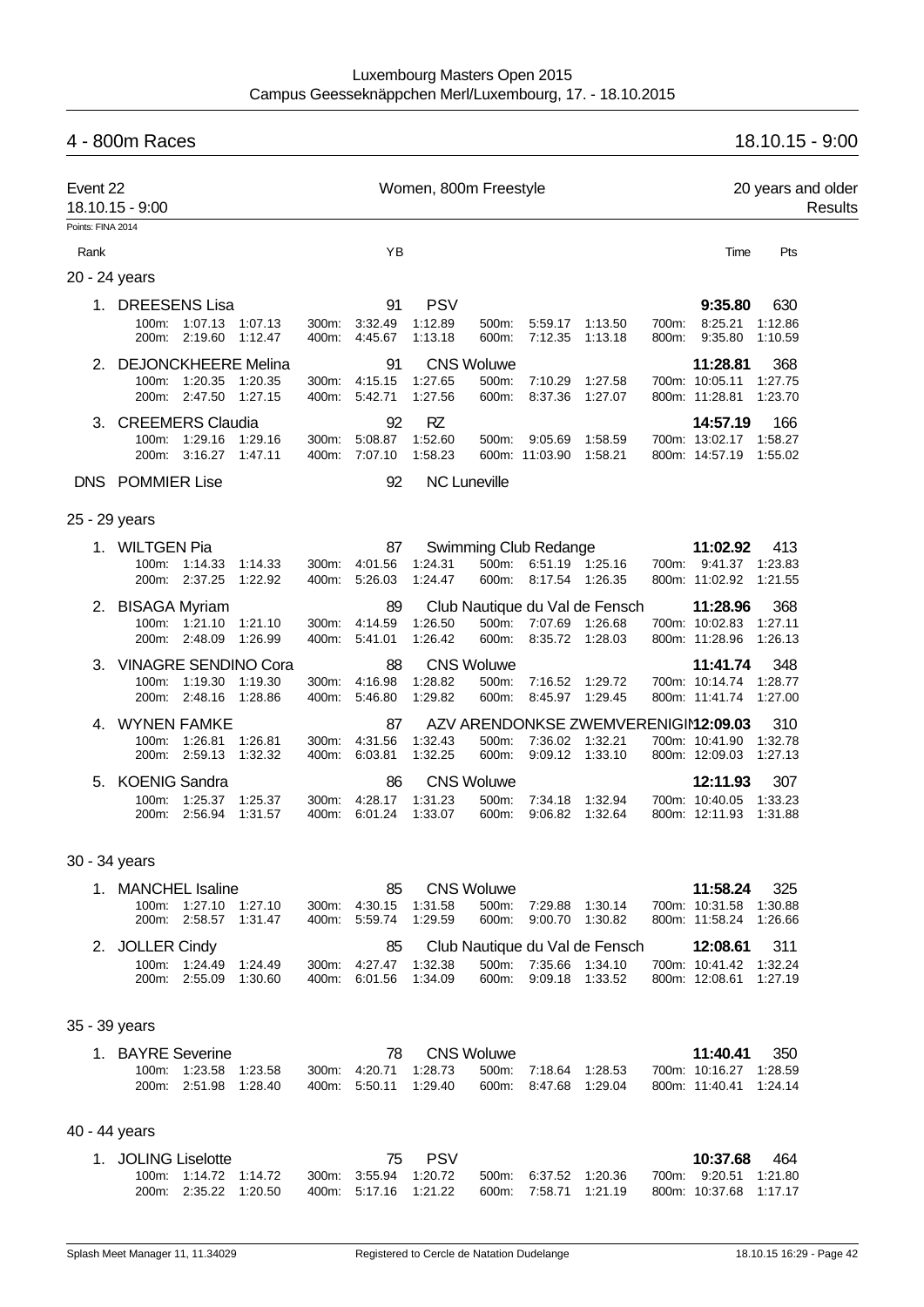|               | Event 22, Women, 800m Freestyle, 40 - 44 years                                           |                |                                              |                                       |                                    |                                                  |                    |       |                                                              |                           |
|---------------|------------------------------------------------------------------------------------------|----------------|----------------------------------------------|---------------------------------------|------------------------------------|--------------------------------------------------|--------------------|-------|--------------------------------------------------------------|---------------------------|
| Rank          |                                                                                          |                | YB                                           |                                       |                                    |                                                  |                    |       | Time                                                         | Pts                       |
| 2.            | <b>STUEBER Kim</b><br>100m: 1:17.53<br>1:17.53<br>200m:<br>2:40.49<br>1:22.96            | 300m:<br>400m: | 73<br>4:04.62<br>5:29.02                     | <b>SSV Lahr</b><br>1:24.13<br>1:24.40 | 500m:<br>600m:                     | 6:53.91<br>8:18.76                               | 1:24.89<br>1:24.85 | 700m: | 11:04.06<br>9:43.38<br>800m: 11:04.06                        | 411<br>1:24.62<br>1:20.68 |
| З.            | <b>ULZEGA Chiara</b><br>100m:<br>1:41.40<br>1:41.40<br>200m:<br>3:32.80<br>1.51.40       | 300m:<br>400m: | 75<br>5:25.22<br>7:17.56                     | 1:52.42<br>1:52.34                    | <b>CNS Woluwe</b><br>500m:         | 9:11.29<br>600m: 11:04.27                        | 1:53.73<br>1:52.98 |       | 14:36.42<br>700m: 12:53.87<br>800m: 14:36.42                 | 178<br>1:49.60<br>1:42.55 |
| 4.            | <b>TAKAR Eszter</b><br>100m:<br>1:45.04<br>1:45.04<br>200m:<br>3:38.48<br>1:53.44        | 300m:<br>400m: | 73<br>5:32.96<br>7:27.77                     | 1:54.48<br>1:54.81                    | <b>VFR SIMMERN</b><br>500m:        | 9:22.68<br>600m: 11:18.36                        | 1:54.91<br>1:55.68 |       | 15:01.89<br>700m: 13:12.11<br>800m: 15:01.89                 | 164<br>1:53.75<br>1:49.78 |
| 45 - 49 years |                                                                                          |                |                                              |                                       |                                    |                                                  |                    |       |                                                              |                           |
|               | 1. V. NORDEN Henriette<br>1:20.97<br>100m:<br>1:20.97<br>2:50.07<br>1:29.10<br>200m:     | 300m:<br>400m: | 68<br>4:18.97<br>5:48.02                     | A'foort<br>1:28.90<br>1:29.05         | 500m:<br>600m:                     | 7:17.38<br>8:46.56                               | 1:29.36<br>1:29.18 |       | 11:41.91<br>700m: 10:15.30<br>800m: 11:41.91                 | 348<br>1.28.74<br>1:26.61 |
| 2.            | <b>BROEKHUIS marion</b><br>1:26.83<br>100m:<br>1:26.83<br>200m:<br>2:59.29<br>1:32.46    | 300m:<br>400m: | 68<br>4:32.25<br>6:05.06                     | 1:32.96<br>1:32.81                    | <b>WS TWENTE</b><br>500m:<br>600m: | 7:37.71<br>9:10.02                               | 1:32.65<br>1:32.31 |       | 12:09.07<br>700m: 10:41.82<br>800m: 12:09.07                 | 310<br>1:31.80<br>1:27.25 |
| З.            | <b>VRIJHOEVEN Nicole</b><br>1:26.77<br>1:26.77<br>100m:<br>200m:<br>2:59.12<br>1:32.35   | 300m:<br>400m: | 69<br>4:31.86<br>6:05.07                     | <b>PSV</b><br>1:32.74<br>1:33.21      | 500m:<br>600m:                     | 7:38.14<br>9:11.01                               | 1:33.07<br>1:32.87 |       | 12:11.02<br>700m: 10:42.83<br>800m: 12:11.02                 | 308<br>1:31.82<br>1:28.19 |
|               | 4. AERTS Christel<br>100m:<br>1:25.68<br>1.25.68<br>200m:<br>3:00.11<br>1.34.43          | 300m:<br>400m: | 66<br>4:35.07<br>6.08.95                     | Tesswim<br>1:34.96<br>1:33.88         | 500m:<br>600m:                     | 7:43.67<br>9:18.63                               | 1:34.72<br>1:34.96 |       | 12:23.74<br>700m: 10:53.81<br>800m: 12:23.74                 | 292<br>1:35.18<br>1:29.93 |
| 5.            | <b>MARTINS Nathalie</b><br>1:56.06<br>100m:<br>1:56.06<br>3:58.30<br>2:02.24<br>200m:    | 300m:<br>400m: | 66<br>6:01.56<br>8:07.18                     | <b>USSA</b><br>2:03.26<br>2:05.62     |                                    | 500m: 10:10.48<br>600m: 12:15.49                 | 2:03.30<br>2:05.01 |       | 16:18.02<br>700m: 14:18.34<br>800m: 16:18.02                 | 128<br>2:02.85<br>1:59.68 |
| 50 - 54 years |                                                                                          |                |                                              |                                       |                                    |                                                  |                    |       |                                                              |                           |
| 1.            | <b>VAN CAUTEREN Ingrid</b><br>1.26.43<br>1.26.43<br>100m:<br>3:02.29<br>1.35.86<br>200m: | 300m:<br>400m: | 62<br>4:38.74<br>6:15.00                     | LZV<br>1:36.45<br>1:36.26             | 500m:<br>600m:                     | 7:51.85<br>9:28.25                               | 1:36.85<br>1:36.40 |       | 12:39.34<br>700m: 11:05.64<br>800m: 12:39.34                 | 275<br>1:37.39<br>1:33.70 |
|               | 2. PECKYS Diana<br>100m: 1:36.52 1:36.52<br>200m: 3:22.12 1:45.60                        |                | 63<br>300m: 5:08.65 1:46.53<br>400m: 6:55.14 | 1:46.49                               | <b>SSG Saar</b>                    | 500m: 8:41.56<br>600m: 10:27.39 1:45.83          | 1:46.42            |       | 13:48.60<br>700m: 12:12.18 1:44.79<br>800m: 13:48.60         | 211<br>1:36.42            |
|               | 3. MACHER Claudia<br>100m: 1:50.28<br>1:50.28<br>200m:<br>3:55.14 2:04.86                | 300m:          | 65<br>6:01.63<br>400m: 8:09.23               | 2:06.49<br>2:07.60                    | <b>SG Essen</b>                    | 500m: 10:16.64 2:07.41<br>600m: 12:24.95 2:08.31 |                    |       | 16:37.16<br>700m: 14:33.67 2:08.72<br>800m: 16:37.16 2:03.49 | 121                       |
|               | DNS LAURENT SYLVIE<br>DNS VANDORMAEL Marie Jeanne                                        |                | 63<br>63                                     | <b>GZVN</b>                           | <b>NC Luneville</b>                |                                                  |                    |       |                                                              |                           |
| 55 - 59 years |                                                                                          |                |                                              |                                       |                                    |                                                  |                    |       |                                                              |                           |
|               | 1. VERHAGEN Patty<br>100m: 1:24.78 1:24.78<br>200m: 2:53.62 1:28.84                      |                | 59<br>300m: 4:21.84 1:28.22<br>400m: 5:49.52 | <b>PSV</b><br>1:27.68                 | 600m:                              | 500m: 7:17.24 1:27.72<br>8:45.20                 | 1:27.96            |       | 11:38.30<br>700m: 10:12.72 1:27.52<br>800m: 11:38.30         | 353<br>1:25.58            |
|               | 2. DE MORAES SALLES Ana Maria<br>100m: 1:31.88<br>1:31.88<br>200m: 3:12.57 1:40.69       |                | 56<br>300m: 4:53.81<br>400m: 6:33.87         | <b>SL</b><br>1:41.24<br>1:40.06       | 600m:                              | 500m: 8:14.15 1:40.28<br>9:54.42 1:40.27         |                    |       | 13:10.93<br>700m: 11:34.94<br>800m: 13:10.93                 | 243<br>1:40.52<br>1:35.99 |
|               | 3. SPOELSTRA Marjan<br>100m: 1:37.42 1:37.42<br>200m: 3:22.59 1:45.17                    | 300m:          | 60<br>5:08.89<br>400m: 6:54.56               | 1:46.30<br>1:45.67                    | <b>Swol 1894</b>                   | 500m: 8:41.37 1:46.81<br>600m: 10:28.38          | 1:47.01            |       | 13:55.02<br>700m: 12:14.17<br>800m: 13:55.02                 | 206<br>1:45.79<br>1:40.85 |
|               | 4. SEICHEPINE Catherine<br>100m: 1:38.34 1:38.34<br>200m: 3:25.24 1:46.90                |                | 57<br>300m: 5:12.14<br>400m: 6.58.54 1:46.40 | 1:46.90                               | Cercle Nautique St Avold           | 500m: 8:47.48 1:48.94<br>600m: 10:36.56 1:49.08  |                    |       | 14:05.20<br>700m: 12:23.59<br>800m: 14:05.20                 | 199<br>1:47.03<br>1:41.61 |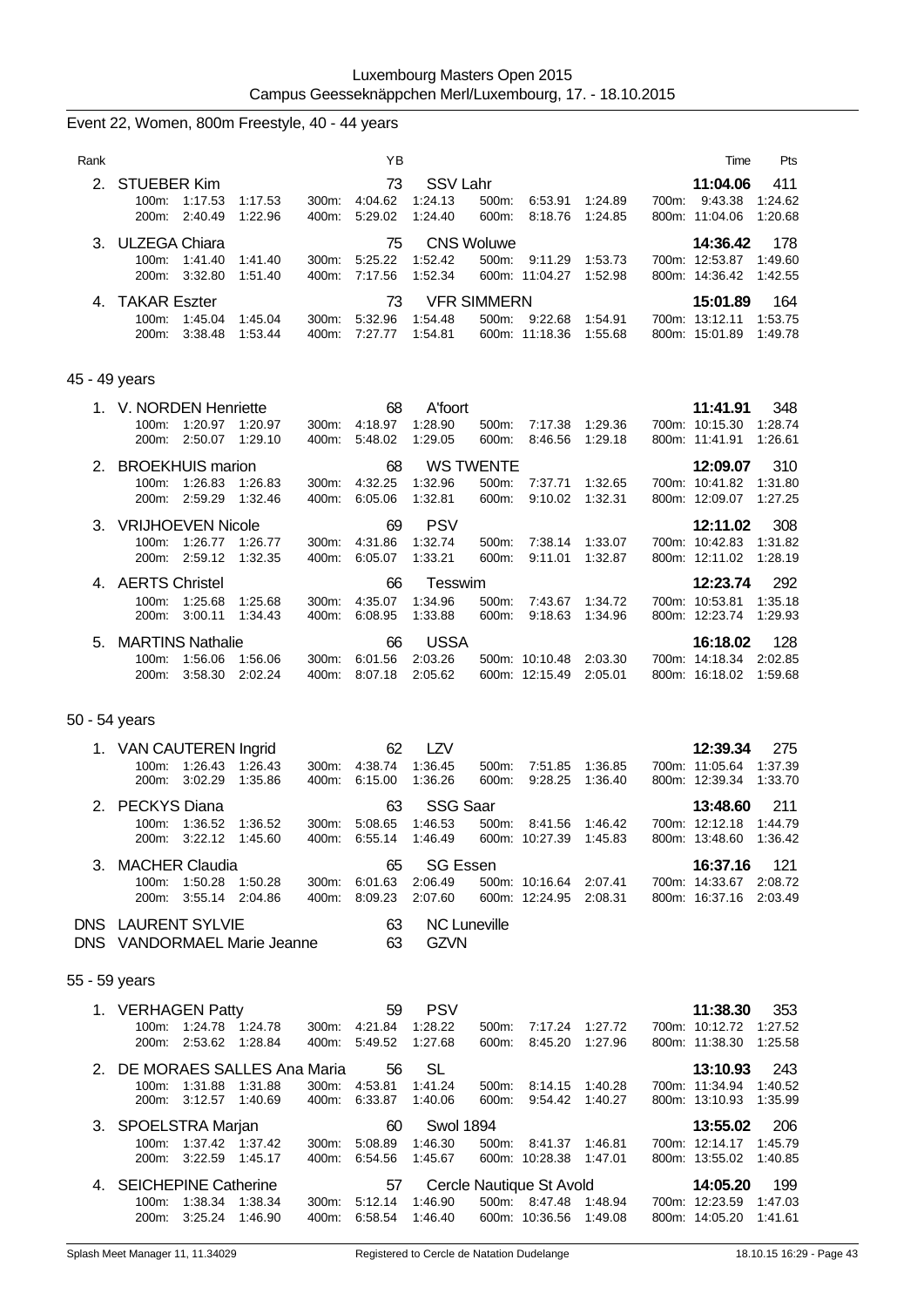|                                                     | Event 22, Women, 800m Freestyle, 55 - 59 years  |                    |                    |                |                          |                                      |                                  |         |                    |       |                                              |                           |
|-----------------------------------------------------|-------------------------------------------------|--------------------|--------------------|----------------|--------------------------|--------------------------------------|----------------------------------|---------|--------------------|-------|----------------------------------------------|---------------------------|
| Rank                                                |                                                 |                    |                    |                | YB                       |                                      |                                  |         |                    |       | Time                                         | Pts                       |
| 5.                                                  | <b>BENOVA Dana</b><br>100m:<br>$200m$ :         | 2:13.33<br>4:34.85 | 2:13.33<br>2:21.52 | 300m.<br>400m: | 56<br>6:56.26<br>9:19.80 | <b>SK SPOL</b><br>2:21.41<br>2:23.54 | 500m: 11:41.87<br>600m: 14:04.11 |         | 2:22.07<br>2:22.24 | 700m: | 18:45.38<br>16:26.02<br>800m: 18:45.38       | 84<br>2:21.91<br>2:19.36  |
| <b>FEITLER Nicole</b><br>DNS.<br>60<br>CN Dudelange |                                                 |                    |                    |                |                          |                                      |                                  |         |                    |       |                                              |                           |
|                                                     | 65 - 69 years                                   |                    |                    |                |                          |                                      |                                  |         |                    |       |                                              |                           |
| $\mathbf 1$                                         | <b>VERHOEVEN Corrie</b><br>$100m$ :<br>$200m$ : | 1:34.68<br>3:21.66 | 1:34.68<br>1:46.98 | 300m:<br>400m: | 46<br>5:11.77<br>7:02.03 | <b>PSV</b><br>1:50.11<br>1:50.26     | 500m:<br>600m: 10:42.97          | 8:52.47 | 1:50.44<br>1:50.50 |       | 14:14.41<br>700m: 12:31.06<br>800m: 14:14.41 | 193<br>1:48.09<br>1:43.35 |
| 70 - 74 years                                       |                                                 |                    |                    |                |                          |                                      |                                  |         |                    |       |                                              |                           |
| 1.                                                  | VAN DER VEEN Matty<br>$100m$ :<br>$200m$ :      | 1:48.29<br>3:45.54 | 1:48.29<br>1:57.25 | 300m:<br>400m: | 44<br>5:47.73<br>7:51.47 | Old Dutch<br>2:02.19<br>2:03.74      | 500m:<br>600m: 12:02.15          | 9:56.33 | 2:04.86<br>2:05.82 |       | 16:14.29<br>700m: 14:07.97<br>800m: 16:14.29 | 130<br>2:05.82<br>2:06.32 |
| 80 - 84 years                                       |                                                 |                    |                    |                |                          |                                      |                                  |         |                    |       |                                              |                           |

| 1. GEURTS Lottie |                       |  |                       | 35 PSV |                        |  | 16:46.32 118           |  |
|------------------|-----------------------|--|-----------------------|--------|------------------------|--|------------------------|--|
|                  | 100m: 1:57.51 1:57.51 |  | 300m 6.11.39 2.06.85  |        | 500m: 10:28.94 2:08.09 |  | 700m: 14:47.12 2:09.14 |  |
|                  | 200m: 4:04.54 2:07.03 |  | 400m: 8:20.85 2:09.46 |        | 600m: 12:37.98 2:09.04 |  | 800m: 16:46.32 1:59.20 |  |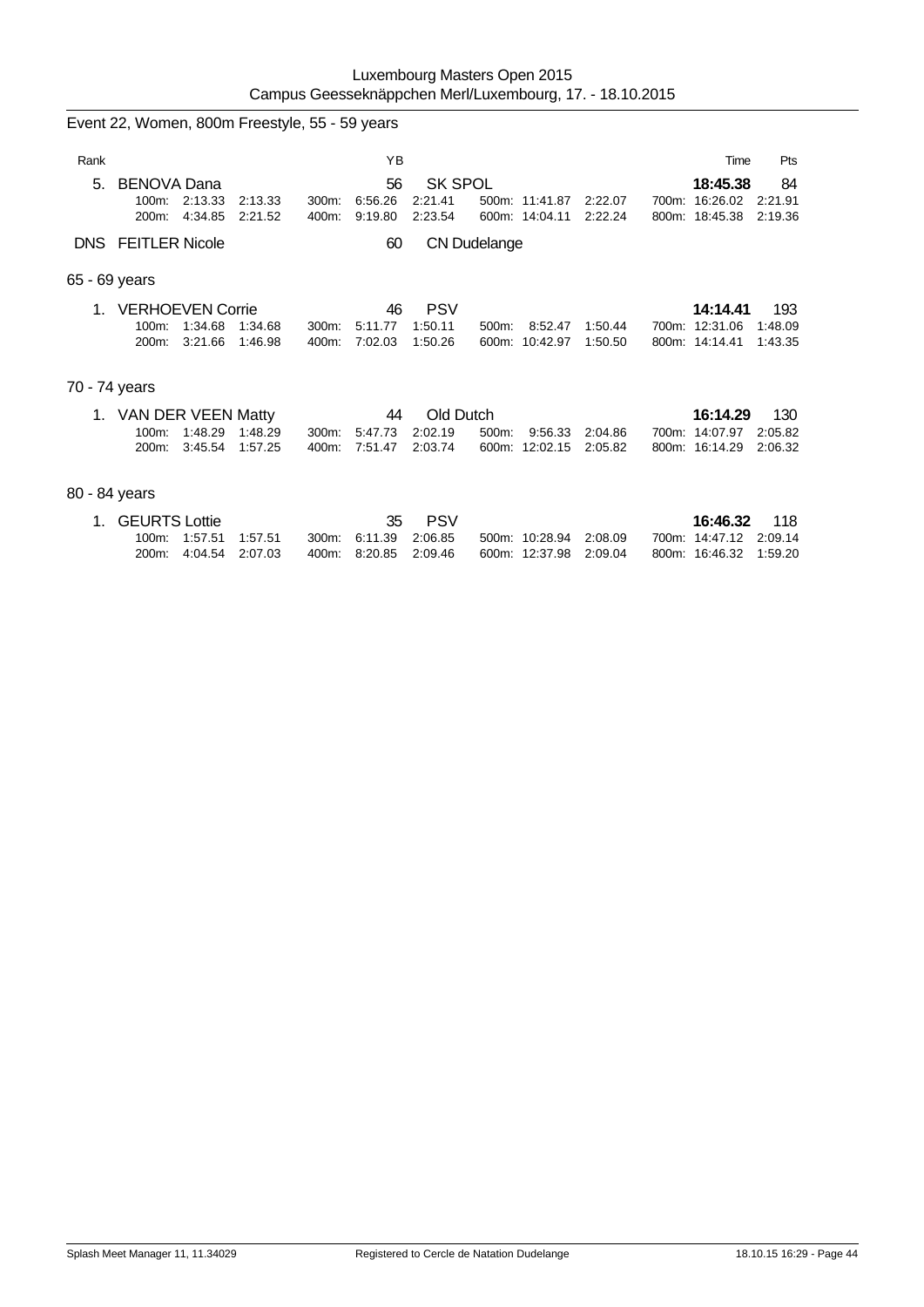| Event 23 | 18.10.15 - 10:04<br>Points: FINA 2014                                                  |                |                                      | Men, 800m Freestyle                                                    |                                                |                    |                |                                                              | 20 years and older        | Results |
|----------|----------------------------------------------------------------------------------------|----------------|--------------------------------------|------------------------------------------------------------------------|------------------------------------------------|--------------------|----------------|--------------------------------------------------------------|---------------------------|---------|
| Rank     |                                                                                        |                | YB                                   |                                                                        |                                                |                    |                | Time                                                         | Pts                       |         |
|          | 20 - 24 years                                                                          |                |                                      |                                                                        |                                                |                    |                |                                                              |                           |         |
|          | 1. MARGIES Lennard<br>100m: 1:13.65<br>1:13.65<br>200m: 2:32.26<br>1:18.61             | 300m:<br>400m: | 93<br>3:49.75<br>5:07.69             | <b>SSG Saar</b><br>1:17.49<br>500m:<br>1:17.94<br>600m:                | 6:25.61<br>7:43.47                             | 1:17.92<br>1:17.86 |                | 10:15.69<br>700m: 9:00.31<br>800m: 10:15.69                  | 395<br>1:16.84<br>1:15.38 |         |
|          | 25 - 29 years                                                                          |                |                                      |                                                                        |                                                |                    |                |                                                              |                           |         |
|          | 1. PISTALO Damjan<br>1:07.96 1:07.96<br>100m:<br>2:22.38<br>200m:<br>1:14.42           | 300m:<br>400m: | 89<br>3:37.50<br>4:53.65             | <b>SL</b><br>1:15.12<br>500m:<br>1:16.15<br>600m:                      | 6:11.31<br>7:29.67                             | 1:17.66<br>1:18.36 | 700m:          | 10:02.25<br>8:47.13<br>800m: 10:02.25                        | 423<br>1:17.46<br>1:15.12 |         |
|          | <b>CREEMERS Patrick</b><br>100m: 1:09.22<br>1:09.22<br>200m: 2:25.47<br>1:16.25        | 300m:<br>400m: | 90<br>3:42.74<br>4:59.69             | <b>RZ</b><br>1:17.27<br>500m:<br>1:16.95<br>600m:                      | 6:18.71<br>7:37.06                             | 1:19.02<br>1:18.35 |                | 10:06.48<br>700m: 8:53.61<br>800m: 10:06.48                  | 414<br>1:16.55<br>1:12.87 |         |
| 3.       | <b>COSMA Catalin</b><br>1:15.68<br>100m:<br>1:15.68<br>200m: 2:35.38<br>1:19.70        | 300m:<br>400m: | 88<br>3:57.20<br>5:19.47             | <b>SL</b><br>1:21.82<br>500m:<br>1:22.27<br>600m:                      | 6:40.80<br>8:01.79                             | 1:21.33<br>1:20.99 |                | 10:40.50<br>700m: 9:23.40<br>800m: 10:40.50                  | 351<br>1:21.61<br>1:17.10 |         |
| 4.       | <b>GILLAIN Frederic</b><br>100m: 1:13.86<br>1:13.86<br>200m: 2:36.81<br>1:22.95        | 300m:          | 90<br>4:01.99<br>400m: 5:27.64       | Club Nautique du Val de Fensch<br>1:25.18<br>500m:<br>1:25.65<br>600m: | 6:52.04<br>8:17.00                             | 1:24.40<br>1:24.96 |                | 11:06.94<br>700m: 9:42.90<br>800m: 11:06.94                  | 311<br>1:25.90<br>1:24.04 |         |
| 5.       | <b>GEANT Brice</b><br>1:24.61<br>100m:<br>1:24.61<br>200m: 2:57.40<br>1:32.79          | 300m:          | 88<br>4:32.36<br>400m: 6:08.87       | <b>SC Thionville</b><br>1:34.96<br>500m:<br>1:36.51<br>600m:           | 7:45.63<br>9:22.59                             | 1:36.76<br>1:36.96 |                | 12:29.92<br>700m: 10:59.23<br>800m: 12:29.92 1:30.69         | 219<br>1:36.64            |         |
|          | 30 - 34 years                                                                          |                |                                      |                                                                        |                                                |                    |                |                                                              |                           |         |
| 1.       | <b>WOCKE Sven</b><br>1:07.33<br>100m:<br>1:07.33<br>200m: 2:19.43<br>1:12.10           | 300m:<br>400m: | 82<br>3:31.00<br>4:43.97             | <b>SSG Saar</b><br>1:11.57<br>500m:<br>1:12.97<br>600m:                | 5:58.60<br>7:12.69                             | 1:14.63<br>1:14.09 | 700m:<br>800m: | 9:36.14<br>8:26.57<br>9:36.14                                | 483<br>1:13.88<br>1:09.57 |         |
| 2.       | <b>D'ESPOSITO Alexis</b><br>1:17.21<br>1:17.21<br>100m:<br>200m:<br>2:42.18<br>1:24.97 | 300m:<br>400m: | 81<br>4:06.35<br>5.29.73             | <b>SL</b><br>1:24.17<br>500m:<br>1:23.38<br>600m:                      | 6:52.16<br>8:14.29                             | 1:22.43<br>1.22.13 | 700m:          | 10:55.60<br>9:36.86<br>800m: 10:55.60                        | 327<br>1:22.57<br>1:18.74 |         |
|          | 35 - 39 years                                                                          |                |                                      |                                                                        |                                                |                    |                |                                                              |                           |         |
|          | 1. MOULIN Jonathan<br>100m: 1:10.62 1:10.62<br>200m: 2:27.94 1:17.32                   |                | 80<br>300m: 3:47.46<br>400m: 5:07.77 | Club Nageurs de Paris<br>1:19.52<br>600m:<br>1:20.31                   | 500m: 6:28.48<br>7:50.28                       | 1:20.71<br>1:21.80 |                | 10:31.64<br>700m: 9:11.79 1:21.51<br>800m: 10:31.64 1:19.85  | 366                       |         |
|          | 2. BEGLINGER Martijn<br>100m: 1:20.72 1:20.72<br>200m: 2:45.30 1:24.58                 | 300m:          | 78<br>4:10.33<br>400m: 5:33.94       | Old Dutch<br>1:25.03<br>500m:<br>1:23.61<br>600m:                      | 6:57.45<br>8:20.28                             | 1:23.51<br>1:22.83 |                | 10:56.76<br>700m: 9:42.90 1:22.62<br>800m: 10:56.76 1:13.86  | 326                       |         |
|          | 3. JACQUET Laurent<br>100m: 1:17.17 1:17.17<br>200m: 2:41.28<br>1:24.11                |                | 79<br>300m: 4:07.77<br>400m: 5:35.72 | <b>SC Thionville</b><br>1:26.49<br>500m:<br>1:27.95<br>600m:           | 7:04.53<br>8:32.31                             | 1:28.81<br>1:27.78 |                | 11:19.68<br>700m: 9:58.00 1:25.69<br>800m: 11:19.68 1:21.68  | 294                       |         |
|          | 40 - 44 years                                                                          |                |                                      |                                                                        |                                                |                    |                |                                                              |                           |         |
|          | 1. VAN ENGEN Antwan<br>100m: 1:13.49 1:13.49<br>200m: 2:31.44 1:17.95                  | 300m:          | 71<br>3:50.68<br>400m: 5:08.83       | De Ward<br>1:19.24<br>500m:<br>1:18.15<br>600m:                        | 6.27.60 1:18.77<br>7:46.29 1:18.69             |                    |                | 10:24.72<br>700m: 9:05.57 1:19.28<br>800m: 10:24.72 1:19.15  | 379                       |         |
|          | 2. MALECKI Olivier<br>100m: 1:18.32 1:18.32<br>200m: 2:47.21<br>1:28.89                |                | 71<br>300m: 4:17.18<br>400m: 5:48.19 | Cercle Nautique St Avold<br>1:29.97<br>1:31.01                         | 500m: 7:18.41 1:30.22<br>600m: 8:48.97 1:30.56 |                    |                | 11:42.43<br>700m: 10:18.77 1:29.80<br>800m: 11:42.43 1:23.66 | 266                       |         |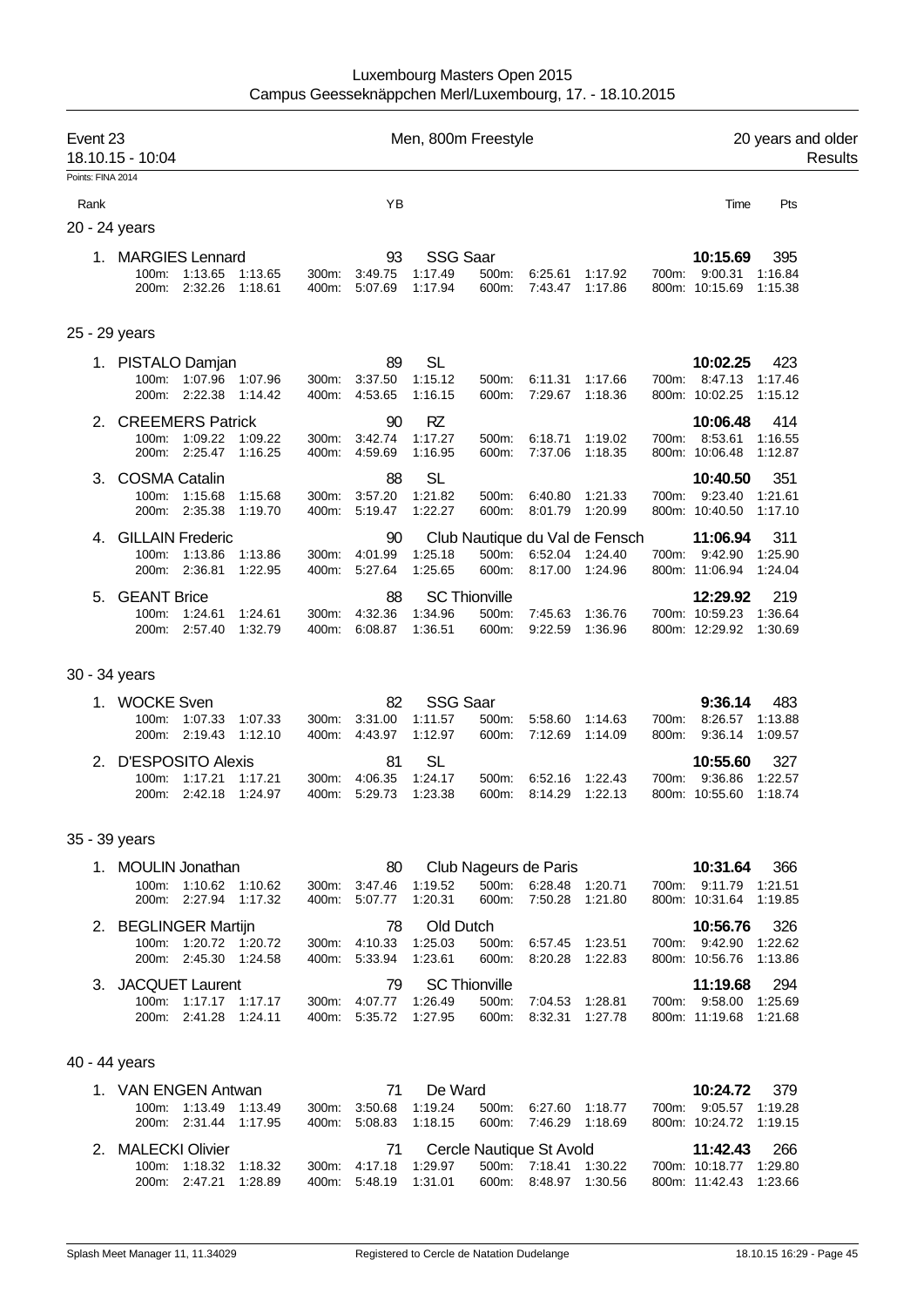# Event 23, Men, 800m Freestyle, 40 - 44 years

| Rank |                         |         |         |                  | ΥB      |                  |                       |         |         | Time           | <b>Pts</b> |
|------|-------------------------|---------|---------|------------------|---------|------------------|-----------------------|---------|---------|----------------|------------|
| 3.   | VAN DEN BERGHE Kasper   |         |         |                  | 73      | <b>Swol 1894</b> |                       |         |         | 11:43.93       | 264        |
|      | $100m$ :                | 1:19.15 | 1:19.15 | 300 <sub>m</sub> | 4:14.50 | 1:28.38          | 500m:                 | 7:14.73 | 1:30.61 | 700m: 10:17.30 | 1:31.35    |
|      | $200m$ :                | 2:46.12 | 1:26.97 | 400m:            | 5:44.12 | 1:29.62          | 600m:                 | 8:45.95 | 1:31.22 | 800m: 11:43.93 | 1:26.63    |
|      | <b>VIDEMONT Olivier</b> |         |         |                  | 74      |                  | <b>SC Thionville</b>  |         |         | 12:03.70       | 243        |
|      | 100m:                   | 1:22.95 | 1:22.95 | 300m.            | 4:22.54 | 1:30.06          | 500m:                 | 7:26.22 | 1:32.29 | 700m: 10:34.01 | 1:33.74    |
|      | 200m:                   | 2:52.48 | 1:29.53 | 400m:            | 5:53.93 | 1:31.39          | 600m:                 | 9:00.27 | 1:34.05 | 800m: 12:03.70 | 1:29.69    |
|      | 5. AALBERS Arjan        |         |         |                  | 75      | Swol 1894        |                       |         |         | 12:07.36       | 240        |
|      | 100m:                   | 1:16.59 | 1:16.59 | $300m$ :         | 4:14.11 | 1:31.69          | $500m$ :              | 7:24.75 | 1:36.11 | 700m: 10:37.15 | 1:36.55    |
|      | 200m:                   | 2:42.42 | 1:25.83 | 400m:            | 5:48.64 | 1:34.53          | 600m:                 | 9:00.60 | 1:35.85 | 800m: 12:07.36 | 1:30.21    |
| 6.   | DE BOER Remco           |         |         |                  | 71      |                  | <b>ACTIVE COMPANY</b> |         |         | 12:50.51       | 202        |
|      | $100m$ :                | 1:27.33 | 1:27.33 | $300m$ :         | 4:42.47 | 1:37.39          | 500m:                 | 7:59.51 | 1:39.11 | 700m: 11:17.81 | 1:39.15    |
|      | 200m:                   | 3:05.08 | 1:37.75 | 400m:            | 6:20.40 | 1:37.93          | 600m:                 | 9:38.66 | 1:39.15 | 800m: 12:50.51 | 1:32.70    |

### 45 - 49 years

| <b>KREITLEIN Knut</b>  |                    |                    |                | 69                 |                    | TV 1906 Bad Neuenahr |                    |                                |       | 10:52.52                  | 332                |
|------------------------|--------------------|--------------------|----------------|--------------------|--------------------|----------------------|--------------------|--------------------------------|-------|---------------------------|--------------------|
| $100m$ :<br>200m:      | 1:15.67<br>2:38.10 | 1:15.67<br>1:22.43 | 300m.<br>400m: | 4:01.66<br>5:25.24 | 1:23.56<br>1:23.58 | 500m:<br>600m:       | 6:48.97<br>8:11.97 | 1:23.73<br>1:23.00             | 700m: | 9:34.01<br>800m: 10:52.52 | 1:22.04<br>1:18.51 |
| 2. ANDRES Frederic     |                    |                    |                | 67                 |                    |                      |                    | Club Nautique du Val de Fensch |       | 11:15.25                  | 300                |
| $100m$ :               | 1:18.28            | 1:18.28            | 300m.          | 4:05.66            | 1:24.77            | 500m:                | 6:57.48            | 1:26.62                        | 700m: | 9:50.95                   | 1:27.43            |
| 200m:                  | 2:40.89            | 1:22.61            | 400m:          | 5:30.86            | 1:25.20            | 600m:                | 8:23.52            | 1:26.04                        |       | 800m: 11:15.25            | 1:24.30            |
| 3. MATLA Harold        |                    |                    |                | 68                 | <b>PSV</b>         |                      |                    |                                |       | 11:25.71                  | 286                |
| $100m$ :               | 1:17.45            | 1:17.45            | $300m$ :       | 4:09.72            | 1:26.97            | $500m$ :             | 7:05.67            | 1:28.20                        |       | 700m: 10:02.87            | 1:28.32            |
| 200m:                  | 2:42.75            | 1:25.30            | 400m:          | 5:37.47            | 1:27.75            | 600m:                | 8:34.55            | 1:28.88                        |       | 800m: 11:25.71            | 1:22.84            |
| 4. BRESOUX Olivier     |                    |                    |                | 69                 |                    | <b>CNS Woluwe</b>    |                    |                                |       | 11:46.75                  | 261                |
| $100m$ :               | 1:25.70            | 1:25.70            | $300m$ :       | 4:27.85            | 1:31.53            | $500m$ :             | 7:28.13            | 1:28.22                        |       | 700m: 10:24.56            | 1:29.49            |
| 200m:                  | 2:56.32            | 1:30.62            | 400m:          | 5:59.91            | 1:32.06            | 600m:                | 8:55.07            | 1:26.94                        |       | 800m: 11:46.75            | 1:22.19            |
| DNS ALSINA MUNOZ Ramon |                    |                    |                | 69                 |                    | <b>CNS Woluwe</b>    |                    |                                |       |                           |                    |

# 50 - 54 years

| 1. | <b>WITTEBOON Dave</b> |                       |         |       | 63            | MZV-A    |                       |                 |                                                    |       | 10:11.78       | 403     |
|----|-----------------------|-----------------------|---------|-------|---------------|----------|-----------------------|-----------------|----------------------------------------------------|-------|----------------|---------|
|    |                       | 100m: 1:10.26 1:10.26 |         |       | 300m: 3:42.87 | 1:17.12  | 500m:                 | 6:18.81         | 1:17.97                                            |       | 700m: 8:55.51  | 1:18.54 |
|    | 200 <sub>m</sub> :    | 2:25.75               | 1:15.49 | 400m: | 5:00.84       | 1:17.97  | 600m:                 | 7:36.97         | 1:18.16                                            |       | 800m: 10:11.78 | 1:16.27 |
|    | 2. V. NORDEN Edwin    |                       |         |       | 63            | A'foort  |                       |                 |                                                    |       | 10:15.23       | 396     |
|    | $100m$ :              | 1:12.19               | 1:12.19 |       | 300m: 3:47.84 | 1:18.34  | 500m:                 | 6:24.13 1:18.30 |                                                    | 700m: | 8:59.70        | 1:17.68 |
|    | 200m:                 | 2:29.50               | 1:17.31 | 400m: | 5:05.83       | 1:17.99  | 600m:                 | 7:42.02         | 1:17.89                                            |       | 800m: 10:15.23 | 1:15.53 |
|    | 3. JANOVSKY Jiri      |                       |         |       | 64            | Plavecky |                       |                 |                                                    |       | 11:40.08       | 269     |
|    |                       | 100m: 1:22.29         | 1:22.29 |       | 300m: 4:16.09 | 1:27.39  |                       |                 | 500m: 7:15.11  1:29.87  700m: 10:14.13             |       |                | 1:29.32 |
|    | 200m:                 | 2:48.70               | 1:26.41 | 400m: | 5:45.24       | 1:29.15  | 600m:                 | 8:44.81         | 1:29.70                                            |       | 800m: 11:40.08 | 1:25.95 |
|    | 4. MUTTILAINEN Riku   |                       |         |       | 65            | Cetus    |                       |                 |                                                    |       | 12:13.56       | 234     |
|    | 100m:                 | 1:26.89               | 1:26.89 | 300m: | 4:32.85       | 1:33.52  | 500m:                 | 7:38.86         | 1:32.61                                            |       | 700m: 10:43.75 | 1:32.60 |
|    | 200m:                 | 2:59.33               | 1:32.44 | 400m: | 6:06.25       | 1:33.40  | 600m:                 | 9:11.15         | 1:32.29                                            |       | 800m: 12:13.56 | 1:29.81 |
|    |                       |                       |         |       |               |          |                       |                 |                                                    |       |                |         |
|    | 5. ATZENI Aldo        |                       |         |       | 64            |          |                       |                 |                                                    |       |                | 216     |
|    | $100m$ :              | 1:23.19               | 1:23.19 | 300m: | 4:32.62       | 1:36.00  |                       | 500m: 7:45.69   | Club Nautique du Val de Fensch 12:33.05<br>1:36.70 |       | 700m: 10:58.84 | 1:36.36 |
|    | 200m:                 | 2:56.62               | 1:33.43 | 400m: | 6:08.99       | 1:36.37  | 600m:                 | 9:22.48         | 1:36.79                                            |       | 800m: 12:33.05 | 1:34.21 |
| 6. | <b>COELEMBIER Luc</b> |                       |         |       | 61            |          | <b>ELSPB Natation</b> |                 |                                                    |       | 13:19.35       | 180     |
|    | $100m$ :              | 1:33.38               | 1:33.38 | 300m: | 4:56.83       | 1:42.25  | 500m:                 | 8:20.94 1:42.15 |                                                    |       | 700m: 11:43.17 | 1:40.14 |
|    | 200m:                 | 3:14.58               | 1:41.20 | 400m: | 6:38.79       | 1:41.96  |                       | 600m: 10:03.03  | 1:42.09                                            |       | 800m: 13:19.35 | 1:36.18 |
|    | 7. LAMBERIGHTS Luc    |                       |         |       | 62            |          | ACTIVE COMPANY        |                 |                                                    |       | 14:09.51       | 150     |
|    | $100m$ :              | 1:39.98               | 1:39.98 |       | 300m: 5:17.05 | 1:48.46  | 500m:                 | 8:52.07         | 1:47.43                                            |       | 700m: 12:26.66 | 1:46.77 |
|    | 200m:                 | 3:28.59               | 1:48.61 | 400m: | 7:04.64       | 1:47.59  |                       | 600m: 10:39.89  | 1:47.82                                            |       | 800m: 14:09.51 | 1:42.85 |
| 8. | <b>GIROT Alain</b>    |                       |         |       | 61            |          | <b>ELSPB Natation</b> |                 |                                                    |       | 14:42.31       | - 134   |
|    |                       | 100m: 1:40.36         | 1:40.36 |       | 300m: 5:25.08 | 1:54.81  |                       | 500m: 9:13.70   | 1:52.55                                            |       | 700m: 12:57.44 | 1:51.39 |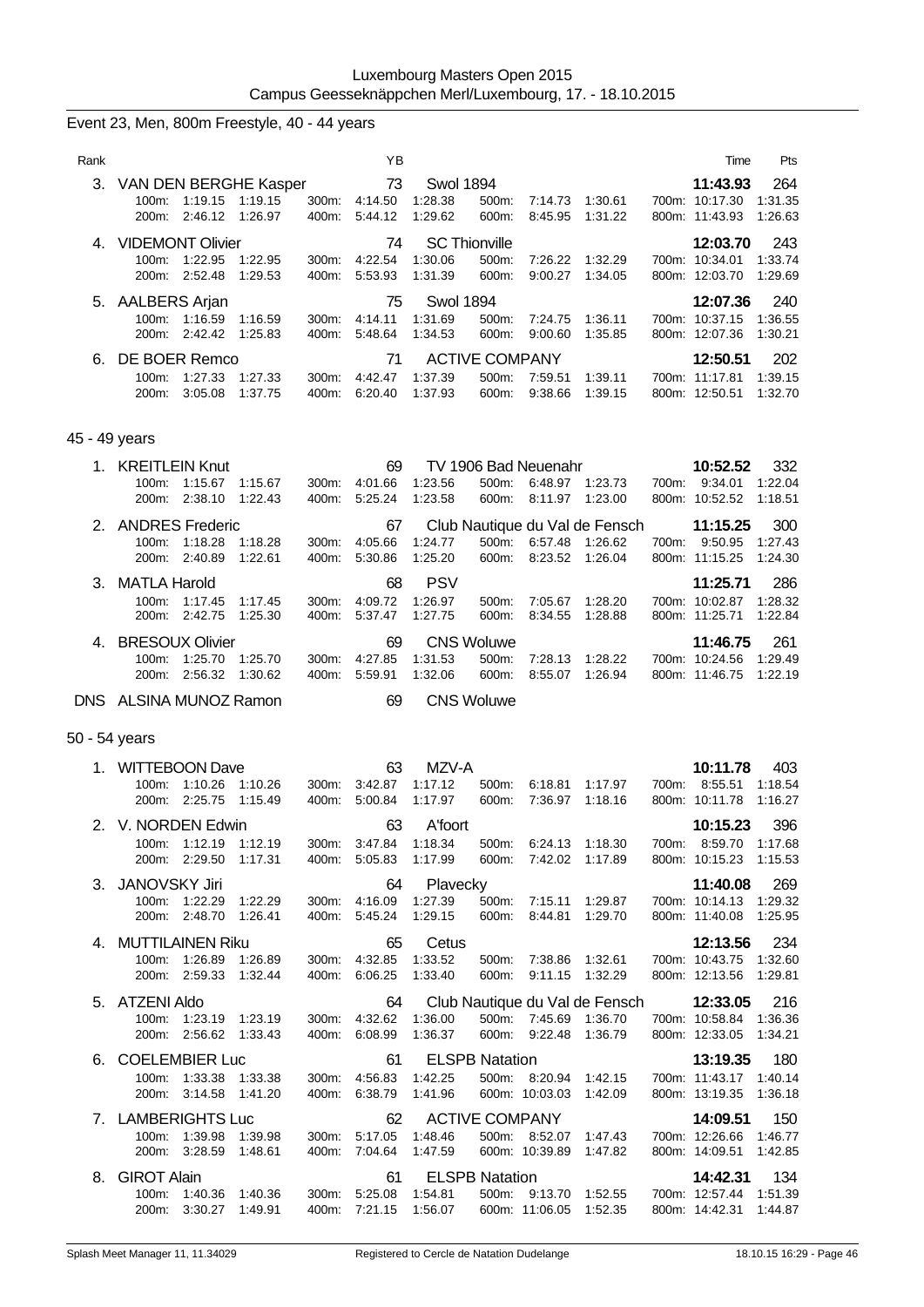|               | Event 23, Men, 800m Freestyle, 50 - 54 years                    |                                                |                |                                                      |                                      |                                                                |                    |                                    |                                                                  |                           |
|---------------|-----------------------------------------------------------------|------------------------------------------------|----------------|------------------------------------------------------|--------------------------------------|----------------------------------------------------------------|--------------------|------------------------------------|------------------------------------------------------------------|---------------------------|
| Rank          |                                                                 |                                                |                | YB                                                   |                                      |                                                                |                    |                                    | Time                                                             | Pts                       |
|               | 9. HILD Lionel<br>100m:<br>1:35.26<br>200m:<br>3:33.67          | 1:35.26<br>1:58.41                             | 300m:<br>400m: | 64<br>5:32.83<br>7:31.63                             | 1:59.16<br>1:58.80                   | <b>AC Amneville</b><br>500m:<br>600m: 11:29.77 1:58.62         |                    | 9:31.15 1:59.52                    | 15:23.27<br>700m: 13:27.84<br>800m: 15:23.27                     | 117<br>1:58.07<br>1.55.43 |
|               | DNS SOUVIRAA LABASTIE Bruno                                     |                                                |                | 62                                                   |                                      | <b>CSMP Puteaux</b>                                            |                    |                                    |                                                                  |                           |
| 55 - 59 years |                                                                 |                                                |                |                                                      |                                      |                                                                |                    |                                    |                                                                  |                           |
| 1.            | <b>DE GROOT Marten</b><br>100m: 1:13.60<br>200m: 2:30.38        | 1:13.60<br>1:16.78                             | 300m:<br>400m: | 58<br>3:47.11<br>5:03.32                             | 1:16.73<br>1:16.21                   | <b>HZ&amp;PC Heerenveen</b><br>500m:<br>600m: 7:35.64          | 6:19.10            | 1:15.78<br>1:16.54                 | 10:05.05<br>700m: 8:51.39<br>800m: 10:05.05                      | 417<br>1:15.75<br>1:13.66 |
|               | 2. LELIAS Pierre<br>100m:<br>1:17.25<br>200m: 2:40.03           | 1:17.25<br>1:22.78                             | 300m:          | 59<br>4:03.22<br>400m: 5:24.85                       | 1:23.19<br>1:21.63                   | <b>CSMP Puteaux</b><br>500m:<br>600m:                          | 6:44.13<br>8:02.62 | 1:19.28<br>1:18.49                 | 10:35.91<br>700m: 9:22.03<br>800m: 10:35.91                      | 359<br>1:19.41<br>1:13.88 |
|               | 3. DOLG MICHAEL<br>100m:<br>1:19.87<br>200m: 2:47.64            | 1:19.87<br>1:27.77                             | 300m:          | 58<br>4:15.90<br>400m: 5:44.84                       | 1:28.26<br>1:28.94                   | <b>Pulheimer SC</b><br>500m:<br>600m:                          | 7:14.50<br>8:44.89 | 1:29.66<br>1:30.39                 | 11:40.72<br>700m: 10:15.23<br>800m: 11:40.72                     | 268<br>1:30.34<br>1:25.49 |
|               | 4. VARNERAU Luc<br>100m:<br>1:32.56<br>200m:<br>3:12.93         | 1:32.56<br>1:40.37                             | 300m:<br>400m: | 56<br>4:55.67<br>6:37.94                             | <b>US Toul</b><br>1:42.74<br>1:42.27 | 500m:<br>600m: 10:02.03                                        | 8:19.24            | 1:41.30<br>1:42.79                 | 13:18.17<br>700m: 11:43.02<br>800m: 13:18.17                     | 181<br>1:40.99<br>1:35.15 |
|               | 5. PAAS Harry<br>100m: 1:29.46<br>200m: 3:10.36                 | 1:29.46<br>1:40.90                             | 300m:<br>400m: | 58<br>4:54.84 1:44.48<br>6:40.58                     | <b>ZVVS</b><br>1:45.74               | 500m: 8:26.27 1:45.69<br>600m: 10:11.66                        |                    | 1:45.39                            | 13:38.40<br>700m: 11:56.86<br>800m: 13:38.40                     | 168<br>1:45.20<br>1:41.54 |
| 60 - 64 years |                                                                 |                                                |                |                                                      |                                      |                                                                |                    |                                    |                                                                  |                           |
|               | 1. PELET Eric<br>1:30.50<br>100m:<br>200m: 3:08.32 1:37.82      | 1:30.50                                        | 300m:          | 53<br>4:47.34<br>400m: 6:26.27                       | 1:39.02<br>1:38.93                   | <b>SC Thionville</b><br>500m:<br>600m:                         |                    | 8:05.84 1:39.57<br>9:45.93 1:40.09 | 13:02.37<br>700m: 11:25.08<br>800m: 13:02.37                     | 192<br>1:39.15<br>1:37.29 |
|               | 2. URBAIN Jean Louis<br>100m:<br>1:37.81<br>200m:               | 1:37.81<br>3:26.07 1:48.26                     | 300m:<br>400m: | 53<br>5:17.14<br>7:08.55                             | 1:51.07<br>1:51.41                   | <b>AC Amneville</b><br>500m:<br>600m: 10:52.85                 | 9:01.09            | 1:52.54<br>1:51.76                 | 14:30.50<br>700m: 12:44.88<br>800m: 14:30.50                     | 140<br>1:52.03<br>1:45.62 |
| 65 - 69 years |                                                                 |                                                |                |                                                      |                                      |                                                                |                    |                                    |                                                                  |                           |
|               | 1. MITLEWSKI Guenter                                            | 100m: 1:28.06 1:28.06<br>200m: 3:06.69 1:38.63 |                | 300m: 4:47.04 1:40.35<br>400m: 6:26.97               | 1:39.93                              | 46 SV Blau-Weiss Bochum<br>500m: 8.06.86 1:39.89<br>600m:      |                    | 9:46.81 1:39.95                    | 13:00.83 194<br>700m: 11:25.81 1:39.00<br>800m: 13:00.83 1:35.02 |                           |
|               | 2. LORENZ Ludwig<br>200m: 3:28.97 1:47.23                       | 100m: 1:41.74 1:41.74                          |                | 48<br>300m: 5:16.82 1:47.85<br>400m: 7:01.44         | 1:44.62                              | SV Gladbeck<br>500m: 8:46.46 1:45.02<br>600m: 10:30.53 1:44.07 |                    |                                    | 13:52.42<br>700m: 12:14.72 1:44.19<br>800m: 13:52.42 1:37.70     | 160                       |
|               | 3. CORTI Paul<br>100m: 1:42.96 1:42.96<br>200m: 3:46.22 2:03.26 |                                                |                | 50<br>300m: 5:50.89<br>400m: 7:55.75 2:04.86         | <b>SL</b><br>2:04.67                 | 500m: 9:58.68 2:02.93<br>600m: 12:00.78 2:02.10                |                    |                                    | 16:02.41<br>700m: 14:02.07 2:01.29<br>800m: 16:02.41 2:00.34     | 103                       |
| 70 - 74 years |                                                                 |                                                |                |                                                      |                                      |                                                                |                    |                                    |                                                                  |                           |
|               | 1. BOTTIN Manfred                                               | 100m: 1:52.76 1:52.76<br>200m: 3:58.00 2:05.24 |                | 41<br>300m: 6:03.78 2:05.78<br>400m: 8:06.29 2:02.51 |                                      | SV Langenfeld<br>600m: 12:17.13 2:04.32                        |                    | 500m: 10:12.81 2:06.52             | 16:11.29<br>700m: 14:19.32 2:02.19<br>800m: 16:11.29 1:51.97     | 100                       |

# 75 - 79 years

| 1. VAN ENST FRANS |                                                |  | 40.                                            | WS TWENTE |                                                 |  | 13:36.85                                         | - 169 |
|-------------------|------------------------------------------------|--|------------------------------------------------|-----------|-------------------------------------------------|--|--------------------------------------------------|-------|
|                   | 100m: 1:34.91 1:34.91<br>200m: 3:20.01 1:45.10 |  | 300 m 5:04.42 1:44.41<br>400m: 6:50.26 1:45.84 |           | 500m: 8:33.49 1:43.23<br>600m: 10:17.66 1:44.17 |  | 700m: 11:59.21 1:41.55<br>800m: 13:36.85 1:37.64 |       |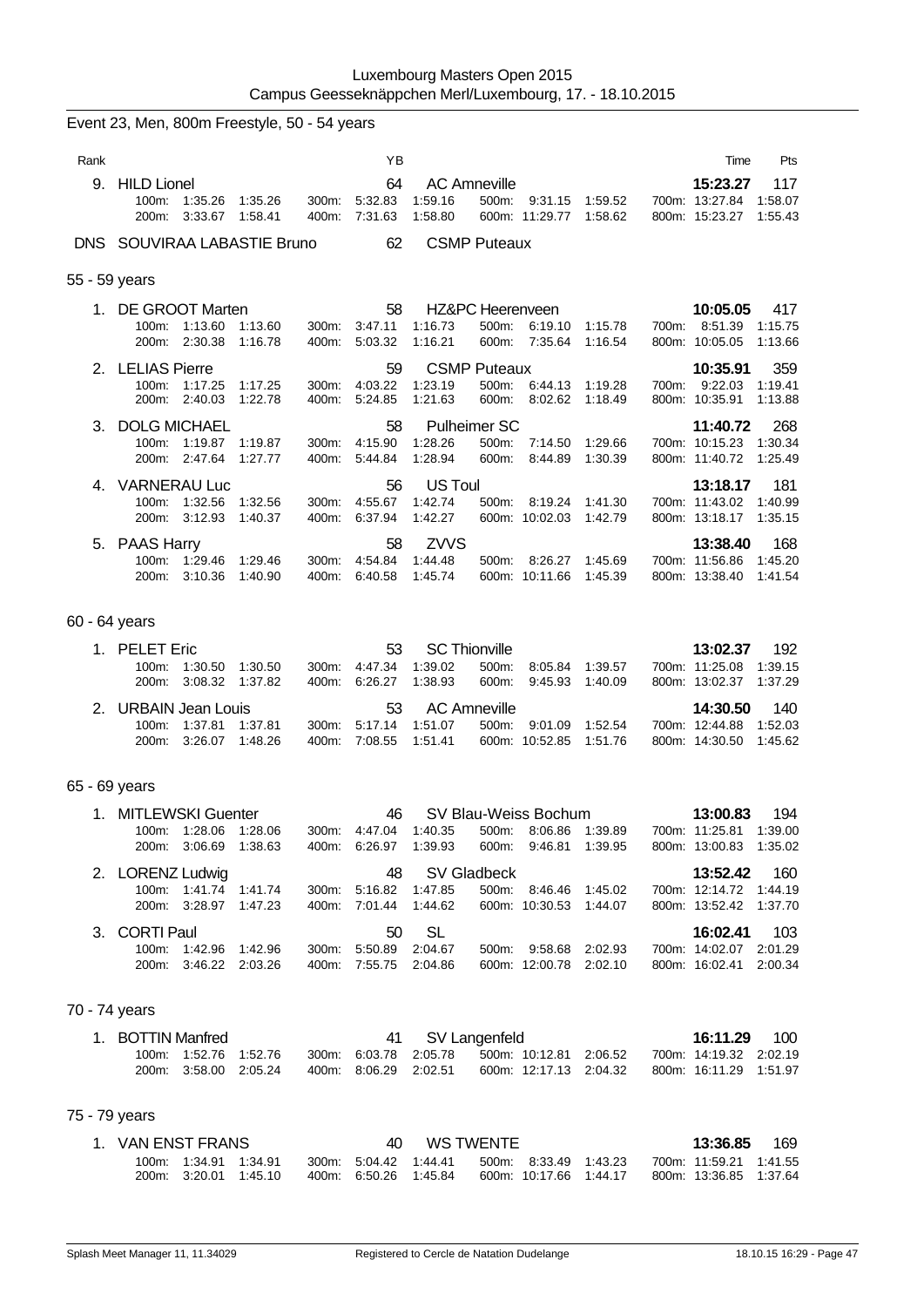## Event 23, Men, 800m Freestyle, 75 - 79 years

| Rank |                                                |                            |                    |                   | ΥB                       |                                  |                        |                                  |                    | Time                                         | <b>Pts</b>                |
|------|------------------------------------------------|----------------------------|--------------------|-------------------|--------------------------|----------------------------------|------------------------|----------------------------------|--------------------|----------------------------------------------|---------------------------|
| 2.   | <b>GEERS NIC</b><br>100m:<br>200m:             | 1:45.78<br>3:42.32         | 1:45.78<br>1:56.54 | $300m$ :<br>400m: | 38<br>5:38.46<br>7:35.42 | 1:56.14<br>1:56.96               | Z&PC DE GOUWE<br>500m: | 9:34.07<br>600m: 11:31.82        | 1:58.65<br>1:57.75 | 15:15.56<br>700m: 13:24.99<br>800m: 15:15.56 | 120<br>1:53.17<br>1:50.57 |
| 3.   | <b>DEGENAAR Rudolf</b><br>$100m$ :<br>$200m$ : | 1:59.55<br>4:04.52 2:04.97 | 1:59.55            | 300m:<br>400m:    | 39<br>6:06.01<br>8:09.73 | <b>PSV</b><br>2:01.49<br>2:03.72 |                        | 500m: 10:13.54<br>600m: 12:15.71 | 2:03.81<br>2:02.17 | 16:14.06<br>700m: 14:19.17<br>800m: 16:14.06 | 100<br>2:03.46<br>1:54.89 |
| 4.   | SCHLEICH OTTO<br>$100m$ :<br>200m:             | 1:54.39<br>3:59.90         | 1:54.39<br>2:05.51 | 300m:<br>400m:    | 40<br>6:05.08<br>8:09.96 | 2:05.18<br>2:04.88               | SV Langenfeld          | 500m: 10:15.62<br>600m: 12:21.60 | 2:05.66<br>2:05.98 | 16:29.71<br>700m: 14:28.07<br>800m: 16:29.71 | 95<br>2:06.47<br>2:01.64  |
|      | 5. POMPEN Gregor<br>$100m$ :<br>200m:          | 1:53.68<br>3:59.58         | 1:53.68<br>2:05.90 | 300m:<br>400m:    | 37<br>6:06.96<br>8:14.02 | 2:07.38<br>2:07.06               | Agua-Novio '94         | 500m: 10:22.34<br>600m: 12:30.93 | 2:08.32<br>2:08.59 | 16:42.99<br>700m: 14:38.90<br>800m: 16:42.99 | 91<br>2:07.97<br>2:04.09  |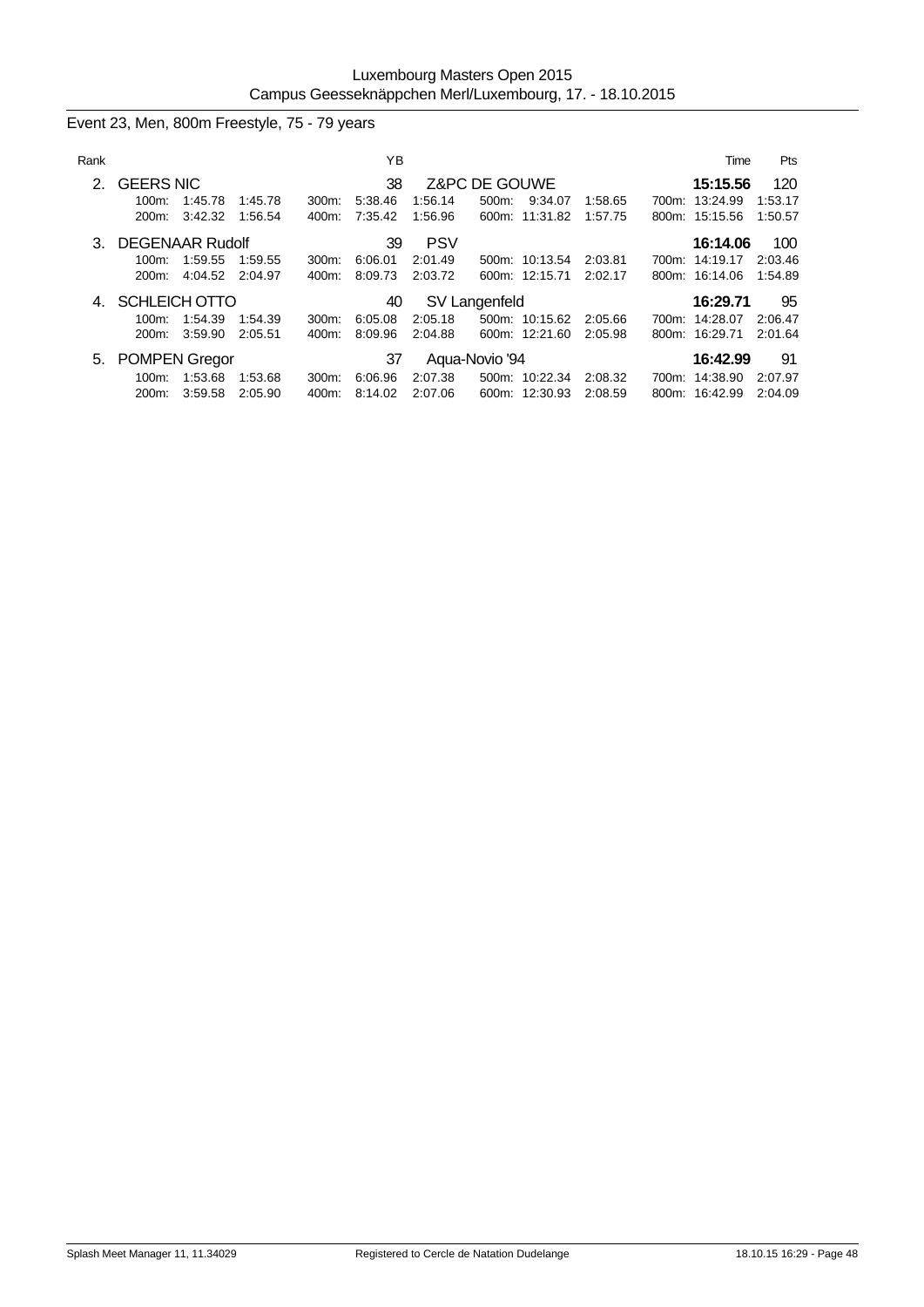| 18.10.15 - 11:15<br>5 - Sunday Morning                                                              |                                                                |          |                 |                                                         |          |         |                |  |  |  |  |
|-----------------------------------------------------------------------------------------------------|----------------------------------------------------------------|----------|-----------------|---------------------------------------------------------|----------|---------|----------------|--|--|--|--|
| Event 24<br>Women, 4 x 50m Freestyle<br>80 years and older<br>18.10.15 - 11:15<br>Points: FINA 2014 |                                                                |          |                 |                                                         |          |         |                |  |  |  |  |
|                                                                                                     |                                                                |          |                 |                                                         |          |         |                |  |  |  |  |
| Rank                                                                                                |                                                                |          |                 |                                                         |          | Time    | Pts            |  |  |  |  |
|                                                                                                     | 80 - 99 years                                                  |          |                 |                                                         |          |         |                |  |  |  |  |
|                                                                                                     | 1. SSG Saar 1                                                  |          | <b>SSG Saar</b> |                                                         |          | 2:04.77 | 466            |  |  |  |  |
|                                                                                                     | <b>FREIDINGER Anne</b><br><b>SCHILLING Katja</b>               | 92<br>95 | 30.34<br>30.62  | <b>WANNEMACHER Claudia</b><br><b>FRITZEN Miriam</b>     | 89<br>92 |         | 34.36<br>29.45 |  |  |  |  |
|                                                                                                     | AG 100 - 119                                                   |          |                 |                                                         |          |         |                |  |  |  |  |
| 1.                                                                                                  | <b>CNS Woluwe 1</b>                                            |          |                 | <b>CNS Woluwe</b>                                       |          | 2:04.73 | 466            |  |  |  |  |
|                                                                                                     | <b>VINAGRE SENDINO Cora</b><br><b>LEYSEN Aurore</b>            | 88<br>89 | 33.20<br>30.64  | SIX Charlotte<br><b>BLONDEEL Nathalie</b>               | 88<br>77 |         | 32.25<br>28.64 |  |  |  |  |
|                                                                                                     | AG 120 - 159                                                   |          |                 |                                                         |          |         |                |  |  |  |  |
|                                                                                                     | 1. SL 1                                                        |          | <b>SL</b>       |                                                         |          | 2:00.99 | 511            |  |  |  |  |
|                                                                                                     | <b>SINNER Caroline</b><br><b>SILBEREISEN Caroline</b>          | 90<br>90 | 29.30<br>29.54  | <b>SCHAEFFER Stephanie</b><br><b>LORTON Olivia</b>      | 70<br>74 |         | 32.71<br>29.44 |  |  |  |  |
| 2.                                                                                                  | <b>SC Thionville 1</b>                                         |          |                 | <b>SC Thionville</b>                                    |          | 2:24.41 | 300            |  |  |  |  |
|                                                                                                     | <b>JACOB Christelle</b><br><b>CARLE Melanie</b>                | 80<br>86 | 36.57<br>36.42  | <b>PELET Sandra</b><br><b>ROMMELFANGEN Christine</b>    | 83<br>69 |         | 34.21<br>37.21 |  |  |  |  |
| 3.                                                                                                  | CNS Woluwe 2                                                   |          |                 | <b>CNS Woluwe</b>                                       |          | 2:36.18 | 237            |  |  |  |  |
|                                                                                                     | <b>DEJONCKHEERE Melina</b><br><b>BLONDEEL-GOURMET Fernande</b> | 91<br>52 | 34.40<br>47.01  | <b>KOENIG Sandra</b><br><b>SEVRIN Viviane</b>           | 86<br>75 |         | 36.78<br>37.99 |  |  |  |  |
|                                                                                                     | AG 160 - 199                                                   |          |                 |                                                         |          |         |                |  |  |  |  |
|                                                                                                     | 1. A'foort 1                                                   |          | A'foort         |                                                         |          | 2:19.17 | 336            |  |  |  |  |
|                                                                                                     | VAN MANEN Marije<br>V. BON-ROSENBRAND Lidia                    | 86<br>70 | 30.69<br>30.67  | <b>BLOEMZAAD Marja</b><br>V. HUISSTEDEN Loekie          | 61<br>45 |         | 31.68<br>46.13 |  |  |  |  |
|                                                                                                     | 2. CNS Woluwe 3                                                |          |                 | <b>CNS Woluwe</b>                                       |          | 2:24.37 | 301            |  |  |  |  |
|                                                                                                     | <b>BAYRE Severine</b><br><b>WALRAVENS Paule</b>                | 78<br>67 | 33.81<br>35.71  | <b>ANTHONY Claire</b><br><b>GODBILLE Laurence</b>       | 57<br>88 |         | 34.99<br>39.86 |  |  |  |  |
|                                                                                                     | AG 200 - 239                                                   |          |                 |                                                         |          |         |                |  |  |  |  |
|                                                                                                     | 1. Old Dutch 1                                                 |          | Old Dutch       |                                                         |          | 2:53.92 | 172            |  |  |  |  |
|                                                                                                     | <b>VERHOEFF Chantal</b><br>VAN DER VEEN Matty                  | 79<br>44 | 31.09<br>49.07  | <b>RUITER Truus</b><br>VAN NASSAU VAN DEN HEUVEL 166'in | 40       |         | 55.43<br>38.33 |  |  |  |  |
|                                                                                                     | AG 240 and older                                               |          |                 |                                                         |          |         |                |  |  |  |  |
|                                                                                                     | 1. PSV 1                                                       |          | <b>PSV</b>      |                                                         |          | 2:28.23 | 278            |  |  |  |  |
|                                                                                                     | <b>VERHAGEN Patty</b><br><b>GEURTS Lottie</b>                  | 59<br>35 | 36.74<br>42.94  | <b>JOLING Liselotte</b><br><b>VERHOEVEN Corrie</b>      | 75<br>46 |         | 31.87<br>36.68 |  |  |  |  |
|                                                                                                     |                                                                |          |                 |                                                         |          |         |                |  |  |  |  |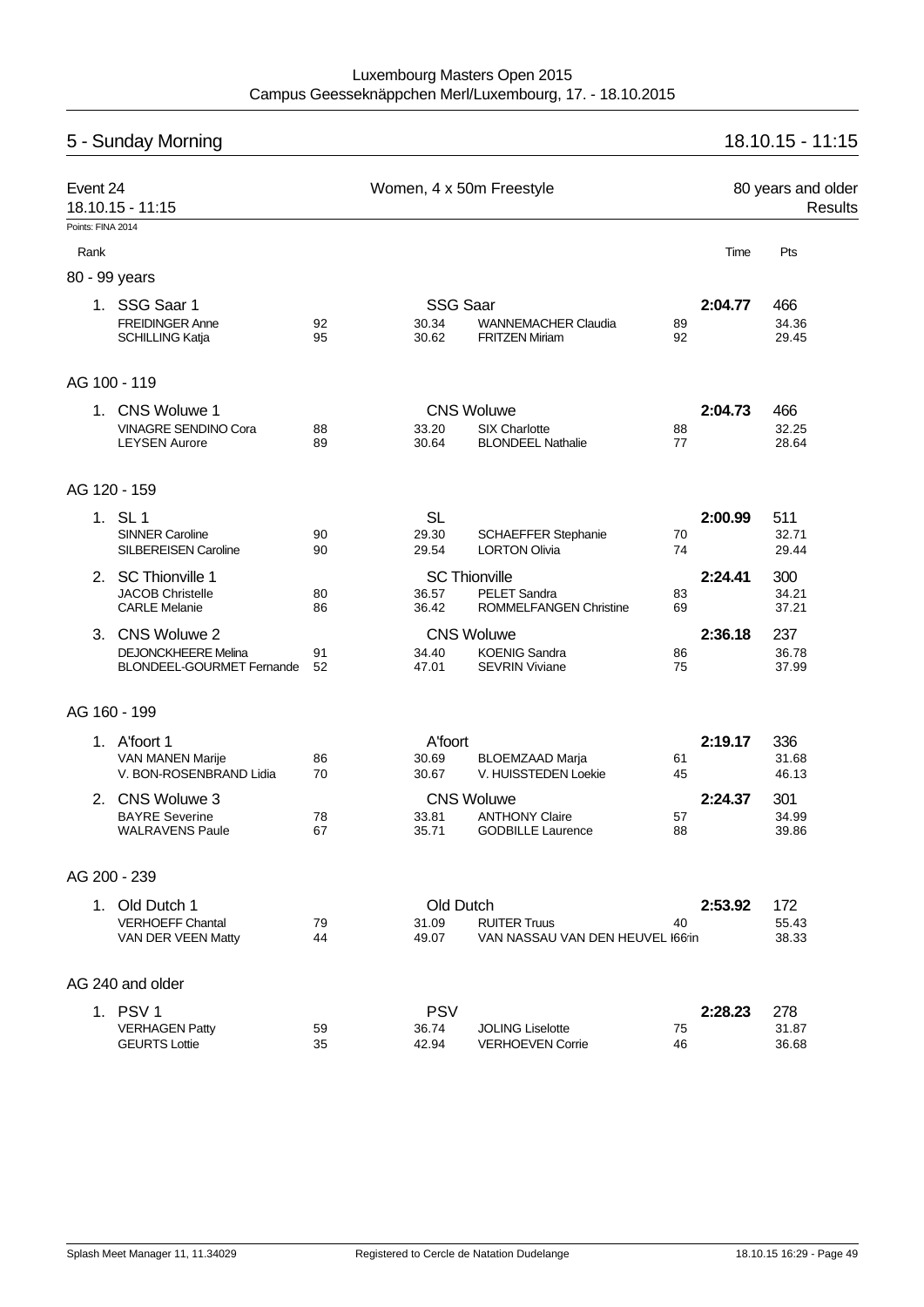| Luxembourg Masters Open 2015                             |
|----------------------------------------------------------|
| Campus Geesseknäppchen Merl/Luxembourg, 17. - 18.10.2015 |

| Event 25<br>18.10.15 - 11:22 |                                                      |          | Men, 4 x 50m Freestyle |                                            |          | 80 years and older<br>Results |                |  |
|------------------------------|------------------------------------------------------|----------|------------------------|--------------------------------------------|----------|-------------------------------|----------------|--|
| Points: FINA 2014            |                                                      |          |                        |                                            |          |                               |                |  |
| Rank                         |                                                      |          |                        |                                            |          | Time                          | Pts            |  |
|                              | AG 100 - 119                                         |          |                        |                                            |          |                               |                |  |
|                              | 1. Embourg 1                                         |          | Embourg                |                                            |          | 1:49.52                       | 465            |  |
|                              | <b>BEGUIN Lucas</b>                                  | 91       | 28.05                  | <b>LEJEUNE Martin</b>                      | 90       |                               | 28.29          |  |
|                              | <b>LAMBERT Louis</b>                                 | 94       | 26.90                  | <b>LESAGE Mathieu</b>                      | 83       |                               | 26.28          |  |
|                              | 2. CNS Woluwe 2                                      |          |                        | <b>CNS Woluwe</b>                          |          | 1:50.31                       | 455            |  |
|                              | <b>HERMAN Quentin</b><br><b>ROUME Guillaume</b>      | 83<br>87 | 25.74<br>28.60         | <b>KISSEL Axel</b><br>VINAGRE SENDINO Juan | 87<br>90 |                               | 29.38<br>26.59 |  |
|                              |                                                      |          |                        |                                            |          |                               |                |  |
|                              | 3. SL 1<br><b>COSMA Catalin</b>                      | 88       | <b>SL</b><br>29.71     | LE DALLOUR Thibault                        | 88       | 1:52.33                       | 430<br>26.91   |  |
|                              | <b>D'ESPOSITO Alexis</b>                             | 81       | 29.23                  | PISTALO Damjan                             | 89       |                               | 26.48          |  |
|                              |                                                      |          |                        |                                            |          |                               |                |  |
|                              | AG 120 - 159                                         |          |                        |                                            |          |                               |                |  |
|                              | 1. ZV Hoogland 1                                     |          |                        | <b>ZV Hoogland</b>                         |          | 1:52.48                       | 429            |  |
|                              | DOAN Dan                                             | 95       | 27.34                  | DE BOER Paul                               | 68       |                               | 28.37          |  |
|                              | <b>KALEE Eric</b>                                    | 90       | 29.50                  | <b>STAM Rutger</b>                         | 81       |                               | 27.27          |  |
|                              | 2. SC Thionville 1                                   |          |                        | <b>SC Thionville</b>                       |          | 1:55.70                       | 394            |  |
|                              | <b>DLUGOKECKI Michael</b><br><b>BERNARDO Florent</b> | 78<br>80 | 30.74<br>28.31         | <b>ENGEL Marc</b><br><b>PLATA Marc</b>     | 73<br>80 |                               | 30.42<br>26.23 |  |
|                              |                                                      |          |                        |                                            |          |                               |                |  |
|                              | 3. SL 2<br><b>JUNCKER Patrick</b>                    | 67       | <b>SL</b><br>32.27     | <b>HOESS Stefan</b>                        | 82       | 1:57.77                       | 373<br>29.49   |  |
|                              | <b>SPIELMANN Maximilien</b>                          | 89       | 27.86                  | VIGUIER Jean-Christophe                    | 73       |                               | 28.15          |  |
|                              | 4. SC Thionville 2                                   |          |                        | <b>SC Thionville</b>                       |          | 1:58.46                       | 367            |  |
|                              | <b>GUYON Jeremy</b>                                  | 83       | 31.62                  | <b>VIDEMONT Olivier</b>                    | 74       |                               | 30.84          |  |
|                              | <b>CHEVALIER Michel</b>                              | 66       | 27.81                  | <b>JACQUET Laurent</b>                     | 79       |                               | 28.19          |  |
| 5.                           | CNS Woluwe 3                                         |          |                        | <b>CNS Woluwe</b>                          |          | 2:02.05                       | 336            |  |
|                              | <b>JENKINS Neil</b>                                  | 77       | 29.72                  | <b>SLEGERS Nicolas</b>                     | 84       |                               | 30.96          |  |
|                              | <b>RENARD David</b>                                  | 90       | 28.08                  | VANDENBROUCKE Bastien                      | 86       |                               | 33.29          |  |
|                              | AG 160 - 199                                         |          |                        |                                            |          |                               |                |  |
|                              | 1. CSMP Puteaux 1                                    |          |                        | <b>CSMP Puteaux</b>                        |          | 2:10.14                       | 277            |  |
|                              | <b>CHAFFORT Tristan</b>                              | 72       | 30.69                  | <b>GROENE Alexis</b>                       | 67       |                               | 31.34          |  |
|                              | <b>GUEY Laurent</b>                                  | 65       | 33.22                  | <b>CRESSOT Didier</b>                      | 64       |                               | 34.89          |  |
|                              | 2. SC Thionville 3                                   |          |                        | <b>SC Thionville</b>                       |          | 2:25.15                       | 199            |  |
|                              | <b>BENEDETTI Luciano</b>                             | 64       | 36.94                  | <b>FELLY Mathieu</b>                       | 84       |                               | 35.28          |  |
|                              | CELLA Ghyslain                                       | 69       | 39.44                  | <b>PELET Eric</b>                          | 53       |                               | 33.49          |  |
|                              | 3. CNS Woluwe 4                                      |          |                        | <b>CNS Woluwe</b>                          |          | 2:25.24                       | 199            |  |
|                              | <b>BRESOUX Olivier</b><br><b>LAGRENET Richard</b>    | 69<br>83 | 30.97<br>36.75         | <b>PITARD Eric</b><br>WYMEERSCH Tanguy     | 71<br>69 |                               | 39.54<br>37.98 |  |
|                              |                                                      |          |                        |                                            |          |                               |                |  |
|                              | AG 200 - 239                                         |          |                        |                                            |          |                               |                |  |
|                              | 1. SL 3                                              |          | <b>SL</b>              |                                            |          | 2:22.39                       | 211            |  |
|                              | <b>ALTENBURGER Manuel</b>                            | 83       | 32.19                  | <b>SINNER Achille</b>                      | 57       |                               | 41.30          |  |
|                              | <b>CORTI Paul</b>                                    | 50       | 36.74                  | <b>ANDRONICO Salvo</b>                     | 62       |                               | 32.16          |  |
|                              | AG 240 and older                                     |          |                        |                                            |          |                               |                |  |
|                              | 1. CNS Woluwe 1                                      |          |                        | <b>CNS Woluwe</b>                          |          | 2:10.19                       | 276            |  |
|                              | <b>GODEAUX Lionel</b>                                | 60       | 27.05                  | <b>GODBILLE Philippe</b>                   | 57       |                               | 30.61          |  |
|                              | <b>CADIAT Jean-Marie</b>                             | 53       | 28.55                  | <b>BOYRAZIAN Kevork</b>                    | 44       |                               | 43.98          |  |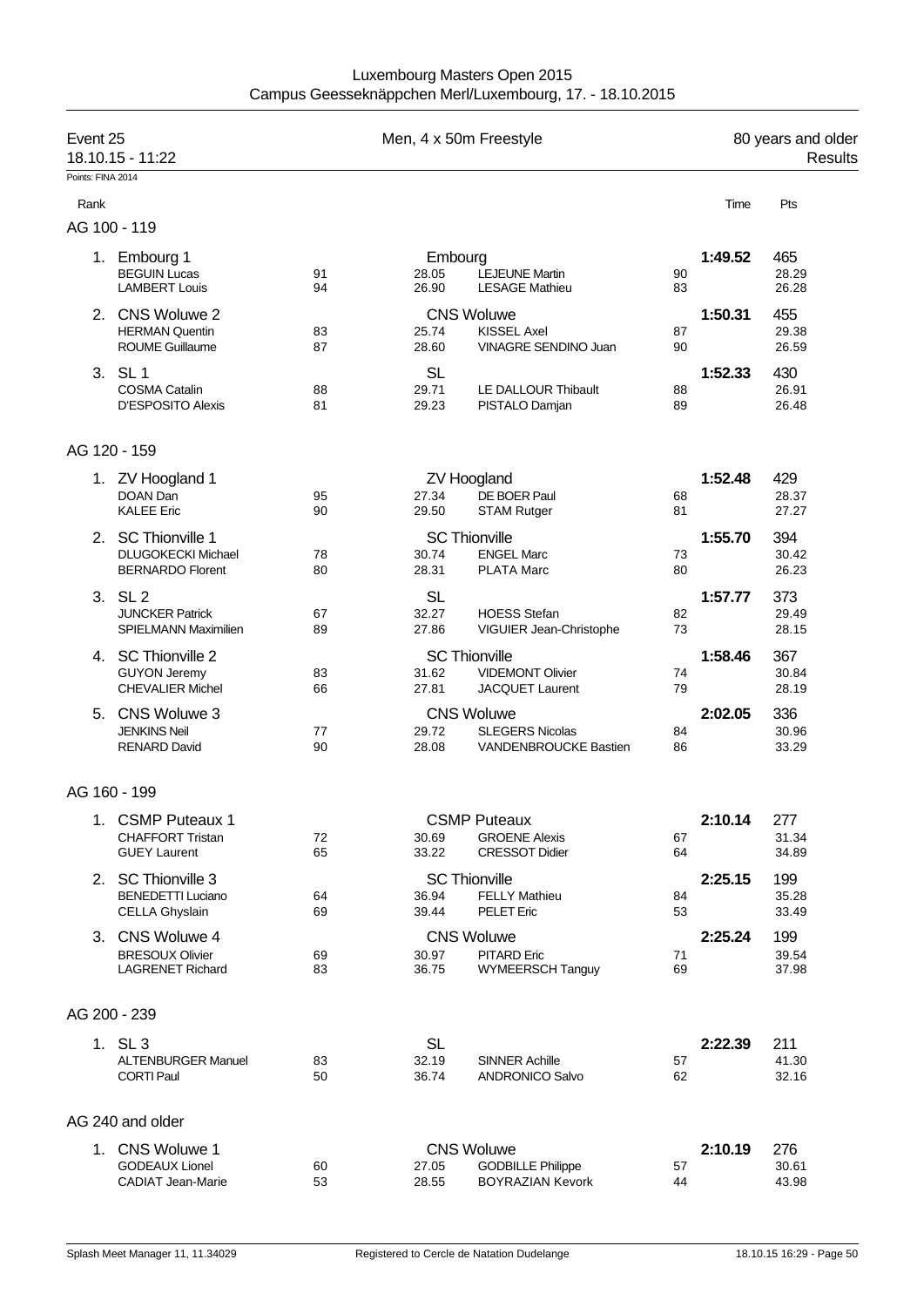| Event 26<br>18.10.15 - 11:29 |                                                                                                                            |                                  | Women, 100m Backstroke                                                                                             | 20 years and older<br><b>Results</b>                           |                                        |                                                    |                                                                |
|------------------------------|----------------------------------------------------------------------------------------------------------------------------|----------------------------------|--------------------------------------------------------------------------------------------------------------------|----------------------------------------------------------------|----------------------------------------|----------------------------------------------------|----------------------------------------------------------------|
| Points: FINA 2014            |                                                                                                                            |                                  |                                                                                                                    |                                                                |                                        |                                                    |                                                                |
| Rank                         |                                                                                                                            | ΥB                               |                                                                                                                    | Time                                                           | Pts                                    | 50 <sub>m</sub>                                    | 100m                                                           |
|                              | 20 - 24 years                                                                                                              |                                  |                                                                                                                    |                                                                |                                        |                                                    |                                                                |
|                              | 1. FRITZEN Miriam<br>DNS SCHMEER Sophia                                                                                    | 92<br>94                         | <b>SSG Saar</b><br><b>SSG Saar</b>                                                                                 | 1:17.40 423                                                    |                                        | 37.27                                              | 1:17.40                                                        |
|                              | 25 - 29 years                                                                                                              |                                  |                                                                                                                    |                                                                |                                        |                                                    |                                                                |
|                              | 1. SINNER Caroline<br>2. MAIDENS Kate<br>3. VAN MANEN Marije<br>4. LEYSEN Aurore<br>5. VINAGRE SENDINO Cora                | 90<br>87<br>86<br>89<br>88       | SL<br>Club Nageurs de Paris<br>A'foort<br><b>CNS Woluwe</b><br><b>CNS Woluwe</b>                                   | 1:11.97<br>1:14.28<br>1:18.74<br>1:20.89<br>1:24.16            | 526<br>479<br>402<br>370<br>329        | 35.13<br>36.54<br>38.55<br>39.10<br>39.61          | 1:11.97<br>1:14.28<br>1:18.74<br>1:20.89<br>1:24.16            |
|                              | 30 - 34 years                                                                                                              |                                  |                                                                                                                    |                                                                |                                        |                                                    |                                                                |
|                              | 1. PELET Sandra                                                                                                            | 83                               | <b>SC Thionville</b>                                                                                               | 1:33.09 243                                                    |                                        | 45.12                                              | 1:33.09                                                        |
|                              | 35 - 39 years                                                                                                              |                                  |                                                                                                                    |                                                                |                                        |                                                    |                                                                |
|                              | 1. JACOB Christelle<br>2. SKOCZKOWSKI Caroline                                                                             | 80<br>76                         | <b>SC Thionville</b><br>Piranhas Mussipontains                                                                     | 1:32.45<br>2:01.09                                             | 248<br>110                             | 44.12<br>1:02.16                                   | 1:32.45<br>2:01.09                                             |
|                              | 40 - 44 years                                                                                                              |                                  |                                                                                                                    |                                                                |                                        |                                                    |                                                                |
|                              | 1. LATTY Nicola<br>2. ROLLAND Valerie<br>3. JOLING Liselotte<br>4. STUEBER Kim<br>5. KOLODZIEJ Lydia<br>6. SEVRIN Viviane  | 71<br>71<br>75<br>73<br>75<br>75 | Nene Valley Swimming Club<br><b>CNS Woluwe</b><br><b>PSV</b><br>SSV Lahr<br><b>CN Plaisir</b><br><b>CNS Woluwe</b> | 1:18.39<br>1:22.29<br>1:23.02<br>1:26.72<br>1:30.76<br>1:32.40 | 407<br>352<br>343<br>301<br>262<br>248 | 38.66<br>39.79<br>41.31<br>41.00<br>43.41<br>46.47 | 1:18.39<br>1:22.29<br>1:23.02<br>1:26.72<br>1:30.76<br>1:32.40 |
|                              | 45 - 49 years                                                                                                              |                                  |                                                                                                                    |                                                                |                                        |                                                    |                                                                |
|                              | 1. V. NORDEN Henriette<br>2. WIJNJA-VISSER Annette<br>3. REIBEL Doris<br>4. VRIJHOEVEN Nicole<br>5. ROMMELFANGEN Christine | 68<br>67<br>69<br>69<br>69       | A'foort<br>De Biesboschzwemmers<br>SSV Lahr<br><b>PSV</b><br><b>SC Thionville</b>                                  | 1:23.81<br>1:25.30<br>1:36.40<br>1:38.69 204<br>1:39.14 201    | 333<br>316<br>219                      | 39.81<br>40.79<br>46.48<br>47.95<br>50.38          | 1:23.81<br>1:25.30<br>1:36.40<br>1:38.69<br>1:39.14            |
|                              | 50 - 54 years                                                                                                              |                                  |                                                                                                                    |                                                                |                                        |                                                    |                                                                |
|                              | 1. FUZZATI Marie Therese<br>2. PAAS Gonnie                                                                                 | 65<br>62                         | Club Nageurs de Paris<br>ZVVS                                                                                      | 1:13.04<br>1:46.18                                             | 503<br>164                             | 35.55<br>51.00                                     | 1:13.04<br>1:46.18                                             |
|                              | 55 - 59 years                                                                                                              |                                  |                                                                                                                    |                                                                |                                        |                                                    |                                                                |
|                              | 1. FILLION Dominique<br>2. SEICHEPINE Catherine                                                                            | 58<br>57                         | <b>AC Amneville</b><br>Cercle Nautique St Avold                                                                    | 1:56.85<br>1:59.11                                             | 123<br>116                             | 56.69<br>58.61                                     | 1:56.85<br>1:59.11                                             |
|                              | 60 - 64 years                                                                                                              |                                  |                                                                                                                    |                                                                |                                        |                                                    |                                                                |
|                              | 1. DE SAUVAGE Anne<br>2. GRUYERE Martine                                                                                   | 55<br>54                         | <b>CNS Woluwe</b><br>Piranhas Mussipontains                                                                        | 1:36.15<br>1:55.40                                             | 220<br>127                             | 45.78<br>56.23                                     | 1:36.15<br>1:55.40                                             |
|                              | 65 - 69 years                                                                                                              |                                  |                                                                                                                    |                                                                |                                        |                                                    |                                                                |
|                              | 1. BOTTIN Hannelore                                                                                                        | 46                               | SV Langenfeld                                                                                                      | 2:28.84                                                        | 59                                     | 1:11.22                                            | 2:28.84                                                        |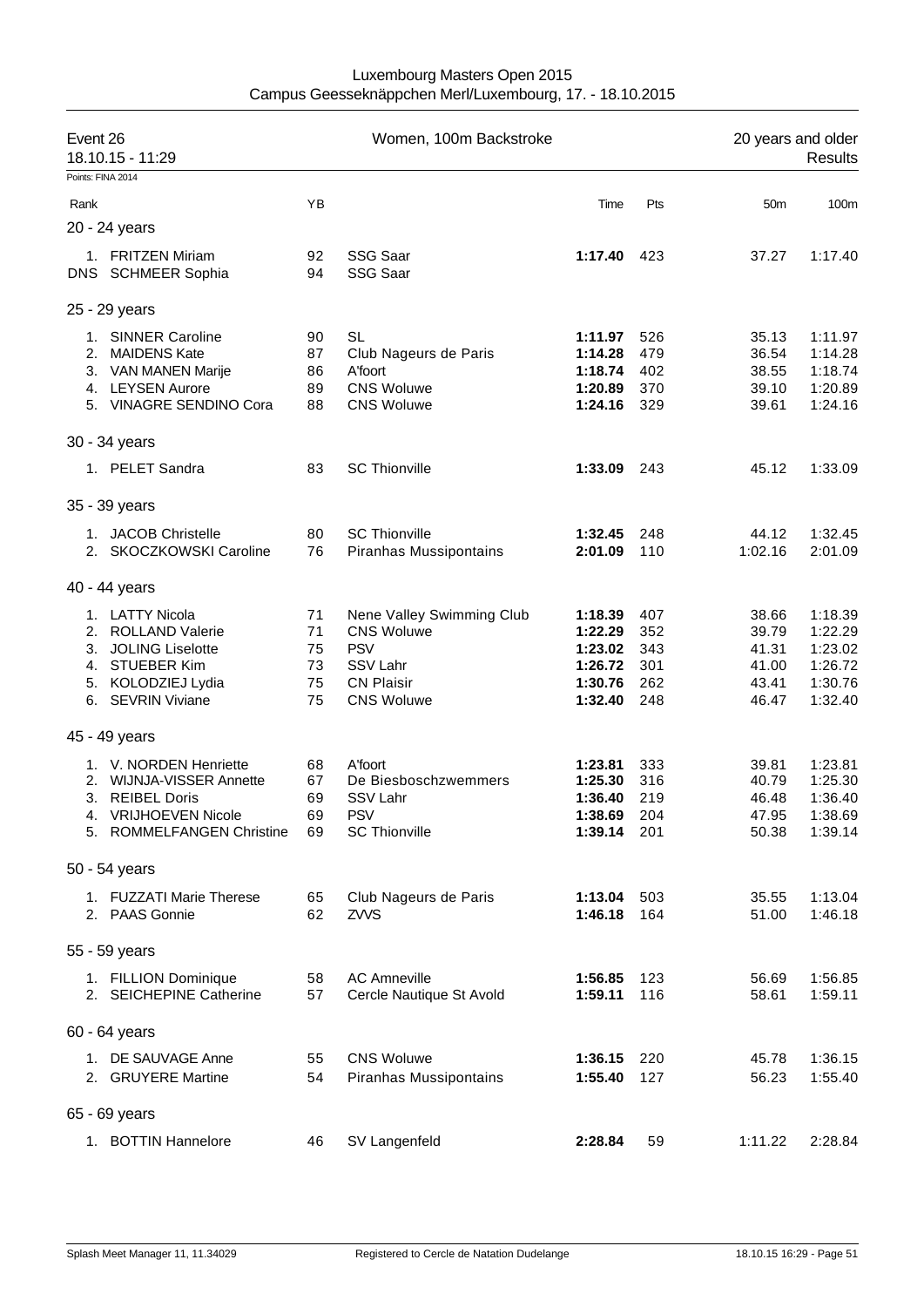| Event 26, Women, 100m Backstroke |    |           |         |     |         |         |
|----------------------------------|----|-----------|---------|-----|---------|---------|
| 70 - 74 years                    |    |           |         |     |         |         |
| 1. V. HUISSTEDEN Loekie          | 45 | A'foort   | 2:14.03 | -81 | 1:04.50 | 2:14.03 |
| 75 - 79 years                    |    |           |         |     |         |         |
| <b>RUITER Truus</b><br>1.        | 40 | Old Dutch | 2:20.08 | 71  | 1:09.30 | 2:20.08 |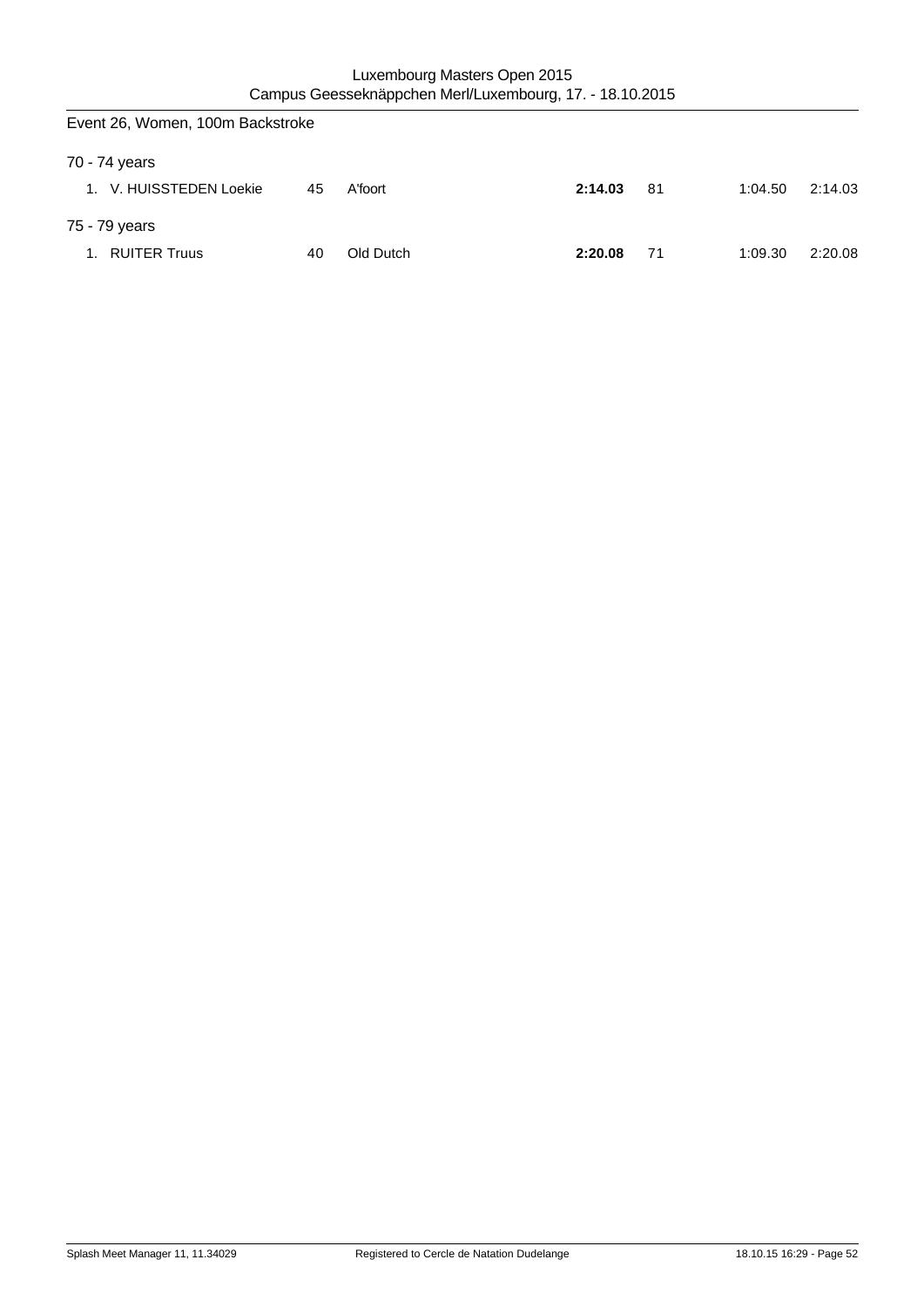| Event 27 | 18.10.15 - 11:39        |    | Men, 100m Backstroke      |             |     | 20 years and older | <b>Results</b> |
|----------|-------------------------|----|---------------------------|-------------|-----|--------------------|----------------|
|          | Points: FINA 2014       |    |                           |             |     |                    |                |
| Rank     |                         | YB |                           | Time        | Pts | 50 <sub>m</sub>    | 100m           |
|          | 20 - 24 years           |    |                           |             |     |                    |                |
|          | 1. DOAN Dan             | 95 | ZV Hoogland               | 1:18.92 285 |     | 37.32              | 1:18.92        |
|          | 25 - 29 years           |    |                           |             |     |                    |                |
|          | 1. LEJEUNE Martin       | 90 | Embourg                   | 1:08.29     | 439 | 33.89              | 1:08.29        |
|          | 2. VINAGRE SENDINO Juan | 90 | <b>CNS Woluwe</b>         | 1:10.23     | 404 | 32.93              | 1:10.23        |
|          | 3. DIDIERLAURENT Maxime | 89 | <b>NC Luneville</b>       | 1:13.52     | 352 | 34.97              | 1:13.52        |
|          | 30 - 34 years           |    |                           |             |     |                    |                |
|          | 1. GUYON Jeremy         | 83 | <b>SC Thionville</b>      | 1:32.26     | 178 | 43.99              | 1:32.26        |
|          | 35 - 39 years           |    |                           |             |     |                    |                |
|          | 1. PLATA Marc           | 80 | <b>SC Thionville</b>      | 1:11.38     | 385 | 35.09              | 1:11.38        |
|          | 2. MOULIN Jonathan      | 80 | Club Nageurs de Paris     | 1:11.83     | 378 | 34.99              | 1:11.83        |
|          | 3. BERNARDO Florent     | 80 | <b>SC Thionville</b>      | 1:19.64     | 277 | 38.23              | 1:19.64        |
|          | 4. MARTIJN Gino         | 79 | <b>RZ</b>                 | 1:20.58     | 267 | 39.95              | 1:20.58        |
|          | 5. PONNE Pieter         | 76 | HZ&PC Heerenveen          | 1:29.17     | 197 | 44.02              | 1:29.17        |
|          | 40 - 44 years           |    |                           |             |     |                    |                |
|          | 1. AALBERS Arjan        | 75 | <b>Swol 1894</b>          | 1:18.08     | 294 | 38.14              | 1:18.08        |
|          | 2. HERTY Andreas        | 75 | CN Plan-les-Ouates        | 1:19.79     | 275 | 38.60              | 1:19.79        |
|          | 3. ENGEL Marc           | 73 | <b>SC Thionville</b>      | 1:23.24     | 242 | 40.88              | 1:23.24        |
|          | 4. CHAFFORT Tristan     | 72 | <b>CSMP Puteaux</b>       | 1:39.84     | 140 | 47.60              | 1:39.84        |
|          | 45 - 49 years           |    |                           |             |     |                    |                |
|          | 1. MATLA Harold         | 68 | <b>PSV</b>                | 1:20.30     | 270 | 39.20              | 1:20.30        |
|          | 50 - 54 years           |    |                           |             |     |                    |                |
|          | 1. V. NORDEN Edwin      | 63 | A'foort                   | 1:11.91     | 376 | 34.34              | 1:11.91        |
|          | 2. GOOSSENS Jurgen      | 62 | <b>KZNA</b>               | 1:14.14 343 |     | 35.61              | 1:14.14        |
|          | 3. JANOVSKY Jiri        | 64 | Plavecky                  | 1:25.64 223 |     | 41.97              | 1:25.64        |
|          | DNS KLEE Dietmar        | 64 | SSG Saar                  |             |     |                    |                |
|          | 55 - 59 years           |    |                           |             |     |                    |                |
|          | 1. SINNER Achille       | 57 | SL                        | 1:48.22 110 |     | 56.53              | 1:48.22        |
|          | 60 - 64 years           |    |                           |             |     |                    |                |
|          | 1. CADIAT Jean-Marie    | 53 | <b>CNS Woluwe</b>         | 1:17.87 296 |     | 38.04              | 1:17.87        |
|          | 65 - 69 years           |    |                           |             |     |                    |                |
|          | 1. LORENZ Ludwig        | 48 | SV Gladbeck               | 1:38.95 144 |     | 49.45              | 1:38.95        |
|          |                         |    |                           |             |     |                    |                |
|          | 70 - 74 years           |    |                           |             |     |                    |                |
|          | 1. SCHLOMER FRANZ       | 41 | Mainzer Schwimmverein 01  | 1:56.90     | 87  | 53.69              | 1:56.90        |
|          | 75 - 79 years           |    |                           |             |     |                    |                |
|          | 1. VAN ENST FRANS       | 40 | <b>WS TWENTE</b>          | 1:29.25     | 197 | 44.27              | 1:29.25        |
|          | 2. JOHANSEN Jan         | 40 | <b>HSK Hermes masters</b> | 1:42.71     | 129 | 47.86              | 1:42.71        |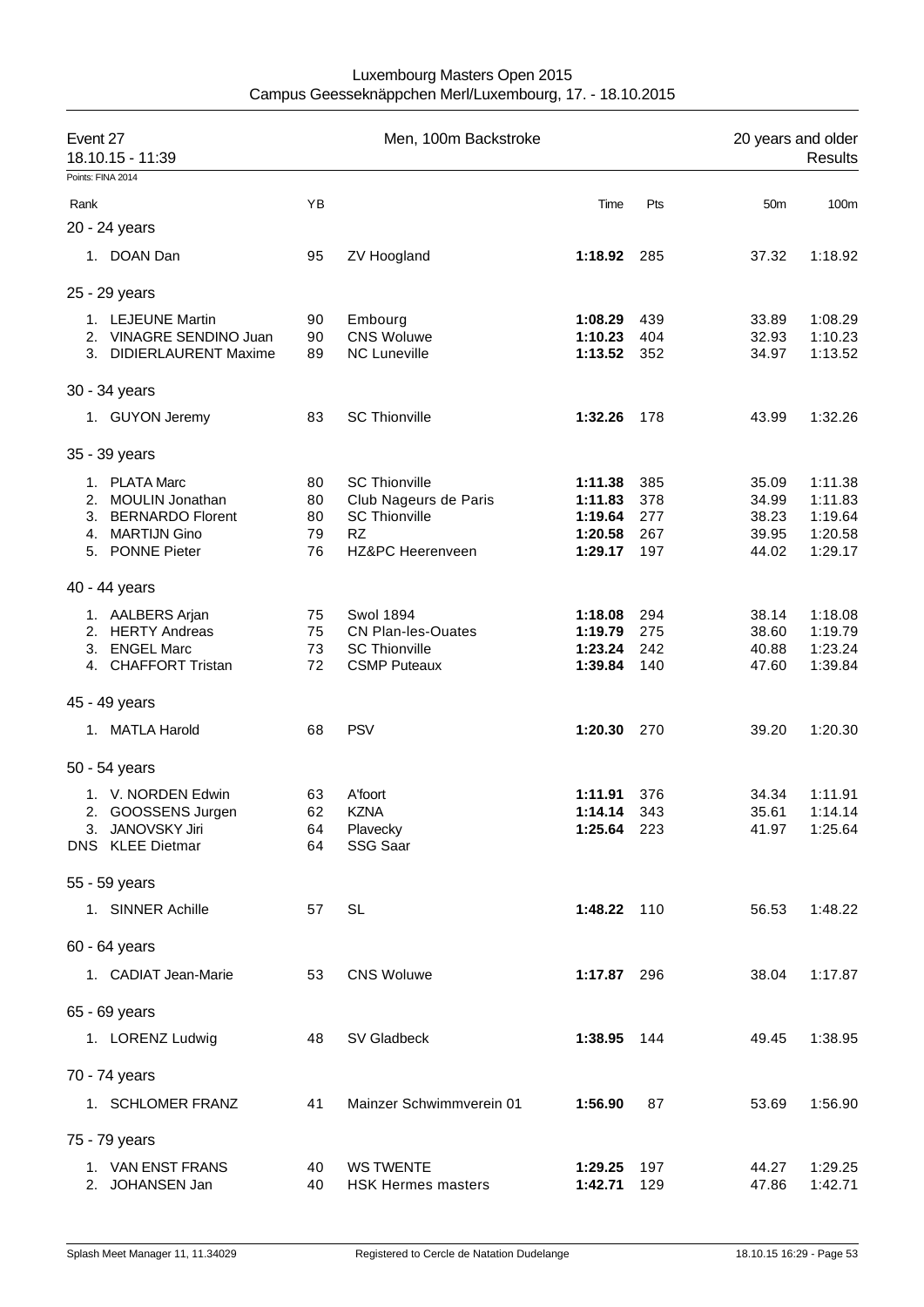Event 27, Men, 100m Backstroke

80 - 84 years

DNS FRICOT Guy 33 St Hubert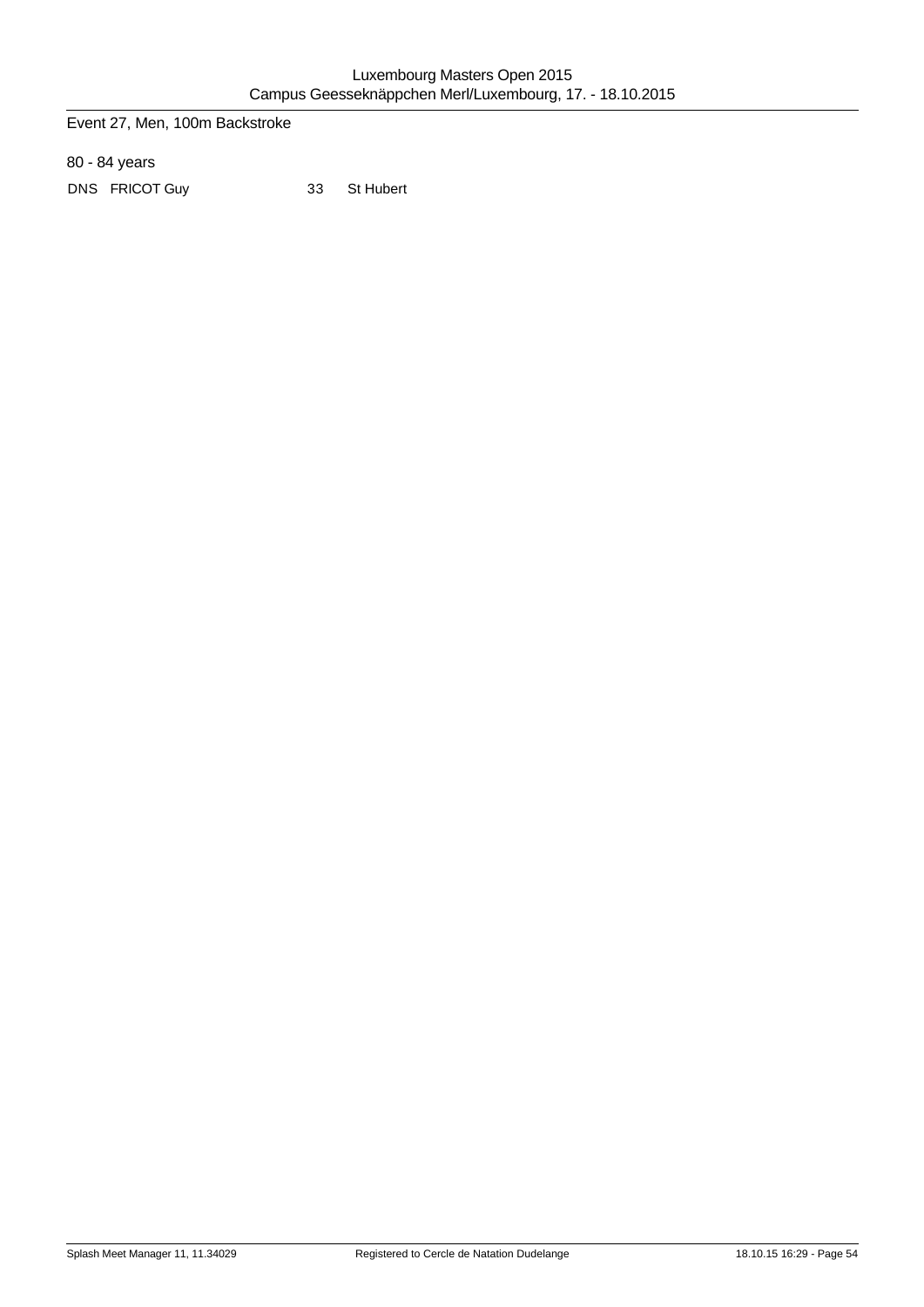| Event 28<br>18.10.15 - 11:50                                                                                                            |                      |                                                                   |                                                                         | Women, 200m Medley |                                           |                                                     |                                                     |                                                     |
|-----------------------------------------------------------------------------------------------------------------------------------------|----------------------|-------------------------------------------------------------------|-------------------------------------------------------------------------|--------------------|-------------------------------------------|-----------------------------------------------------|-----------------------------------------------------|-----------------------------------------------------|
| Points: FINA 2014                                                                                                                       |                      |                                                                   |                                                                         |                    |                                           |                                                     |                                                     |                                                     |
| Rank                                                                                                                                    | YB                   |                                                                   | Time Pts                                                                |                    | 50 <sub>m</sub>                           | 100m                                                | 150m                                                | 200m                                                |
| 20 - 24 years                                                                                                                           |                      |                                                                   |                                                                         |                    |                                           |                                                     |                                                     |                                                     |
| 1. GAUNARD Eva<br>2. VICTOR FLORINE<br>3. CREEMERS Claudia<br><b>DNS FRITZEN Miriam</b>                                                 | 91<br>91<br>92<br>92 | <b>NC Luneville</b><br><b>SC Thionville</b><br>RZ.<br>SSG Saar    | 2:52.98 387<br>3:00.65 340<br>3:33.04 207                               |                    | 36.23<br>36.74<br>42.98                   | 1:19.33<br>1:24.37<br>1:38.03                       | 2:11.28<br>2:18.94<br>2:42.93                       | 2:52.98<br>3:00.65<br>3:33.04                       |
| 25 - 29 years                                                                                                                           |                      |                                                                   |                                                                         |                    |                                           |                                                     |                                                     |                                                     |
| 1. YERNA Muriel                                                                                                                         | 88                   | Embourg                                                           | 2:46.85 432                                                             |                    | 35.38                                     |                                                     | 1:17.74 2:08.12                                     | 2:46.85                                             |
| 30 - 34 years                                                                                                                           |                      |                                                                   |                                                                         |                    |                                           |                                                     |                                                     |                                                     |
| 1. PELET Sandra                                                                                                                         | 83                   | <b>SC Thionville</b>                                              | 3:16.61 264                                                             |                    | 40.77                                     | 1:33.01                                             | 2:28.75                                             | 3:16.61                                             |
| 35 - 39 years                                                                                                                           |                      |                                                                   |                                                                         |                    |                                           |                                                     |                                                     |                                                     |
| 1. VERHOEFF Chantal                                                                                                                     | 79                   | Old Dutch                                                         | 2:59.80 345                                                             |                    | 35.55                                     | 1:25.53 2:21.38                                     |                                                     | 2:59.80                                             |
| 40 - 44 years                                                                                                                           |                      |                                                                   |                                                                         |                    |                                           |                                                     |                                                     |                                                     |
| 1. VAN DER MEER Gudule 72<br>2. RATERING Yvette                                                                                         | 72                   | <b>PSV</b><br>De Ward                                             | 2:43.14 462<br>2:57.94 356                                              |                    | 33.66<br>37.32                            | 1:15.17<br>1:24.04                                  | 2:04.20<br>2:17.88                                  | 2:43.14<br>2:57.94                                  |
| 45 - 49 years                                                                                                                           |                      |                                                                   |                                                                         |                    |                                           |                                                     |                                                     |                                                     |
| 1. V. BON-ROSENBRAND Li70.<br>2. SCHAEFFER Stephanie<br>3. ROCH Catherine<br>4. VAN NASSAU VAN DEN H66VELOId Dutch<br>5. ANCEL Nathalie | - 70<br>66<br>66     | A'foort<br><b>SL</b><br><b>CN Dudelange</b><br><b>Asptt Nancy</b> | 2:59.58 346<br>3:06.15 311<br>3:20.68 248<br>3:25.18 232<br>3:27.62 224 |                    | 37.40<br>40.18<br>42.30<br>45.30<br>48.74 | 1:27.58<br>1:29.57<br>1:39.29<br>1:42.29<br>1:43.25 | 2:19.15<br>2:26.74<br>2:35.51<br>2:38.84<br>2:38.16 | 2:59.58<br>3:06.15<br>3:20.68<br>3:25.18<br>3:27.62 |
| 50 - 54 years                                                                                                                           |                      |                                                                   |                                                                         |                    |                                           |                                                     |                                                     |                                                     |
| 1. REIBEL-OBERLE Susann64                                                                                                               |                      | SSV Lahr                                                          | 2:42.63 466                                                             |                    | 34.37                                     | 1:17.31                                             | 2:06.98                                             | 2:42.63                                             |
| 55 - 59 years                                                                                                                           |                      |                                                                   |                                                                         |                    |                                           |                                                     |                                                     |                                                     |
| 1. HATTLE Judith<br>2. VERHAGEN Patty<br>3. SPOELSTRA Marjan<br>4. BENOVA Dana                                                          | 60<br>59<br>60<br>56 | <b>Carlisle Aquatics</b><br><b>PSV</b><br>Swol 1894<br>SK SPOL    | 2:52.43 391<br>3:09.26 296<br>3:46.59 172<br>4:49.84 82                 |                    | 35.71<br>41.20<br>55.98<br>1:15.20        | 1:20.90<br>1:30.54<br>1:55.38<br>2:31.07            | 2:10.72<br>2:27.37<br>2:58.06<br>3:44.02            | 2:52.43<br>3:09.26<br>3:46.59<br>4:49.84            |
| 65 - 69 years                                                                                                                           |                      |                                                                   |                                                                         |                    |                                           |                                                     |                                                     |                                                     |
| 1. VERHOEVEN Corrie                                                                                                                     | 46                   | <b>PSV</b>                                                        | 3:44.49 177                                                             |                    | 53.27                                     |                                                     | 1:51.48 2:53.97                                     | 3:44.49                                             |
| 70 - 74 years                                                                                                                           |                      |                                                                   |                                                                         |                    |                                           |                                                     |                                                     |                                                     |
| 1. VAN DER VEEN Matty                                                                                                                   | 44                   | Old Dutch                                                         | 4:35.24 96                                                              |                    | 1:09.99                                   | 2:26.00                                             | 3:38.98                                             | 4:35.24                                             |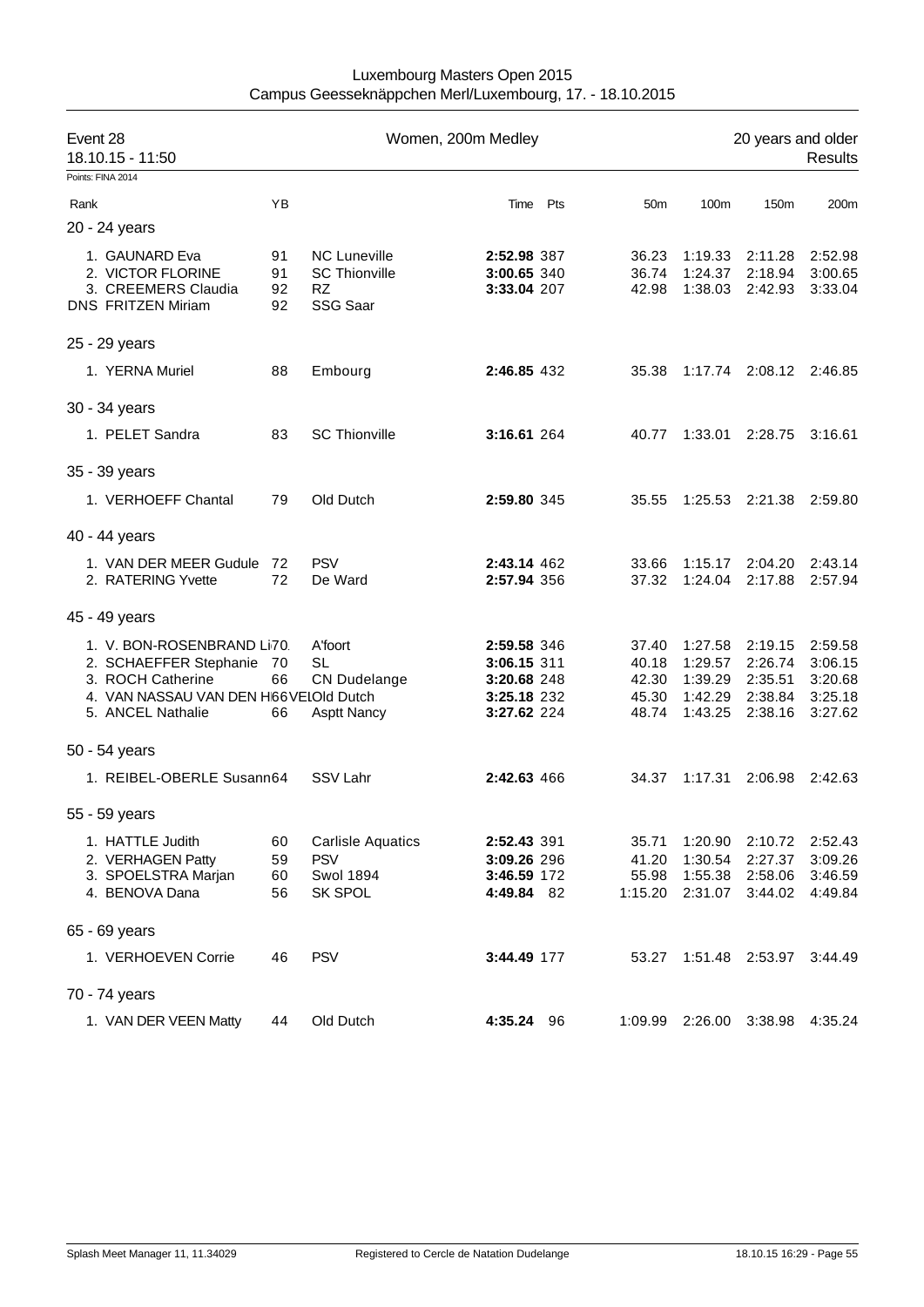| Luxembourg Masters Open 2015                             |
|----------------------------------------------------------|
| Campus Geesseknäppchen Merl/Luxembourg, 17. - 18.10.2015 |

| Event 29<br>18.10.15 - 12:04                                                                                                                                                                                   |                                        | Men, 200m Medley                                                                                                                                                                                                                                                                      |                                                                         |     |                                                                   |                                                     | 20 years and older<br>Results                       |                                                     |  |  |
|----------------------------------------------------------------------------------------------------------------------------------------------------------------------------------------------------------------|----------------------------------------|---------------------------------------------------------------------------------------------------------------------------------------------------------------------------------------------------------------------------------------------------------------------------------------|-------------------------------------------------------------------------|-----|-------------------------------------------------------------------|-----------------------------------------------------|-----------------------------------------------------|-----------------------------------------------------|--|--|
| Points: FINA 2014<br>Rank                                                                                                                                                                                      | YB                                     |                                                                                                                                                                                                                                                                                       | Time                                                                    | Pts | 50 <sub>m</sub>                                                   | 100m                                                | 150m                                                | 200m                                                |  |  |
| 20 - 24 years                                                                                                                                                                                                  |                                        |                                                                                                                                                                                                                                                                                       |                                                                         |     |                                                                   |                                                     |                                                     |                                                     |  |  |
|                                                                                                                                                                                                                |                                        |                                                                                                                                                                                                                                                                                       |                                                                         |     |                                                                   |                                                     |                                                     |                                                     |  |  |
| 1. KLEE Maximilian<br>2. FRANIATTE Jeremy                                                                                                                                                                      | 95<br>94                               | <b>SSG Saar</b><br><b>NC Luneville</b>                                                                                                                                                                                                                                                | 2:33.02 413<br>2:44.69 331                                              |     | 30.47<br>36.02                                                    | 1:12.88<br>1:15.79                                  | 1:57.72<br>2:06.00                                  | 2:33.02<br>2:44.69                                  |  |  |
| 25 - 29 years                                                                                                                                                                                                  |                                        |                                                                                                                                                                                                                                                                                       |                                                                         |     |                                                                   |                                                     |                                                     |                                                     |  |  |
| 1. CREEMERS Patrick<br>2. VINAGRE SENDINO Juan 90<br>3. COSMA Catalin<br>4. MULLER Luc<br>5. KUNERT David                                                                                                      | 90<br>88<br>90<br>88                   | <b>RZ</b><br><b>CNS Woluwe</b><br><b>SL</b><br><b>SSV Trier</b><br><b>TG Hochheim</b>                                                                                                                                                                                                 | 2:35.51 393<br>2:42.31 346<br>2:44.44 333<br>2:51.33 294<br>2:55.47 274 |     | 33.34<br>31.14<br>35.70<br>36.23<br>37.24                         | 1:16.42<br>1:13.68<br>1:17.93<br>1:22.22<br>1:24.38 | 2:00.62<br>2:05.19<br>2:08.79<br>2:11.85<br>2:15.39 | 2:35.51<br>2:42.31<br>2:44.44<br>2:51.33<br>2:55.47 |  |  |
| 30 - 34 years                                                                                                                                                                                                  |                                        |                                                                                                                                                                                                                                                                                       |                                                                         |     |                                                                   |                                                     |                                                     |                                                     |  |  |
| 1. VERWAEST VINCENT<br>2. ROELOFS STEVEN<br>3. FELLY Mathieu<br>4. MATHIEU Julien                                                                                                                              | 85<br>84<br>84<br>83                   | AZV ARENDONKSE ZWEM2:50.15C300<br>AZV ARENDONKSE ZWEM\3:02.11C245i<br><b>SC Thionville</b><br><b>Villeurbanne Natation</b>                                                                                                                                                            | 3:29.06 162<br>3:40.76 137                                              |     | 32.30<br>36.50<br>44.30<br>49.24                                  | 1:17.89<br>1:29.03<br>1:41.10<br>1:51.97            | 2:08.47<br>2:21.12<br>2:38.35<br>2:55.47            | 2:50.15<br>3:02.11<br>3:29.06<br>3:40.76            |  |  |
| 35 - 39 years                                                                                                                                                                                                  |                                        |                                                                                                                                                                                                                                                                                       |                                                                         |     |                                                                   |                                                     |                                                     |                                                     |  |  |
| 1. RICHELLE Eric<br>2. LE FLOCH Yann<br>3. SANTOS Patrick<br>4. MOULIN Jonathan<br>5. DLUGOKECKI Michael<br><b>DSQ THIBAUD Benoit</b><br>DSQ JACQUET Laurent<br>G2 - Starting before the start signal (SW 4.4) | 77<br>76<br>79<br>80<br>78<br>80<br>79 | <b>Plouf Club</b><br><b>CN Plaisir</b><br>Club Nageurs de Paris<br>Club Nageurs de Paris<br><b>SC Thionville</b><br>L'entente Nautique Caennaise<br>N2 - Didn't finish the section of one style acc. to the rules which apply to the style concerned (SW 9.3)<br><b>SC Thionville</b> | 2:21.84 519<br>2:32.82 415<br>2:39.22 367<br>2:39.32 366<br>2:58.93 258 |     | 30.73<br>32.61<br>33.01<br>36.26<br>37.48<br>N <sub>2</sub><br>G2 | 1:07.42<br>1:13.10<br>1:17.62<br>1:16.75<br>1:26.09 | 1:48.78<br>1:57.39<br>2:01.78<br>2:04.01<br>2:17.00 | 2:21.84<br>2:32.82<br>2:39.22<br>2:39.32<br>2:58.93 |  |  |
| 40 - 44 years                                                                                                                                                                                                  |                                        |                                                                                                                                                                                                                                                                                       |                                                                         |     |                                                                   |                                                     |                                                     |                                                     |  |  |
| 1. MALECKI Olivier<br>2. VAN DEN BERGHE Kaspe73<br>3. VIGUIER Jean-Christophe73<br>4. VIDEMONT Olivier<br>5. DE BOER Remco                                                                                     | 71<br>74<br>71                         | Cercle Nautique St Avold<br><b>Swol 1894</b><br>SL<br><b>SC Thionville</b><br><b>ACTIVE COMPANY</b>                                                                                                                                                                                   | 2:50.73 297<br>2:51.92 291<br>3:00.34 252<br>3:05.49 232<br>3:15.21 199 |     | 32.84<br>36.85<br>34.10<br>37.71<br>44.32                         | 1:21.51<br>1:20.60<br>1:19.95<br>1:25.51<br>1:34.96 | 2:11.95<br>2:12.64<br>2:17.18<br>2:22.21<br>2:31.19 | 2:50.73<br>2:51.92<br>3:00.34<br>3:05.49<br>3:15.21 |  |  |
| 45 - 49 years                                                                                                                                                                                                  |                                        |                                                                                                                                                                                                                                                                                       |                                                                         |     |                                                                   |                                                     |                                                     |                                                     |  |  |
| 1. FAWKNER Michael<br>2. CHEVALIER Michel<br>3. JUNCKER Patrick<br>4. BOUVIER Philippe                                                                                                                         | 70<br>66<br>67<br>70                   | <b>ELSPB Natation</b><br><b>SC Thionville</b><br><b>SL</b><br><b>SN Francoville</b>                                                                                                                                                                                                   | 2:44.39 333<br>2:44.44 333<br>2:45.00 329<br>3:04.93 234                |     | 32.99<br>33.60<br>36.45<br>36.80                                  | 1:17.02<br>1:20.58<br>1:22.84<br>1:30.69            | 2:04.77<br>2:09.42<br>2:05.77<br>2:25.47            | 2:44.39<br>2:44.44<br>2:45.00<br>3:04.93            |  |  |
| 50 - 54 years                                                                                                                                                                                                  |                                        |                                                                                                                                                                                                                                                                                       |                                                                         |     |                                                                   |                                                     |                                                     |                                                     |  |  |
| 1. HUCK Christian<br>2. BISAGA Vincent<br>3. LAMBERIGHTS Luc                                                                                                                                                   | 62<br>63<br>62                         | Schwimmclub Heppenheim2:51.32 294<br>Club Nautique du Val de Fe3:27.32 166<br><b>ACTIVE COMPANY</b>                                                                                                                                                                                   | 3:47.57 125                                                             |     | 35.97<br>50.85<br>51.48                                           | 1:21.35<br>1:46.76<br>1:54.68                       | 2:11.87<br>2:42.12<br>2:58.79                       | 2:51.32<br>3:27.32<br>3:47.57                       |  |  |
| 55 - 59 years                                                                                                                                                                                                  |                                        |                                                                                                                                                                                                                                                                                       |                                                                         |     |                                                                   |                                                     |                                                     |                                                     |  |  |
| 1. DE GROOT Marten<br>2. VACLAV Valtr<br>3. MEIJER Rudolf<br>4. RICAIL Philippe                                                                                                                                | 58<br>56<br>60<br>57                   | HZ&PC Heerenveen<br><b>SK SPOL</b><br>ZV Hoogland<br><b>AC Amneville</b>                                                                                                                                                                                                              | 2:49.57 303<br>2:55.76 272<br>3:04.36 236<br>3:04.68 235                |     | 34.51<br>35.68<br>37.37<br>38.76                                  | 1:22.74<br>1:22.12<br>1:26.79<br>1:34.43            | 2:14.23<br>2:15.13<br>2:23.33<br>2:23.20            | 2:49.57<br>2:55.76<br>3:04.36<br>3:04.68            |  |  |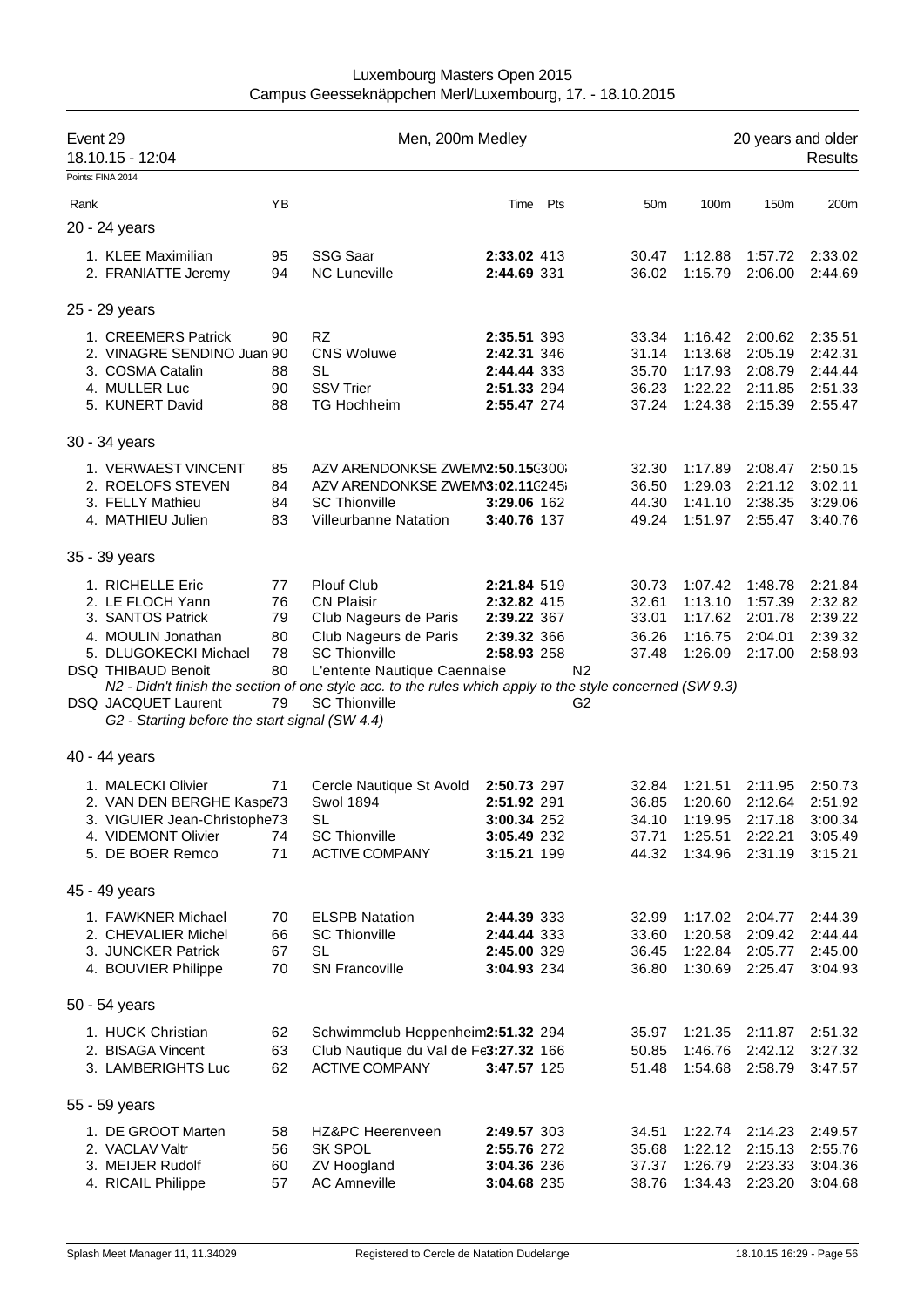Event 29, Men, 200m Medley

70 - 74 years

| BOTTIN Manfred | 41 SV Langenfeld | 4:30.06 75 | 1:06.18 2:19.59 3:35.91 4:30.06 |  |
|----------------|------------------|------------|---------------------------------|--|
|                |                  |            |                                 |  |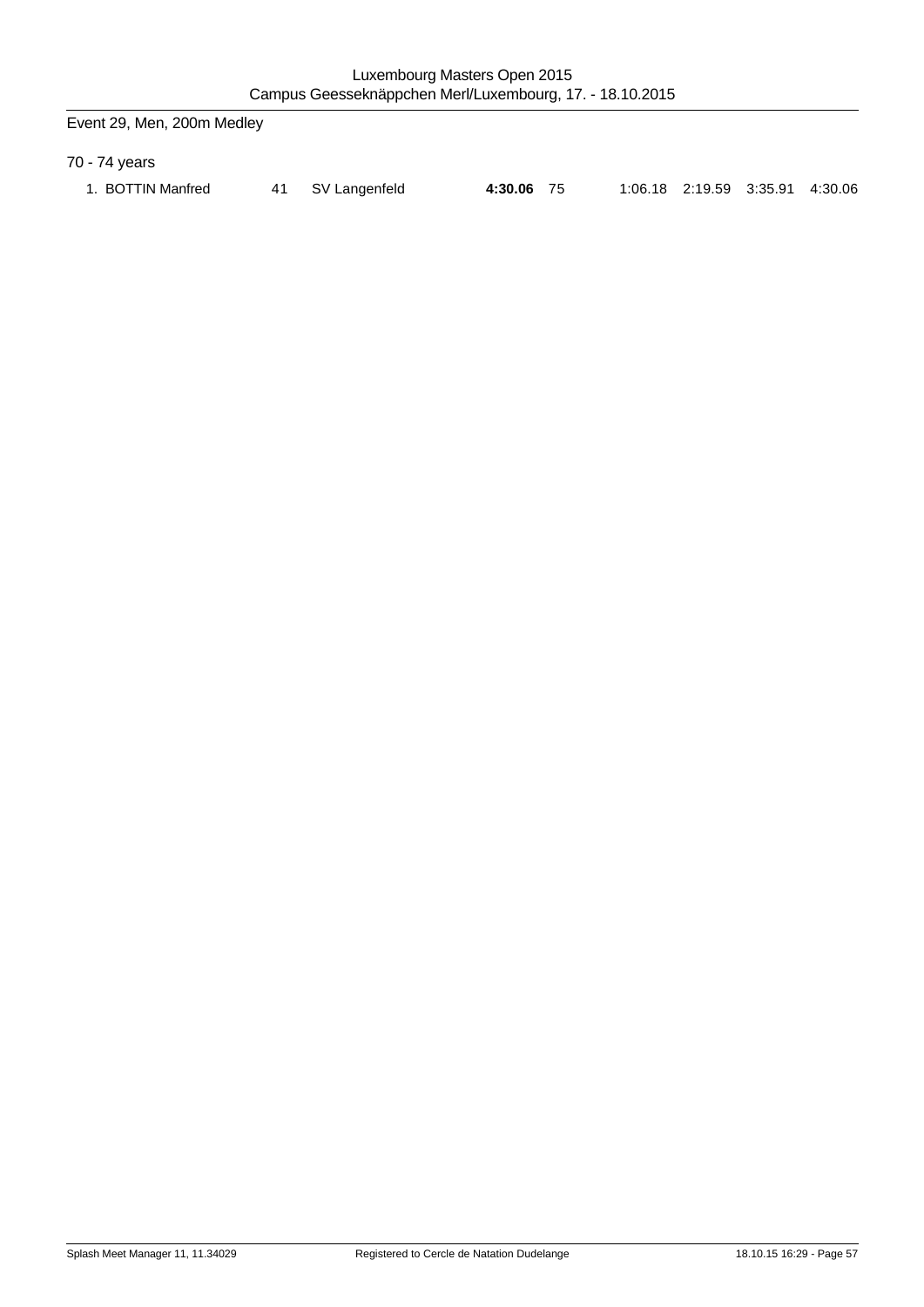| Event 30<br>18.10.15 - 12:25 |                                                                                                                                                                    |                                        | Women, 50m Butterfly                                                                                                                   | 20 years and older<br>Results                               |                                               |  |
|------------------------------|--------------------------------------------------------------------------------------------------------------------------------------------------------------------|----------------------------------------|----------------------------------------------------------------------------------------------------------------------------------------|-------------------------------------------------------------|-----------------------------------------------|--|
| Points: FINA 2014            |                                                                                                                                                                    |                                        |                                                                                                                                        |                                                             |                                               |  |
| Rank                         |                                                                                                                                                                    | YB                                     |                                                                                                                                        | Time                                                        | Pts                                           |  |
|                              | 20 - 24 years                                                                                                                                                      |                                        |                                                                                                                                        |                                                             |                                               |  |
| 2 <sup>1</sup>               | 1. FRITZEN Miriam<br><b>WIJNJA Kim</b><br>3. GAUNARD Eva<br>4. BAADE Fanny<br>5. SCHILLING Katja                                                                   | 92<br>91<br>91<br>92<br>95             | <b>SSG Saar</b><br>De Biesboschzwemmers<br><b>NC Luneville</b><br>Embourg<br><b>SSG Saar</b>                                           | 31.59<br>32.90<br>33.09<br>33.20<br>33.24                   | 499<br>442<br>434<br>430<br>429               |  |
| 8.                           | 6. FREIDINGER Anne<br>7. VICTOR FLORINE<br><b>GIRARD Jade</b><br>9. LEICK Anica<br>DNS SCHMEER Sophia                                                              | 92<br>91<br>91<br>92<br>94             | <b>SSG Saar</b><br><b>SC Thionville</b><br><b>SC Thionville</b><br><b>SSG Saar</b><br><b>SSG Saar</b>                                  | 34.97<br>35.65<br>36.58<br>40.17                            | 368<br>347<br>321<br>243                      |  |
|                              | 25 - 29 years                                                                                                                                                      |                                        |                                                                                                                                        |                                                             |                                               |  |
| 2.<br>3.<br>5.<br>6.         | 1. MAIDENS Kate<br><b>SILBEREISEN Caroline</b><br><b>YERNA Muriel</b><br>4. LEYSEN Aurore<br><b>CURCIO EMILIE</b><br><b>HEINRICH Laura</b><br>7. HEINRICH ISABELLE | 87<br>90<br>88<br>89<br>89<br>90<br>86 | Club Nageurs de Paris<br><b>SL</b><br>Embourg<br><b>CNS Woluwe</b><br><b>SC Thionville</b><br><b>TG Hochheim</b><br><b>TG Hochheim</b> | 31.36<br>33.15<br>33.25<br>33.92<br>38.52<br>42.06<br>44.24 | 510<br>432<br>428<br>403<br>275<br>211<br>181 |  |
|                              | 30 - 34 years                                                                                                                                                      |                                        |                                                                                                                                        |                                                             |                                               |  |
|                              | 1. DUFAY Coralie                                                                                                                                                   | 85                                     | <b>SN Francoville</b>                                                                                                                  | 38.57                                                       | 274                                           |  |
|                              | 35 - 39 years                                                                                                                                                      |                                        |                                                                                                                                        |                                                             |                                               |  |
| 2.<br>3.<br>4.               | 1. DUBOIS Laetitia<br><b>BLONDEEL Nathalie</b><br><b>VERHOEFF Chantal</b><br><b>JACOB Christelle</b>                                                               | 78<br>77<br>79<br>80                   | L'entente Nautique Caennaise<br><b>CNS Woluwe</b><br>Old Dutch<br><b>SC Thionville</b>                                                 | 31.46<br>32.26<br>34.34<br>44.52                            | 506<br>469<br>389<br>178                      |  |
|                              | 40 - 44 years                                                                                                                                                      |                                        |                                                                                                                                        |                                                             |                                               |  |
|                              | 1. LORTON Olivia<br>2. ROLLAND Valerie<br>3. KOLODZIEJ Lydia                                                                                                       | 74<br>71<br>75                         | <b>SL</b><br><b>CNS Woluwe</b><br><b>CN Plaisir</b>                                                                                    | 31.94<br>36.18<br>40.29                                     | 483<br>332<br>240                             |  |
|                              | 45 - 49 years                                                                                                                                                      |                                        |                                                                                                                                        |                                                             |                                               |  |
|                              | 1. ROCH Catherine<br>2. ROMMELFANGEN Christine<br>3. MARTINS Nathalie<br>4. KLEIN Nathalie                                                                         | 66<br>69<br>66<br>66                   | <b>CN Dudelange</b><br><b>SC Thionville</b><br><b>USSA</b><br>Cercle Nautique St Avold                                                 | 40.12<br>45.71<br>51.87<br>54.70                            | 243<br>164<br>112<br>96                       |  |
|                              | 50 - 54 years                                                                                                                                                      |                                        |                                                                                                                                        |                                                             |                                               |  |
|                              | 1. FUZZATI Marie Therese<br>2. REIBEL-OBERLE Susanne<br>3. VISSER Alie<br>DNS BLOEMZAAD Marja                                                                      | 65<br>64<br>64<br>61                   | Club Nageurs de Paris<br>SSV Lahr<br><b>HZ&amp;PC Heerenveen</b><br>A'foort                                                            | 31.67<br>32.94<br>50.27                                     | 496<br>440<br>124                             |  |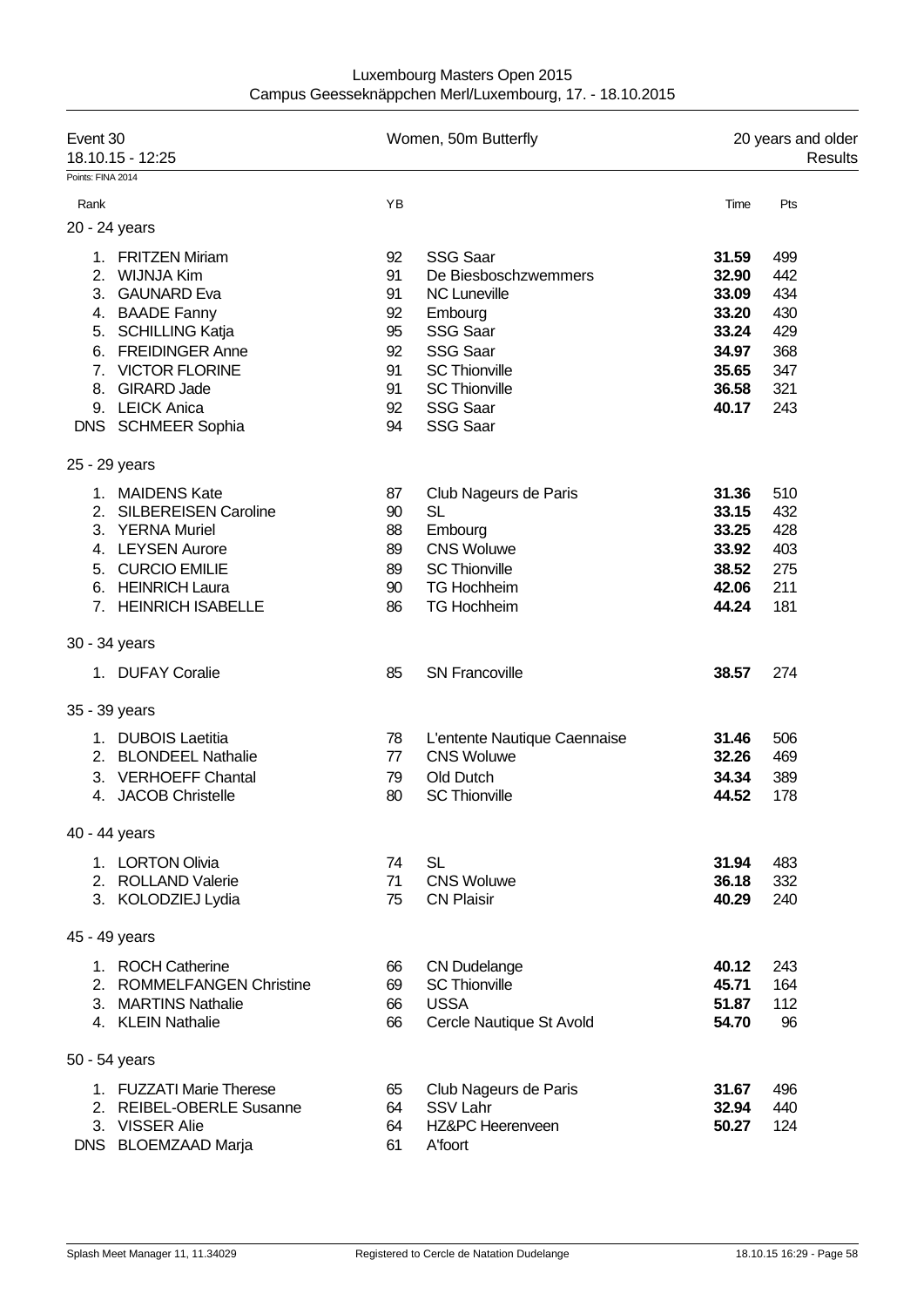|    | Event 30, Women, 50m Butterfly                           |          |                                          |                |            |
|----|----------------------------------------------------------|----------|------------------------------------------|----------------|------------|
|    | 55 - 59 years                                            |          |                                          |                |            |
|    | 1. ANTHONY Claire                                        | 57       | <b>CNS Woluwe</b>                        | 36.64          | 320        |
|    | 60 - 64 years                                            |          |                                          |                |            |
| 1. | <b>PICCIN Marie-Jose</b><br>2. BLONDEEL-GOURMET Fernande | 55<br>52 | <b>AC Amneville</b><br><b>CNS Woluwe</b> | 50.84<br>51.50 | 119<br>115 |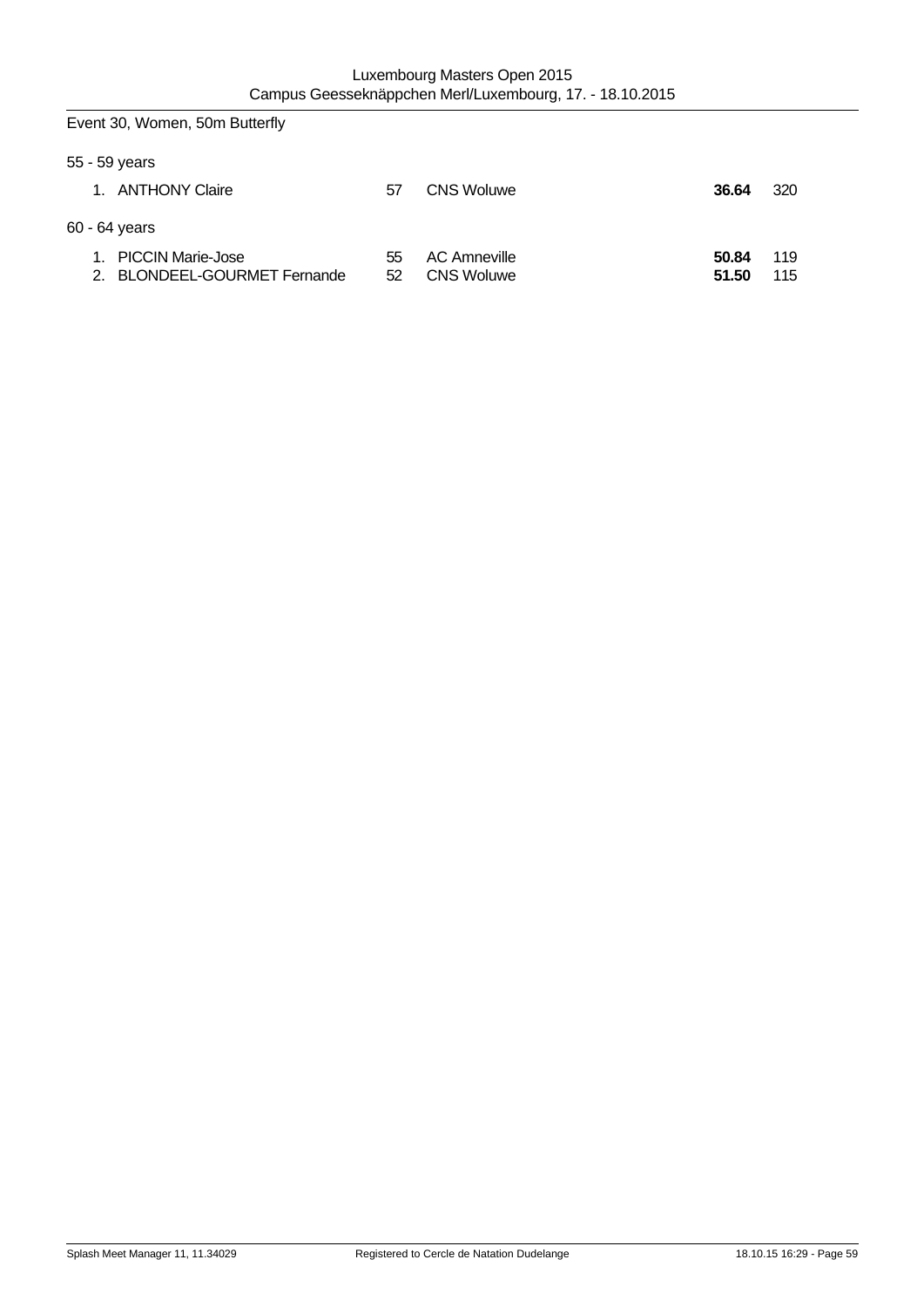| Luxembourg Masters Open 2015                             |  |
|----------------------------------------------------------|--|
| Campus Geesseknäppchen Merl/Luxembourg, 17. - 18.10.2015 |  |

| Event 31<br>18.10.15 - 12:32 |                             |    | Men, 50m Butterfly                  | 20 years and older<br>Results |     |  |
|------------------------------|-----------------------------|----|-------------------------------------|-------------------------------|-----|--|
| Points: FINA 2014<br>Rank    |                             | YB |                                     | Time                          | Pts |  |
|                              |                             |    |                                     |                               |     |  |
|                              | 20 - 24 years               |    |                                     |                               |     |  |
| 1.                           | <b>KLEE Maximilian</b>      | 95 | <b>SSG Saar</b>                     | 30.14                         | 412 |  |
| 2.                           | DOAN Dan                    | 95 | <b>ZV Hoogland</b>                  | 30.22                         | 408 |  |
| 3.                           | <b>MARGIES Lennard</b>      | 93 | <b>SSG Saar</b>                     | 31.41                         | 364 |  |
| 4.                           | <b>MARENNE Arnaud</b>       | 91 | <b>SL</b>                           | 31.45                         | 362 |  |
|                              | 5. MIKHAILOV Arseni         | 91 | Cercle Nautique Petange             | 33.02                         | 313 |  |
| 25 - 29 years                |                             |    |                                     |                               |     |  |
|                              | 1. LEJEUNE Martin           | 90 | Embourg                             | 29.15                         | 455 |  |
| 2.                           | <b>GILLAIN Frederic</b>     | 90 | Club Nautique du Val de Fensch      | 30.05                         | 415 |  |
| 3.                           | <b>DIDIERLAURENT Maxime</b> | 89 | <b>NC Luneville</b>                 | 31.21                         | 371 |  |
| 4.                           | <b>KALEE Eric</b>           | 90 | <b>ZV Hoogland</b>                  | 31.65                         | 355 |  |
| 5.                           | <b>ROUME Guillaume</b>      | 87 | <b>CNS Woluwe</b>                   | 32.10                         | 341 |  |
| 6.                           | <b>THIREAU Pierre</b>       | 86 | <b>SC Thionville</b>                | 33.24                         | 307 |  |
| 7.                           | <b>RENARD David</b>         | 90 | <b>CNS Woluwe</b>                   | 34.87                         | 266 |  |
| 8.                           | <b>MULLER Luc</b>           | 90 | <b>SSV Trier</b>                    | 35.55                         | 251 |  |
| 9.                           | <b>KUNERT David</b>         | 88 | <b>TG Hochheim</b>                  | 35.66                         | 248 |  |
|                              | 30 - 34 years               |    |                                     |                               |     |  |
|                              | 1. WOCKE Sven               | 82 | <b>SSG Saar</b>                     | 28.26                         | 500 |  |
| 2.                           | <b>VANDEVELD Julien</b>     | 83 | <b>Plouf Club</b>                   | 28.96                         | 464 |  |
| 3.                           | <b>STAM Rutger</b>          | 81 | <b>ZV Hoogland</b>                  | 32.50                         | 328 |  |
| 4.                           | <b>VERWAEST VINCENT</b>     | 85 | AZV ARENDONKSE ZWEMVERENIGING 32.63 |                               | 324 |  |
| 5.                           | <b>ROELOFS STEVEN</b>       | 84 | AZV ARENDONKSE ZWEMVERENIGING 33.90 |                               | 289 |  |
| 6.                           | <b>HOESS Stefan</b>         | 82 | <b>SL</b>                           | 34.85                         | 266 |  |
| 7.                           | <b>GUYON Jeremy</b>         | 83 | <b>SC Thionville</b>                | 37.85                         | 208 |  |
| 8.                           | <b>FELLY Mathieu</b>        | 84 | <b>SC Thionville</b>                | 41.01                         | 163 |  |
| 9.                           | <b>LAGRENET Richard</b>     | 83 | <b>CNS Woluwe</b>                   | 43.42                         | 137 |  |
| <b>DNS</b>                   | <b>LESAGE Mathieu</b>       | 83 | Embourg                             |                               |     |  |
|                              | 35 - 39 years               |    |                                     |                               |     |  |
|                              | 1. SCHUSTER Silvere         | 79 | Club Nageurs de Paris               | 29.62                         | 434 |  |
|                              | 2. LE FLOCH Yann            | 76 | <b>CN Plaisir</b>                   | 30.39                         | 402 |  |
| 3.                           | <b>MOULIN Jonathan</b>      | 80 | Club Nageurs de Paris               | 30.91                         | 382 |  |
|                              | 4. BERNARDO Florent         | 80 | <b>SC Thionville</b>                | 31.90                         | 347 |  |
|                              | 5. JENKINS Neil             | 77 | <b>CNS Woluwe</b>                   | 33.82                         | 291 |  |
| 6.                           | <b>MARTIJN Gino</b>         | 79 | <b>RZ</b>                           | 35.89                         | 244 |  |
|                              | 7. DLUGOKECKI Michael       | 78 | <b>SC Thionville</b>                | 36.01                         | 241 |  |
| 8.                           | <b>BONELLI Jonathan</b>     | 76 | Paris-Aquatique                     | 37.03                         | 222 |  |
|                              | 40 - 44 years               |    |                                     |                               |     |  |
|                              | 1. VAN ENGEN Antwan         | 71 | De Ward                             | 30.46                         | 399 |  |
|                              | 2. VIGUIER Jean-Christophe  | 73 | <b>SL</b>                           | 30.84                         | 384 |  |
| 3.                           | <b>HERTY Andreas</b>        | 75 | <b>CN Plan-les-Ouates</b>           | 32.99                         | 314 |  |
| 4.                           | <b>ENGEL Marc</b>           | 73 | <b>SC Thionville</b>                | 35.92                         | 243 |  |
| 5.                           | <b>CHAFFORT Tristan</b>     | 72 | <b>CSMP Puteaux</b>                 | 35.94                         | 243 |  |
|                              | 6. VAUTRIN Christophe       | 73 | Piranhas Mussipontains              | 41.63                         | 156 |  |
|                              | 7. PITARD Eric              | 71 | <b>CNS Woluwe</b>                   | 50.11                         | 89  |  |
|                              |                             |    |                                     |                               |     |  |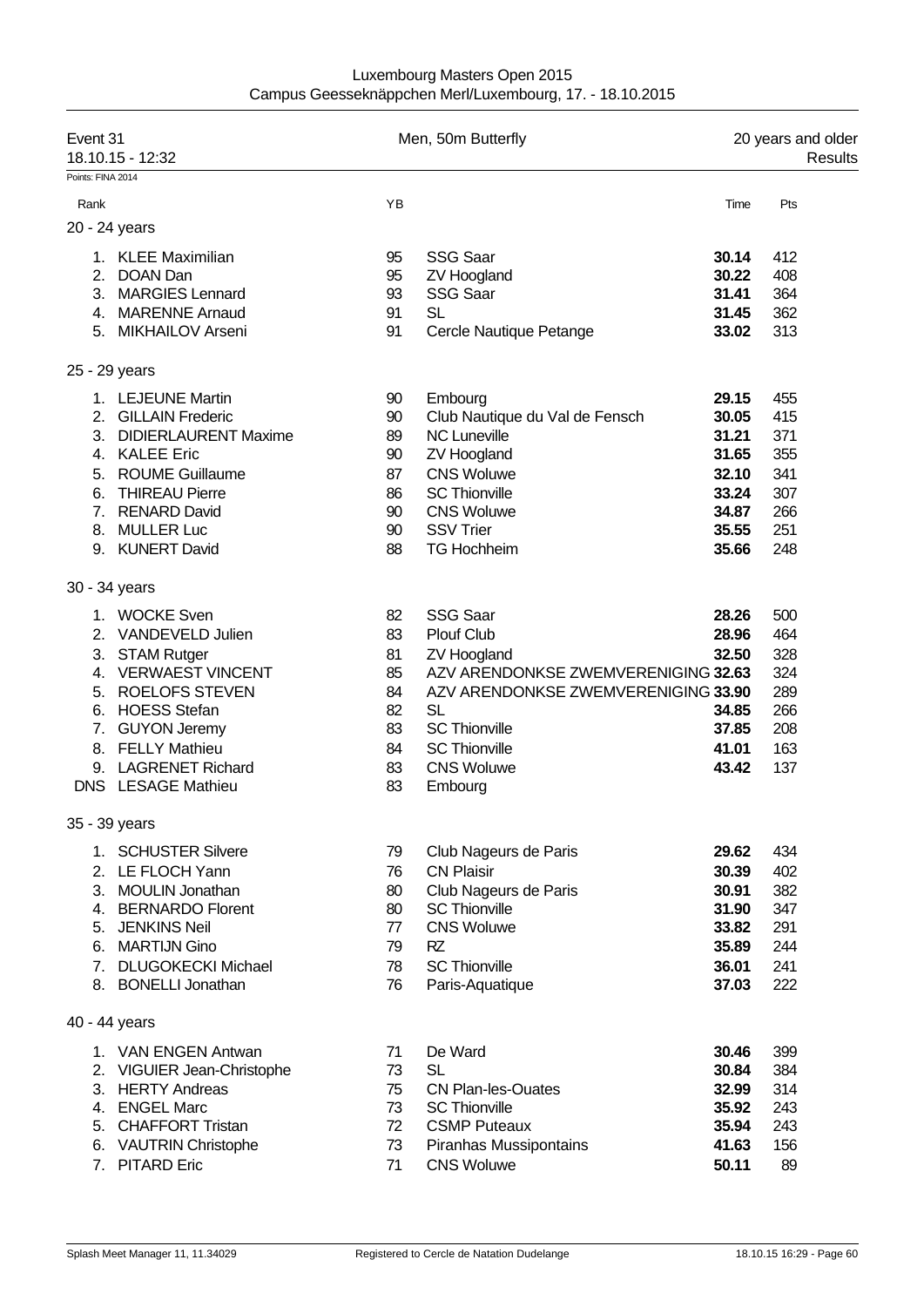## Event 31, Men, 50m Butterfly

| 45 - 49 years |                                                                                                                                                                                                      |                                                    |                                                                                                                                                                                 |                                                                        |                                                     |
|---------------|------------------------------------------------------------------------------------------------------------------------------------------------------------------------------------------------------|----------------------------------------------------|---------------------------------------------------------------------------------------------------------------------------------------------------------------------------------|------------------------------------------------------------------------|-----------------------------------------------------|
|               | 1. FAWKNER Michael<br>2. MANCIOT Lionel<br>3. BRESOUX Olivier<br>4. BONCOUR REGIS<br>5. GERARDIN SEBASTIEN<br>6. PUTZ Laurent<br>7. TE PASKE Jeroen<br>8. STREPENNE Michel<br>DNS ALSINA MUNOZ Ramon | 70<br>67<br>69<br>67<br>70<br>69<br>69<br>67<br>69 | <b>ELSPB Natation</b><br><b>US Toul</b><br><b>CNS Woluwe</b><br><b>SC Thionville</b><br><b>SAVERDUN NATATION</b><br><b>SL</b><br><b>PSV</b><br>CN Bastogne<br><b>CNS Woluwe</b> | 30.74<br>30.96<br>31.60<br>35.43<br>35.48<br>41.72<br>46.62<br>1:33.82 | 388<br>380<br>357<br>253<br>252<br>155<br>111<br>13 |
| 50 - 54 years |                                                                                                                                                                                                      |                                                    |                                                                                                                                                                                 |                                                                        |                                                     |
|               | 1. SARAN Sadettin Steven<br>2. GOOSSENS Jurgen<br>3. BARETH Eric<br>4. BENEDETTI Luciano<br>DNS V. NORDEN Edwin                                                                                      | 64<br>62<br>63<br>64<br>63                         | Enka<br><b>KZNA</b><br><b>NC Luneville</b><br><b>SC Thionville</b><br>A'foort                                                                                                   | 28.75<br>31.95<br>37.14<br>49.83                                       | 474<br>345<br>220<br>91                             |
| 55 - 59 years |                                                                                                                                                                                                      |                                                    |                                                                                                                                                                                 |                                                                        |                                                     |
|               | 1. GODEAUX Lionel<br>2. BOUR Jean Michel<br>3. SINNER Achille                                                                                                                                        | 60<br>59<br>57                                     | <b>CNS Woluwe</b><br><b>SC Thionville</b><br><b>SL</b>                                                                                                                          | 29.42<br>46.64<br>54.32                                                | 443<br>111<br>70                                    |
| 60 - 64 years |                                                                                                                                                                                                      |                                                    |                                                                                                                                                                                 |                                                                        |                                                     |
|               | 1. CADIAT Jean-Marie<br>2. CONRAD Michael<br>3. PELET Eric<br>4. DEGEEST Guy                                                                                                                         | 53<br>52<br>53<br>54                               | <b>CNS Woluwe</b><br><b>SSG Saar</b><br><b>SC Thionville</b><br>Cercle de Natation de Jodoigne                                                                                  | 30.74<br>34.88<br>35.83<br>45.67                                       | 388<br>265<br>245<br>118                            |
| 70 - 74 years |                                                                                                                                                                                                      |                                                    |                                                                                                                                                                                 |                                                                        |                                                     |
|               | 1. AZIZ Nabil<br>2. BOTTIN Manfred                                                                                                                                                                   | 43<br>41                                           | <b>HSK Hermes masters</b><br>SV Langenfeld                                                                                                                                      | 41.40<br>54.04                                                         | 159<br>71                                           |
| 75 - 79 years |                                                                                                                                                                                                      |                                                    |                                                                                                                                                                                 |                                                                        |                                                     |
|               | 1. JOHANSEN Jan<br>2. VAN ENST FRANS<br>3. SCHLEICH OTTO                                                                                                                                             | 40<br>40<br>40                                     | <b>HSK Hermes masters</b><br><b>WS TWENTE</b><br>SV Langenfeld                                                                                                                  | 39.95<br>41.66<br>58.33                                                | 176<br>156<br>56                                    |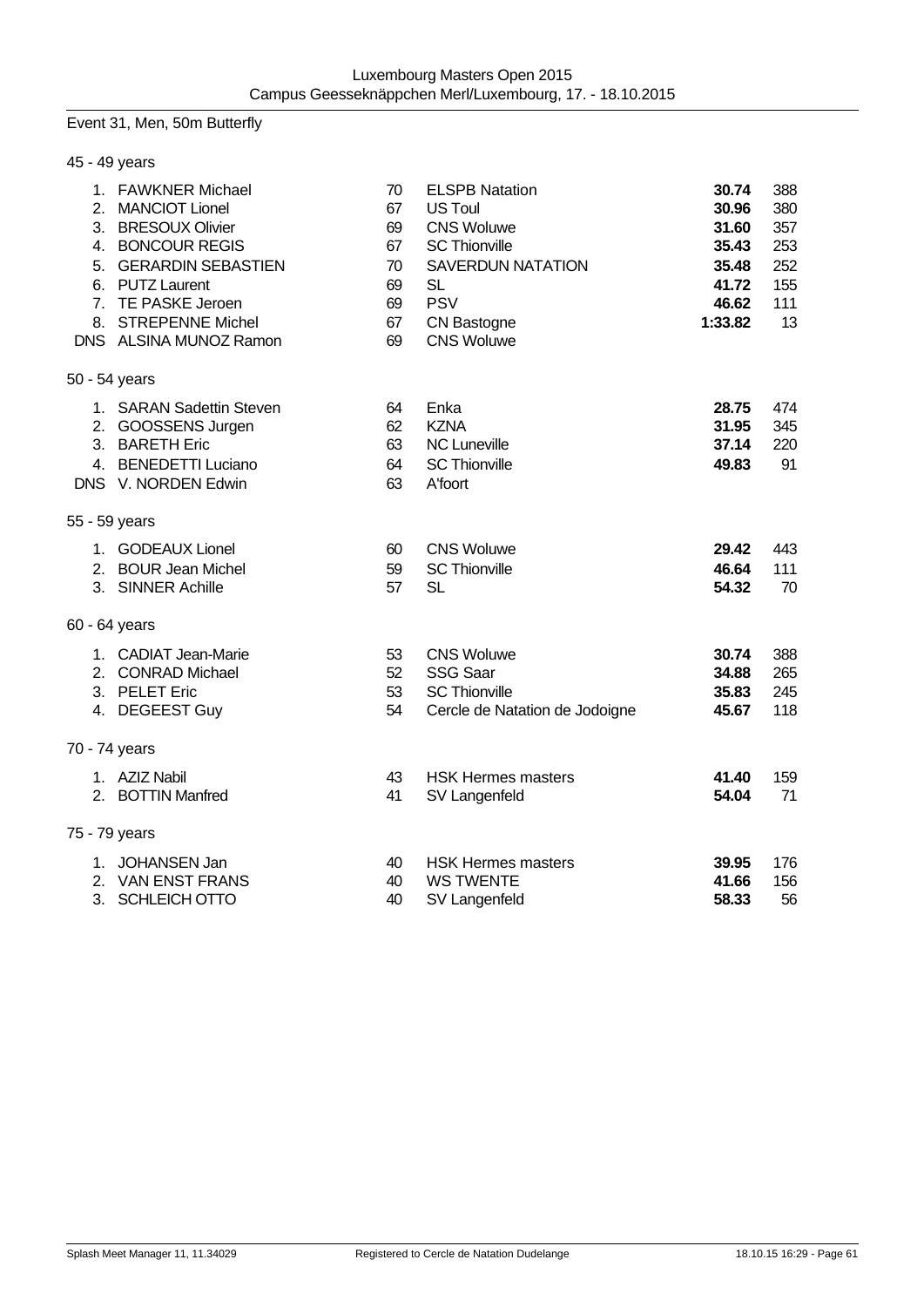# 6 - Sunday Afternoon 18.10.15 - 14:00 Event 32 **Event 32** Momen, 50m Freestyle 20 years and older 18.10.15 - 14:00 Results Points: FINA 2014 Rank Time Pts 20 - 24 years 1. FREIDINGER Anne 92 SSG Saar **29.85** 502 2. BAADE Fanny 92 Embourg **30.45** 473 3. WIJNJA Kim 91 De Biesboschzwemmers **30.75** 459 4. GAUNARD Eva 91 NC Luneville **30.94** 451 5. SCHILLING Katja 95 SSG Saar **31.62** 422 6. GIRARD Jade 91 SC Thionville **33.46** 356 DNS SCHMEER Sophia 94 SSG Saar 25 - 29 years 1. SINNER Caroline 90 SL **29.51** 519 2. YERNA Muriel 88 Embourg **29.89** 500 3. SILBEREISEN Caroline 90 SL **30.06** 491 4. VAN MANEN Marije 86 A'foort **31.80** 415 5. LEYSEN Aurore 89 CNS Woluwe **31.99** 408 6. CURCIO EMILIE 89 SC Thionville **32.11** 403 7. BIEBER MORGANE 88 SC Thionville **32.16** 401 8. WYNEN FAMKE 87 AZV ARENDONKSE ZWEMVERENIGING **32.55** 387 9. LUPESCU Roxana-Lucia 86 CS 07 Resita Romania **32.79** 379 10. WANNEMACHER Claudia 89 SSG Saar **34.58** 323 11. CARLE Melanie 86 SC Thionville **36.65** 271 12. DELGORGUE SOPHIE 88 SC Thionville **40.18** 205 13. GODBILLE Laurence 88 CNS Woluwe **40.78** 197 14. SIGRAND Emanuelle 88 USB Longwy Natation **41.95** 181 15. THIEREAU Aurelie 87 SC Thionville **44.50** 151 30 - 34 years 1. DUFAY Coralie 85 SN Francoville **33.06** 369 2. MACHIN Aurore 85 US Toul **40.69** 198 35 - 39 years 1. BLONDEEL Nathalie 77 CNS Woluwe **29.62** 514 2. BAYRE Severine 78 CNS Woluwe **34.52** 324 3. SKOCZKOWSKI Caroline 76 Piranhas Mussipontains **40.47** 201 40 - 44 years 1. LORTON Olivia 74 SL **29.84** 502 2. RATERING Yvette 72 De Ward **31.25** 437 3. VAN DER MEER Gudule 72 PSV **31.69** 419 4. ROLLAND Valerie 71 CNS Woluwe **32.44** 391 5. SEVRIN Viviane 75 CNS Woluwe **36.52** 274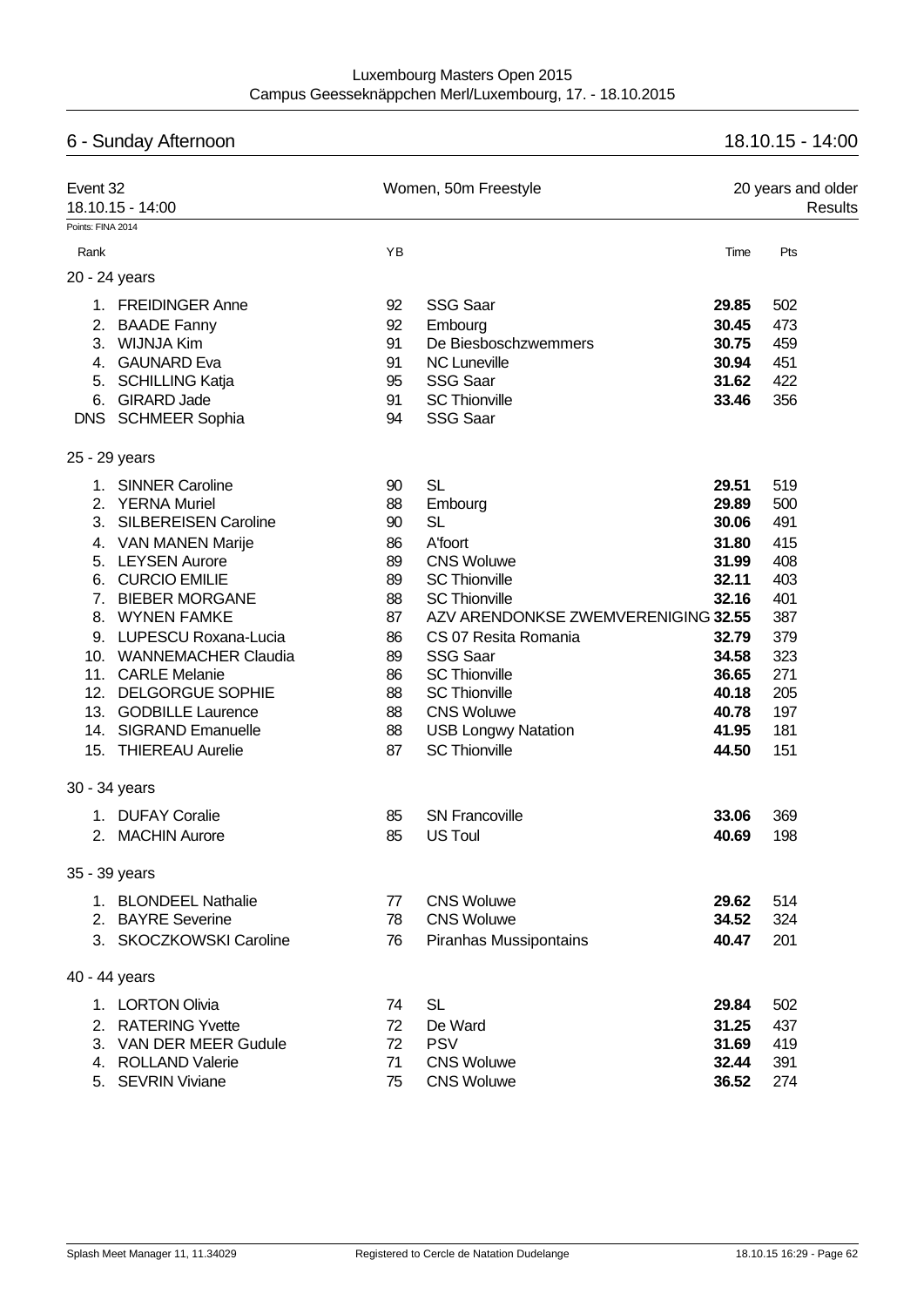## Event 32, Women, 50m Freestyle

|  | 45 - 49 years                                                                                                                                                                                      |                                                    |                                                                                                                                                                                         |                                                                               |                                                             |
|--|----------------------------------------------------------------------------------------------------------------------------------------------------------------------------------------------------|----------------------------------------------------|-----------------------------------------------------------------------------------------------------------------------------------------------------------------------------------------|-------------------------------------------------------------------------------|-------------------------------------------------------------|
|  | 1. BROEKHUIS marion<br>2. ROCH Catherine<br>3. ANCEL Nathalie<br>4. ROMMELFANGEN Christine<br>5. WALRAVENS Paule<br>6. REIBEL Doris<br>7. JACQUES Cathie<br>8. KLEIN Nathalie<br>9. PIERRARD Aline | 68<br>66<br>66<br>69<br>67<br>69<br>70<br>66<br>68 | <b>WS TWENTE</b><br><b>CN Dudelange</b><br><b>Asptt Nancy</b><br><b>SC Thionville</b><br><b>CNS Woluwe</b><br><b>SSV Lahr</b><br><b>SC Thionville</b><br>Cercle Nautique St Avold<br>SL | 32.93<br>34.42<br>35.45<br>36.11<br>36.17<br>36.21<br>39.81<br>43.98<br>47.93 | 374<br>327<br>299<br>283<br>282<br>281<br>211<br>157<br>121 |
|  | 50 - 54 years                                                                                                                                                                                      |                                                    |                                                                                                                                                                                         |                                                                               |                                                             |
|  | 1. FUZZATI Marie Therese<br>2. REIBEL-OBERLE Susanne<br>3. SCHAFF Sylvie<br>4. VANDORMAEL Marie Jeanne<br>5. FLAMMANG-WAGENER Marie-Paule<br><b>DNS</b> CARLE Claudine                             | 65<br>64<br>63<br>63<br>65<br>62                   | Club Nageurs de Paris<br><b>SSV Lahr</b><br><b>USB Longwy Natation</b><br><b>GZVN</b><br><b>CN Dudelange</b><br><b>SC Thionville</b>                                                    | 27.81<br>29.70<br>39.32<br>43.34<br>57.15                                     | 621<br>510<br>219<br>164<br>71                              |
|  | 55 - 59 years                                                                                                                                                                                      |                                                    |                                                                                                                                                                                         |                                                                               |                                                             |
|  | 1. DE MORAES SALLES Ana Maria<br>2. FEITLER Nicole<br>3. FILLION Dominique<br>4. BESSIN Marie Madeleine                                                                                            | 56<br>60<br>58<br>60                               | SL<br><b>CN Dudelange</b><br><b>AC Amneville</b><br><b>USB Longwy Natation</b>                                                                                                          | 37.34<br>37.75<br>45.11<br>46.36                                              | 256<br>248<br>145<br>134                                    |
|  | 60 - 64 years                                                                                                                                                                                      |                                                    |                                                                                                                                                                                         |                                                                               |                                                             |
|  | 1. DE SAUVAGE Anne<br>2. CHAUFFAUT Catherine<br>3. PICCIN Marie-Jose                                                                                                                               | 55<br>54<br>55                                     | <b>CNS Woluwe</b><br><b>UAS Saint-Cloud</b><br><b>AC Amneville</b>                                                                                                                      | 38.85<br>40.56<br>43.55                                                       | 227<br>200<br>161                                           |
|  | 65 - 69 years                                                                                                                                                                                      |                                                    |                                                                                                                                                                                         |                                                                               |                                                             |
|  | 1. VERHOEVEN Corrie<br>2. TEISSEIRE Mireille                                                                                                                                                       | 46<br>49                                           | <b>PSV</b><br><b>Piranhas Mussipontains</b>                                                                                                                                             | 36.47<br>1:03.69                                                              | 275<br>51                                                   |
|  | 70 - 74 years                                                                                                                                                                                      |                                                    |                                                                                                                                                                                         |                                                                               |                                                             |
|  | 1. V. HUISSTEDEN Loekie<br>2. ROSS-ZEIG Marie-Jeanne                                                                                                                                               | 45<br>43                                           | A'foort<br><b>SL</b>                                                                                                                                                                    | 47.36<br>58.37                                                                | 125<br>67                                                   |
|  | 75 - 79 years                                                                                                                                                                                      |                                                    |                                                                                                                                                                                         |                                                                               |                                                             |
|  | 1. RUITER Truus                                                                                                                                                                                    | 40                                                 | Old Dutch                                                                                                                                                                               | 56.95                                                                         | 72                                                          |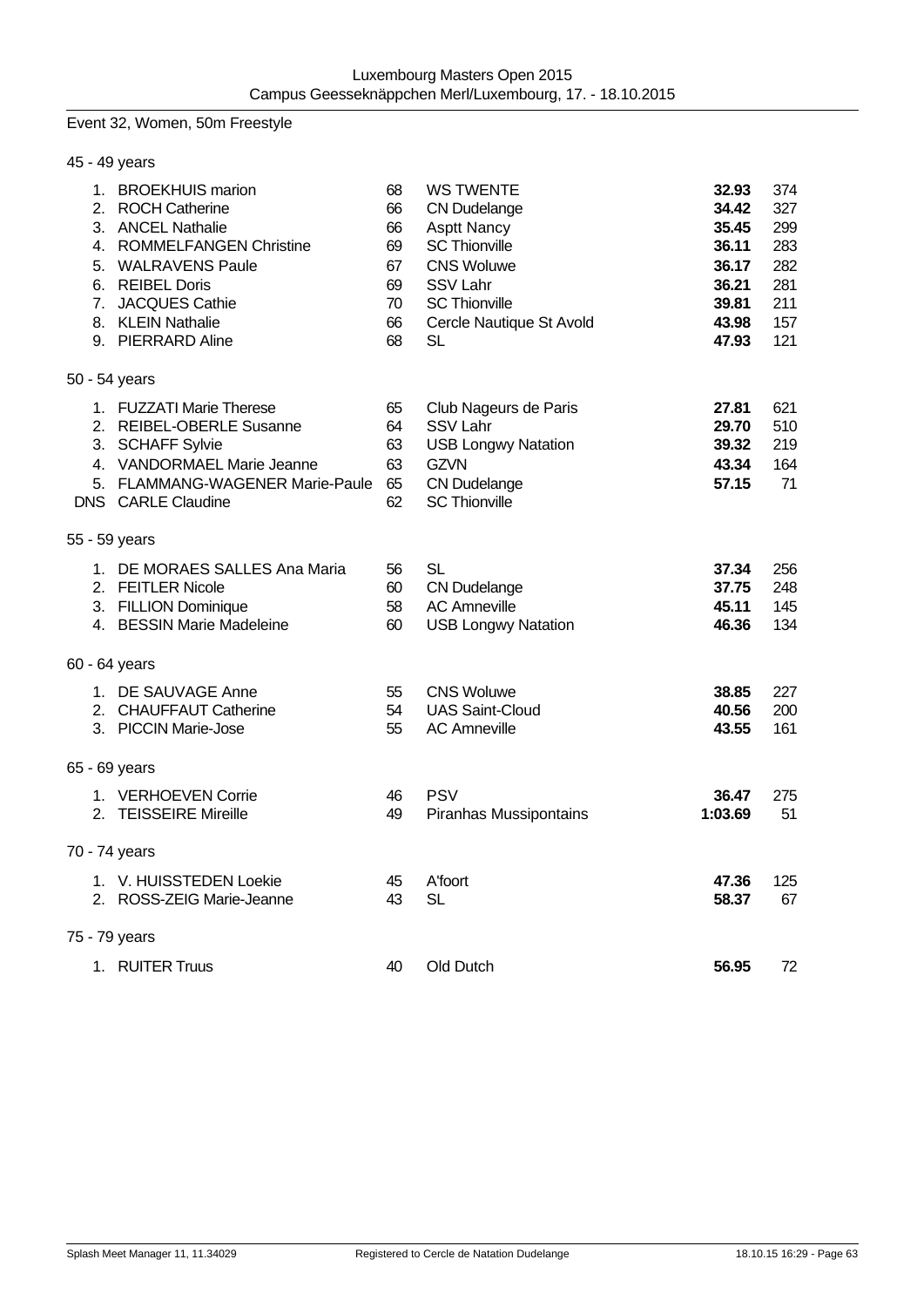| Luxembourg Masters Open 2015                             |  |
|----------------------------------------------------------|--|
| Campus Geesseknäppchen Merl/Luxembourg, 17. - 18.10.2015 |  |

| Event 33          | 18.10.15 - 14:12            |    | Men, 50m Freestyle                  |       | 20 years and older<br>Results |
|-------------------|-----------------------------|----|-------------------------------------|-------|-------------------------------|
| Points: FINA 2014 |                             |    |                                     |       |                               |
| Rank              |                             | YB |                                     | Time  | Pts                           |
|                   | 20 - 24 years               |    |                                     |       |                               |
|                   | 1. KLEE Maximilian          | 95 | <b>SSG Saar</b>                     | 27.32 | 448                           |
|                   | 2. DOAN Dan                 | 95 | <b>ZV Hoogland</b>                  | 27.58 | 435                           |
| 3.                | <b>MARGIES Lennard</b>      | 93 | <b>SSG Saar</b>                     | 28.13 | 410                           |
|                   | 4. MARENNE Arnaud           | 91 | <b>SL</b>                           | 28.20 | 407                           |
|                   | 5. BEGUIN Lucas             | 91 | Embourg                             | 28.28 | 404                           |
| 6.                | <b>FRANIATTE Jeremy</b>     | 94 | <b>NC Luneville</b>                 | 28.83 | 381                           |
|                   | 7. MIKHAILOV Arseni         | 91 | Cercle Nautique Petange             | 29.35 | 361                           |
|                   | 25 - 29 years               |    |                                     |       |                               |
|                   | 1. DIDIERLAURENT Maxime     | 89 | <b>NC Luneville</b>                 | 27.33 | 447                           |
| 2.                | <b>CREEMERS Patrick</b>     | 90 | RZ                                  | 27.47 | 441                           |
| 3.                | <b>ROUME Guillaume</b>      | 87 | <b>CNS Woluwe</b>                   | 28.18 | 408                           |
| 4.                | <b>SPIELMANN Maximilien</b> | 89 | <b>SL</b>                           | 28.21 | 407                           |
| 5.                | <b>RENARD David</b>         | 90 | <b>CNS Woluwe</b>                   | 28.47 | 396                           |
| 6.                | <b>THIREAU Pierre</b>       | 86 | <b>SC Thionville</b>                | 29.62 | 351                           |
| 7.                | <b>KISSEL Axel</b>          | 87 | <b>CNS Woluwe</b>                   | 29.76 | 346                           |
| 8.                | <b>KALEE Eric</b>           | 90 | <b>ZV Hoogland</b>                  | 30.27 | 329                           |
| 9.                | <b>KUNERT David</b>         | 88 | <b>TG Hochheim</b>                  | 30.65 | 317                           |
|                   | 10. VAN 'T KLOOSTER Wouter  | 88 | A'foort                             | 30.86 | 311                           |
|                   | 11. MULLER Luc              | 90 | <b>SSV Trier</b>                    | 30.95 | 308                           |
|                   | 12. DETERMANN Wesley        | 88 | <b>ZV Hoogland</b>                  | 31.22 | 300                           |
|                   | 13. VANDENBROUCKE Bastien   | 86 | <b>CNS Woluwe</b>                   | 32.70 | 261                           |
|                   | 14. RIGOLIO MICKAEL         | 87 | <b>AC Amneville</b>                 | 37.51 | 173                           |
|                   | DNS PISTALO Damjan          | 89 | <b>SL</b>                           |       |                               |
|                   | 30 - 34 years               |    |                                     |       |                               |
|                   | 1. HERMAN Quentin           | 83 | <b>CNS Woluwe</b>                   | 25.79 | 532                           |
| 2.                | VANDEVELD Julien            | 83 | <b>Plouf Club</b>                   | 26.55 | 488                           |
|                   | 3. LESAGE Mathieu           | 83 | Embourg                             | 26.68 | 481                           |
| 4.                | <b>VERWAEST VINCENT</b>     | 85 | AZV ARENDONKSE ZWEMVERENIGING 28.95 |       | 376                           |
| 5.                | <b>ROELOFS STEVEN</b>       | 84 | AZV ARENDONKSE ZWEMVERENIGING 29.62 |       | 351                           |
| 6.                | <b>HOESS Stefan</b>         | 82 | <b>SL</b>                           | 29.85 | 343                           |
| 7.                | <b>SLEGERS Nicolas</b>      | 84 | <b>CNS Woluwe</b>                   | 31.35 | 296                           |
| 8.                | SADOV Yevgeniy              | 83 | <b>SL</b>                           | 31.38 | 295                           |
|                   | 9. GUYON Jeremy             | 83 | <b>SC Thionville</b>                | 31.69 | 287                           |
|                   | 10. N'GUYEN Benjamin        | 82 | <b>SN Francoville</b>               | 32.78 | 259                           |
|                   | 11. ALTENBURGER Manuel      | 83 | <b>SL</b>                           | 33.13 | 251                           |
| 12.               | <b>MATHIEU Julien</b>       | 83 | <b>Villeurbanne Natation</b>        | 33.96 | 233                           |
|                   | 13. LAGRENET Richard        | 83 | <b>CNS Woluwe</b>                   | 37.32 | 175                           |
|                   | 14. STAM Rutger             | 81 | <b>ZV Hoogland</b>                  | 42.46 | 119                           |
| 15.               | <b>LUSTRAT Frederic</b>     | 81 | <b>USB Longwy Natation</b>          | 42.69 | 117                           |
| <b>DNS</b>        | <b>OUDENOT Remy</b>         | 84 | <b>SC Thionville</b>                |       |                               |
|                   | DNS LUPESCU Razvan          | 84 | CS 07 Resita Romania                |       |                               |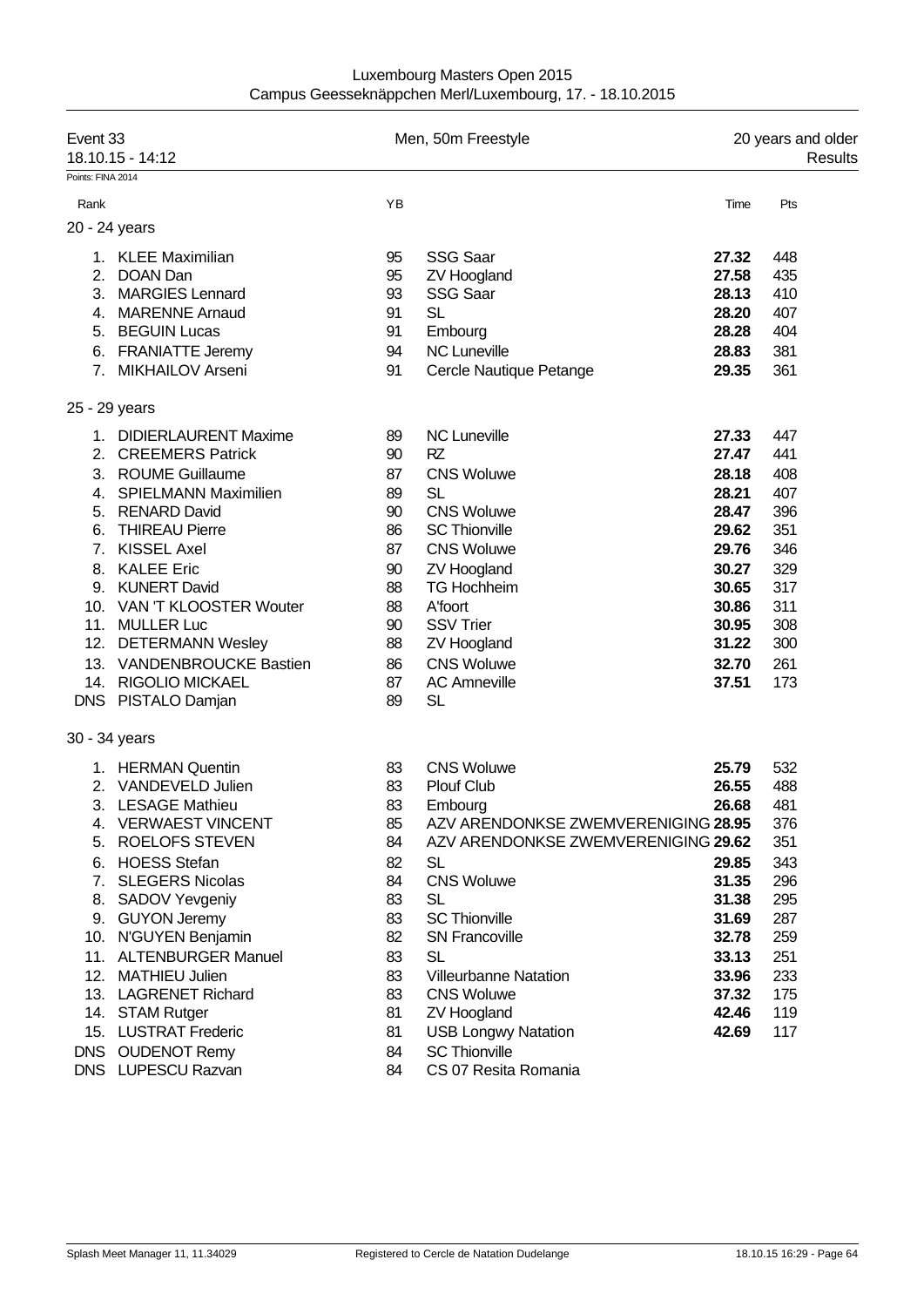## Event 33, Men, 50m Freestyle

| 35 - 39 years |  |
|---------------|--|
|---------------|--|

| 1.<br>5.<br>6.<br>7.<br>8. | <b>PLATA Marc</b><br>2. BEGLINGER Martijn<br>3. SCHUSTER Silvere<br>4. MOULIN Jonathan<br><b>JACQUET Laurent</b><br><b>BERNARDO Florent</b><br><b>MARTIJN Gino</b><br><b>JENKINS Neil</b><br>9. DLUGOKECKI Michael<br>10. PONNE Pieter<br>11. BONELLI Jonathan<br>12. FORTE Antonio                                                       | 80<br>78<br>79<br>80<br>79<br>80<br>79<br>77<br>78<br>76<br>76<br>80                   | <b>SC Thionville</b><br>Old Dutch<br>Club Nageurs de Paris<br>Club Nageurs de Paris<br><b>SC Thionville</b><br><b>SC Thionville</b><br>RZ<br><b>CNS Woluwe</b><br><b>SC Thionville</b><br>HZ&PC Heerenveen<br>Paris-Aquatique<br><b>SL</b>                                                                              | 26.86<br>27.49<br>27.88<br>28.44<br>28.50<br>29.05<br>29.07<br>30.21<br>30.98<br>31.34<br>34.91<br>35.99                   | 471<br>440<br>421<br>397<br>394<br>372<br>372<br>331<br>307<br>297<br>214<br>196              |                |
|----------------------------|-------------------------------------------------------------------------------------------------------------------------------------------------------------------------------------------------------------------------------------------------------------------------------------------------------------------------------------------|----------------------------------------------------------------------------------------|-------------------------------------------------------------------------------------------------------------------------------------------------------------------------------------------------------------------------------------------------------------------------------------------------------------------------|----------------------------------------------------------------------------------------------------------------------------|-----------------------------------------------------------------------------------------------|----------------|
| 40 - 44 years              | 13. PAULUS Erik                                                                                                                                                                                                                                                                                                                           | 79                                                                                     | <b>SL</b>                                                                                                                                                                                                                                                                                                               | 37.94                                                                                                                      | 167                                                                                           |                |
|                            | 1. TONUS Frederic<br>2. VIGUIER Jean-Christophe<br>3. MALECKI Olivier<br>4. CHAFFORT Tristan<br>5. VAUTRIN Christophe<br>6. SAYS MARTIAL<br>7. ABOU GEBBA Mohamed                                                                                                                                                                         | 73<br>73<br>71<br>72<br>73<br>71<br>75                                                 | <b>Liege Natation</b><br><b>SL</b><br>Cercle Nautique St Avold<br><b>CSMP Puteaux</b><br><b>Piranhas Mussipontains</b><br><b>SC Thionville</b><br><b>CNS Woluwe</b>                                                                                                                                                     | 25.55<br>28.84<br>28.98<br>30.64<br>32.26<br>35.01<br>35.25                                                                | 548<br>381<br>375<br>317<br>272<br>213<br>208                                                 |                |
| 45 - 49 years              |                                                                                                                                                                                                                                                                                                                                           |                                                                                        |                                                                                                                                                                                                                                                                                                                         |                                                                                                                            |                                                                                               |                |
| 7.<br>8.<br>10.<br>14.     | 1. MESSNER Markus<br>2. FAWKNER Michael<br>3. MANCIOT Lionel<br>4. DE BOER Paul<br>5. BOUVIER Philippe<br>6. PETERS Bob<br><b>GROENE Alexis</b><br><b>BONCOUR REGIS</b><br>9. PUTZ Laurent<br>TE PASKE Jeroen<br>11. WYMEERSCH Tanguy<br>12. CELLA Ghyslain<br>13. FRANTZEN Stephane<br><b>STREPENNE Michel</b><br>DNS ALSINA MUNOZ Ramon | 70<br>70<br>67<br>68<br>70<br>69<br>67<br>67<br>69<br>69<br>69<br>69<br>66<br>67<br>69 | <b>SSG Saar</b><br><b>ELSPB Natation</b><br><b>US Toul</b><br><b>ZV Hoogland</b><br><b>SN Francoville</b><br><b>CN Dudelange</b><br><b>CSMP Puteaux</b><br><b>SC Thionville</b><br><b>SL</b><br><b>PSV</b><br><b>CNS Woluwe</b><br><b>SC Thionville</b><br><b>CNS Woluwe</b><br><b>CN Bastogne</b><br><b>CNS Woluwe</b> | 28.49<br>28.55<br>28.64<br>29.29<br>30.57<br>30.60<br>31.35<br>32.59<br>34.55<br>36.66<br>37.94<br>41.42<br>41.70<br>57.72 | 395<br>392<br>389<br>363<br>320<br>319<br>296<br>264<br>221<br>185<br>167<br>128<br>126<br>47 |                |
| 50 - 54 years              |                                                                                                                                                                                                                                                                                                                                           |                                                                                        |                                                                                                                                                                                                                                                                                                                         |                                                                                                                            |                                                                                               |                |
| 2.<br>3.<br>5.<br>7.       | 1. SARAN Sadettin Steven<br>GOOSSENS Jurgen<br><b>MUTTILAINEN Riku</b><br>4. KOLONKO Roger<br><b>BARETH Eric</b><br>6. CRESSOT Didier<br><b>BENEDETTI Luciano</b><br>DSQ WITTEBOON Dave<br>G2 - Starting before the start signal (SW 4.4)                                                                                                 | 64<br>62<br>65<br>61<br>63<br>64<br>64<br>63                                           | Enka<br><b>KZNA</b><br>Cetus<br>SV Leipzig<br><b>NC Luneville</b><br><b>CSMP Puteaux</b><br><b>SC Thionville</b><br>MZV-A                                                                                                                                                                                               | 26.78<br>30.30<br>32.07<br>32.20<br>32.27<br>34.00<br>36.69                                                                | 476<br>328<br>277<br>273<br>272<br>232<br>185                                                 | G2             |
|                            | DSQ GIROT Alain<br>G2 - Starting before the start signal (SW 4.4)                                                                                                                                                                                                                                                                         | 61                                                                                     | <b>ELSPB Natation</b>                                                                                                                                                                                                                                                                                                   |                                                                                                                            |                                                                                               | G <sub>2</sub> |
|                            | DSQ GILLOT Pascal<br>G2 - Starting before the start signal (SW 4.4)                                                                                                                                                                                                                                                                       | 62                                                                                     | Club Nautique du Val de Fensch                                                                                                                                                                                                                                                                                          |                                                                                                                            |                                                                                               | G <sub>2</sub> |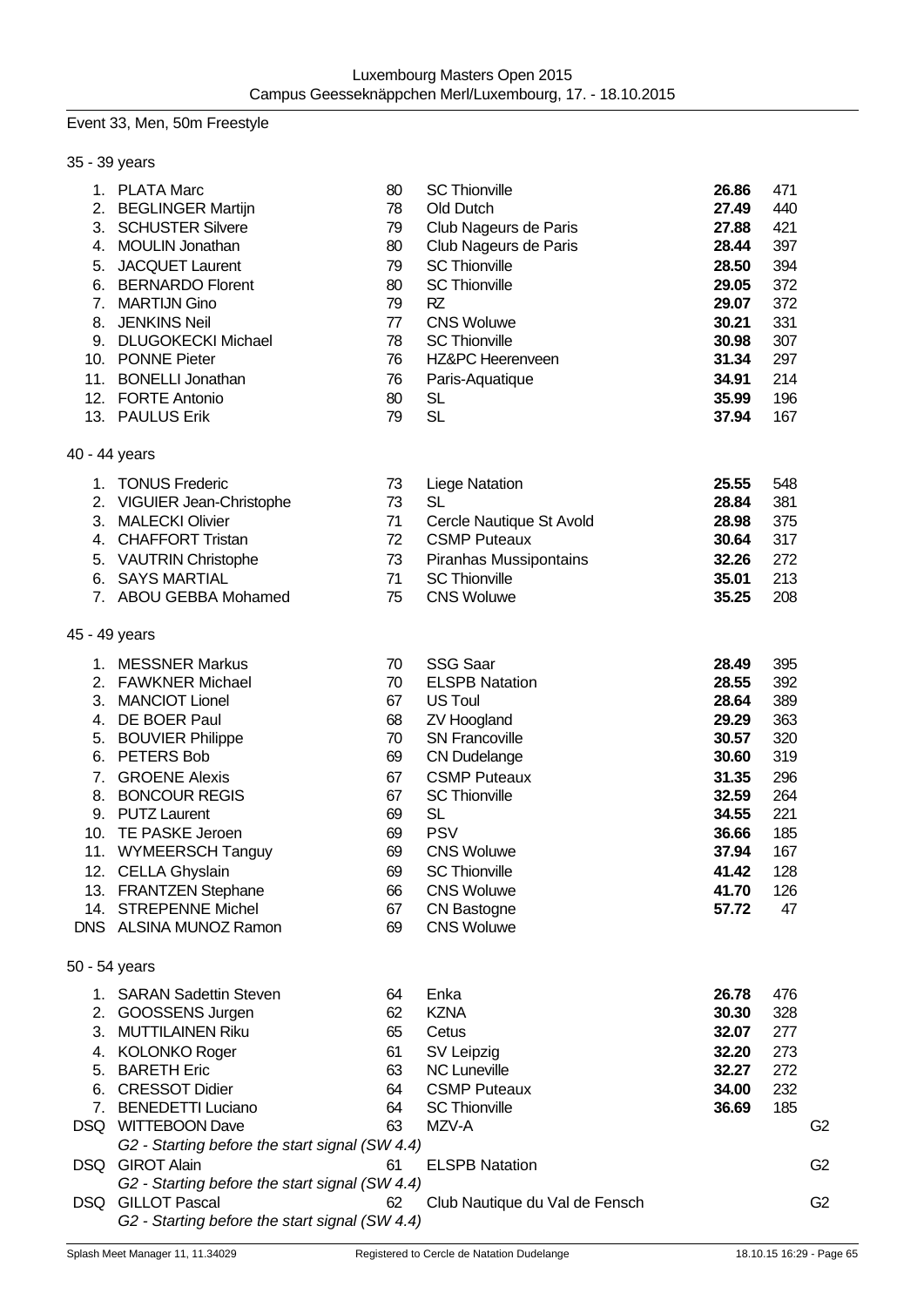|               | Event 33, Men, 50m Freestyle, 50 - 54 years |          |                                   |                |           |
|---------------|---------------------------------------------|----------|-----------------------------------|----------------|-----------|
| Rank          |                                             | YB       |                                   | Time           | Pts       |
|               | <b>DNS</b> KLEE Dietmar                     | 64       | <b>SSG Saar</b>                   |                |           |
| 55 - 59 years |                                             |          |                                   |                |           |
|               | 1. GODEAUX Lionel                           | 60       | <b>CNS Woluwe</b>                 | 27.18          | 455       |
|               | 2. DE GROOT Marten                          | 58       | HZ&PC Heerenveen                  | 28.78          | 383       |
|               | 3. GODBILLE Philippe                        | 57       | <b>CNS Woluwe</b>                 | 30.71          | 315       |
|               | 4. MEIJER Rudolf                            | 60       | <b>ZV Hoogland</b>                | 31.22          | 300       |
|               | 5. MORIS Gilbert                            | 60       | Swimming Club Le Dauphin Ett      | 31.71          | 286       |
|               | 6. RICAIL Philippe                          | 57       | <b>AC Amneville</b>               | 32.44          | 267       |
|               | 7. OGITA Kozo                               | 60       | Geneve                            | 32.51          | 266       |
|               | 8. GOUSSEAU Nicolas                         | 60       | <b>SN Francoville</b>             | 33.12          | 251       |
|               | 9. VARNERAU Luc                             | 56       | <b>US Toul</b>                    | 36.06          | 194       |
|               | 10. SINNER Achille<br>11. MAETZ Didier      | 57<br>57 | <b>SL</b><br><b>SC Thionville</b> | 41.52<br>46.31 | 127<br>92 |
|               | 12. SUIJKERBUIJK Frans                      | 56       | <b>PSV</b>                        | 57.22          | 48        |
|               | DNS DOLG MICHAEL                            | 58       | <b>Pulheimer SC</b>               |                |           |
|               |                                             |          |                                   |                |           |
| 60 - 64 years |                                             |          |                                   |                |           |
|               | 1. CADIAT Jean-Marie                        | 53       | <b>CNS Woluwe</b>                 | 29.48          | 356       |
|               | 2. FRIZZO Joseph                            | 54       | <b>SC Thionville</b>              | 32.13          | 275       |
|               | 3. PELET Eric                               | 53       | <b>SC Thionville</b>              | 33.18          | 250       |
|               | 4. DEGEEST Guy                              | 54       | Cercle de Natation de Jodoigne    | 34.20          | 228       |
| 65 - 69 years |                                             |          |                                   |                |           |
|               |                                             |          | FECAMP ATHLETIC CAMP              |                |           |
|               | 1. KIRCH DANIEL<br>2. SCHUCK Michel         | 46<br>46 | <b>AC Amneville</b>               | 40.49<br>55.72 | 137<br>52 |
|               | 3. LANGUILLIER Etienne                      | 50       | <b>CNS Woluwe</b>                 | 1:05.82        | 32        |
|               |                                             |          |                                   |                |           |
| 70 - 74 years |                                             |          |                                   |                |           |
|               | 1. SCHLOMER FRANZ                           | 41       | Mainzer Schwimmverein 01          | 43.90          | 108       |
| 2.            | <b>BOYRAZIAN Kevork</b>                     | 44       | <b>CNS Woluwe</b>                 | 46.22          | 92        |
|               |                                             |          |                                   |                |           |
| 75 - 79 years |                                             |          |                                   |                |           |
|               | 1. VAN ENST FRANS                           | 40       | <b>WS TWENTE</b>                  | 34.61          | 220       |
|               | 2. JOHANSEN Jan                             | 40       | <b>HSK Hermes masters</b>         | 35.04          | 212       |
|               | 3. GEERS NIC                                | 38       | Z&PC DE GOUWE                     | 40.67          | 135       |
| 80 - 84 years |                                             |          |                                   |                |           |
|               | 1. HUCK Karl Friedrich                      | 34       | Schwimmclub Heppenheim e.V.       | 42.20          | 121       |
|               | DNS FRICOT Guy                              | 33       | St Hubert                         |                |           |
|               |                                             |          |                                   |                |           |
|               | 90 years and older                          |          |                                   |                |           |
|               | 1. OZBOLT Franck                            | 23       | <b>USB Longwy Natation</b>        | 1:17.26        | 19        |
|               |                                             |          |                                   |                |           |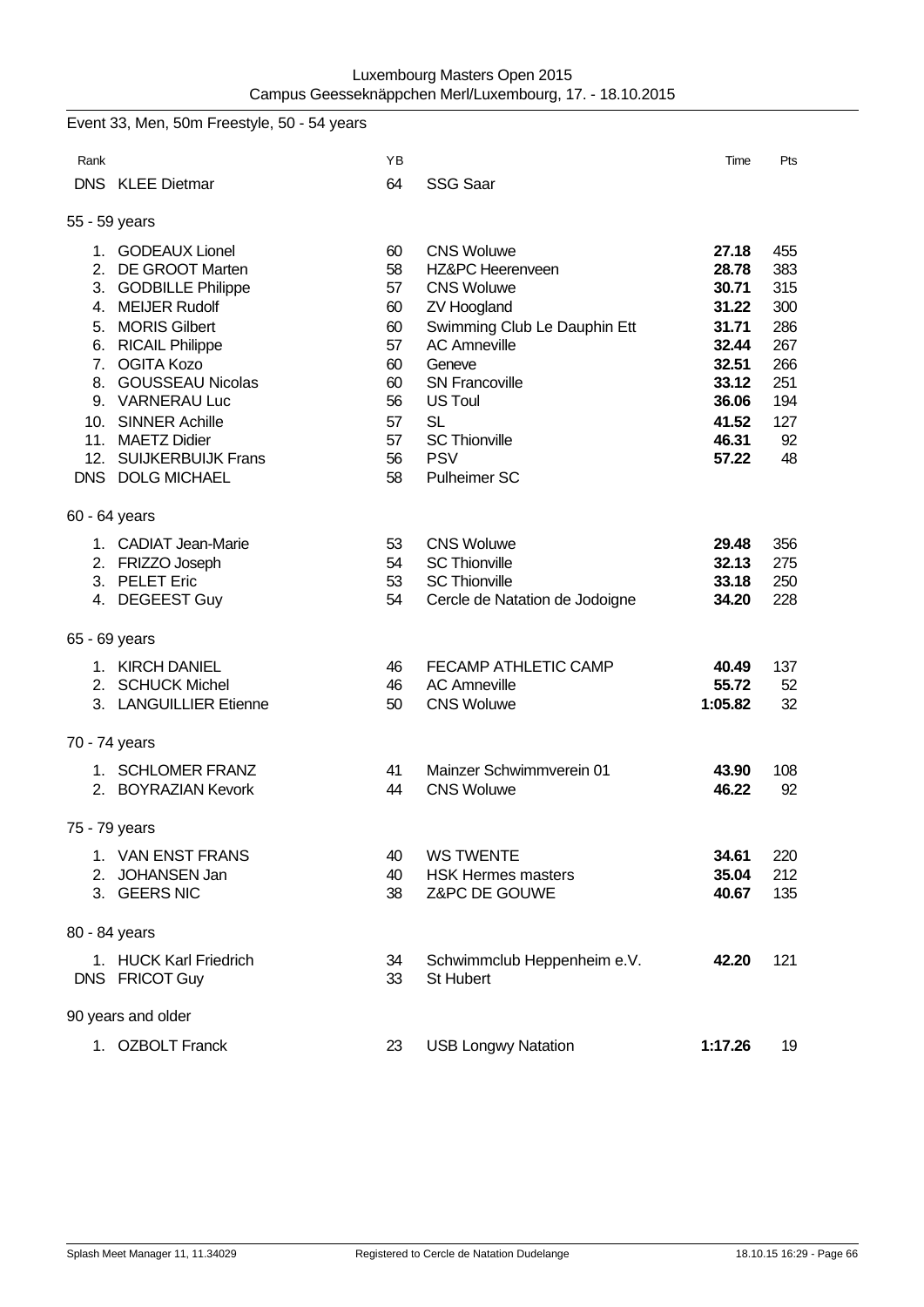| Luxembourg Masters Open 2015                             |
|----------------------------------------------------------|
| Campus Geesseknäppchen Merl/Luxembourg, 17. - 18.10.2015 |

| Event 34<br>18.10.15 - 14:32 |                                                                              | Women, 200m Butterfly |                                                                               |                                                      |     |                                    | 20 years and older<br><b>Results</b>     |                                          |                                          |  |
|------------------------------|------------------------------------------------------------------------------|-----------------------|-------------------------------------------------------------------------------|------------------------------------------------------|-----|------------------------------------|------------------------------------------|------------------------------------------|------------------------------------------|--|
|                              | Points: FINA 2014                                                            |                       |                                                                               |                                                      |     |                                    |                                          |                                          |                                          |  |
| Rank                         |                                                                              | <b>YB</b>             |                                                                               | Time                                                 | Pts | 50 <sub>m</sub>                    | 100m                                     | 150 <sub>m</sub>                         | 200m                                     |  |
|                              | 20 - 24 years                                                                |                       |                                                                               |                                                      |     |                                    |                                          |                                          |                                          |  |
|                              | 1. DREESENS Lisa<br>2. CREEMERS Claudia                                      | 91<br>92              | <b>PSV</b><br><b>RZ</b>                                                       | 2:23.09 616<br>3:53.35 142                           |     | 31.07<br>46.63                     | 1:07.22<br>1:44.62                       | 1:44.88<br>2:47.16                       | 2:23.09<br>3:53.35                       |  |
|                              | 40 - 44 years                                                                |                       |                                                                               |                                                      |     |                                    |                                          |                                          |                                          |  |
|                              | 1. LATTY Nicola<br>2. JOLING Liselotte<br>3. STUEBER Kim                     | 71<br>75<br>73        | Nene Valley Swimming Clu2:32.25 512<br><b>PSV</b><br>SSV Lahr                 | 2:57.52 323<br>3:05.84 281                           |     | 35.42<br>38.44<br>40.88            | 1:14.13<br>1:24.11<br>1:27.76            | 1:53.21<br>2:10.92<br>2:16.25            | 2:32.25<br>2:57.52<br>3:05.84            |  |
|                              | 45 - 49 years                                                                |                       |                                                                               |                                                      |     |                                    |                                          |                                          |                                          |  |
|                              | 1. VAN NASSAU VAN DEN H66VELOId Dutch                                        |                       |                                                                               | 3:39.33 171                                          |     | 47.80                              | 1:44.60                                  | 2:43.47                                  | 3:39.33                                  |  |
|                              | 55 - 59 years                                                                |                       |                                                                               |                                                      |     |                                    |                                          |                                          |                                          |  |
|                              | 1. HATTLE Judith<br>2. VERHAGEN Patty<br>3. ANTHONY Claire<br>4. BENOVA Dana | 60<br>59<br>57<br>56  | <b>Carlisle Aquatics</b><br><b>PSV</b><br><b>CNS Woluwe</b><br><b>SK SPOL</b> | 2:51.72 356<br>3:33.12 186<br>3:42.16 164<br>6:44.00 | 27  | 38.56<br>42.15<br>43.47<br>1:25.75 | 1:22.94<br>1:38.96<br>1:40.30<br>3:07.41 | 2:08.09<br>2:36.64<br>2:43.18<br>4:55.40 | 2:51.72<br>3:33.12<br>3:42.16<br>6:44.00 |  |
|                              | 60 - 64 years                                                                |                       |                                                                               |                                                      |     |                                    |                                          |                                          |                                          |  |
|                              | DSQ BLONDEEL-GOURMET F.52                                                    |                       | <b>CNS Woluwe</b>                                                             |                                                      | G11 |                                    |                                          |                                          |                                          |  |

*G11 - The indicated distance or correct style were not accomplished*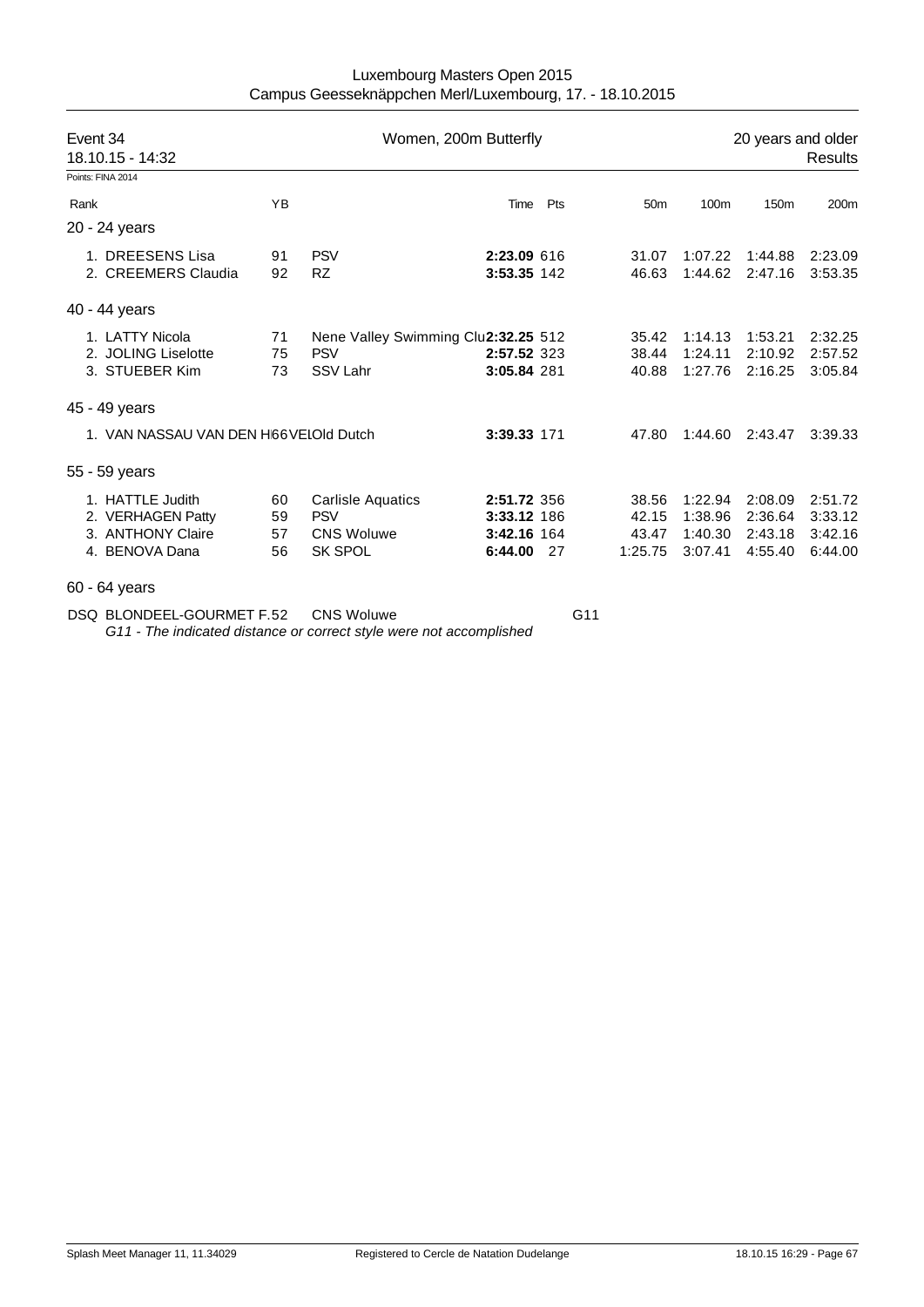| Event 35<br>18.10.15 - 14:43           |          | Men, 200m Butterfly                                           | 20 years and older<br><b>Results</b> |     |                 |                    |                    |                    |
|----------------------------------------|----------|---------------------------------------------------------------|--------------------------------------|-----|-----------------|--------------------|--------------------|--------------------|
| Points: FINA 2014                      |          |                                                               |                                      |     |                 |                    |                    |                    |
| Rank                                   | ΥB       |                                                               | Time                                 | Pts | 50 <sub>m</sub> | 100m               | 150 <sub>m</sub>   | 200m               |
| 35 - 39 years                          |          |                                                               |                                      |     |                 |                    |                    |                    |
| 1. THIBAUD Benoit<br>2. SANTOS Patrick | 80<br>79 | L'entente Nautique Caenna2:30.29 408<br>Club Nageurs de Paris | 2:46.28 301                          |     | 33.71<br>36.35  | 1:12.32<br>1:20.37 | 1:51.25<br>2:04.09 | 2:30.29<br>2:46.28 |
| 40 - 44 years                          |          |                                                               |                                      |     |                 |                    |                    |                    |
| 1. VAN ENGEN Antwan                    | 71       | De Ward                                                       | 2:33.74 381                          |     | 33.39           | 1:12.51            | 1:53.04            | 2:33.74            |
| 45 - 49 years                          |          |                                                               |                                      |     |                 |                    |                    |                    |
| 1. KREITLEIN Knut                      | 69       | TV 1906 Bad Neuenahr                                          | 2:59.97 237                          |     | 37.87           | 1:22.01            | 2:09.73            | 2:59.97            |
| 50 - 54 years                          |          |                                                               |                                      |     |                 |                    |                    |                    |
| 1. BARETH Eric                         | 63       | <b>NC Luneville</b>                                           | 3:05.48 217                          |     | 40.98           | 1:28.94            | 2:17.44            | 3:05.48            |
| 70 - 74 years                          |          |                                                               |                                      |     |                 |                    |                    |                    |
| 1. BOTTIN Manfred                      | 41       | SV Langenfeld                                                 | 5:32.24                              | 37  | 1:12.98         | 2:34.99            | 4:02.81            | 5:32.24            |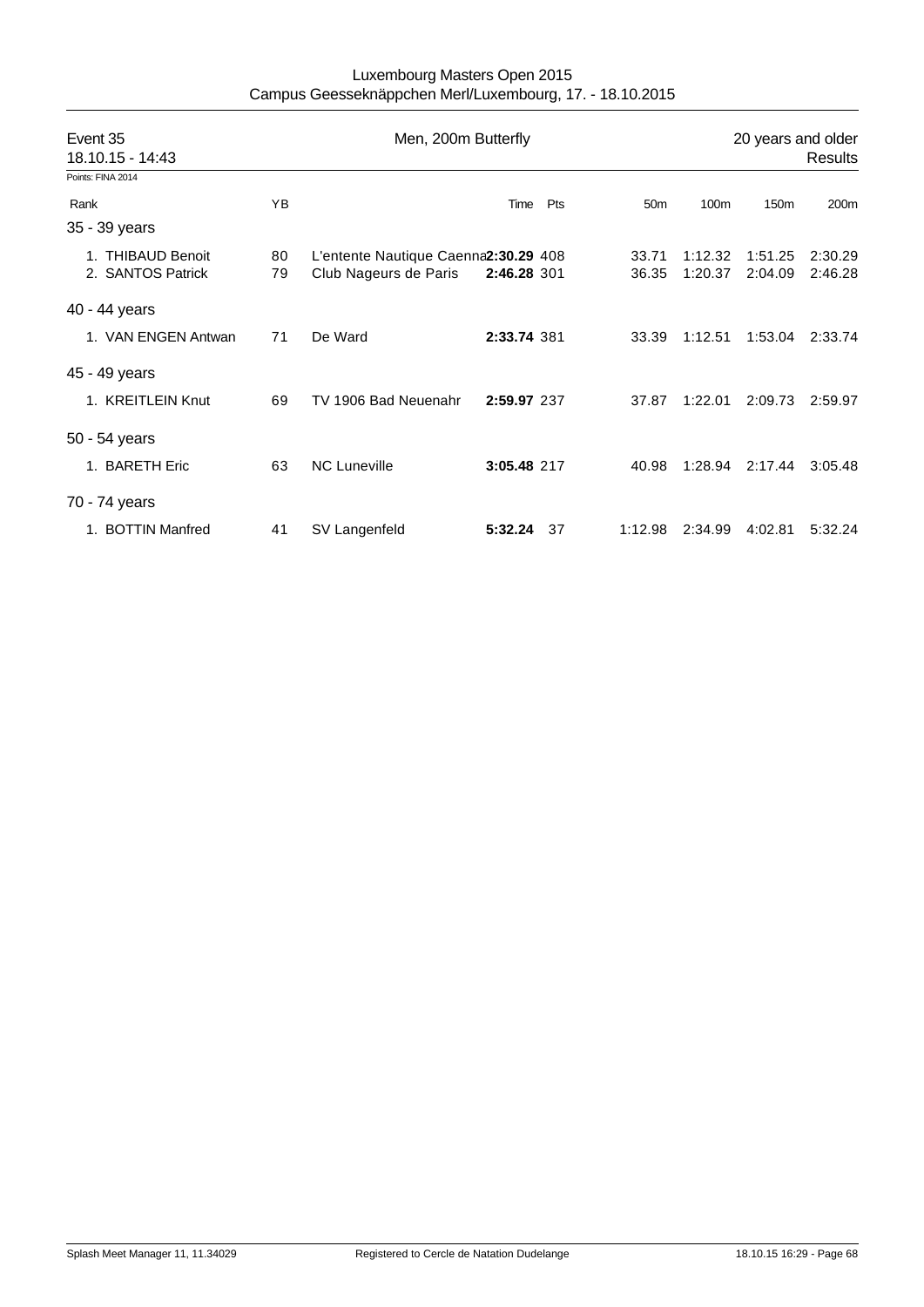| Event 36<br>18.10.15 - 14:49 |                                                                                                                                                               |                                        | Women, 100m Breaststroke                                                                                                        |                                                                           | 20 years and older<br>Results                 |                                                             |                                                                           |
|------------------------------|---------------------------------------------------------------------------------------------------------------------------------------------------------------|----------------------------------------|---------------------------------------------------------------------------------------------------------------------------------|---------------------------------------------------------------------------|-----------------------------------------------|-------------------------------------------------------------|---------------------------------------------------------------------------|
|                              | Points: FINA 2014                                                                                                                                             |                                        |                                                                                                                                 |                                                                           |                                               |                                                             |                                                                           |
| Rank                         |                                                                                                                                                               | YB                                     |                                                                                                                                 | Time                                                                      | Pts                                           | 50 <sub>m</sub>                                             | 100m                                                                      |
|                              | 25 - 29 years                                                                                                                                                 |                                        |                                                                                                                                 |                                                                           |                                               |                                                             |                                                                           |
|                              | 1. MAIDENS Kate<br>2. SIX Charlotte<br>3. CURCIO EMILIE<br>4. THIEREAU Aurelie                                                                                | 87<br>88<br>89<br>87                   | Club Nageurs de Paris<br><b>CNS Woluwe</b><br><b>SC Thionville</b><br><b>SC Thionville</b>                                      | 1:20.50<br>1:27.74<br>1:33.50<br>2:00.65                                  | 510<br>394<br>325<br>151                      | 38.05<br>41.18<br>43.92<br>57.12                            | 1:20.50<br>1:27.74<br>1:33.50<br>2:00.65                                  |
|                              | 30 - 34 years                                                                                                                                                 |                                        |                                                                                                                                 |                                                                           |                                               |                                                             |                                                                           |
|                              | 1. DUFAY Coralie                                                                                                                                              | 85                                     | <b>SN Francoville</b>                                                                                                           | 1:37.55                                                                   | 287                                           | 45.88                                                       | 1:37.55                                                                   |
|                              | 2. MACHIN Aurore                                                                                                                                              | 85                                     | US Toul                                                                                                                         | 1:42.31                                                                   | 248                                           | 48.46                                                       | 1:42.31                                                                   |
|                              | 35 - 39 years                                                                                                                                                 |                                        |                                                                                                                                 |                                                                           |                                               |                                                             |                                                                           |
|                              | 1. DUBOIS Laetitia<br>2. SKOCZKOWSKI Caroline                                                                                                                 | 78<br>76                               | L'entente Nautique Caennaise<br>Piranhas Mussipontains                                                                          | 1:17.23<br>2:03.31                                                        | 578<br>142                                    | 36.54<br>1:00.13                                            | 1:17.23<br>2:03.31                                                        |
|                              | 40 - 44 years                                                                                                                                                 |                                        |                                                                                                                                 |                                                                           |                                               |                                                             |                                                                           |
|                              | 1. TAKAR Eszter                                                                                                                                               | 73                                     | <b>VFR SIMMERN</b>                                                                                                              | 1:50.72                                                                   | 196                                           | 53.00                                                       | 1:50.72                                                                   |
|                              | 45 - 49 years                                                                                                                                                 |                                        |                                                                                                                                 |                                                                           |                                               |                                                             |                                                                           |
|                              | 1. WIJNJA-VISSER Annette<br>2. ANCEL Nathalie<br>3. ROCH Catherine<br>4. SCHAEFFER Stephanie<br>5. MARTINS Nathalie<br>6. PIERRARD Aline<br>7. KLEIN Nathalie | 67<br>66<br>66<br>70<br>66<br>68<br>66 | De Biesboschzwemmers<br><b>Asptt Nancy</b><br><b>CN Dudelange</b><br>SL<br><b>USSA</b><br><b>SL</b><br>Cercle Nautique St Avold | 1:29.49<br>1:35.33<br>1:36.47<br>1:39.68<br>1:47.49<br>1:57.69<br>2:02.07 | 371<br>307<br>296<br>269<br>214<br>163<br>146 | 41.66<br>45.22<br>45.45<br>48.64<br>50.96<br>55.59<br>58.09 | 1:29.49<br>1:35.33<br>1:36.47<br>1:39.68<br>1:47.49<br>1:57.69<br>2:02.07 |
|                              | 50 - 54 years                                                                                                                                                 |                                        |                                                                                                                                 |                                                                           |                                               |                                                             |                                                                           |
|                              | 1. VAN CAUTEREN Ingrid<br>2. VISSER Alie<br>3. FLAMMANG-WAGENER M.<br>DSQ SCHAFF Sylvie<br>B3 - Stroke cycle wasn't one armpull and one leg kick (SW 7.2)     | 62<br>64<br>65                         | LZV<br>HZ&PC Heerenveen<br><b>CN Dudelange</b><br>63 USB Longwy Natation                                                        | 1:41.24<br>1:55.31<br>1:55.47                                             | 256<br>173<br>173                             | 48.91<br>54.24<br>54.70<br>B <sub>3</sub>                   | 1:41.24<br>1:55.31<br>1:55.47                                             |
|                              | 60 - 64 years                                                                                                                                                 |                                        |                                                                                                                                 |                                                                           |                                               |                                                             |                                                                           |
|                              | 1. CHAUFFAUT Catherine<br>2. GRUYERE Martine                                                                                                                  | 54<br>54                               | <b>UAS Saint-Cloud</b><br>Piranhas Mussipontains                                                                                | 1:47.24<br>1:56.02                                                        | 216<br>170                                    | 51.02<br>56.15                                              | 1:47.24<br>1:56.02                                                        |
|                              | 65 - 69 years                                                                                                                                                 |                                        |                                                                                                                                 |                                                                           |                                               |                                                             |                                                                           |
|                              | 1. TEISSEIRE Mireille                                                                                                                                         | 49                                     | Piranhas Mussipontains                                                                                                          | 2:34.10                                                                   | 72                                            | 1:13.79                                                     | 2:34.10                                                                   |
|                              | 70 - 74 years                                                                                                                                                 |                                        |                                                                                                                                 |                                                                           |                                               |                                                             |                                                                           |
|                              | 1. VAN DER VEEN Matty<br>2. ROSS-ZEIG Marie-Jeanne                                                                                                            | 44<br>43                               | Old Dutch<br>SL                                                                                                                 | 2:07.74<br>2:20.47                                                        | 127<br>96                                     | 1:02.39<br>1:05.52                                          | 2:07.74<br>2:20.47                                                        |
|                              | 80 - 84 years                                                                                                                                                 |                                        |                                                                                                                                 |                                                                           |                                               |                                                             |                                                                           |
|                              | 1. VAN OBBERGHEN Agnes<br>2. PELLIS Eliane                                                                                                                    | 31<br>33                               | Antwerpse zwemclub scaldis<br>Antwerpse zwemclub scaldis                                                                        | 1:57.59<br>2:01.37                                                        | 163<br>149                                    | 55.20<br>57.40                                              | 1:57.59<br>2:01.37                                                        |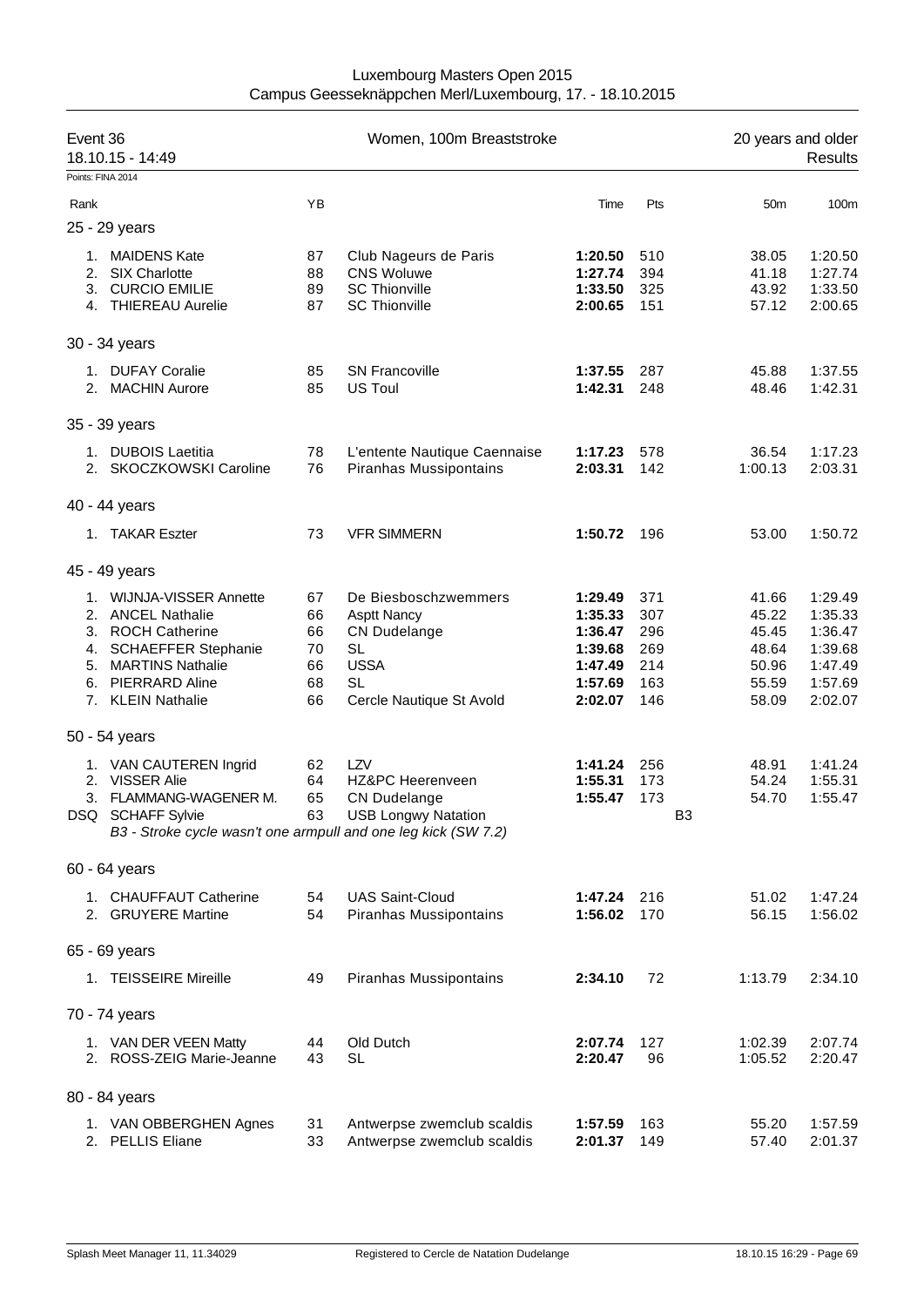| Event 37<br>18.10.15 - 15:00<br>Points: FINA 2014 |                                                                                                                                                                       | Men, 100m Breaststroke                 |                                                                                                                                    |                                                                           |                                               |                | 20 years and older<br>Results                               |                                                                           |  |
|---------------------------------------------------|-----------------------------------------------------------------------------------------------------------------------------------------------------------------------|----------------------------------------|------------------------------------------------------------------------------------------------------------------------------------|---------------------------------------------------------------------------|-----------------------------------------------|----------------|-------------------------------------------------------------|---------------------------------------------------------------------------|--|
| Rank                                              |                                                                                                                                                                       | YB                                     |                                                                                                                                    | Time                                                                      | Pts                                           |                | 50 <sub>m</sub>                                             | 100m                                                                      |  |
|                                                   | 20 - 24 years                                                                                                                                                         |                                        |                                                                                                                                    |                                                                           |                                               |                |                                                             |                                                                           |  |
|                                                   | 1. KLEE Maximilian<br>2. MIKHAILOV Arseni                                                                                                                             | 95<br>91                               | <b>SSG Saar</b><br>Cercle Nautique Petange                                                                                         | 1:17.56<br>1:22.92                                                        | 428<br>350                                    |                | 36.11<br>37.13                                              | 1:17.56<br>1:22.92                                                        |  |
|                                                   | 25 - 29 years                                                                                                                                                         |                                        |                                                                                                                                    |                                                                           |                                               |                |                                                             |                                                                           |  |
| 2.<br>6.                                          | 1. CREEMERS Patrick<br><b>THIREAU Pierre</b><br>3. VAN 'T KLOOSTER Wouter<br>4. KUNERT David<br>5. KISSEL Axel<br><b>DETERMANN Wesley</b><br>7. VANDENBROUCKE Bastien | 90<br>86<br>88<br>88<br>87<br>88<br>86 | <b>RZ</b><br><b>SC Thionville</b><br>A'foort<br><b>TG Hochheim</b><br><b>CNS Woluwe</b><br><b>ZV Hoogland</b><br><b>CNS Woluwe</b> | 1:17.71<br>1:21.42<br>1:23.24<br>1:26.49<br>1:29.01<br>1:31.79<br>1:36.49 | 425<br>370<br>346<br>308<br>283<br>258<br>222 |                | 36.65<br>37.98<br>39.00<br>40.59<br>41.84<br>43.15<br>44.76 | 1:17.71<br>1:21.42<br>1:23.24<br>1:26.49<br>1:29.01<br>1:31.79<br>1:36.49 |  |
|                                                   | 30 - 34 years                                                                                                                                                         |                                        |                                                                                                                                    |                                                                           |                                               |                |                                                             |                                                                           |  |
| 2.<br>3.                                          | 1. SLEGERS Nicolas<br>SADOV Yevgeniy<br><b>LAGRENET Richard</b><br>4. N'GUYEN Benjamin                                                                                | 84<br>83<br>83<br>82                   | <b>CNS Woluwe</b><br>SL<br><b>CNS Woluwe</b><br><b>SN Francoville</b>                                                              | 1:28.36<br>1:31.74<br>1:38.26<br>1:40.22                                  | 289<br>258<br>210<br>198                      |                | 41.60<br>42.17<br>45.76<br>47.44                            | 1:28.36<br>1:31.74<br>1:38.26<br>1:40.22                                  |  |
|                                                   | 35 - 39 years                                                                                                                                                         |                                        |                                                                                                                                    |                                                                           |                                               |                |                                                             |                                                                           |  |
| 2.<br>3.                                          | 1. LAUB Soeren<br><b>SCHUSTER Silvere</b><br><b>SANTOS Patrick</b><br>4. MARTIJN Gino                                                                                 | 80<br>79<br>79<br>79                   | SV Mannheim<br>Club Nageurs de Paris<br>Club Nageurs de Paris<br><b>RZ</b>                                                         | 1:13.68<br>1:18.24<br>1:18.98<br>1:37.28                                  | 499<br>417<br>405<br>217                      |                | 36.22<br>36.48<br>37.71<br>45.78                            | 1:13.68<br>1:18.24<br>1:18.98<br>1:37.28                                  |  |
|                                                   | 40 - 44 years                                                                                                                                                         |                                        |                                                                                                                                    |                                                                           |                                               |                |                                                             |                                                                           |  |
| 1.<br>2.<br>4.                                    | <b>MALECKI Olivier</b><br><b>SAYS MARTIAL</b><br>3. VAUTRIN Christophe<br>ABOU GEBBA Mohamed                                                                          | 71<br>71<br>73<br>75                   | Cercle Nautique St Avold<br><b>SC Thionville</b><br>Piranhas Mussipontains<br><b>CNS Woluwe</b>                                    | 1:22.19<br>1:36.01<br>1:38.08<br>1:44.68                                  | 359<br>225<br>211<br>174                      |                | 38.27<br>45.49<br>47.20<br>46.75                            | 1:22.19<br>1:36.01<br>1:38.08<br>1:44.68                                  |  |
|                                                   | 45 - 49 years                                                                                                                                                         |                                        |                                                                                                                                    |                                                                           |                                               |                |                                                             |                                                                           |  |
|                                                   | 1. JUNCKER Patrick<br>2. MESSNER Markus<br>3. FAWKNER Michael<br>4. GROENE Alexis<br>5. STREPENNE Michel                                                              | 67<br>70<br>70<br>67<br>67             | <b>SL</b><br><b>SSG Saar</b><br><b>ELSPB Natation</b><br><b>CSMP Puteaux</b><br>CN Bastogne                                        | 1:17.48<br>1:18.92<br>1:19.05<br>1:33.71<br>2:37.85                       | 429<br>406<br>404<br>242<br>50                |                | 36.64<br>36.73<br>37.28<br>45.48<br>1:16.05                 | 1:17.48<br>1:18.92<br>1:19.05<br>1:33.71<br>2:37.85                       |  |
|                                                   | 50 - 54 years                                                                                                                                                         |                                        |                                                                                                                                    |                                                                           |                                               |                |                                                             |                                                                           |  |
|                                                   | 1. KOLONKO Roger<br>2. CRESSOT Didier<br>3. GIROT Alain<br>4. HILD Lionel<br>DSQ GUEY Laurent<br>G2 - Starting before the start signal (SW 4.4)                       | 61<br>64<br>61<br>64<br>65             | SV Leipzig<br><b>CSMP Puteaux</b><br><b>ELSPB Natation</b><br><b>AC Amneville</b><br><b>CSMP Puteaux</b>                           | 1:34.57<br>1:39.51<br>1:45.36<br>1:49.49                                  | 236<br>202<br>170<br>152                      | G <sub>2</sub> | 43.99<br>47.09<br>50.78<br>50.57                            | 1:34.57<br>1:39.51<br>1:45.36<br>1:49.49                                  |  |
|                                                   | 55 - 59 years                                                                                                                                                         |                                        |                                                                                                                                    |                                                                           |                                               |                |                                                             |                                                                           |  |
|                                                   | 1. VACLAV Valtr<br>2. GODBILLE Philippe<br>3. BOUR Jean Michel<br>4. MAETZ Didier<br>5. SUIJKERBUIJK Frans                                                            | 56<br>57<br>59<br>57<br>56             | <b>SK SPOL</b><br><b>CNS Woluwe</b><br><b>SC Thionville</b><br><b>SC Thionville</b><br><b>PSV</b>                                  | 1:27.42<br>1:32.45<br>1:36.91<br>1:43.93<br>1:58.86                       | 299<br>252<br>219<br>177<br>118               |                | 41.15<br>43.48<br>46.91<br>50.58<br>57.60                   | 1:27.42<br>1:32.45<br>1:36.91<br>1:43.93<br>1:58.86                       |  |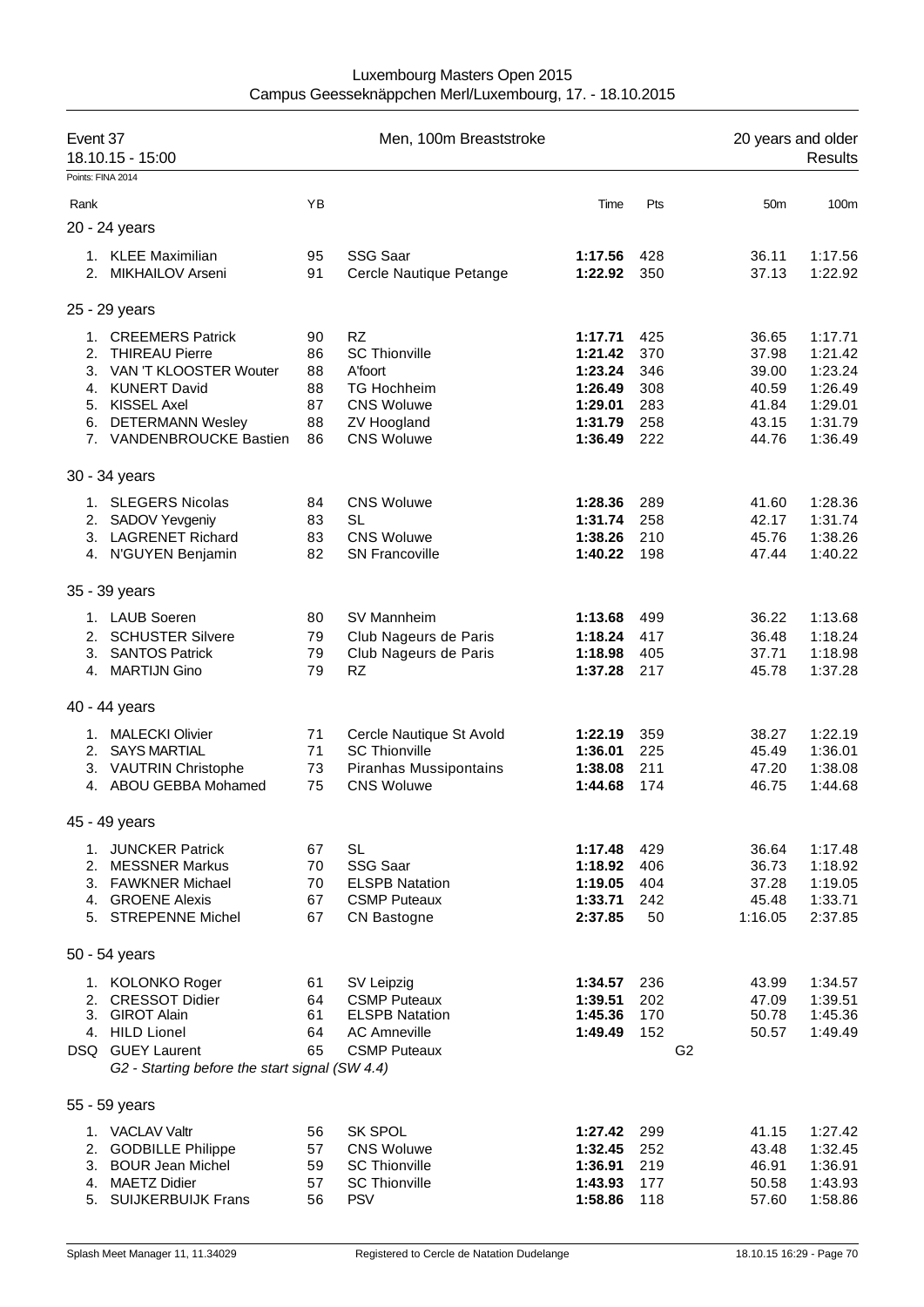Event 37, Men, 100m Breaststroke

60 - 64 years

|    | 1. FRIZZO Joseph                                                                                                              | 54 | <b>SC Thionville</b>           | 1:31.16 | -263 | 42.95   | 1:31.16 |
|----|-------------------------------------------------------------------------------------------------------------------------------|----|--------------------------------|---------|------|---------|---------|
|    | 2. PELET Eric                                                                                                                 | 53 | <b>SC Thionville</b>           | 1:39.98 | 199  | 47.08   | 1:39.98 |
| 3. | DEGEEST Guy                                                                                                                   | 54 | Cercle de Natation de Jodoigne | 1:44.72 | 173  | 48.65   | 1:44.72 |
|    | DNS SCHALLON Ralph                                                                                                            | 54 | <b>CN Plan-les-Ouates</b>      |         |      |         |         |
|    | 65 - 69 years                                                                                                                 |    |                                |         |      |         |         |
|    | <b>SCHUCK Michel</b>                                                                                                          | 46 | <b>AC Amneville</b>            | 2:23.22 | 68   | 1:06.80 | 2:23.22 |
|    | 70 - 74 years                                                                                                                 |    |                                |         |      |         |         |
| 1. | <b>SCHLOMER FRANZ</b>                                                                                                         | 41 | Mainzer Schwimmverein 01       | 2:05.77 | 100  | 59.05   | 2:05.77 |
|    | <b>DSQ BOYRAZIAN Kevork</b>                                                                                                   | 44 | <b>CNS Woluwe</b>              |         |      | G2      |         |
|    | $\bigcap_{i=1}^n$ $\bigcap_{i=1}^n$ $\bigcup_{i=1}^n$ $\bigcap_{i=1}^n$ $\bigcap_{i=1}^n$ $\bigcap_{i=1}^n$ $\bigcap_{i=1}^n$ |    |                                |         |      |         |         |

*G2 - Starting before the start signal (SW 4.4)*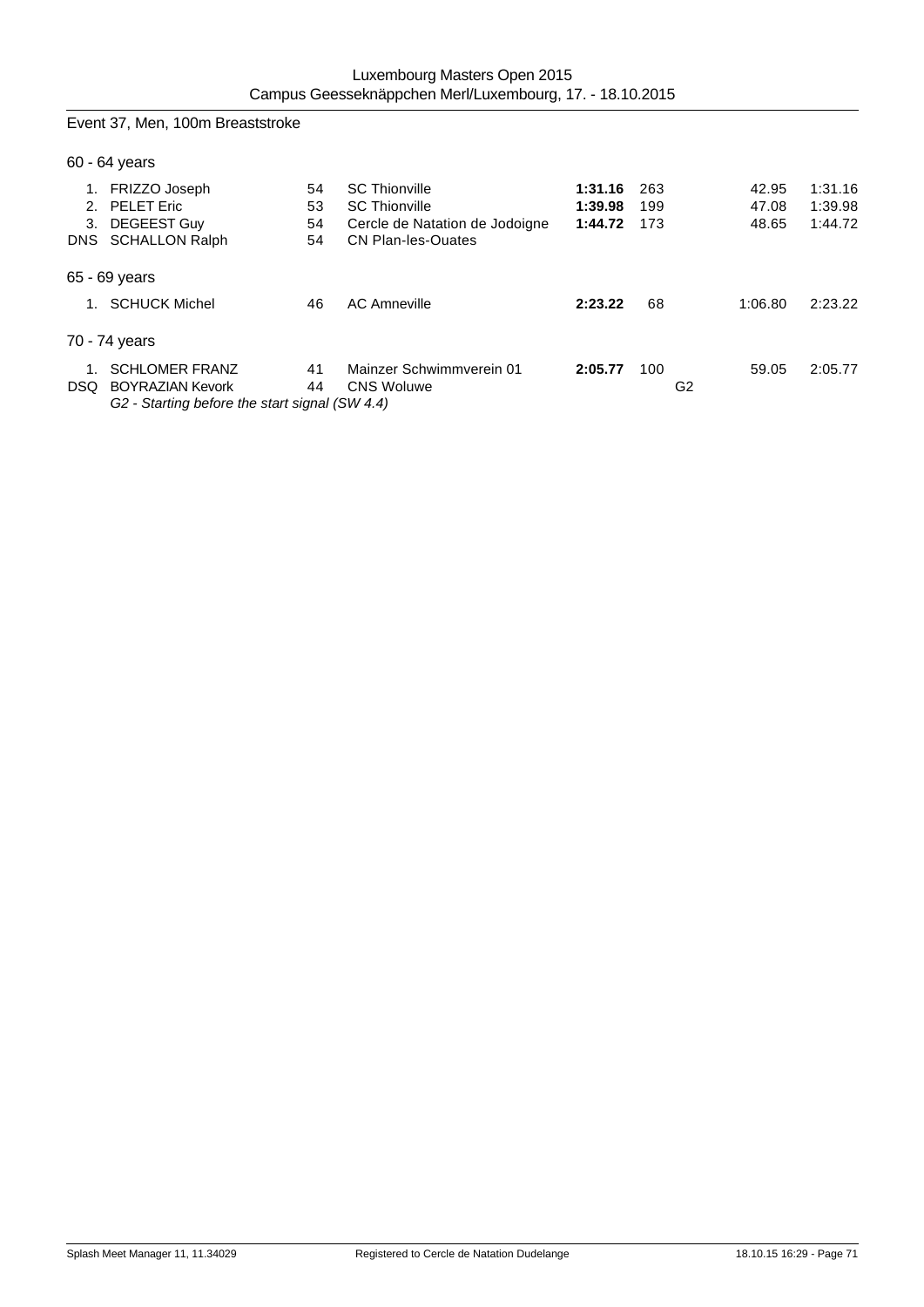| Event 38<br>18.10.15 - 15:16 |    | Women, 200m Freestyle            |             |     |                 | 20 years and older<br><b>Results</b> |                 |         |  |  |
|------------------------------|----|----------------------------------|-------------|-----|-----------------|--------------------------------------|-----------------|---------|--|--|
| Points: FINA 2014            |    |                                  |             |     |                 |                                      |                 |         |  |  |
| Rank                         | YB |                                  | Time        | Pts | 50 <sub>m</sub> | 100m                                 | 150m            | 200m    |  |  |
| 20 - 24 years                |    |                                  |             |     |                 |                                      |                 |         |  |  |
| 1. DREESENS Lisa             | 91 | <b>PSV</b>                       | 2:13.44 606 |     | 30.39           | 1:04.52                              | 1:39.41         | 2:13.44 |  |  |
| 2. WIJNJA Kim                | 91 | De Biesboschzwemmers 2:28.31 442 |             |     | 34.50           | 1:12.44                              | 1:51.16         | 2:28.31 |  |  |
| 3. GAUNARD Eva               | 91 | <b>NC Luneville</b>              | 2:33.33 400 |     | 35.44           | 1:13.92                              | 1:54.27         | 2:33.33 |  |  |
| 4. DEJONCKHEERE Melina 91    |    | <b>CNS Woluwe</b>                | 2:40.05 351 |     | 35.34           | 1:14.91                              | 1:57.11         | 2:40.05 |  |  |
| 25 - 29 years                |    |                                  |             |     |                 |                                      |                 |         |  |  |
| 1. SILBEREISEN Caroline      | 90 | <b>SL</b>                        | 2:26.40 459 |     | 33.99           | 1:11.24                              | 1:49.22         | 2:26.40 |  |  |
| 2. BIEBER MORGANE            | 88 | <b>SC Thionville</b>             | 2:34.07 394 |     | 35.21           | 1:14.21                              | 1:54.59         | 2:34.07 |  |  |
| 3. VAN MANEN Marije          | 86 | A'foort                          | 2:37.43 369 |     | 35.41           | 1:14.76                              | 1:56.61         | 2:37.43 |  |  |
| 4. WYNEN FAMKE               | 87 | AZV ARENDONKSE ZWEM\2:42.69C334i |             |     | 37.91           | 1:19.52                              | 2:03.38         | 2:42.69 |  |  |
| 5. KOENIG Sandra             | 86 | <b>CNS Woluwe</b>                | 2:45.31 319 |     | 38.34           | 1:20.64                              | 2:03.68         | 2:45.31 |  |  |
| 6. CARLE Melanie             | 86 | <b>SC Thionville</b>             | 3:19.40 181 |     | 42.37           | 1:31.26                              | 2:26.64         | 3:19.40 |  |  |
| 7. DELGORGUE SOPHIE          | 88 | <b>SC Thionville</b>             | 3:31.11 153 |     | 45.43           | 1:37.38                              | 2:35.67         | 3:31.11 |  |  |
| 8. SIGRAND Emanuelle         | 88 | <b>USB Longwy Natation</b>       | 3:44.50 127 |     | 48.42           | 1:47.09                              | 2:51.86         | 3:44.50 |  |  |
| 30 - 34 years                |    |                                  |             |     |                 |                                      |                 |         |  |  |
| 1. MANCHEL Isaline           | 85 | <b>CNS Woluwe</b>                | 2:43.13 332 |     | 36.67           |                                      | 1:17.80 2:00.15 | 2:43.13 |  |  |
| 35 - 39 years                |    |                                  |             |     |                 |                                      |                 |         |  |  |
| 1. VERHOEFF Chantal          | 79 | Old Dutch                        | 2:36.13 378 |     | 34.81           | 1:14.34                              | 1:55.35         | 2:36.13 |  |  |
| 2. BAYRE Severine            | 78 | <b>CNS Woluwe</b>                | 2:46.24 313 |     | 36.74           | 1:16.60                              | 2:01.15         | 2:46.24 |  |  |
| 3. GARAMVOLGYI Orsolya       | 79 | <b>SPC Miskolc</b>               | 4:07.30 95  |     | 49.38           | 1:52.55                              | 2:59.21         | 4:07.30 |  |  |
| 40 - 44 years                |    |                                  |             |     |                 |                                      |                 |         |  |  |
| 1. LORTON Olivia             | 74 | SL                               | 2:23.89 484 |     | 32.91           | 1:09.06                              | 1:46.81         | 2:23.89 |  |  |
| 2. ROLLAND Valerie           | 71 | <b>CNS Woluwe</b>                | 2:34.12 393 |     | 35.62           | 1:14.65                              | 1:54.95         | 2:34.12 |  |  |
| 3. RATERING Yvette           | 72 | De Ward                          | 2:35.31 384 |     | 35.62           | 1:14.26                              | 1:55.27         | 2:35.31 |  |  |
| 4. STUEBER Kim               | 73 | SSV Lahr                         | 2:35.73 381 |     | 36.91           | 1:17.38                              | 1:57.96         | 2:35.73 |  |  |
| 5. JOLING Liselotte          | 75 | <b>PSV</b>                       | 2:37.24 370 |     | 36.30           | 1:17.17                              | 1:58.36         | 2:37.24 |  |  |
| 45 - 49 years                |    |                                  |             |     |                 |                                      |                 |         |  |  |
| 1. V. BON-ROSENBRAND LI70    |    | A'foort                          | 2:36.52 376 |     | 34.99           | 1:14.00                              | 1:55.78         | 2:36.52 |  |  |
| 2. VRIJHOEVEN Nicole         | 69 | <b>PSV</b>                       | 2:52.69 280 |     | 40.17           | 1:23.77                              | 2:08.73         | 2:52.69 |  |  |
| 3. ANCEL Nathalie            | 66 | <b>Asptt Nancy</b>               | 3:14.03 197 |     | 43.46           | 1:33.08                              | 2:24.73         | 3:14.03 |  |  |
| 4. WALRAVENS Paule           | 67 | <b>CNS Woluwe</b>                | 3:17.72 186 |     | 42.24           | 1:32.06                              | 2:24.79         | 3:17.72 |  |  |
| 5. JACQUES Cathie            | 70 | <b>SC Thionville</b>             | 3:36.57 141 |     | 46.92           | 1:42.49                              | 2:41.42         | 3:36.57 |  |  |
| 6. KLEIN Nathalie            | 66 | Cercle Nautique St Avold         | 3:41.35 132 |     | 47.24           | 1:41.86                              | 2:40.44         | 3:41.35 |  |  |
| 50 - 54 years                |    |                                  |             |     |                 |                                      |                 |         |  |  |
| 1. REIBEL-OBERLE Susann64    |    | SSV Lahr                         | 2:23.39 489 |     | 33.65           | 1:10.56                              | 1:47.78         | 2:23.39 |  |  |
| 2. JOLLY Estelle             | 63 | <b>ELSPB Natation</b>            | 3:15.05 194 |     | 43.09           | 1:31.28                              | 2:23.21         | 3:15.05 |  |  |
| 3. BOULLARD Marie-Line       | 63 | <b>ELSPB Natation</b>            | 3:22.49 173 |     | 45.62           | 1:36.12                              | 2:29.75         | 3:22.49 |  |  |
| 4. VANDORMAEL Marie Jear63   |    | <b>GZVN</b>                      | 3:38.14 138 |     | 49.27           | 1:44.42                              | 2:43.27         | 3:38.14 |  |  |
| 55 - 59 years                |    |                                  |             |     |                 |                                      |                 |         |  |  |
| 1. DE MORAES SALLES A.       | 56 | <b>SL</b>                        | 3:03.14 234 |     | 41.19           | 1:27.78                              | 2:16.72         | 3:03.14 |  |  |
| 2. SEICHEPINE Catherine      | 57 | Cercle Nautique St Avold         | 3:15.83 192 |     | 42.90           | 1:31.47                              | 2:25.07         | 3:15.83 |  |  |
| 3. BENOVA Dana               | 56 | SK SPOL                          | 4:22.45 79  |     | 1:00.25         |                                      | 2:08.19 3:17.36 | 4:22.45 |  |  |
| DNS FEITLER Nicole           | 60 | <b>CN Dudelange</b>              |             |     |                 |                                      |                 |         |  |  |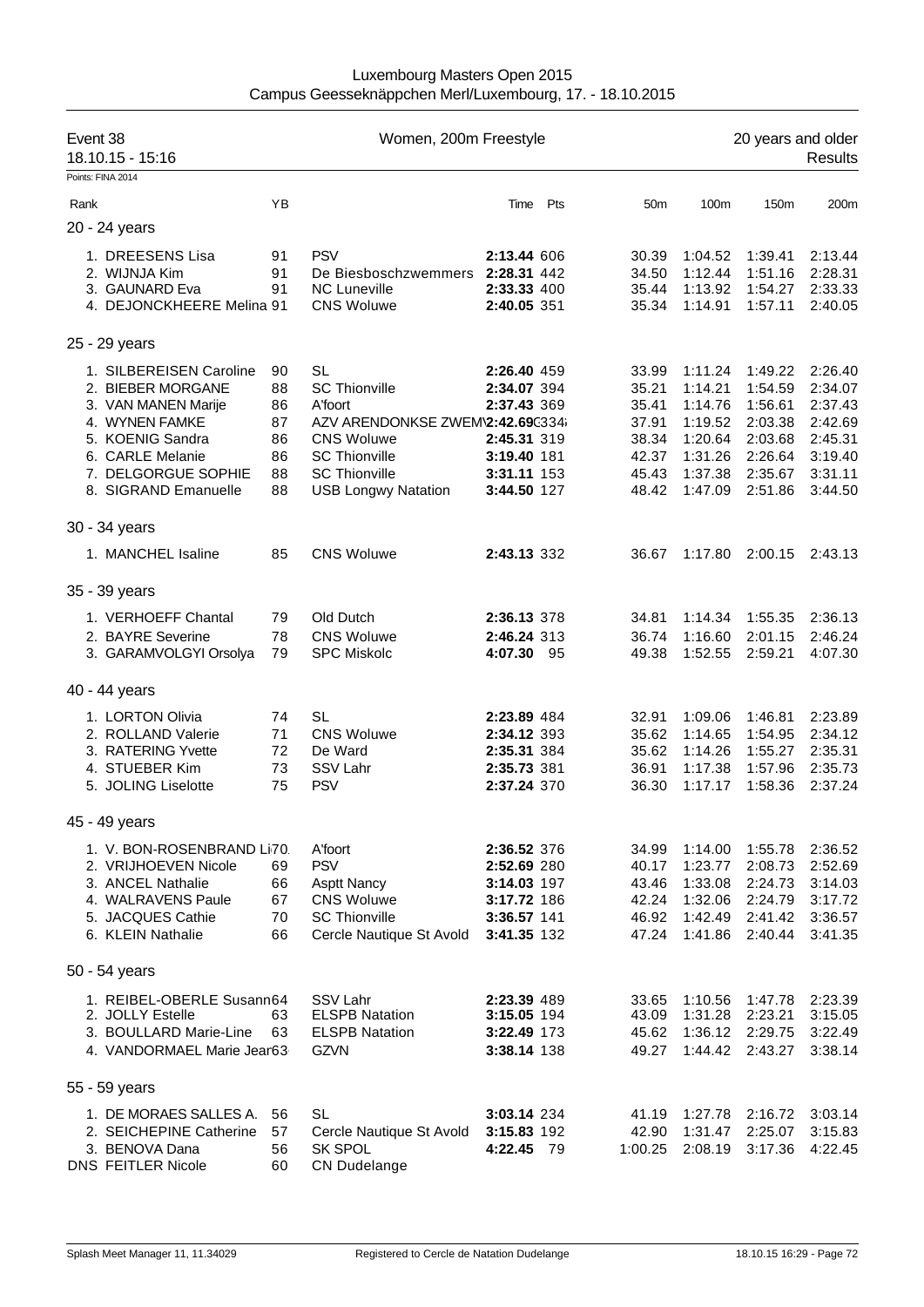| Event 38, Women, 200m Freestyle          |          |                                             |                            |                |                    |                    |                    |
|------------------------------------------|----------|---------------------------------------------|----------------------------|----------------|--------------------|--------------------|--------------------|
| $60 - 64$ years                          |          |                                             |                            |                |                    |                    |                    |
| 1. DE SAUVAGE Anne<br>2. SANSON Brigitte | 55<br>52 | <b>CNS Woluwe</b><br><b>UAS Saint-Cloud</b> | 3:13.73 198<br>3:46.13 124 | 44.12<br>50.10 | 1:34.33<br>1:46.18 | 2:25.18<br>2:46.11 | 3:13.73<br>3:46.13 |
| 75 - 79 years                            |          |                                             |                            |                |                    |                    |                    |
| 1. RUITER Truus                          | 40       | Old Dutch                                   | 4:43.80<br>63              | 1:03.00        | 2:17.75            | 3:32.13            | 4:43.80            |
| 80 - 84 years                            |          |                                             |                            |                |                    |                    |                    |
| 1. GEURTS Lottie                         | 35       | <b>PSV</b>                                  | 3:57.24 108                | 53.79          | 1:54.61            | 2:57.63            | 3:57.24            |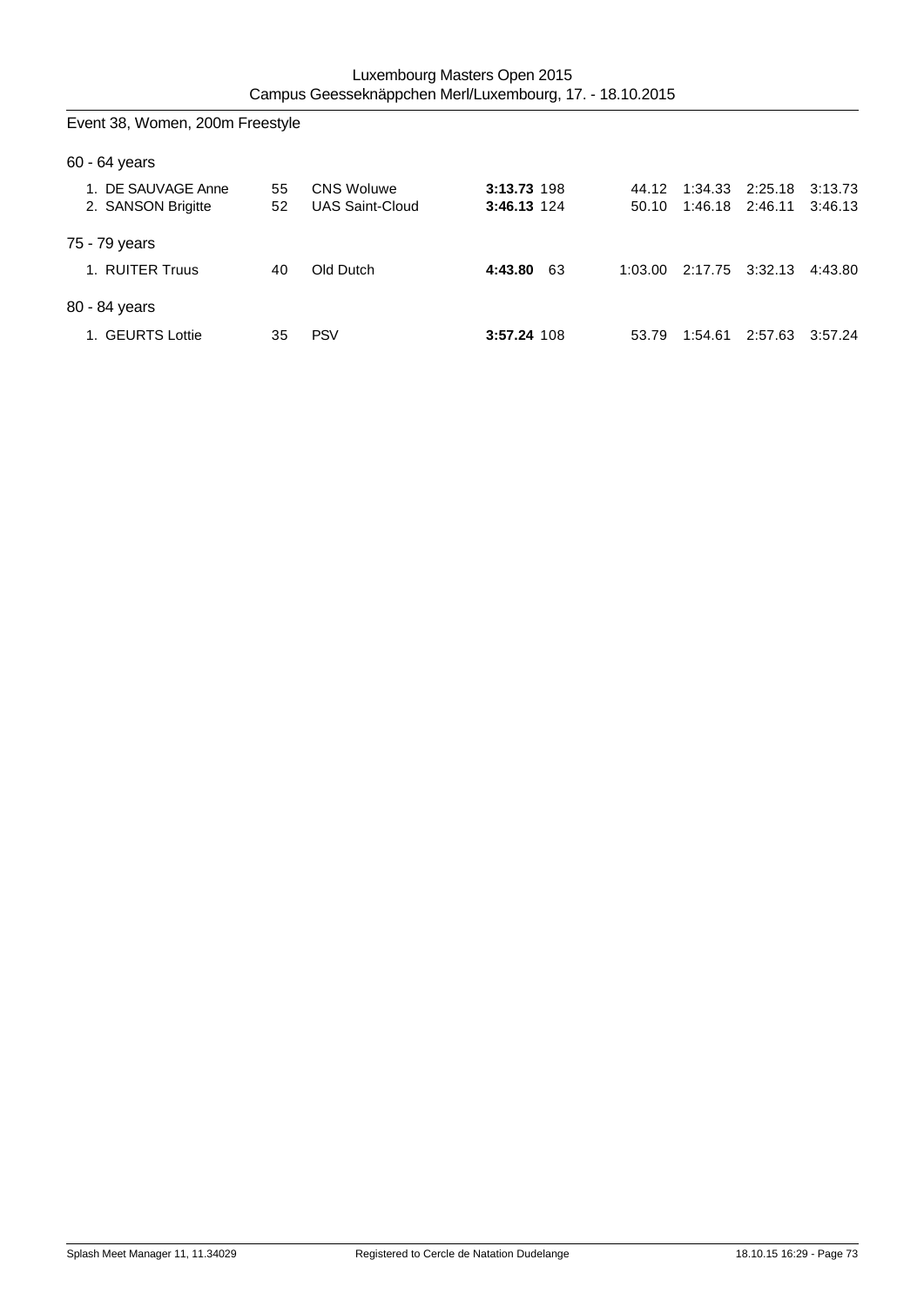| Event 39          | 18.10.15 - 15:37                                                                                                                                                                                                                                    |                                                                | Men, 200m Freestyle                                                                                                                                                                                      |                                                                                                                      |     |                                                                      |                                                                                      | 20 years and older                                                        | Results                                                                              |
|-------------------|-----------------------------------------------------------------------------------------------------------------------------------------------------------------------------------------------------------------------------------------------------|----------------------------------------------------------------|----------------------------------------------------------------------------------------------------------------------------------------------------------------------------------------------------------|----------------------------------------------------------------------------------------------------------------------|-----|----------------------------------------------------------------------|--------------------------------------------------------------------------------------|---------------------------------------------------------------------------|--------------------------------------------------------------------------------------|
| Points: FINA 2014 |                                                                                                                                                                                                                                                     |                                                                |                                                                                                                                                                                                          |                                                                                                                      |     |                                                                      |                                                                                      |                                                                           |                                                                                      |
| Rank              |                                                                                                                                                                                                                                                     | YB                                                             |                                                                                                                                                                                                          | Time                                                                                                                 | Pts | 50 <sub>m</sub>                                                      | 100m                                                                                 | 150m                                                                      | 200m                                                                                 |
| 20 - 24 years     |                                                                                                                                                                                                                                                     |                                                                |                                                                                                                                                                                                          |                                                                                                                      |     |                                                                      |                                                                                      |                                                                           |                                                                                      |
|                   | 1. MARGIES Lennard<br>2. FRANIATTE Jeremy                                                                                                                                                                                                           | 93<br>94                                                       | <b>SSG Saar</b><br><b>NC Luneville</b>                                                                                                                                                                   | 2:15.22 429<br>2:26.80 335                                                                                           |     | 30.63<br>33.18                                                       | 1:04.97<br>1:10.86                                                                   | 1:40.48<br>1:49.64                                                        | 2:15.22<br>2:26.80                                                                   |
| 25 - 29 years     |                                                                                                                                                                                                                                                     |                                                                |                                                                                                                                                                                                          |                                                                                                                      |     |                                                                      |                                                                                      |                                                                           |                                                                                      |
|                   | 1. PISTALO Damjan<br>2. COSMA Catalin<br>3. CREEMERS Patrick<br>4. DETERMANN Wesley<br>5. GEANT Brice                                                                                                                                               | 89<br>88<br>90<br>88<br>88                                     | <b>SL</b><br><b>SL</b><br><b>RZ</b><br>ZV Hoogland<br><b>SC Thionville</b>                                                                                                                               | 2:10.53 477<br>2:20.65 381<br>2:23.96 355<br>2:42.12 249<br>2:44.49 238                                              |     | 29.27<br>32.60<br>31.31<br>35.80<br>39.18                            | 1:01.33<br>1:09.43<br>1:08.47<br>1:16.33<br>1:22.61                                  | 1:35.41<br>1:46.56<br>1:48.34<br>2:00.61<br>2:04.78                       | 2:10.53<br>2:20.65<br>2:23.96<br>2:42.12<br>2:44.49                                  |
| 30 - 34 years     |                                                                                                                                                                                                                                                     |                                                                |                                                                                                                                                                                                          |                                                                                                                      |     |                                                                      |                                                                                      |                                                                           |                                                                                      |
|                   | 1. D'ESPOSITO Alexis<br>2. SLEGERS Nicolas<br>3. HOESS Stefan<br>4. MATHIEU Julien<br>5. ALTENBURGER Manuel 83                                                                                                                                      | 81<br>84<br>82<br>83                                           | <b>SL</b><br><b>CNS Woluwe</b><br><b>SL</b><br><b>Villeurbanne Natation</b><br><b>SL</b>                                                                                                                 | 2:25.89 341<br>2:38.46 266<br>2:45.13 235<br>2:47.27 226<br>2:53.22 204                                              |     | 32.82<br>33.93<br>34.51<br>37.21<br>39.39                            | 1:08.28<br>1:12.61<br>1:16.31<br>1:18.61<br>1:23.02                                  | 1:47.05<br>1:56.89<br>2:02.79<br>2:02.75<br>2:09.69                       | 2:25.89<br>2:38.46<br>2:45.13<br>2:47.27<br>2:53.22                                  |
| 35 - 39 years     |                                                                                                                                                                                                                                                     |                                                                |                                                                                                                                                                                                          |                                                                                                                      |     |                                                                      |                                                                                      |                                                                           |                                                                                      |
|                   | 1. BEGLINGER Martijn<br>DNS PONNE Pieter                                                                                                                                                                                                            | 78<br>76                                                       | Old Dutch<br>HZ&PC Heerenveen                                                                                                                                                                            | 2:24.99 348                                                                                                          |     | 34.43                                                                | 1:12.51                                                                              | 1:51.05                                                                   | 2:24.99                                                                              |
| 40 - 44 years     |                                                                                                                                                                                                                                                     |                                                                |                                                                                                                                                                                                          |                                                                                                                      |     |                                                                      |                                                                                      |                                                                           |                                                                                      |
|                   | 1. VAN ENGEN Antwan<br>2. VIGUIER Jean-Christophe73<br><b>DNS GUITIERREZ Felipe</b>                                                                                                                                                                 | 71<br>72                                                       | De Ward<br><b>SL</b><br>EIB Spanish Swimming Club                                                                                                                                                        | 2:20.30 384<br>2:29.72 316                                                                                           |     | 32.33<br>33.38                                                       | 1:07.42<br>1:11.08                                                                   | 1:44.47<br>1:50.85                                                        | 2:20.30<br>2:29.72                                                                   |
| 45 - 49 years     |                                                                                                                                                                                                                                                     |                                                                |                                                                                                                                                                                                          |                                                                                                                      |     |                                                                      |                                                                                      |                                                                           |                                                                                      |
|                   | 1. KREITLEIN Knut<br>2. CHEVALIER Michel<br>3. MATLA Harold<br>4. MESSNER Markus<br>5. BOUVIER Philippe<br>6. SODERHOLM Arno<br>7. PUTZ Laurent<br>8. WYMEERSCH Tanguy<br>DNS GERARDIN SEBASTIEN<br>DNS ALSINA MUNOZ Ramon<br>DNS FRANTZEN Stephane | 69<br>66<br>68<br>70<br>70<br>70<br>69<br>69<br>70<br>69<br>66 | TV 1906 Bad Neuenahr<br><b>SC Thionville</b><br><b>PSV</b><br>SSG Saar<br><b>SN Francoville</b><br>Orca<br><b>SL</b><br><b>CNS Woluwe</b><br>SAVERDUN NATATION<br><b>CNS Woluwe</b><br><b>CNS Woluwe</b> | 2:21.65 373<br>2:23.70 357<br>2:26.31 338<br>2:26.64 336<br>2:38.25 267<br>2:50.92 212<br>2:57.88 188<br>3:34.54 107 |     | 32.60<br>32.50<br>32.66<br>33.33<br>35.84<br>37.79<br>38.39<br>49.20 | 1:08.55<br>1:09.40<br>1:10.29<br>1:11.23<br>1:15.54<br>1:19.98<br>1:21.70<br>1:45.40 | 1:45.40<br>1:47.43<br>1:48.91<br>1:49.62<br>1:58.30<br>2:09.95<br>2:42.89 | 2:21.65<br>2:23.70<br>2:26.31<br>2:26.64<br>2:38.25<br>2:50.92<br>2:57.88<br>3:34.54 |
| 50 - 54 years     |                                                                                                                                                                                                                                                     |                                                                |                                                                                                                                                                                                          |                                                                                                                      |     |                                                                      |                                                                                      |                                                                           |                                                                                      |
|                   | 1. WITTEBOON Dave<br>2. BARETH Eric<br>3. MUTTILAINEN Riku<br>4. COELEMBIER Luc<br>5. CRESSOT Didier<br>DNS SOUVIRAA LABASTIE Brur62                                                                                                                | 63<br>63<br>65<br>61<br>64                                     | MZV-A<br><b>NC Luneville</b><br>Cetus<br><b>ELSPB Natation</b><br><b>CSMP Puteaux</b><br><b>CSMP Puteaux</b>                                                                                             | 2:17.34 409<br>2:35.27 283<br>2:38.26 267<br>3:02.21 175<br>3:08.54 158                                              |     | 32.35<br>36.22<br>36.93<br>41.25<br>42.76                            | 1:07.71<br>1:15.92<br>1:16.80<br>1:28.07<br>1:29.79                                  | 1:43.39<br>1:56.18<br>1:57.66<br>2:15.82<br>2:20.50                       | 2:17.34<br>2:35.27<br>2:38.26<br>3:02.21<br>3:08.54                                  |

## Luxembourg Masters Open 2015 Campus Geesseknäppchen Merl/Luxembourg, 17. - 18.10.2015

DNS CHALMER-RASMUSSEN 64 f CN Dudelange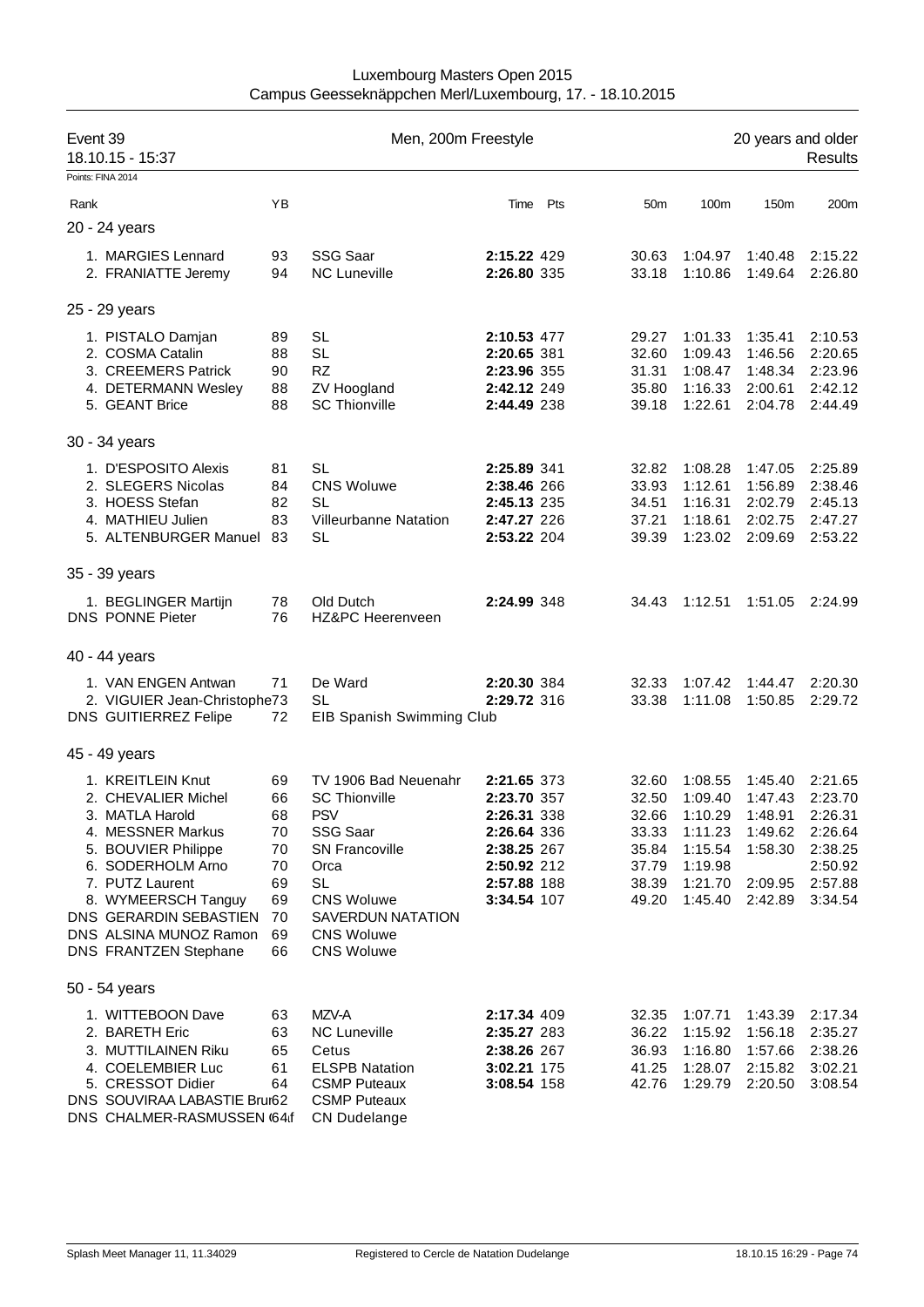## Event 39, Men, 200m Freestyle

| 55 - 59 years   |                                                                                                             |                            |                                                                                                    |                                                          |                                  |                                          |                                          |                                          |
|-----------------|-------------------------------------------------------------------------------------------------------------|----------------------------|----------------------------------------------------------------------------------------------------|----------------------------------------------------------|----------------------------------|------------------------------------------|------------------------------------------|------------------------------------------|
|                 | 1. DE GROOT Marten<br>2. LELIAS Pierre<br>3. VARNERAU Luc<br>4. GOUSSEAU Nicolas<br><b>DNS DOLG MICHAEL</b> | 58<br>59<br>56<br>60<br>58 | HZ&PC Heerenveen<br><b>CSMP Puteaux</b><br>US Toul<br><b>SN Francoville</b><br><b>Pulheimer SC</b> | 2:16.88 413<br>2:22.44 367<br>3:02.21 175<br>3:08.42 158 | 32.28<br>33.22<br>40.07<br>40.93 | 1:07.25<br>1:09.08<br>1:25.05<br>1:27.80 | 1:42.18<br>1:45.57<br>2:15.00<br>2:18.67 | 2:16.88<br>2:22.44<br>3:02.21<br>3:08.42 |
| $60 - 64$ years |                                                                                                             |                            |                                                                                                    |                                                          |                                  |                                          |                                          |                                          |
|                 | 1. URBAIN Jean Louis<br>2. SANSON Gilles                                                                    | 53<br>51                   | <b>AC Amneville</b><br><b>UAS Saint-Cloud</b>                                                      | 2:58.64 186<br>3:30.63 113                               | 39.81<br>45.51                   | 1:24.63<br>1:39.47                       | 2:11.73<br>2:36.92                       | 2:58.64<br>3:30.63                       |
| 65 - 69 years   |                                                                                                             |                            |                                                                                                    |                                                          |                                  |                                          |                                          |                                          |
|                 | 1. LORENZ Ludwig<br>2. KIRCH DANIEL                                                                         | 48<br>46                   | SV Gladbeck<br>FECAMP ATHLETIC CAMP 3:34.36 107                                                    | 3:14.57 144                                              | 47.21<br>48.17                   | 1:37.38<br>1:41.22                       | 2:37.78                                  | 3:14.57<br>3:34.36                       |
| 75 - 79 years   |                                                                                                             |                            |                                                                                                    |                                                          |                                  |                                          |                                          |                                          |
|                 | DNS GEERS NIC                                                                                               | 38                         | Z&PC DE GOUWE                                                                                      |                                                          |                                  |                                          |                                          |                                          |
| 80 - 84 years   |                                                                                                             |                            |                                                                                                    |                                                          |                                  |                                          |                                          |                                          |
|                 | 1. HUCK Karl Friedrich<br><b>DNS FRICOT Guy</b>                                                             | 34<br>33                   | Schwimmclub Heppenheim3:55.58 81<br>St Hubert                                                      |                                                          | 52.82                            | 1:53.03                                  | 2:55.73                                  | 3:55.58                                  |
|                 |                                                                                                             |                            |                                                                                                    |                                                          |                                  |                                          |                                          |                                          |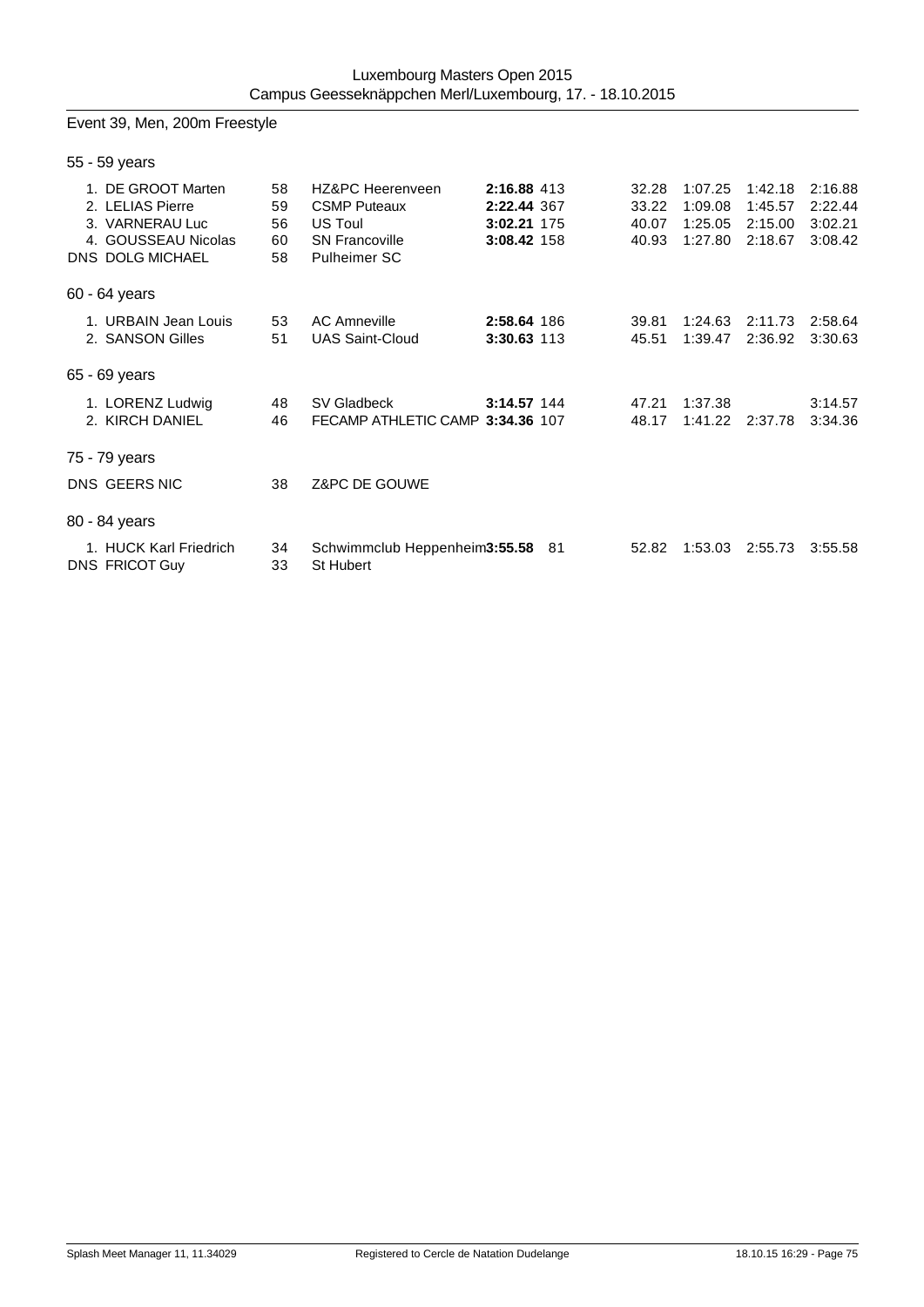| Luxembourg Masters Open 2015                             |  |
|----------------------------------------------------------|--|
| Campus Geesseknäppchen Merl/Luxembourg, 17. - 18.10.2015 |  |

| Event 40<br>Points: FINA 2014 | 18.10.15 - 16:02                                                           |          | Mixed, 4 x 50m Freestyle    |                                                                               |          |         | AG 80 - 279<br>Results |
|-------------------------------|----------------------------------------------------------------------------|----------|-----------------------------|-------------------------------------------------------------------------------|----------|---------|------------------------|
| Rank                          |                                                                            |          |                             |                                                                               |          | Time    | Pts                    |
|                               | AG 100 - 119                                                               |          |                             |                                                                               |          |         |                        |
|                               | 1. SL 1<br><b>SINNER Caroline</b><br><b>SILBEREISEN Caroline</b>           | 90<br>90 | <b>SL</b><br>30.04<br>29.95 | PISTALO Damjan<br>LE DALLOUR Thibault                                         | 89<br>88 | 1:53.20 | 421<br>27.17<br>26.04  |
|                               | 2. SC Thionville 1<br><b>BIEBER MORGANE</b><br><b>CURCIO EMILIE</b>        | 88<br>89 | 31.23<br>31.83              | <b>SC Thionville</b><br><b>THIREAU Pierre</b><br><b>BERNARDO Florent</b>      | 86<br>80 | 2:01.05 | 344<br>29.65<br>28.34  |
|                               | 3. CNS Woluwe 3<br><b>ROUME Guillaume</b><br><b>KISSEL Axel</b>            | 87<br>87 | 28.92<br>29.29              | <b>CNS Woluwe</b><br><b>KOENIG Sandra</b><br>SIX Charlotte                    | 86<br>88 | 2:05.20 | 311<br>34.49<br>32.50  |
|                               | 4. CNS Woluwe 4<br><b>LEYSEN Aurore</b><br><b>DEJONCKHEERE Melina</b>      | 89<br>91 | 33.22<br>33.28              | <b>CNS Woluwe</b><br><b>RENARD David</b><br>VANDENBROUCKE Bastien             | 90<br>86 | 2:08.15 | 290<br>28.13<br>33.52  |
|                               | AG 120 - 159                                                               |          |                             |                                                                               |          |         |                        |
|                               | 1. CNS Woluwe 2<br><b>HERMAN Quentin</b><br><b>GODEAUX Lionel</b>          | 83<br>60 | 25.50<br>26.29              | <b>CNS Woluwe</b><br><b>MANCHEL Isaline</b><br><b>BLONDEEL Nathalie</b>       | 85<br>77 | 1:52.90 | 424<br>32.32<br>28.79  |
|                               | 2. CNS Woluwe 7<br>ABOU GEBBA Mohamed<br><b>LAGRENET Richard</b>           | 75<br>83 | 34.31<br>37.28              | <b>CNS Woluwe</b><br><b>SEVRIN Viviane</b><br><b>GODBILLE Laurence</b>        | 75<br>88 | 2:27.93 | 188<br>36.47<br>39.87  |
|                               | 3. SC Thionville 2<br><b>DELGORGUE SOPHIE</b><br><b>GIRARD Jade</b>        | 88<br>91 | 41.14<br>32.98              | <b>SC Thionville</b><br><b>MAETZ Didier</b><br><b>SAYS MARTIAL</b>            | 57<br>71 | 2:36.08 | 160<br>46.04<br>35.92  |
|                               | AG 160 - 199                                                               |          |                             |                                                                               |          |         |                        |
|                               | 1. SL 2<br>SCHAEFFER Stephanie<br><b>JUNCKER Patrick</b>                   | 70<br>67 | <b>SL</b><br>33.36<br>32.15 | <b>LORTON Olivia</b><br>VIGUIER Jean-Christophe                               | 74<br>73 | 2:04.36 | 317<br>30.31<br>28.54  |
| 2.                            | CNS Woluwe 5<br><b>JENKINS Neil</b><br><b>BRESOUX Olivier</b>              | 77<br>69 | 30.61<br>29.46              | <b>CNS Woluwe</b><br><b>ROLLAND Valerie</b><br><b>BAYRE Severine</b>          | 71<br>78 | 2:07.44 | 295<br>32.54<br>34.83  |
|                               | 3. CNS Woluwe 6<br><b>KOENIG Fanny</b><br><b>WALRAVENS Paule</b>           | 89<br>67 | 32.46<br>36.23              | <b>CNS Woluwe</b><br><b>WYMEERSCH Tanguy</b><br><b>FRANTZEN Stephane</b>      | 69<br>66 | 2:18.79 | 228<br>38.50<br>31.60  |
|                               | AG 200 - 239                                                               |          |                             |                                                                               |          |         |                        |
|                               | 1. CN Dudelange 1<br>PETERS Bob<br><b>ROCH Catherine</b>                   | 69<br>66 | 31.11<br>35.18              | <b>CN Dudelange</b><br><b>FEITLER Nicole</b><br><b>RASMUSSEN Olaf Chalmer</b> | 60<br>64 | 2:17.32 | 235<br>38.84<br>32.19  |
|                               | 2. ELSPB Natation 1<br><b>COELEMBIER Luc</b><br><b>BOULLARD Marie-Line</b> | 61<br>63 | 38.78<br>41.60              | <b>ELSPB Natation</b><br><b>JOLLY Estelle</b><br><b>FAWKNER Michael</b>       | 63<br>70 | 2:30.12 | 180<br>40.52<br>29.22  |
|                               |                                                                            |          |                             |                                                                               |          |         |                        |